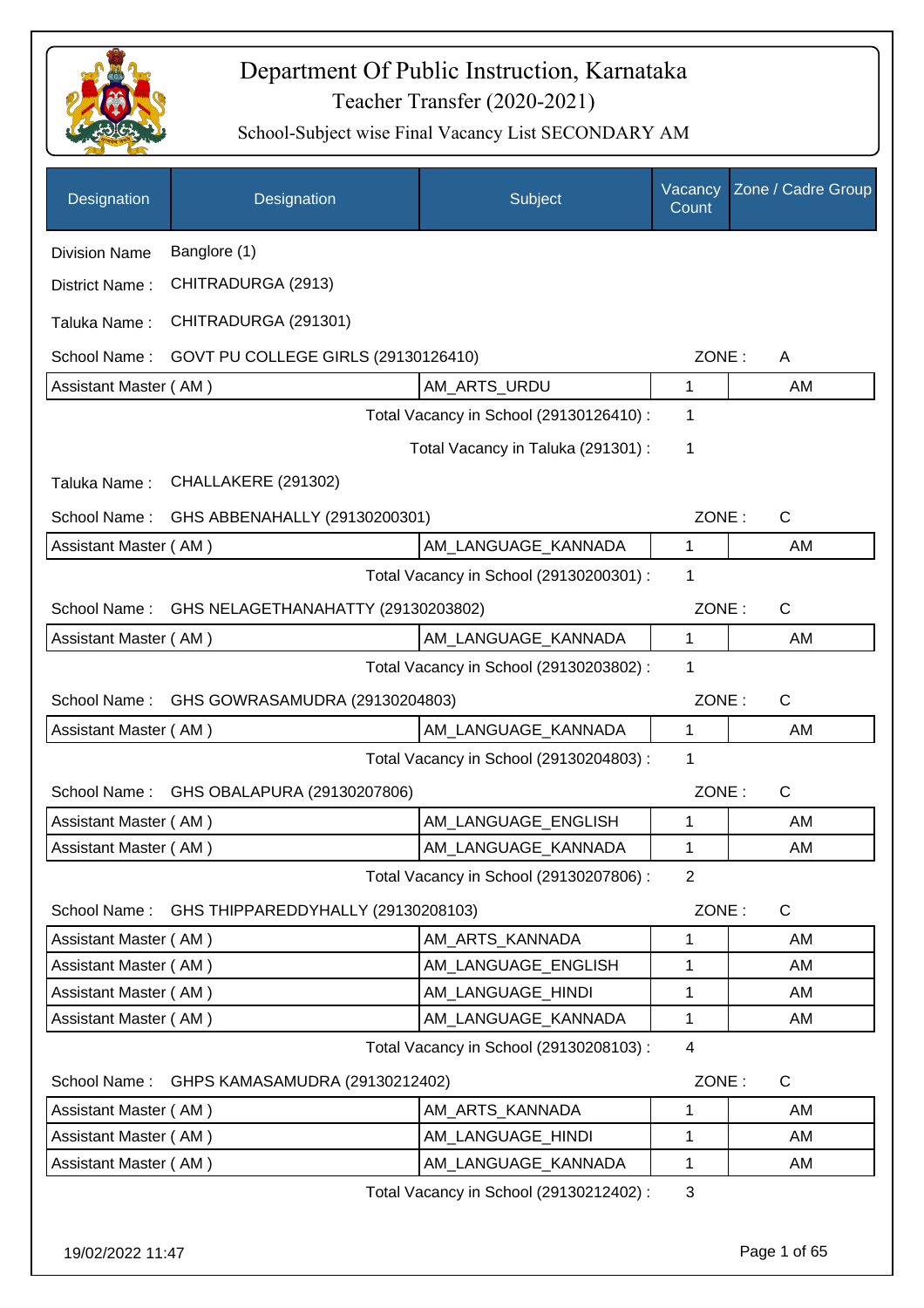

| Designation           | Designation                                                          | Subject                                 | Vacancy<br>Count | Zone / Cadre Group |  |  |
|-----------------------|----------------------------------------------------------------------|-----------------------------------------|------------------|--------------------|--|--|
|                       | School Name: GHS PAGADALABANDE (29130212806)                         |                                         | ZONE:            | $\mathsf{C}$       |  |  |
| Assistant Master (AM) |                                                                      | AM_LANGUAGE_HINDI                       | 1                | AM                 |  |  |
| Assistant Master (AM) |                                                                      | AM_LANGUAGE_KANNADA                     | 1                | AM                 |  |  |
| Assistant Master (AM) |                                                                      | <b>CBZ KANNADA</b>                      | 1                | AM                 |  |  |
|                       |                                                                      | Total Vacancy in School (29130212806) : | 3                |                    |  |  |
|                       | School Name: GHPS KORLAKUNTE (29130213002)                           |                                         | ZONE:            | $\mathsf{C}$       |  |  |
| Assistant Master (AM) |                                                                      | AM_ARTS_KANNADA                         | 1                | AM                 |  |  |
| Assistant Master (AM) |                                                                      | AM LANGUAGE KANNADA                     | 1                | AM                 |  |  |
|                       | $\overline{2}$<br>Total Vacancy in School (29130213002) :            |                                         |                  |                    |  |  |
| School Name:          | KARNATAKA PUBLIC SCHOOLS GPU COLLEGE<br>PARASHURAMPURA (29130213914) |                                         | ZONE:            | $\mathsf{C}$       |  |  |
| Assistant Master (AM) |                                                                      | AM_ARTS_KANNADA                         | 1                | AM                 |  |  |
| Assistant Master (AM) |                                                                      | AM_LANGUAGE_KANNADA                     | $\mathbf{1}$     | AM                 |  |  |
|                       |                                                                      | Total Vacancy in School (29130213914) : | $\overline{2}$   |                    |  |  |
| School Name:          | GHS SIDDESHWARANADURGA (29130214203)                                 |                                         | ZONE:            | C                  |  |  |
| Assistant Master (AM) |                                                                      | AM LANGUAGE ENGLISH                     | 1                | AM                 |  |  |
| Assistant Master (AM) |                                                                      | AM_LANGUAGE_KANNADA                     | 1                | AM                 |  |  |
|                       |                                                                      | Total Vacancy in School (29130214203) : | 2                |                    |  |  |
| School Name:          | GOVT HIGH SCHOOL T N KOTE (29130215704)                              |                                         | ZONE:            | $\mathsf{C}$       |  |  |
| Assistant Master (AM) |                                                                      | AM_ARTS_KANNADA                         | 1                | AM                 |  |  |
| Assistant Master (AM) |                                                                      | AM LANGUAGE KANNADA                     | 1                | AM                 |  |  |
|                       |                                                                      | Total Vacancy in School (29130215704) : | $\overline{2}$   |                    |  |  |
|                       | School Name: ADARSHA VIDYALAYA RMSA CHALLAKERE (29130219806)         |                                         | ZONE:            | A                  |  |  |
| Assistant Master (AM) |                                                                      | AM ARTS ENGLISH                         | 1                | AM                 |  |  |
|                       |                                                                      | Total Vacancy in School (29130219806) : | 1                |                    |  |  |
| School Name:          | GHS P MAHADEVAURA (29130221901)                                      |                                         | ZONE:            | $\mathsf{C}$       |  |  |
| Assistant Master (AM) |                                                                      | AM_ARTS_KANNADA                         | 1                | AM                 |  |  |
|                       |                                                                      | Total Vacancy in School (29130221901) : | 1                |                    |  |  |
|                       |                                                                      | Total Vacancy in Taluka (291302):       | 25               |                    |  |  |
| Taluka Name:          | <b>HIRIYUR (291303)</b>                                              |                                         |                  |                    |  |  |
| School Name:          | GHS MD.KOTE (29130300503)                                            |                                         | ZONE:            | $\mathsf{C}$       |  |  |
| Assistant Master (AM) |                                                                      | AM LANGUAGE KANNADA                     | 1                | AM                 |  |  |
|                       |                                                                      | Total Vacancy in School (29130300503) : | 1                |                    |  |  |
|                       |                                                                      |                                         |                  |                    |  |  |
| 19/02/2022 11:47      |                                                                      |                                         |                  | Page 2 of 65       |  |  |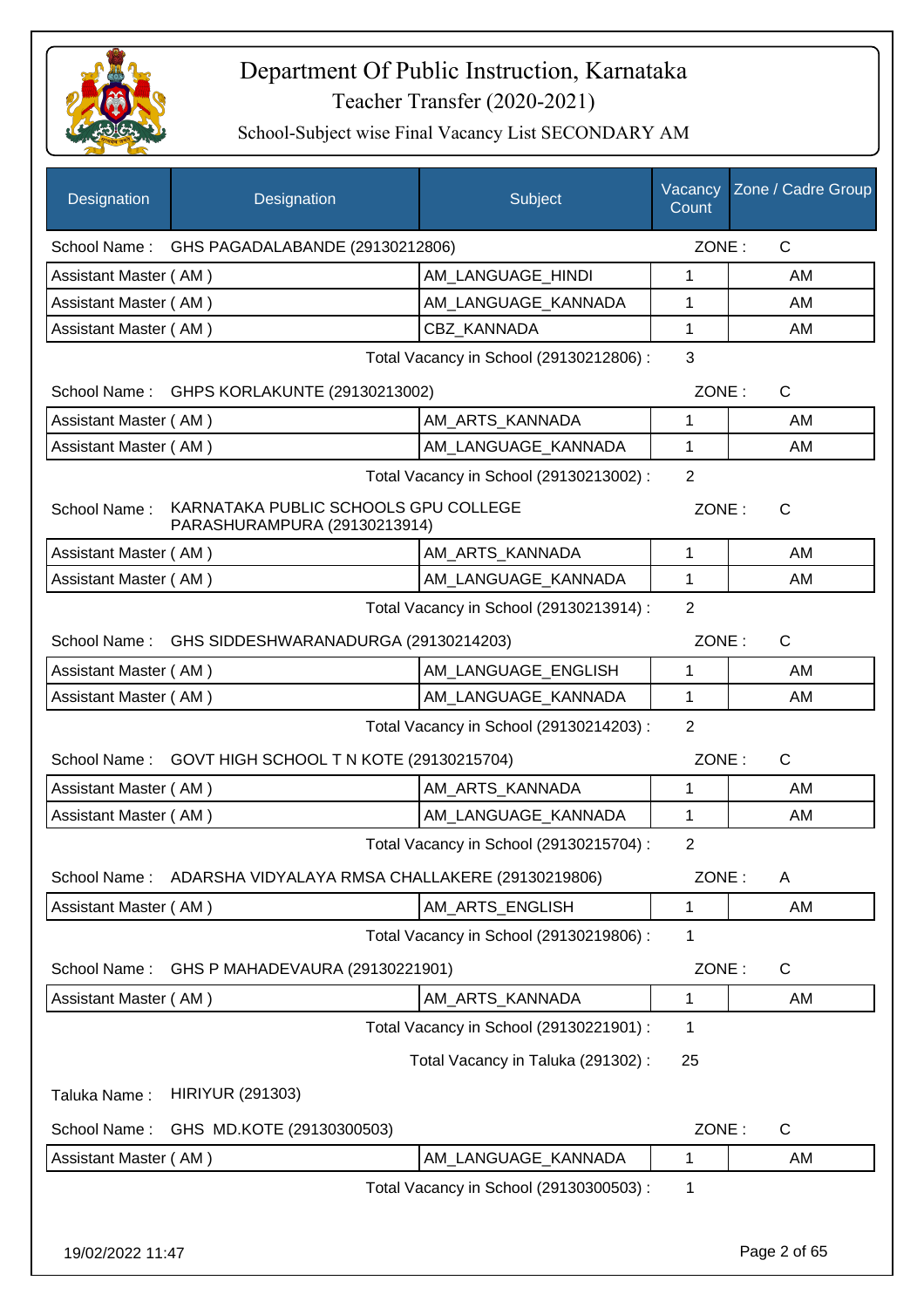

| Designation           | Designation                                                | Subject                                 | Vacancy<br>Count | Zone / Cadre Group |
|-----------------------|------------------------------------------------------------|-----------------------------------------|------------------|--------------------|
|                       | School Name: GJC YARABALLI (29130301205)                   |                                         | ZONE:            | C                  |
| Assistant Master (AM) |                                                            | AM_LANGUAGE_ENGLISH                     | 1                | AM                 |
|                       |                                                            | Total Vacancy in School (29130301205) : | 1                |                    |
|                       | School Name: GHS KHANDENAHALLI (29130306007)               |                                         | ZONE:            | C                  |
| Assistant Master (AM) |                                                            | AM LANGUAGE ENGLISH                     | 1                | AM                 |
|                       |                                                            | Total Vacancy in School (29130306007) : | 1                |                    |
|                       | School Name: GHS V.K GUDDA (29130307302)                   |                                         | ZONE:            | $\mathsf{C}$       |
| Assistant Master (AM) |                                                            | AM_LANGUAGE_ENGLISH                     | 1                | AM                 |
| Assistant Master (AM) |                                                            | AM LANGUAGE KANNADA                     | 1                | AM                 |
|                       |                                                            | Total Vacancy in School (29130307302) : | $\overline{2}$   |                    |
|                       | School Name: GHS KODIHALLI (29130307708)                   |                                         | ZONE:            | C                  |
| Assistant Master (AM) |                                                            | AM_LANGUAGE_ENGLISH                     | 1                | AM                 |
| Assistant Master (AM) |                                                            | AM_LANGUAGE_KANNADA                     | 1                | AM                 |
|                       |                                                            | Total Vacancy in School (29130307708) : | 2                |                    |
|                       | School Name: GJC V.V PURA (29130310106)                    |                                         | ZONE:            | C                  |
| Assistant Master (AM) |                                                            | AM_ARTS_KANNADA                         | 1                | AM                 |
|                       |                                                            | Total Vacancy in School (29130310106) : | 1                |                    |
| School Name:          | GHS PILAJANAHALLI (29130314720)                            |                                         | ZONE:            | C                  |
| Assistant Master (AM) |                                                            | AM_ARTS_KANNADA                         | 1                | AM                 |
| Assistant Master (AM) |                                                            | AM LANGUAGE ENGLISH                     | 1                | AM                 |
|                       |                                                            | Total Vacancy in School (29130314720) : | $\overline{2}$   |                    |
| School Name:          | GJC HIRIYUR (29130315834)                                  |                                         | ZONE:            | A                  |
| Assistant Master (AM) |                                                            | AM_ARTS_URDU                            | 1                | AM                 |
|                       |                                                            | Total Vacancy in School (29130315834) : | 1                |                    |
| School Name:          | KARNATAKA PUBLIC SCHOOLS KPS HOSAYALANADU<br>(29130319003) |                                         | ZONE:            | $\mathsf C$        |
| Assistant Master (AM) |                                                            | AM_LANGUAGE_KANNADA                     | 1                | AM                 |
|                       |                                                            | Total Vacancy in School (29130319003) : | 1                |                    |
| School Name:          | GHS BETHRU PALYA (29130319301)                             |                                         | ZONE:            | C                  |
| Assistant Master (AM) |                                                            | AM LANGUAGE ENGLISH                     | 1                | AM                 |
|                       |                                                            | Total Vacancy in School (29130319301) : | 1                |                    |
|                       |                                                            | Total Vacancy in Taluka (291303):       | 13               |                    |
| Taluka Name:          | <b>HOLALKERE (291304)</b>                                  |                                         |                  |                    |
| 19/02/2022 11:47      |                                                            |                                         |                  | Page 3 of 65       |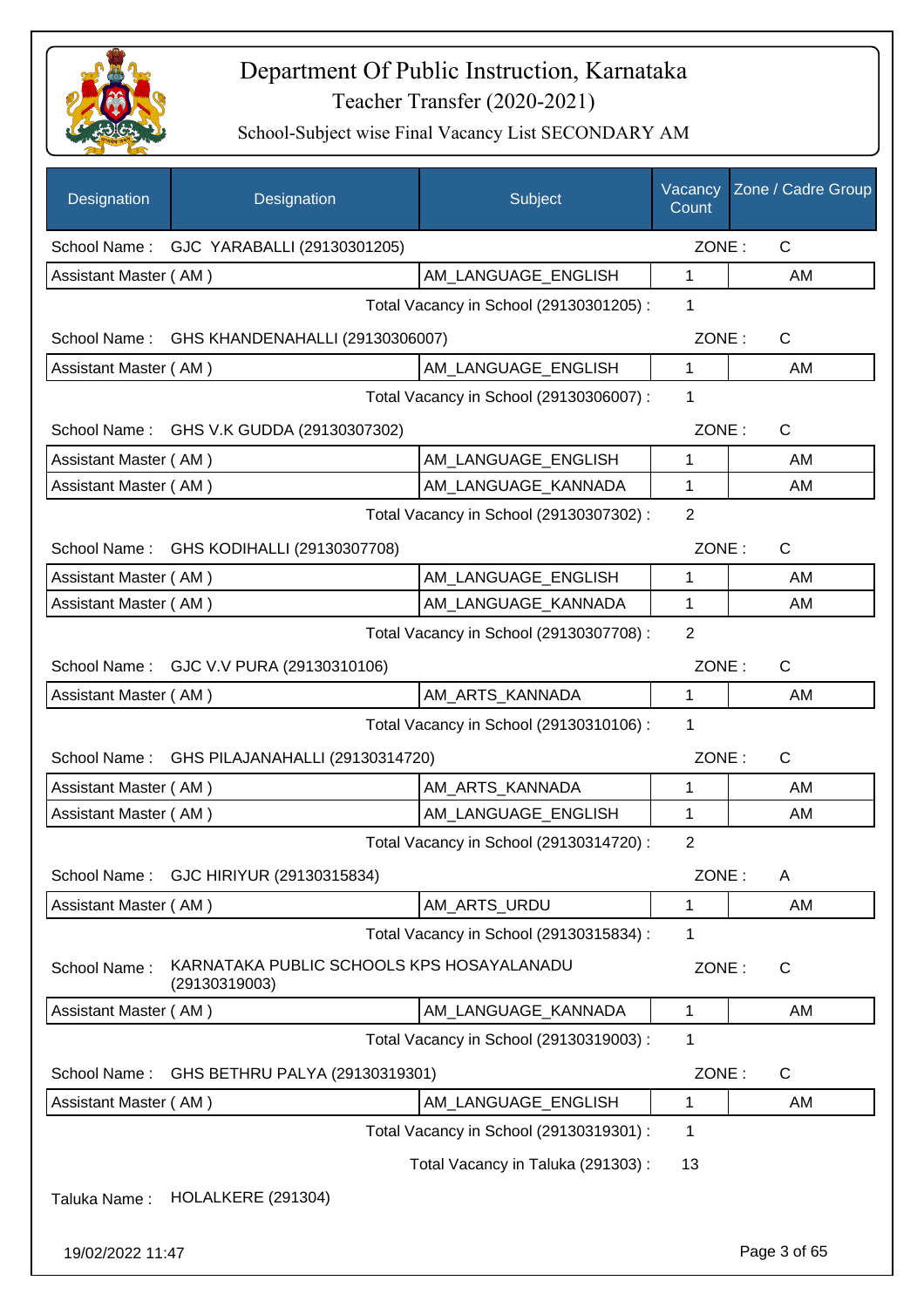

| Designation           | Designation                                                     | Subject                                 | Vacancy<br>Count | Zone / Cadre Group |
|-----------------------|-----------------------------------------------------------------|-----------------------------------------|------------------|--------------------|
| School Name:          | GHS GUNDERI (29130403903)                                       |                                         | ZONE:            | $\mathsf{C}$       |
| Assistant Master (AM) |                                                                 | AM_ARTS_KANNADA                         | 1                | AM                 |
|                       |                                                                 | Total Vacancy in School (29130403903) : | 1                |                    |
|                       |                                                                 | Total Vacancy in Taluka (291304) :      | 1                |                    |
| Taluka Name:          | HOSADURGA (291305)                                              |                                         |                  |                    |
| School Name:          | GHS GOOLIHATTI (29130504103)                                    |                                         | ZONE:            | C                  |
| Assistant Master (AM) |                                                                 | AM_LANGUAGE_ENGLISH                     | 1                | AM                 |
|                       |                                                                 | Total Vacancy in School (29130504103) : | 1                |                    |
| School Name:          | GHS NAGATHIHALLI (29130509708)                                  |                                         | ZONE:            | C                  |
| Assistant Master (AM) |                                                                 | AM_LANGUAGE_ENGLISH                     | 1                | AM                 |
|                       |                                                                 | Total Vacancy in School (29130509708) : | 1                |                    |
| School Name:          | KARNATAKA PUBLIC SCHOOLS GJC (8-12) SRIRAMPURA<br>(29130516611) |                                         | ZONE:            | C                  |
| Assistant Master (AM) |                                                                 | AM_LANGUAGE_SANSKRIT                    | 1                | AM                 |
|                       |                                                                 | Total Vacancy in School (29130516611) : | 1                |                    |
|                       |                                                                 | Total Vacancy in Taluka (291305):       | 3                |                    |
| Taluka Name:          | MOLAKALMUR (291306)                                             |                                         |                  |                    |
| School Name:          | GHS DEVASAMUDRA (29130604604)                                   |                                         | ZONE:            | $\mathsf{C}$       |
| Assistant Master (AM) |                                                                 | AM LANGUAGE KANNADA                     | $\mathbf{1}$     | AM                 |
|                       |                                                                 | Total Vacancy in School (29130604604) : | 1                |                    |
|                       | School Name: GHS BANDRAVI (29130605202)                         |                                         | ZONE:            | C                  |
| Assistant Master (AM) |                                                                 | AM_ARTS_KANNADA                         | 1                | AM                 |
| Assistant Master (AM) |                                                                 | AM_LANGUAGE_HINDI                       | 1                | AM                 |
| Assistant Master (AM) |                                                                 | AM LANGUAGE KANNADA                     | 1                | AM                 |
|                       |                                                                 | Total Vacancy in School (29130605202) : | 3                |                    |
|                       | School Name: GHS J.B.HALLI (29130605204)                        |                                         | ZONE:            | $\mathsf{C}$       |
| Assistant Master (AM) |                                                                 | AM_LANGUAGE_ENGLISH                     | 1                | AM                 |
| Assistant Master (AM) |                                                                 | AM_LANGUAGE_KANNADA                     | 1                | AM                 |
|                       |                                                                 | Total Vacancy in School (29130605204) : | $\overline{2}$   |                    |
| School Name:          | GHS SIDDAIAHNAKOTE (29130608605)                                |                                         | ZONE:            | C                  |
| Assistant Master (AM) |                                                                 | AM_LANGUAGE_HINDI                       | 1                | AM                 |
|                       |                                                                 | Total Vacancy in School (29130608605) : | 1                |                    |
|                       | School Name: GHS NAGASAMUDRA (29130611105)                      |                                         | ZONE:            | $\mathsf{C}$       |
| 19/02/2022 11:47      |                                                                 |                                         |                  | Page 4 of 65       |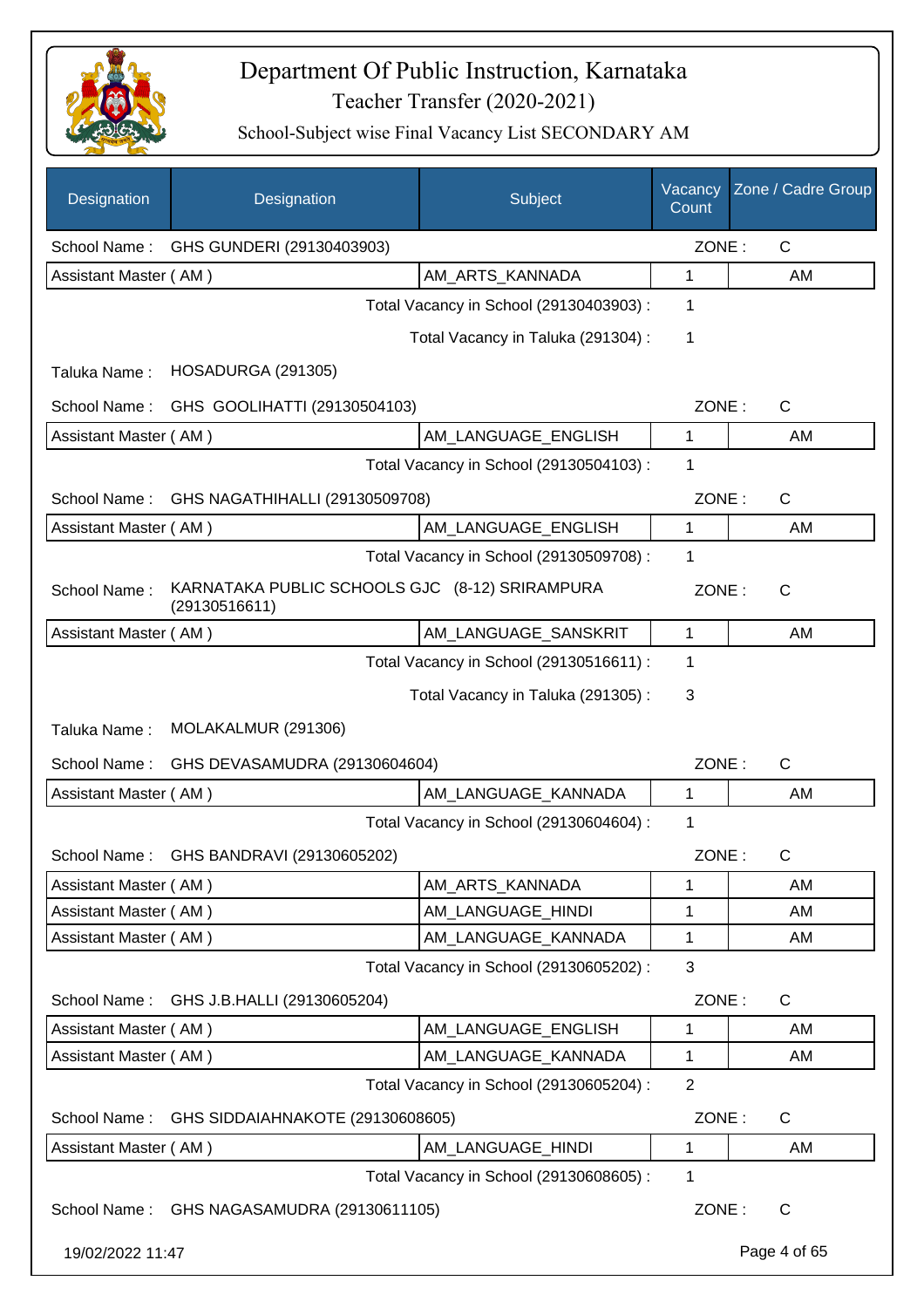

| Designation           | Designation                                           | Subject                                 | Vacancy<br>Count | Zone / Cadre Group |
|-----------------------|-------------------------------------------------------|-----------------------------------------|------------------|--------------------|
| Assistant Master (AM) |                                                       | AM_ARTS_KANNADA                         | 1                | AM                 |
| Assistant Master (AM) |                                                       | AM_LANGUAGE_HINDI                       | 1                | AM                 |
| Assistant Master (AM) |                                                       | AM_LANGUAGE_KANNADA                     | 1                | AM                 |
|                       |                                                       | Total Vacancy in School (29130611105) : | 3                |                    |
| School Name:          | GJC MOLAKALMURU (29130612305)                         |                                         | ZONE:            | A                  |
| Assistant Master (AM) |                                                       | AM_LANGUAGE_HINDI                       | 1                | AM                 |
|                       |                                                       | Total Vacancy in School (29130612305) : | 1                |                    |
|                       | School Name: ADARSHA VIDYALAYA (29130612408)          |                                         | ZONE:            | A                  |
| Assistant Master (AM) |                                                       | AM_LANGUAGE_ENGLISH                     | $\overline{2}$   | AM                 |
| Assistant Master (AM) |                                                       | AM LANGUAGE KANNADA                     | 1                | AM                 |
| Assistant Master (AM) |                                                       | CBZ_ENGLISH                             | 1                | AM                 |
|                       |                                                       | Total Vacancy in School (29130612408) : | $\overline{4}$   |                    |
| School Name:          | GOVT GIRLS HIGH SCHOOL MLK (29130612604)              |                                         | ZONE:            | A                  |
| Assistant Master (AM) |                                                       | AM_LANGUAGE_ENGLISH                     | $\mathbf{2}$     | AM                 |
|                       |                                                       | Total Vacancy in School (29130612604) : | $\overline{2}$   |                    |
|                       |                                                       | Total Vacancy in Taluka (291306):       | 17               |                    |
| District Name:        | DAVANAGERE (2914)                                     |                                         |                  |                    |
| Taluka Name:          | CHANNAGIRI (291401)                                   |                                         |                  |                    |
| School Name:          | GHS(URDU)-BASAVAPATTANA (29140101809)                 |                                         | ZONE:            | $\mathsf{C}$       |
| Assistant Master (AM) |                                                       | AM_ARTS_KANNADA                         | 1                | AM                 |
|                       |                                                       | Total Vacancy in School (29140101809) : | 1                |                    |
|                       |                                                       | Total Vacancy in Taluka (291401) :      | 1                |                    |
| Taluka Name:          | DAVANAGERE(S) (291403)                                |                                         |                  |                    |
| School Name:          | GOVT MOTHI VEERAPPA PUC-P.J.EXTN (29140309206)        |                                         | ZONE:            | A                  |
| Assistant Master (AM) |                                                       | AM_LANGUAGE_SANSKRIT                    | 1                | AM                 |
|                       |                                                       | Total Vacancy in School (29140309206) : | 1                |                    |
|                       |                                                       | Total Vacancy in Taluka (291403):       | 1                |                    |
| Taluka Name:          | <b>HONNALI</b> (291405)                               |                                         |                  |                    |
| School Name:          | GHPS(URDU)UPGRADED H.S-SASVEHALLI(RMSA) (29140505102) |                                         | ZONE:            | $\mathsf{C}$       |
| Assistant Master (AM) |                                                       | AM_LANGUAGE_URDU                        | 1                | AM                 |
|                       |                                                       | Total Vacancy in School (29140505102) : | 1                |                    |
|                       |                                                       |                                         |                  |                    |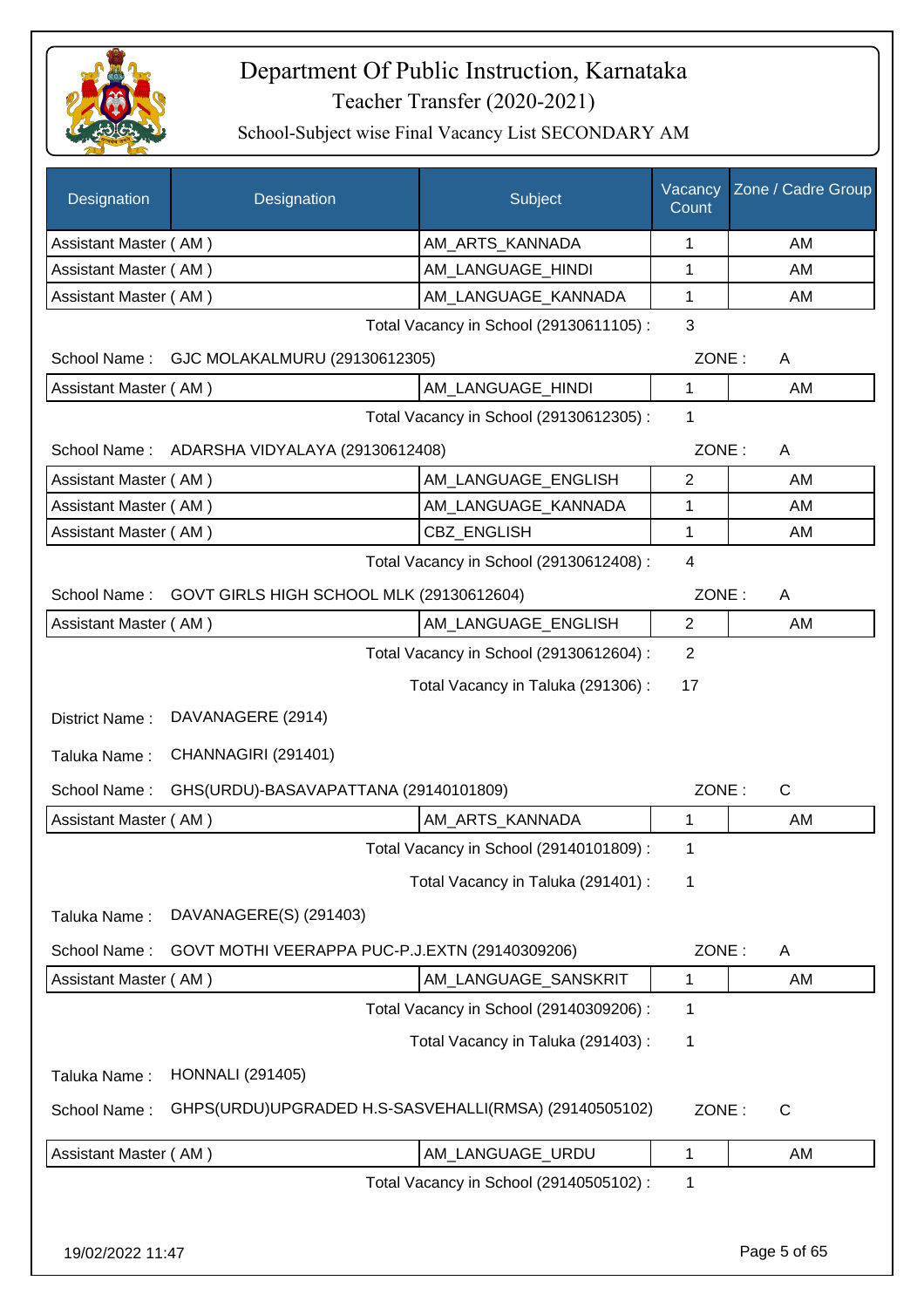

| Designation           | Designation                                                                                        | Subject                                 | Vacancy<br>Count | Zone / Cadre Group |
|-----------------------|----------------------------------------------------------------------------------------------------|-----------------------------------------|------------------|--------------------|
| School Name:          | KARNATAKA PUBLIC SCHOOLS GOVT PU COLLEGE SASVEHALLI<br>(29140505106)                               |                                         | ZONE:            | $\mathsf{C}$       |
| Assistant Master (AM) |                                                                                                    | AM_LANGUAGE_ENGLISH                     | 2                | AM                 |
|                       |                                                                                                    | Total Vacancy in School (29140505106) : | 2                |                    |
| School Name:          | GHS-T.G HALLI (29140508602)                                                                        |                                         | ZONE:            | C                  |
| Assistant Master (AM) |                                                                                                    | AM_LANGUAGE_HINDI                       | 1                | AM                 |
|                       |                                                                                                    | Total Vacancy in School (29140508602) : | 1                |                    |
| School Name:          | KARNATAKA PUBLIC SCHOOLS GOVT PRE-UNIVERSITY COLLEGE<br>HIGH SCHOOL SECTION NYAMATHI (29140514709) |                                         | ZONE:            | A                  |
| Assistant Master (AM) |                                                                                                    | AM_ARTS_KANNADA                         | 1                | AM                 |
| Assistant Master (AM) |                                                                                                    | AM LANGUAGE ENGLISH                     | 1                | AM                 |
|                       |                                                                                                    | Total Vacancy in School (29140514709) : | $\overline{2}$   |                    |
|                       |                                                                                                    | Total Vacancy in Taluka (291405):       | 6                |                    |
| Taluka Name:          | <b>JAGALUR (291406)</b>                                                                            |                                         |                  |                    |
| School Name:          | GHS - HIREMALLANAHOLE (29140605804)                                                                |                                         | ZONE:            | $\mathsf{C}$       |
| Assistant Master (AM) |                                                                                                    | AM_LANGUAGE_KANNADA                     | 1                | AM                 |
|                       |                                                                                                    | Total Vacancy in School (29140605804) : | $\mathbf 1$      |                    |
|                       | School Name: GOVT PU COLLEGE JAGALUR (29140616201)                                                 |                                         | ZONE:            | A                  |
| Assistant Master (AM) |                                                                                                    | AM_ARTS_KANNADA                         | 1                | AM                 |
| Assistant Master (AM) |                                                                                                    | AM_LANGUAGE_ENGLISH                     | 1                | AM                 |
|                       |                                                                                                    | Total Vacancy in School (29140616201) : | $\overline{2}$   |                    |
|                       |                                                                                                    | Total Vacancy in Taluka (291406) :      | 3                |                    |
| District Name:        | SHIVAMOGGA (2915)                                                                                  |                                         |                  |                    |
| Taluka Name:          | BHADRAVATI (291501)                                                                                |                                         |                  |                    |
| School Name:          | GHS SANYASIKODAMAGGI (29150102203)                                                                 |                                         | ZONE:            | C                  |
| Assistant Master (AM) |                                                                                                    | AM_LANGUAGE_ENGLISH                     | 1                | AM                 |
|                       |                                                                                                    | Total Vacancy in School (29150102203) : | 1                |                    |
| School Name:          | GOVT.URDU UPGRADED HIGH SCHOOL HOELHONNUR-RMSA<br>(29150102521)                                    |                                         | ZONE:            | A                  |
| Assistant Master (AM) |                                                                                                    | AM_ARTS_URDU                            | 1                | AM                 |
|                       |                                                                                                    | Total Vacancy in School (29150102521) : | 1                |                    |
| School Name:          | GPUC-URDU DONABAGATTA (29150110608)                                                                |                                         | ZONE:            | B                  |
| Assistant Master (AM) |                                                                                                    | AM_ARTS_ENGLISH                         | 1                | AM                 |
| Assistant Master (AM) |                                                                                                    | CBZ_ENGLISH                             | 1                | AM                 |
| 19/02/2022 11:47      |                                                                                                    |                                         |                  | Page 6 of 65       |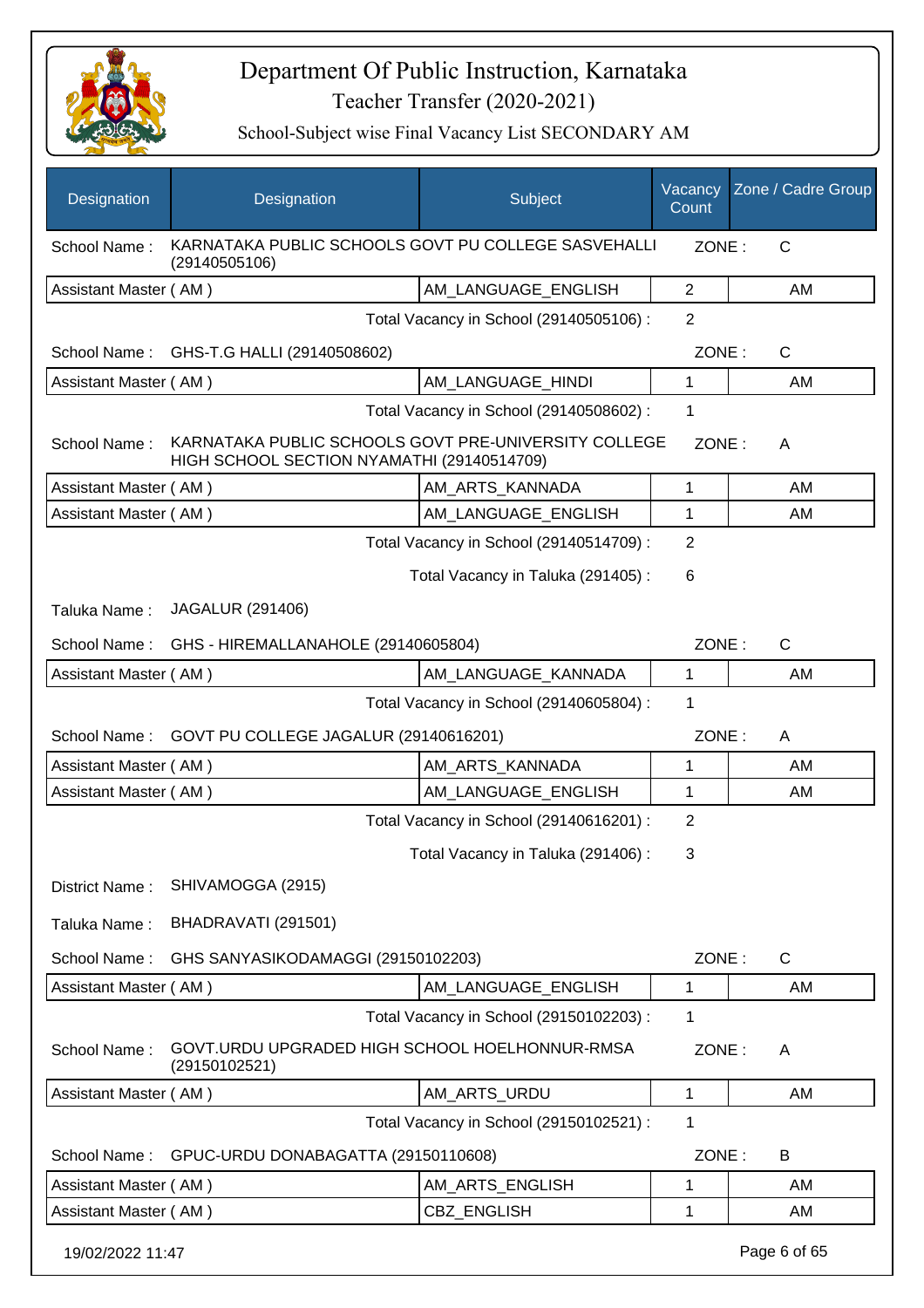

| Designation           | Designation                     | Subject                                 | Vacancy<br>Count | Zone / Cadre Group |
|-----------------------|---------------------------------|-----------------------------------------|------------------|--------------------|
|                       |                                 | Total Vacancy in School (29150110608) : | 2                |                    |
| School Name:          | GHS URDU OLD TOWN (29150116006) |                                         | ZONE:            | A                  |
| Assistant Master (AM) |                                 | <b>CBZ ENGLISH</b>                      | 1                | AM                 |
|                       |                                 | Total Vacancy in School (29150116006) : | 1                |                    |
|                       |                                 | Total Vacancy in Taluka (291501) :      | 5                |                    |
| Taluka Name:          | <b>HOSANAGAR (291502)</b>       |                                         |                  |                    |
| School Name:          | GHS HOSANADU (29150200802)      |                                         | ZONE:            | $\mathsf{C}$       |
| Assistant Master (AM) |                                 | AM_LANGUAGE_ENGLISH                     | 1                | AM                 |
| Assistant Master (AM) |                                 | AM LANGUAGE KANNADA                     | 1                | AM                 |
|                       |                                 | Total Vacancy in School (29150200802) : | $\overline{2}$   |                    |
| School Name:          | GHS MASAGALLI (29150203203)     |                                         | ZONE:            | $\mathsf{C}$       |
| Assistant Master (AM) |                                 | AM LANGUAGE ENGLISH                     | 1                | AM                 |
|                       |                                 | Total Vacancy in School (29150203203) : | 1                |                    |
| School Name:          | GHS MARUTHIPURA (29150205204)   |                                         | ZONE:            | $\mathsf{C}$       |
| Assistant Master (AM) |                                 | AM_LANGUAGE_ENGLISH                     | 1                | AM                 |
|                       |                                 | Total Vacancy in School (29150205204) : | 1                |                    |
| School Name:          | GHS JAYANAGAR (29150211806)     |                                         | ZONE:            | B                  |
| Assistant Master (AM) |                                 | AM_LANGUAGE_ENGLISH                     | 1                | AM                 |
|                       |                                 | Total Vacancy in School (29150211806) : | 1                |                    |
| School Name:          | GHS KARANAGIRI (29150211807)    |                                         | ZONE:            | C                  |
| Assistant Master (AM) |                                 | AM_LANGUAGE_ENGLISH                     | 1                | AM                 |
|                       |                                 | Total Vacancy in School (29150211807) : | 1                |                    |
| School Name:          | GHS SONALE (29150212903)        |                                         | ZONE:            | C                  |
| Assistant Master (AM) |                                 | AM_LANGUAGE_ENGLISH                     | 1                | AM                 |
|                       |                                 | Total Vacancy in School (29150212903) : | 1                |                    |
| School Name:          | GHS KODUR (29150213406)         |                                         | ZONE:            | C                  |
| Assistant Master (AM) |                                 | AM LANGUAGE ENGLISH                     | 1                | AM                 |
|                       |                                 | Total Vacancy in School (29150213406) : | 1                |                    |
| School Name:          | GHS YADUR (29150219605)         |                                         | ZONE:            | C                  |
| Assistant Master (AM) |                                 | AM LANGUAGE HINDI                       | 1                | AM                 |
|                       |                                 | Total Vacancy in School (29150219605) : | 1                |                    |
| School Name:          | GHS NAGARA (29150224601)        |                                         | ZONE:            | C                  |
| 19/02/2022 11:47      |                                 |                                         |                  | Page 7 of 65       |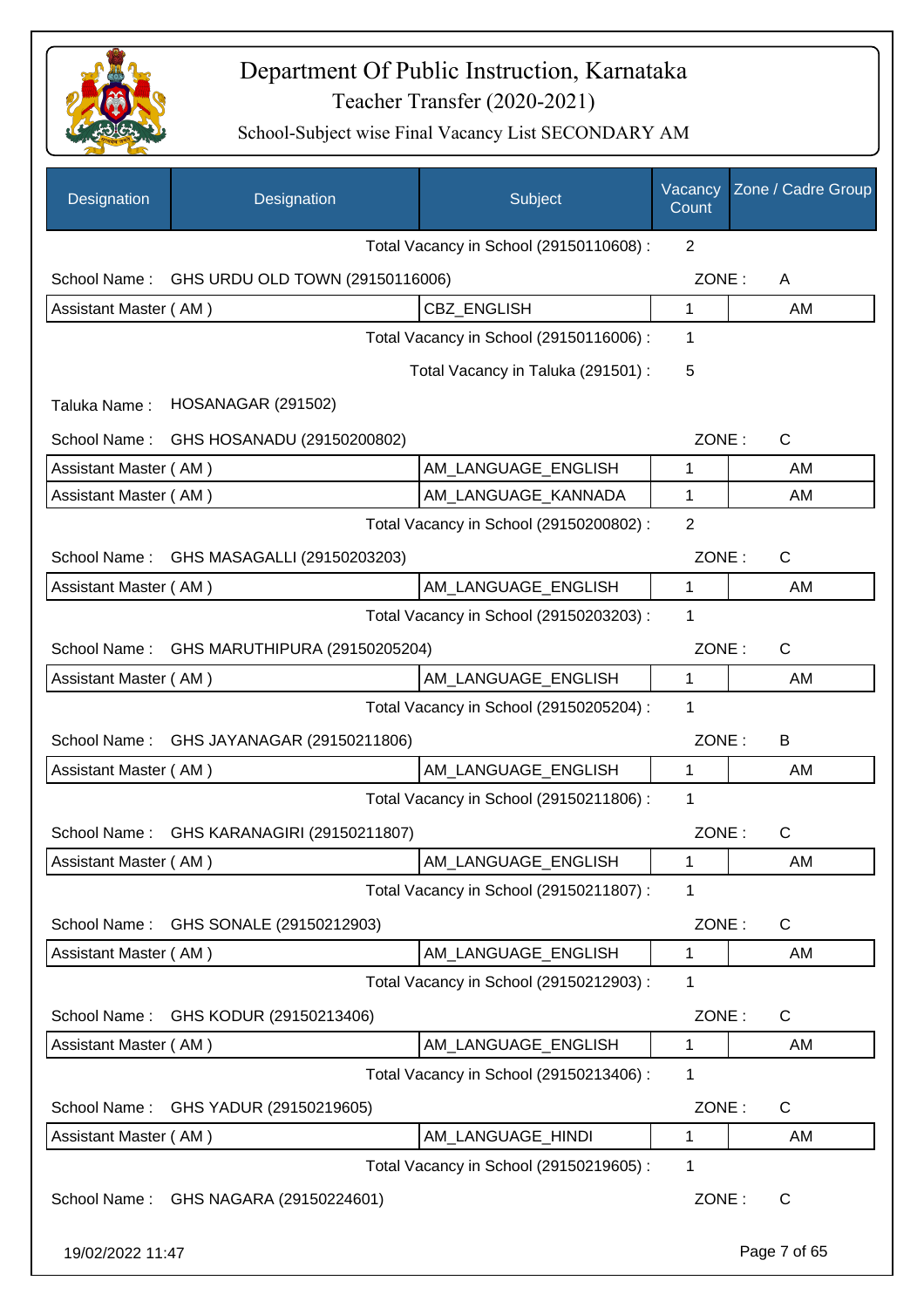

| Designation           | Designation                                                   | Subject                                 | Vacancy<br>Count | Zone / Cadre Group |
|-----------------------|---------------------------------------------------------------|-----------------------------------------|------------------|--------------------|
| Assistant Master (AM) |                                                               | AM_LANGUAGE_ENGLISH                     | 1                | AM                 |
| Assistant Master (AM) |                                                               | AM_LANGUAGE_KANNADA                     | $\mathbf{1}$     | AM                 |
|                       |                                                               | Total Vacancy in School (29150224601) : | $\overline{2}$   |                    |
|                       | School Name: GHS SAMPEKATTE (29150224701)                     |                                         | ZONE:            | C                  |
| Assistant Master (AM) |                                                               | AM_LANGUAGE_ENGLISH                     | 1                | AM                 |
|                       |                                                               | Total Vacancy in School (29150224701) : | 1                |                    |
|                       | School Name: GPUC HIGH SCHOOL SECTION HOSANAGAR (29150225102) |                                         | ZONE:            | A                  |
| Assistant Master (AM) |                                                               | AM_LANGUAGE_ENGLISH                     | 1                | AM                 |
| Assistant Master (AM) |                                                               | AM_LANGUAGE_URDU                        | $\mathbf{1}$     | AM                 |
|                       |                                                               | Total Vacancy in School (29150225102) : | 2                |                    |
|                       | School Name: GHS NITTURU (29150225901)                        |                                         | ZONE:            | $\mathsf{C}$       |
| Assistant Master (AM) |                                                               | AM_LANGUAGE_ENGLISH                     | 1                | AM                 |
| Assistant Master (AM) |                                                               | CBZ KANNADA                             | 1                | AM                 |
|                       |                                                               | Total Vacancy in School (29150225901) : | $\overline{2}$   |                    |
|                       |                                                               | Total Vacancy in Taluka (291502):       | 16               |                    |
| Taluka Name:          | SAGAR (291503)                                                |                                         |                  |                    |
| School Name:          | GHS NAGAVALLI (29150300304)                                   |                                         | ZONE:            | $\mathsf{C}$       |
| Assistant Master (AM) |                                                               | AM_LANGUAGE_ENGLISH                     | 1                | AM                 |
| Assistant Master (AM) |                                                               | AM_LANGUAGE_HINDI                       | 1                | AM                 |
| Assistant Master (AM) |                                                               | AM_LANGUAGE_KANNADA                     | 1                | AM                 |
| Assistant Master (AM) |                                                               | CBZ_KANNADA                             | 1                | AM                 |
|                       |                                                               | Total Vacancy in School (29150300304) : | 4                |                    |
| School Name:          | GPUC AVINAHALLI (29150319503)                                 |                                         | ZONE:            | $\mathsf{C}$       |
| Assistant Master (AM) |                                                               | AM LANGUAGE HINDI                       | 1                | AM                 |
|                       |                                                               | Total Vacancy in School (29150319503) : | 1                |                    |
| School Name:          | GHS KATTINAKARU (29150321303)                                 |                                         | ZONE:            | C                  |
| Assistant Master (AM) |                                                               | AM LANGUAGE ENGLISH                     | 1                | AM                 |
| Assistant Master (AM) |                                                               | AM_LANGUAGE_HINDI                       | 1                | AM                 |
| Assistant Master (AM) |                                                               | AM_LANGUAGE_KANNADA                     | 1                | AM                 |
|                       |                                                               | Total Vacancy in School (29150321303) : | 3                |                    |
| School Name:          | GJC TUMARI (29150322305)                                      |                                         | ZONE:            | C                  |
| Assistant Master (AM) |                                                               | <b>CBZ KANNADA</b>                      | 1                | AM                 |
|                       |                                                               | Total Vacancy in School (29150322305) : | 1                |                    |
| 19/02/2022 11:47      |                                                               |                                         |                  | Page 8 of 65       |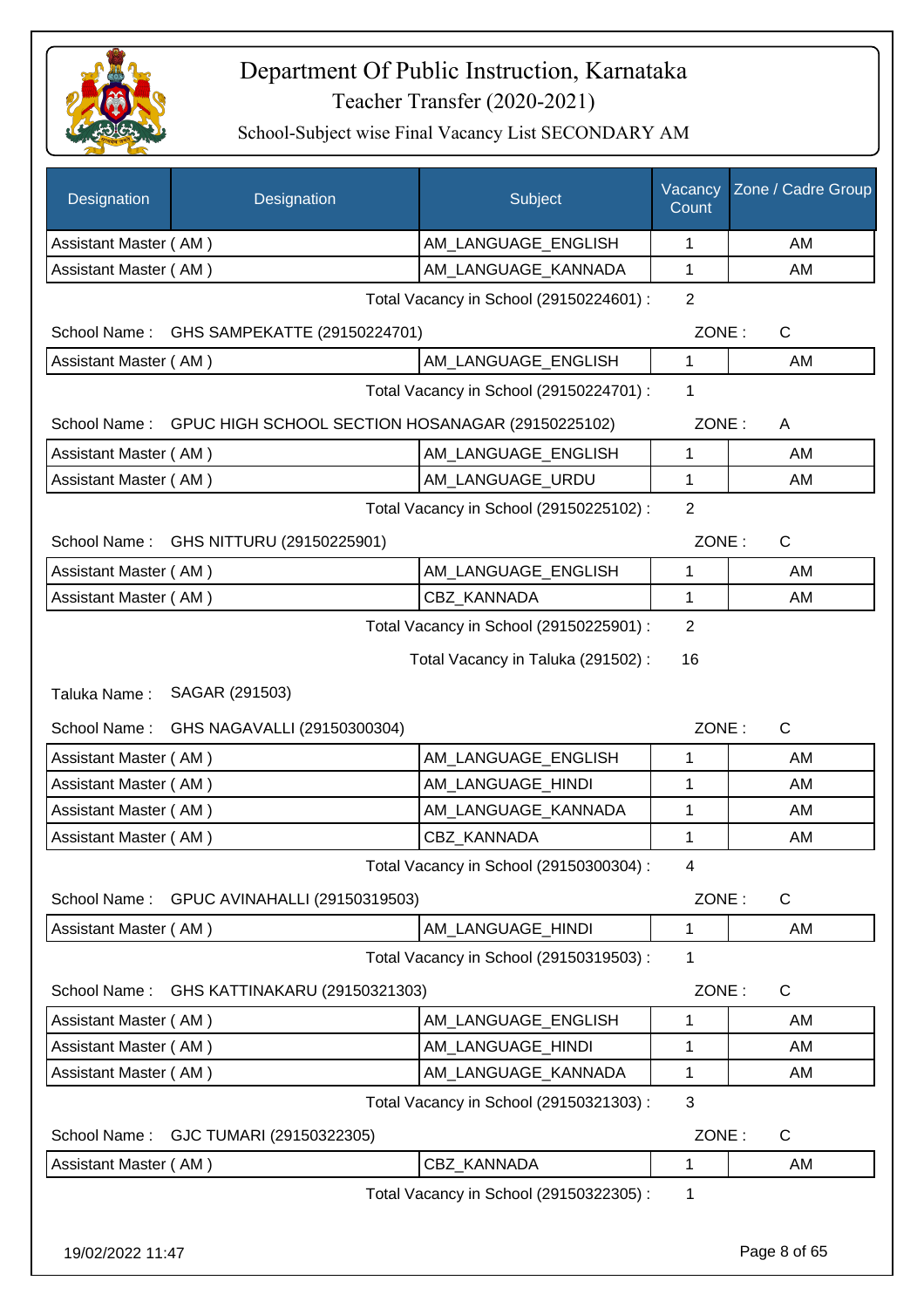

| Designation           | Designation                                        | Subject                                 | Count          | Vacancy Zone / Cadre Group |
|-----------------------|----------------------------------------------------|-----------------------------------------|----------------|----------------------------|
|                       | School Name: GHS BILIGARU (29150324001)            |                                         | ZONE:          | C                          |
| Assistant Master (AM) |                                                    | AM ARTS KANNADA                         | 1              | AM                         |
| Assistant Master (AM) |                                                    | AM_LANGUAGE_ENGLISH                     | $\mathbf{1}$   | AM                         |
| Assistant Master (AM) |                                                    | AM_LANGUAGE_KANNADA                     | 1              | AM                         |
| Assistant Master (AM) |                                                    | <b>CBZ KANNADA</b>                      | 1              | AM                         |
|                       |                                                    | Total Vacancy in School (29150324001) : | $\overline{4}$ |                            |
|                       | School Name: GHS KARGAL (29150325403)              |                                         | ZONE:          | A                          |
| Assistant Master (AM) |                                                    | AM_ARTS_KANNADA                         | $\mathbf{1}$   | AM                         |
| Assistant Master (AM) |                                                    | AM_LANGUAGE_ENGLISH                     | 1              | AM                         |
|                       |                                                    | Total Vacancy in School (29150325403) : | $\overline{2}$ |                            |
| School Name:          | GHS BYAKODU (29150331601)                          |                                         | ZONE:          | C                          |
| Assistant Master (AM) |                                                    | AM_LANGUAGE_HINDI                       | $\mathbf{1}$   | AM                         |
|                       |                                                    | Total Vacancy in School (29150331601) : | 1              |                            |
|                       |                                                    | Total Vacancy in Taluka (291503) :      | 16             |                            |
| Taluka Name:          | SHIKARIPUR (291504)                                |                                         |                |                            |
|                       |                                                    |                                         |                |                            |
| School Name:          | GHS MALLENAHALLI (29150400502)                     |                                         | ZONE:          | $\mathsf{C}$               |
| Assistant Master (AM) |                                                    | AM_ARTS_KANNADA                         | 1              | AM                         |
| Assistant Master (AM) |                                                    | AM_LANGUAGE_ENGLISH                     | $\mathbf{1}$   | AM                         |
|                       |                                                    | Total Vacancy in School (29150400502) : | 2              |                            |
|                       | School Name: GHS BILIKI (29150401803)              |                                         | ZONE:          | $\mathsf{C}$               |
| Assistant Master (AM) |                                                    | AM LANGUAGE ENGLISH                     | $\mathbf{1}$   | AM                         |
|                       |                                                    | Total Vacancy in School (29150401803) : | 1              |                            |
| School Name:          | GUHS CHIKKAJAMBURU (29150406204)                   |                                         | ZONE:          | $\mathsf C$                |
| Assistant Master (AM) |                                                    | AM ARTS URDU                            | 1              | AM                         |
| Assistant Master (AM) |                                                    | AM_LANGUAGE_ENGLISH                     | 1              | AM                         |
|                       |                                                    | Total Vacancy in School (29150406204) : | $\overline{2}$ |                            |
| School Name:          | GPUC HIGH SCHOOL SECTION HARAGUVALLI (29150408703) |                                         | ZONE:          | $\mathsf C$                |
| Assistant Master (AM) |                                                    | AM_LANGUAGE_ENGLISH                     | $\mathbf{1}$   | AM                         |
|                       |                                                    | Total Vacancy in School (29150408703) : | 1              |                            |
| School Name:          | GHS BAGANAKATTE (29150411902)                      |                                         | ZONE:          | $\mathsf C$                |
| Assistant Master (AM) |                                                    | AM LANGUAGE ENGLISH                     | 1              | AM                         |
|                       |                                                    | Total Vacancy in School (29150411902) : | 1              |                            |
| School Name:          | GHS GAMA (29150414705)                             |                                         | ZONE:          | C                          |
| 19/02/2022 11:47      |                                                    |                                         |                | Page 9 of 65               |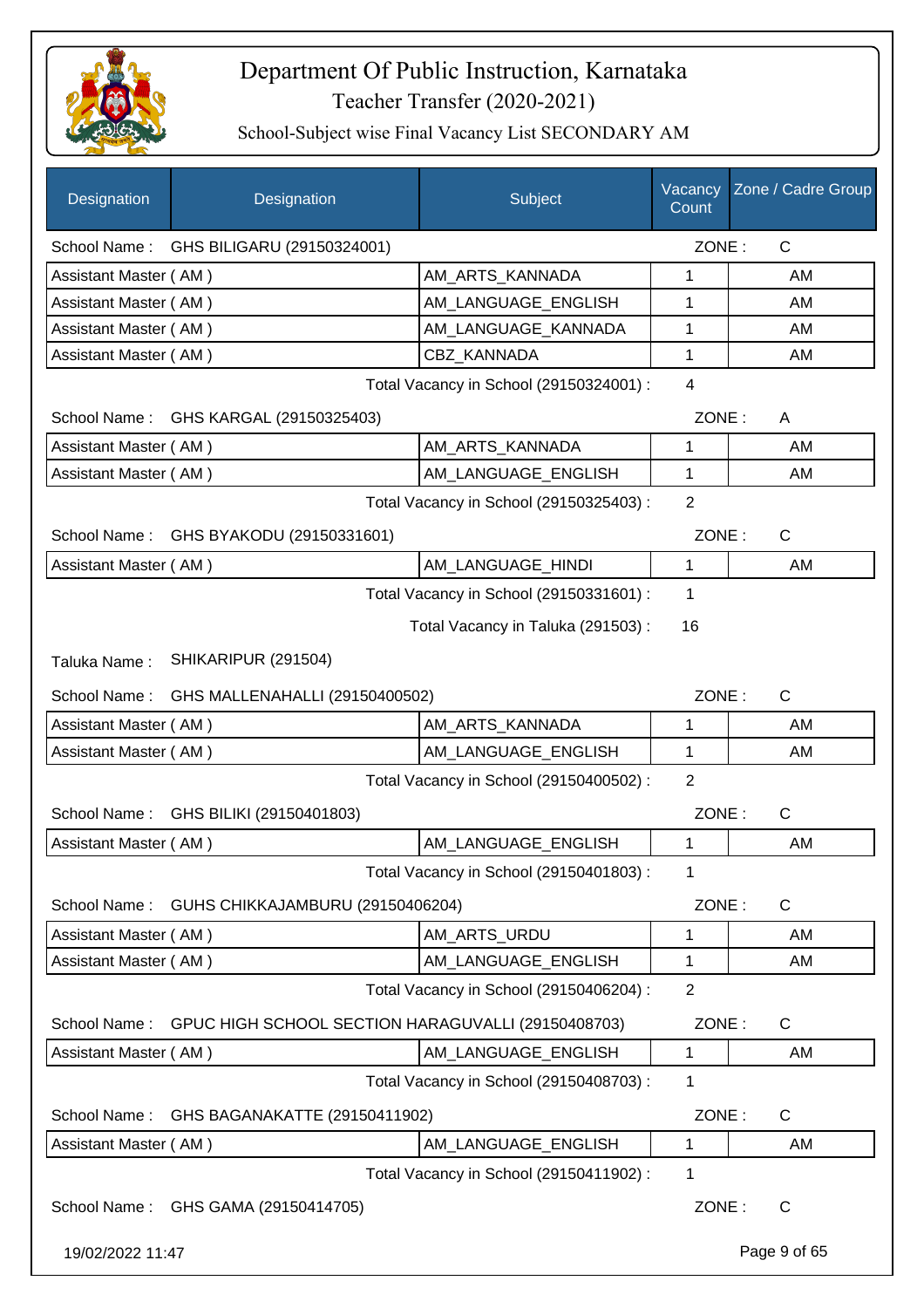

| Designation           | Designation                                                         | Subject                                 | Vacancy<br>Count | Zone / Cadre Group |
|-----------------------|---------------------------------------------------------------------|-----------------------------------------|------------------|--------------------|
| Assistant Master (AM) |                                                                     | AM LANGUAGE ENGLISH                     | 1                | AM                 |
|                       |                                                                     | Total Vacancy in School (29150414705) : | 1                |                    |
| School Name :         | GUHS UDAGANI (29150424905)                                          |                                         | ZONE:            | $\mathsf{C}$       |
| Assistant Master (AM) |                                                                     | AM_ARTS_URDU                            | 1                | AM                 |
| Assistant Master (AM) |                                                                     | AM_LANGUAGE_ENGLISH                     | 1                | AM                 |
|                       |                                                                     | Total Vacancy in School (29150424905) : | 2                |                    |
|                       | School Name: GPUC SHIKARIPUR (29150426705)                          |                                         | ZONE:            | A                  |
| Assistant Master (AM) |                                                                     | AM_LANGUAGE_ENGLISH                     | 2                | AM                 |
|                       |                                                                     | Total Vacancy in School (29150426705) : | $\overline{2}$   |                    |
| School Name:          | GJC SHIRALAKOPPA (29150428601)                                      |                                         | ZONE:            | A                  |
| Assistant Master (AM) |                                                                     | AM_LANGUAGE_ENGLISH                     | 1                | AM                 |
| Assistant Master (AM) |                                                                     | AM_LANGUAGE_KANNADA                     | 1                | AM                 |
| Assistant Master (AM) |                                                                     | AM_LANGUAGE_SANSKRIT                    | $\mathbf{1}$     | AM                 |
|                       |                                                                     | Total Vacancy in School (29150428601) : | 3                |                    |
| School Name:          | KARNATAKA PUBLIC SCHOOLS GPUC GIRLS SHIRALAKOPPA<br>(29150428701)   |                                         | ZONE:            | A                  |
| Assistant Master (AM) |                                                                     | AM_LANGUAGE_ENGLISH                     | 1                | AM                 |
|                       |                                                                     | Total Vacancy in School (29150428701) : | 1                |                    |
|                       |                                                                     | Total Vacancy in Taluka (291504) :      | 16               |                    |
| Taluka Name:          | SHIMOGA (291505)                                                    |                                         |                  |                    |
| School Name:          | GOVT. URDU HIGH SCHOOL UPGRADED RMSA AYANUR BAZAAR<br>(29150538602) |                                         | ZONE:            | B                  |
| Assistant Master (AM) |                                                                     | AM_LANGUAGE_URDU                        | 1                | AM                 |
|                       |                                                                     | Total Vacancy in School (29150538602) : | 1                |                    |
| School Name:          | GOVERNMENT TAMIL HIGH SCHOOL BH ROAD SHIVAMOGGA<br>(29150539303)    |                                         | ZONE:            | A                  |
| Assistant Master (AM) |                                                                     | CBZ_TAMIL                               | 1                | AM                 |
|                       |                                                                     | Total Vacancy in School (29150539303) : | 1                |                    |
|                       |                                                                     | Total Vacancy in Taluka (291505):       | $\overline{2}$   |                    |
| Taluka Name:          | SORAB (291506)                                                      |                                         |                  |                    |
| School Name:          | GHPS UPGRADED KAMARURU (RMSA) (29150600701)                         |                                         | ZONE:            | $\mathsf C$        |
| Assistant Master (AM) |                                                                     | AM_ARTS_KANNADA                         | 1                | AM                 |
|                       |                                                                     | Total Vacancy in School (29150600701) : | 1                |                    |
| School Name:          | GHS JADE (29150600905)                                              |                                         | ZONE:            | $\mathsf{C}$       |
| 19/02/2022 11:47      |                                                                     |                                         |                  | Page 10 of 65      |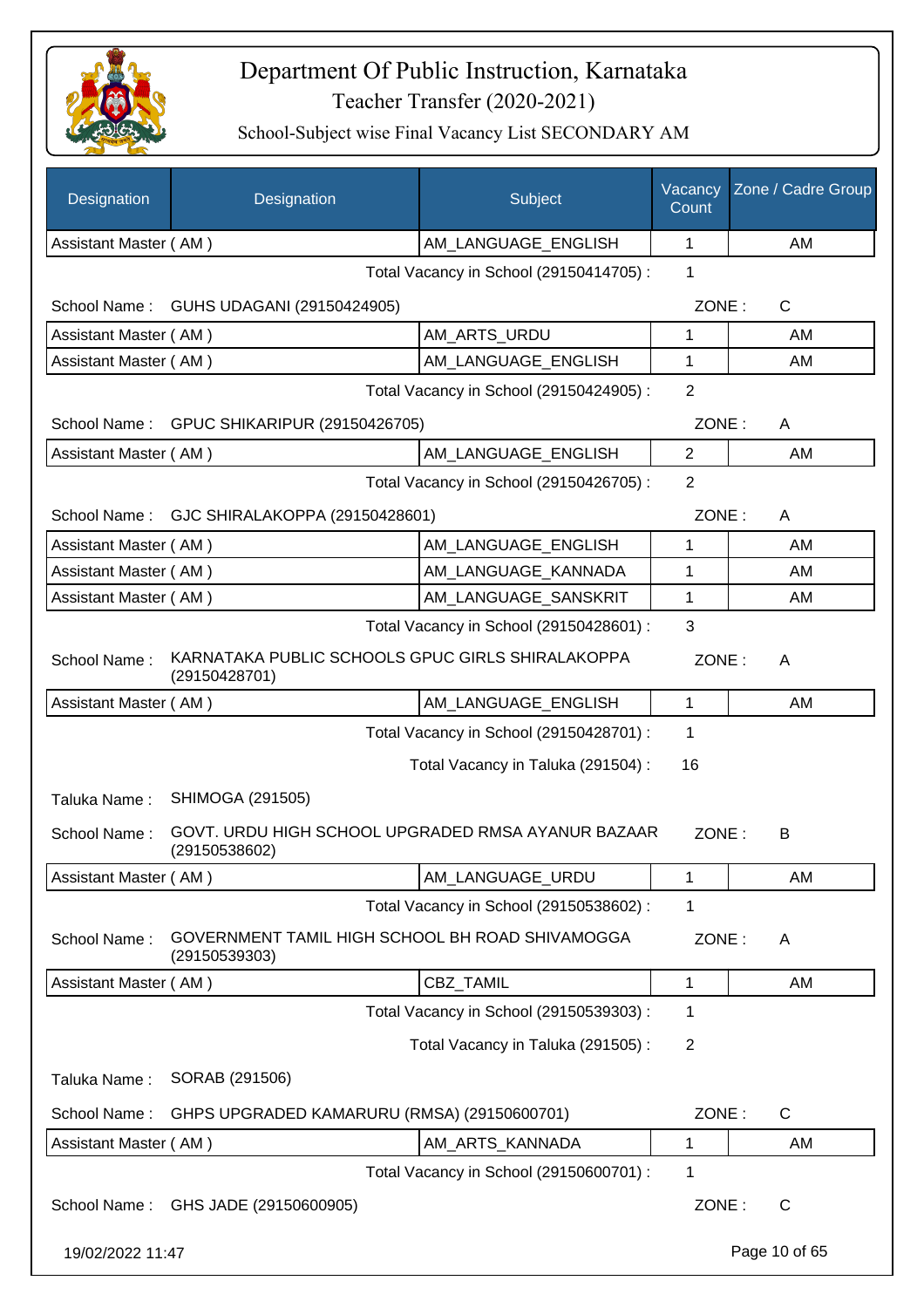

| Designation           | Designation                                                      | Subject                                 | Vacancy<br>Count | Zone / Cadre Group |
|-----------------------|------------------------------------------------------------------|-----------------------------------------|------------------|--------------------|
| Assistant Master (AM) |                                                                  | AM_LANGUAGE_ENGLISH                     | $\overline{2}$   | AM                 |
|                       |                                                                  | Total Vacancy in School (29150600905) : | 2                |                    |
|                       | School Name: GOVERNMENT URDU HIGH SCHOOL ANAVATTI (29150605806)  |                                         | ZONE:            | $\mathsf{C}$       |
| Assistant Master (AM) |                                                                  | AM_ARTS_URDU                            | 1                | AM                 |
| Assistant Master (AM) |                                                                  | AM_LANGUAGE_URDU                        | $\mathbf{1}$     | AM                 |
|                       |                                                                  | Total Vacancy in School (29150605806) : | $\overline{2}$   |                    |
|                       | School Name: KARNATAKA PUBLIC SCHOOLS KPS ANAVATTI (29150605810) |                                         | ZONE:            | $\mathsf{C}$       |
| Assistant Master (AM) |                                                                  | AM_LANGUAGE_ENGLISH                     | 4                | AM                 |
| Assistant Master (AM) |                                                                  | AM_LANGUAGE_KANNADA                     | 1                | AM                 |
| Assistant Master (AM) |                                                                  | <b>CBZ KANNADA</b>                      | $\overline{2}$   | AM                 |
|                       |                                                                  | Total Vacancy in School (29150605810) : | $\overline{7}$   |                    |
|                       | School Name: GHS KEREHALLI (29150608702)                         |                                         | ZONE:            | C                  |
| Assistant Master (AM) |                                                                  | AM_LANGUAGE_ENGLISH                     | $\mathbf{1}$     | AM                 |
|                       |                                                                  | Total Vacancy in School (29150608702) : | 1                |                    |
|                       | School Name: GHS HARISHI (29150613802)                           |                                         | ZONE:            | $\mathsf{C}$       |
| Assistant Master (AM) |                                                                  | AM_LANGUAGE_ENGLISH                     | 1                | AM                 |
| Assistant Master (AM) |                                                                  | <b>CBZ KANNADA</b>                      | $\mathbf{1}$     | AM                 |
|                       |                                                                  | Total Vacancy in School (29150613802) : | 2                |                    |
|                       | School Name: GHS GUDAVI (29150617403)                            |                                         | ZONE:            | $\mathsf{C}$       |
| Assistant Master (AM) |                                                                  | AM_LANGUAGE_ENGLISH                     | 1                | AM                 |
|                       |                                                                  | Total Vacancy in School (29150617403) : | 1                |                    |
| School Name:          | GHS ANKARAVALLI (29150617703)                                    |                                         | ZONE:            | $\mathsf C$        |
| Assistant Master (AM) |                                                                  | AM_LANGUAGE_ENGLISH                     | 1                | AM                 |
|                       |                                                                  | Total Vacancy in School (29150617703) : | 1                |                    |
| School Name:          | GHS CHITTUR (29150630302)                                        |                                         | ZONE:            | C                  |
| Assistant Master (AM) |                                                                  | AM_PCM_KANNADA                          | $\mathbf 1$      | AM                 |
|                       |                                                                  | Total Vacancy in School (29150630302) : | 1                |                    |
| School Name:          | GHS URDU SORAB (29150640701)                                     |                                         | ZONE:            | Α                  |
| Assistant Master (AM) |                                                                  | AM_LANGUAGE_URDU                        | 1                | AM                 |
| Assistant Master (AM) |                                                                  | CBZ URDU                                | 1                | AM                 |
|                       |                                                                  | Total Vacancy in School (29150640701) : | $\overline{2}$   |                    |
| School Name:          | GPUC SORAB (29150641501)                                         |                                         | ZONE:            | A                  |
| Assistant Master (AM) |                                                                  | AM_LANGUAGE_ENGLISH                     | $\overline{2}$   | AM                 |
| 19/02/2022 11:47      |                                                                  |                                         |                  | Page 11 of 65      |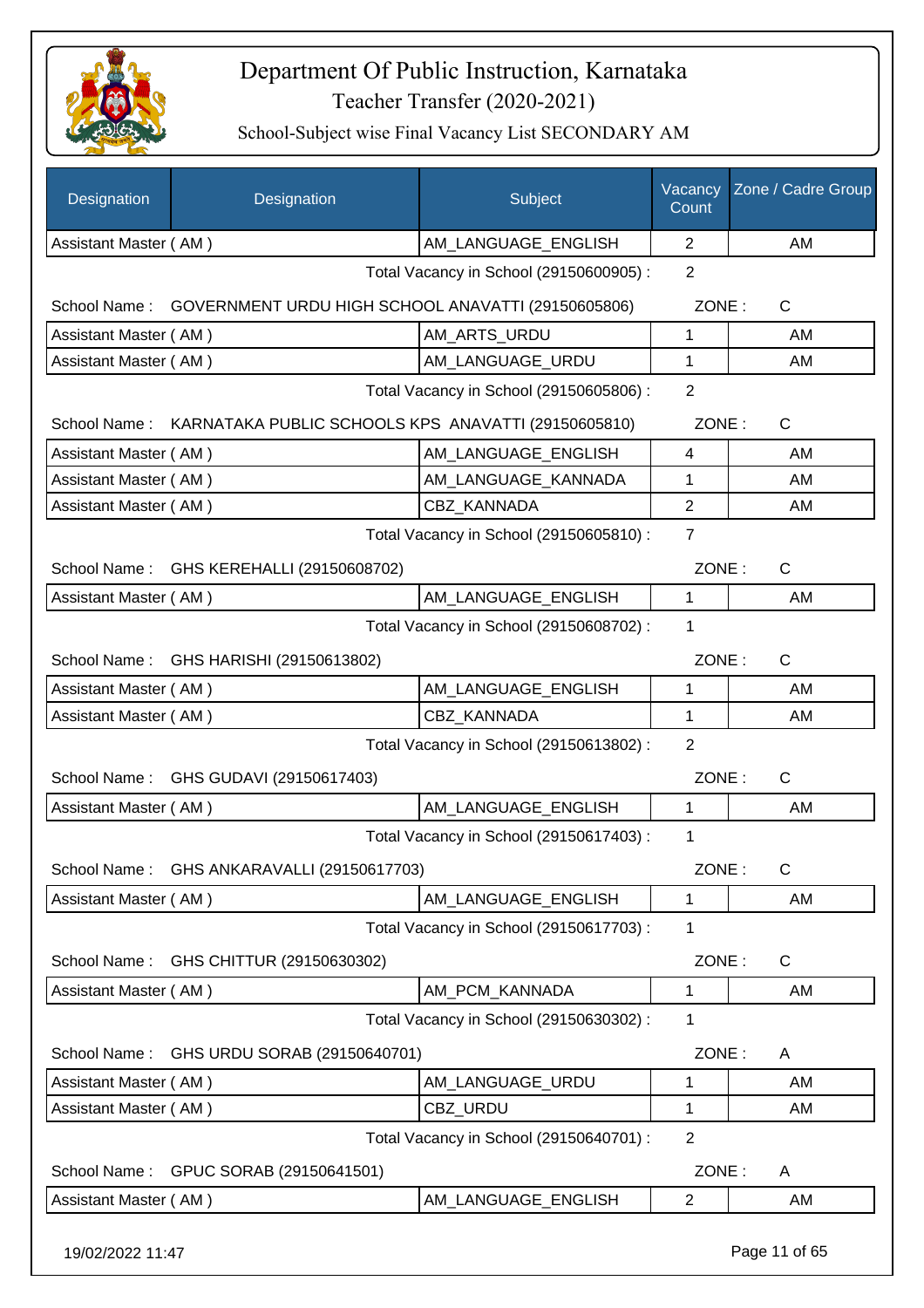

| Designation           | Designation                                          | Subject                                 | Vacancy<br>Count | Zone / Cadre Group |
|-----------------------|------------------------------------------------------|-----------------------------------------|------------------|--------------------|
|                       |                                                      | Total Vacancy in School (29150641501) : | 2                |                    |
|                       |                                                      | Total Vacancy in Taluka (291506) :      | 22               |                    |
| Taluka Name:          | THIRTHAHALLI (291507)                                |                                         |                  |                    |
| School Name:          | KARNATAKA PUBLIC SCHOOLS GHS KONANDURU (29150702611) |                                         | ZONE:            | $\mathsf{C}$       |
| Assistant Master (AM) |                                                      | AM_LANGUAGE_ENGLISH                     | 1                | AM                 |
|                       |                                                      | Total Vacancy in School (29150702611) : | 1                |                    |
| School Name:          | GHS NONABUR (29150703304)                            |                                         | ZONE:            | C                  |
| Assistant Master (AM) |                                                      | AM_LANGUAGE_ENGLISH                     | 1                | AM                 |
| Assistant Master (AM) |                                                      | AM_LANGUAGE_KANNADA                     | $\mathbf{1}$     | AM                 |
|                       |                                                      | Total Vacancy in School (29150703304) : | $\overline{2}$   |                    |
| School Name:          | GHS THANIKAL-BEJJAVALLI (29150709704)                |                                         | ZONE:            | $\mathsf{C}$       |
| Assistant Master (AM) |                                                      | AM_LANGUAGE_KANNADA                     | $\mathbf 1$      | AM                 |
|                       |                                                      | Total Vacancy in School (29150709704) : | 1                |                    |
| School Name:          | GHS HEDDURU (29150717903)                            |                                         | ZONE:            | $\mathsf{C}$       |
| Assistant Master (AM) |                                                      | AM_LANGUAGE_ENGLISH                     | 1                | AM                 |
| Assistant Master (AM) |                                                      | AM_LANGUAGE_KANNADA                     | $\mathbf{1}$     | AM                 |
|                       |                                                      | Total Vacancy in School (29150717903) : | $\overline{2}$   |                    |
| School Name:          | GHS MELIGE (29150718502)                             |                                         | ZONE:            | $\mathsf{C}$       |
| Assistant Master (AM) |                                                      | AM_LANGUAGE_ENGLISH                     | 1                | AM                 |
|                       |                                                      | Total Vacancy in School (29150718502) : | 1                |                    |
| School Name:          | GPUC BASAVANI (29150721002)                          |                                         | ZONE:            | $\mathsf{C}$       |
| Assistant Master (AM) |                                                      | AM_LANGUAGE_ENGLISH                     | $\mathbf 1$      | AM                 |
| Assistant Master (AM) |                                                      | AM_LANGUAGE_KANNADA                     | 1                | AM                 |
|                       |                                                      | Total Vacancy in School (29150721002) : | $\overline{2}$   |                    |
| School Name:          | GJC MEGARAVALLI (29150722609)                        |                                         | ZONE:            | C                  |
| Assistant Master (AM) |                                                      | AM_LANGUAGE_ENGLISH                     | 1                | AM                 |
|                       |                                                      | Total Vacancy in School (29150722609) : | 1                |                    |
| School Name:          | GHS BAVIKAISARU (29150733001)                        |                                         | ZONE:            | C                  |
| Assistant Master (AM) |                                                      | AM_LANGUAGE_ENGLISH                     | 1                | AM                 |
|                       |                                                      | Total Vacancy in School (29150733001) : | 1                |                    |
| School Name:          | GHS BILALUKOPPA (29150733101)                        |                                         | ZONE:            | $\mathsf{C}$       |
| Assistant Master (AM) |                                                      | AM_LANGUAGE_ENGLISH                     | 1                | AM                 |
| 19/02/2022 11:47      |                                                      |                                         |                  | Page 12 of 65      |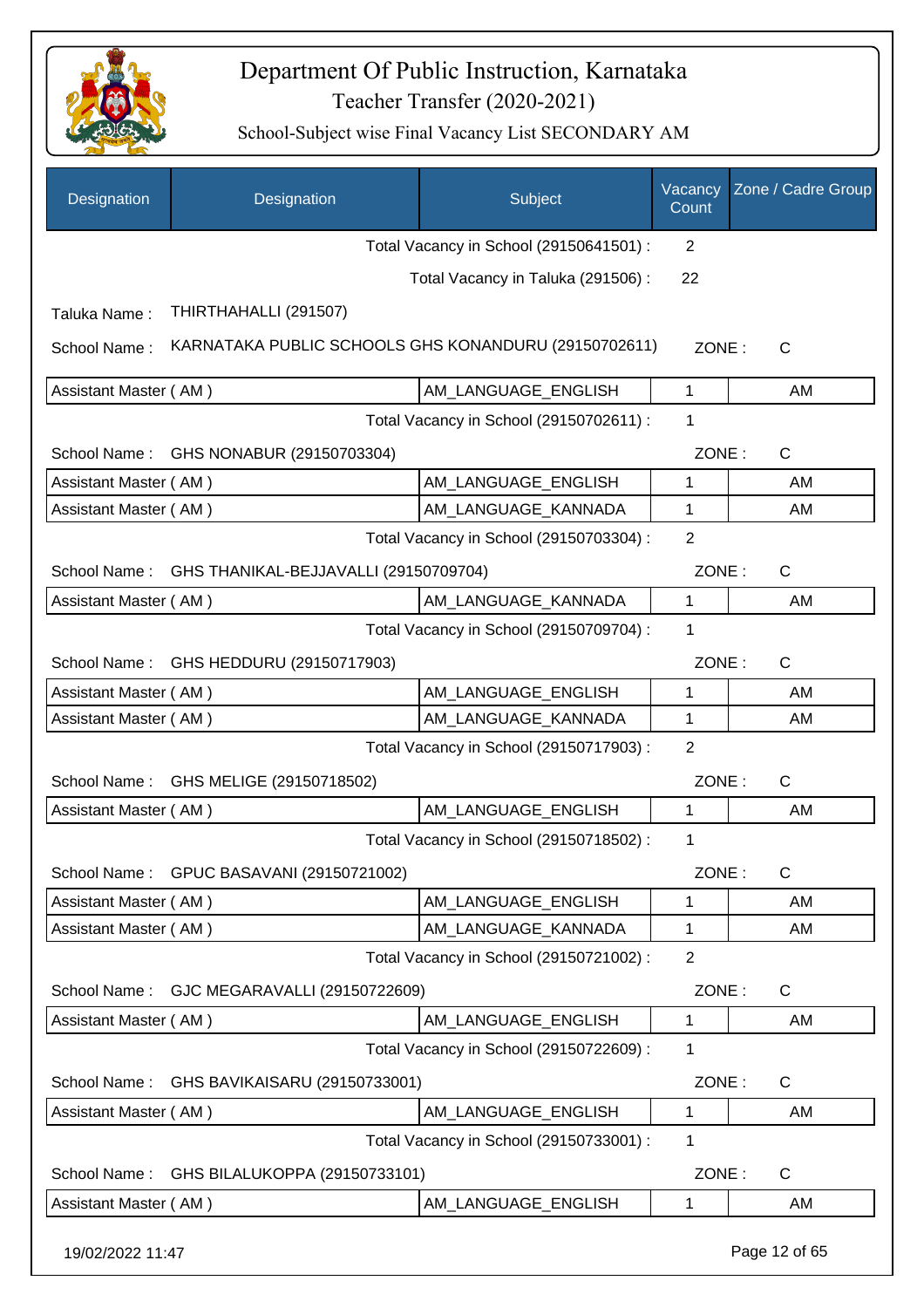

| <b>Designation</b>                                | Designation                                                                              | Subject                                 | Vacancy<br>Count | Zone / Cadre Group |
|---------------------------------------------------|------------------------------------------------------------------------------------------|-----------------------------------------|------------------|--------------------|
|                                                   |                                                                                          | Total Vacancy in School (29150733101) : | 1                |                    |
|                                                   | School Name: GHS GUDDEKERI (29150733501)                                                 |                                         | ZONE:            | $\mathsf{C}$       |
| Assistant Master (AM)                             |                                                                                          | AM_LANGUAGE_ENGLISH                     | 1                | AM                 |
|                                                   |                                                                                          | Total Vacancy in School (29150733501) : | 1                |                    |
|                                                   | School Name: GHS KATTEHAKKALU (29150734701)                                              |                                         | ZONE:            | $\mathsf{C}$       |
| Assistant Master (AM)                             |                                                                                          | AM_LANGUAGE_ENGLISH                     | 1                | AM                 |
| Assistant Master (AM)                             |                                                                                          | AM_LANGUAGE_KANNADA                     | 1                | AM                 |
|                                                   |                                                                                          | Total Vacancy in School (29150734701) : | $\overline{2}$   |                    |
| School Name:                                      | GPUC THIRTHAHALLI (29150737804)                                                          |                                         | ZONE:            | A                  |
| Assistant Master (AM)                             |                                                                                          | AM LANGUAGE ENGLISH                     | 3                | AM                 |
|                                                   |                                                                                          | Total Vacancy in School (29150737804) : | 3                |                    |
| GHS RAMAKRISHNAPURA (29150740801)<br>School Name: |                                                                                          |                                         | ZONE:            | $\mathsf{C}$       |
| Assistant Master (AM)                             |                                                                                          | AM LANGUAGE ENGLISH                     | 1                | AM                 |
|                                                   |                                                                                          | Total Vacancy in School (29150740801) : | 1                |                    |
| School Name:                                      | GHS KADTHURU (29150740901)                                                               |                                         | ZONE:            | C                  |
| Assistant Master (AM)                             |                                                                                          | AM LANGUAGE ENGLISH                     | 1                | AM                 |
| Assistant Master (AM)                             |                                                                                          | AM_LANGUAGE_KANNADA                     | $\mathbf{1}$     | AM                 |
|                                                   |                                                                                          | Total Vacancy in School (29150740901) : | $\overline{2}$   |                    |
|                                                   | School Name: GPUC MALALIMAKKI (29150741001)                                              |                                         | ZONE:            | $\mathsf{C}$       |
| Assistant Master (AM)                             |                                                                                          | AM_LANGUAGE_ENGLISH                     | 1                | AM                 |
| Assistant Master (AM)                             |                                                                                          | AM LANGUAGE KANNADA                     | 1                | AM                 |
|                                                   |                                                                                          | Total Vacancy in School (29150741001) : | 2                |                    |
|                                                   |                                                                                          | Total Vacancy in Taluka (291507) :      | 23               |                    |
| District Name:                                    | TUMAKURU (2918)                                                                          |                                         |                  |                    |
|                                                   |                                                                                          |                                         |                  |                    |
| Taluka Name:                                      | CHIKNAYAKANHALLI (291801)                                                                |                                         |                  |                    |
| School Name:                                      | KARNATAKA PUBLIC SCHOOLS KARNATAKA PUBLIC SCHOOL<br><b>HULIYAR KENKERE (29180105306)</b> |                                         | ZONE:            | A                  |
| Assistant Master (AM)                             |                                                                                          | AM_ARTS_KANNADA                         | 3                | AM                 |
|                                                   |                                                                                          | Total Vacancy in School (29180105306) : | 3                |                    |
| School Name:                                      | GHS BARASIDLAHALLI (29180111202)                                                         |                                         | ZONE:            | $\mathsf{C}$       |
| Assistant Master (AM)                             |                                                                                          | AM_LANGUAGE_KANNADA                     | 1                | AM                 |
|                                                   |                                                                                          | Total Vacancy in School (29180111202) : | 1                |                    |
|                                                   | School Name: GHS J C PURA (29180116003)                                                  |                                         | ZONE:            | $\mathsf{C}$       |
| 19/02/2022 11:47                                  |                                                                                          |                                         |                  | Page 13 of 65      |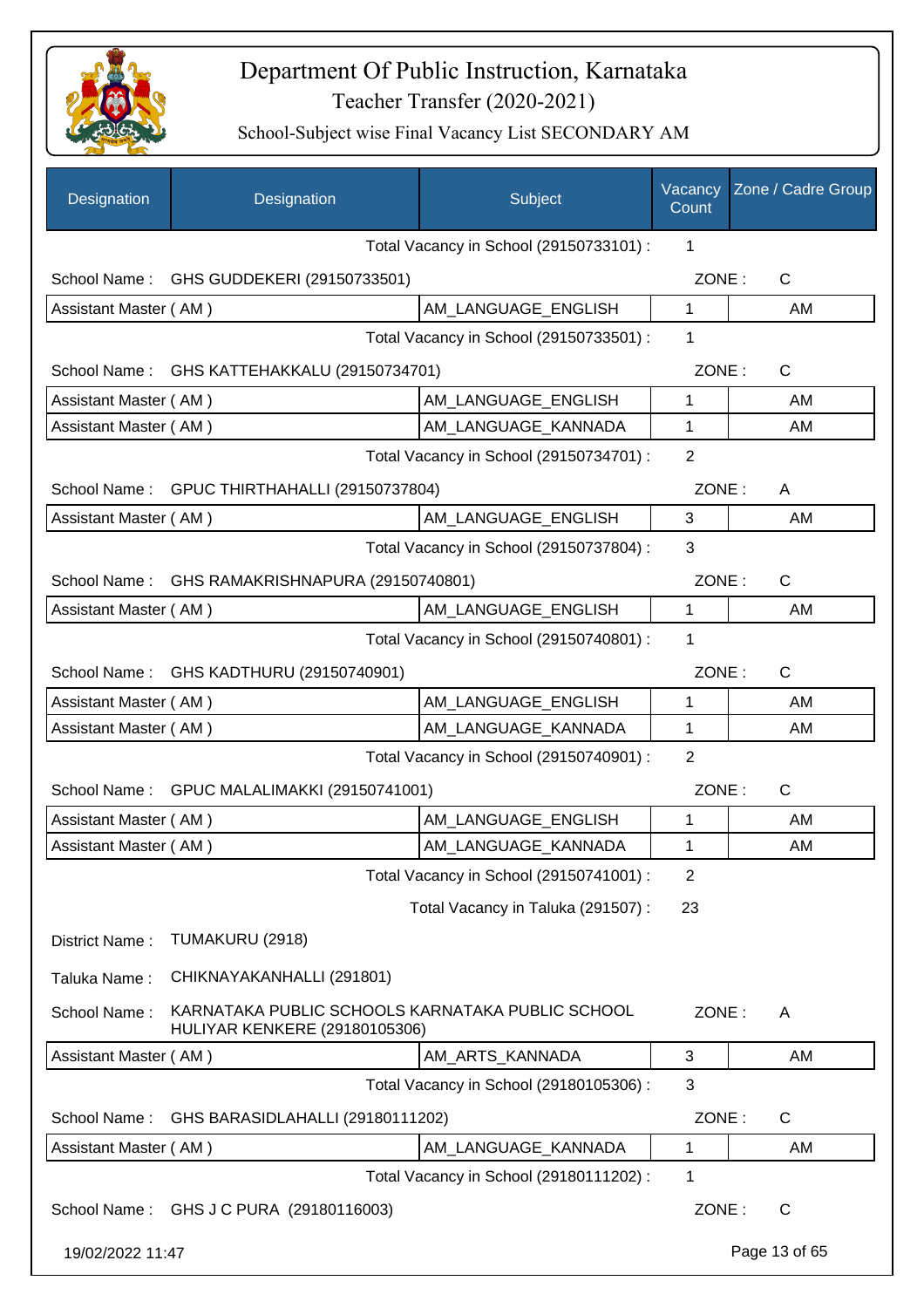

| Designation                             | Designation                                            | Subject                                 | Vacancy<br>Count | Zone / Cadre Group |  |
|-----------------------------------------|--------------------------------------------------------|-----------------------------------------|------------------|--------------------|--|
| Assistant Master (AM)                   |                                                        | AM_ARTS_KANNADA                         | 1                | AM                 |  |
|                                         |                                                        | Total Vacancy in School (29180116003):  | 1                |                    |  |
|                                         | School Name: GJC BORANAKANIVE (29180119902)            |                                         | ZONE:            | C                  |  |
| Assistant Master (AM)                   |                                                        | AM ARTS KANNADA                         | 1                | AM                 |  |
|                                         |                                                        | Total Vacancy in School (29180119902) : | 1                |                    |  |
| School Name:                            | GOVT. HIGH SCHOOL DABBAGUNTE (29180120503)             |                                         | ZONE:            | C                  |  |
| Assistant Master (AM)                   |                                                        | AM_ARTS_KANNADA                         | 1                | AM                 |  |
| Assistant Master (AM)                   |                                                        | AM LANGUAGE HINDI                       | 1                | AM                 |  |
| Assistant Master (AM)                   |                                                        | AM LANGUAGE KANNADA                     | 1                | AM                 |  |
|                                         |                                                        | Total Vacancy in School (29180120503) : | 3                |                    |  |
|                                         |                                                        | Total Vacancy in Taluka (291801) :      | 9                |                    |  |
| Taluka Name:                            | GUBBI (291802)                                         |                                         |                  |                    |  |
| School Name:                            | GJC BOYS GUBBI Ward-2 (29180200209)                    |                                         | ZONE:            | A                  |  |
| Assistant Master (AM)                   |                                                        | AM_LANGUAGE_SANSKRIT                    | 1                | AM                 |  |
|                                         | Total Vacancy in School (29180200209) :<br>1           |                                         |                  |                    |  |
|                                         | School Name: GJC NAGASANDRA (29180202003)              |                                         | ZONE:            | $\mathsf{C}$       |  |
| Assistant Master (AM)                   |                                                        | AM_ARTS_KANNADA                         | 1                | AM                 |  |
| Total Vacancy in School (29180202003) : |                                                        |                                         | 1                |                    |  |
| School Name:                            | KARNATAKA PUBLIC SCHOOLS GJC KADABA (29180207306)      |                                         | ZONE:            | C                  |  |
| Assistant Master (AM)                   |                                                        | AM_ARTS_KANNADA                         | 1                | AM                 |  |
| Assistant Master (AM)                   |                                                        | AM LANGUAGE HINDI                       | 1                | AM                 |  |
| Assistant Master (AM)                   |                                                        | AM_LANGUAGE_KANNADA                     | 1                | AM                 |  |
|                                         |                                                        | Total Vacancy in School (29180207306) : | 3                |                    |  |
| School Name:                            | GHS COMPOSITE NERALEKERE (29180212902)                 |                                         | ZONE:            | C                  |  |
| Assistant Master (AM)                   |                                                        | AM_ARTS_KANNADA                         | 1                | AM                 |  |
|                                         |                                                        | Total Vacancy in School (29180212902) : | 1                |                    |  |
| School Name:                            | KARNATAKA PUBLIC SCHOOLS GJC C S PURA (29180213905)    |                                         | ZONE:            | C                  |  |
| Assistant Master (AM)                   |                                                        | AM_ARTS_KANNADA                         | 1                | AM                 |  |
|                                         |                                                        | Total Vacancy in School (29180213905) : | 1                |                    |  |
| School Name:                            | GHS COMPOSITE K KALLAHALLI (29180216004)               |                                         | ZONE:            | C                  |  |
| Assistant Master (AM)                   |                                                        | AM_ARTS_KANNADA                         | 1                | AM                 |  |
|                                         |                                                        | Total Vacancy in School (29180216004) : | 1                |                    |  |
|                                         | School Name: GHS COMPOSITE SHESHANAHALLI (29180220803) |                                         | ZONE:            | $\mathsf{C}$       |  |
| 19/02/2022 11:47                        |                                                        |                                         |                  | Page 14 of 65      |  |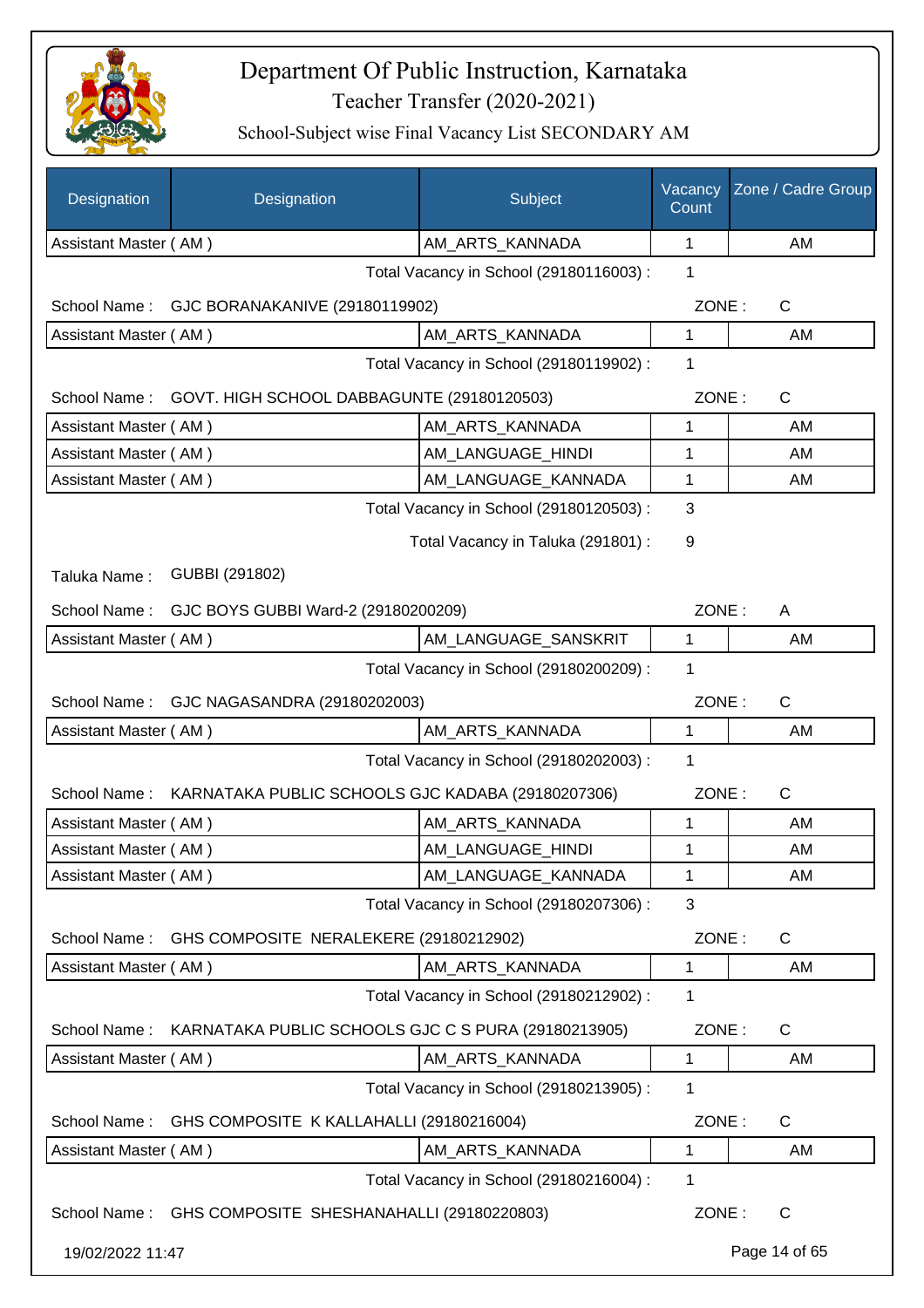

| <b>Designation</b>    | Designation                             | Subject                                 | Vacancy<br>Count | Zone / Cadre Group |
|-----------------------|-----------------------------------------|-----------------------------------------|------------------|--------------------|
| Assistant Master (AM) |                                         | AM_ARTS_KANNADA                         | 1                | AM                 |
| Assistant Master (AM) |                                         | AM LANGUAGE HINDI                       | 1                | AM                 |
|                       |                                         | Total Vacancy in School (29180220803) : | $\overline{2}$   |                    |
| School Name:          | GHS HARADAGERE (29180226203)            |                                         | ZONE:            | C                  |
| Assistant Master (AM) |                                         | AM_LANGUAGE_HINDI                       | 1                | AM                 |
|                       | Total Vacancy in School (29180226203) : |                                         |                  |                    |
|                       |                                         | Total Vacancy in Taluka (291802) :      | 11               |                    |
| Taluka Name:          | TURUVEKERE (291807)                     |                                         |                  |                    |
| School Name:          | GHS KURUBARAHALLI (29180702404)         |                                         | ZONE:            | $\mathsf{C}$       |
| Assistant Master (AM) |                                         | AM ARTS KANNADA                         | 1                | AM                 |
|                       |                                         | Total Vacancy in School (29180702404) : | 1                |                    |
| School Name:          | GHS SAMPIGE HOSAHALLI (29180702607)     |                                         | ZONE:            | C                  |
| Assistant Master (AM) |                                         | AM LANGUAGE KANNADA                     | 1                | AM                 |
|                       |                                         | Total Vacancy in School (29180702607) : | 1                |                    |
| School Name:          | GHS TUYALAHALLI (29180703702)           |                                         | ZONE:            | $\mathsf{C}$       |
| Assistant Master (AM) |                                         | AM_ARTS_KANNADA                         | 1                | AM                 |
| Assistant Master (AM) |                                         | AM_LANGUAGE_KANNADA                     | 1                | AM                 |
| Assistant Master (AM) |                                         | CBZ_KANNADA                             | 1                | AM                 |
|                       |                                         | Total Vacancy in School (29180703702) : | 3                |                    |
| School Name:          | GHS ANCHEHALLI (29180708902)            |                                         | ZONE:            | $\mathsf{C}$       |
| Assistant Master (AM) |                                         | AM_LANGUAGE_ENGLISH                     | 1                | AM                 |
|                       |                                         | Total Vacancy in School (29180708902) : | 1                |                    |
| School Name:          | GHS DODDA GORAGHATTA (29180711803)      |                                         | ZONE:            | $\mathsf{C}$       |
| Assistant Master (AM) |                                         | AM_ARTS_KANNADA                         | 1                | AM                 |
| Assistant Master (AM) |                                         | AM_LANGUAGE_HINDI                       | 1                | AM                 |
|                       |                                         | Total Vacancy in School (29180711803) : | $\overline{2}$   |                    |
| School Name:          | GHS HULIKAL (29180713302)               |                                         | ZONE:            | $\mathsf{C}$       |
| Assistant Master (AM) |                                         | AM_ARTS_KANNADA                         | 1                | AM                 |
| Assistant Master (AM) |                                         | AM_LANGUAGE_HINDI                       | 1                | AM                 |
|                       |                                         | Total Vacancy in School (29180713302) : | $\overline{2}$   |                    |
| School Name:          | GHS AREMALLENAHALLI (29180713703)       |                                         | ZONE:            | C                  |
| Assistant Master (AM) |                                         | AM_LANGUAGE_HINDI                       | 1                | AM                 |
| Assistant Master (AM) |                                         | CBZ_KANNADA                             | 1                | AM                 |
| 19/02/2022 11:47      |                                         |                                         |                  | Page 15 of 65      |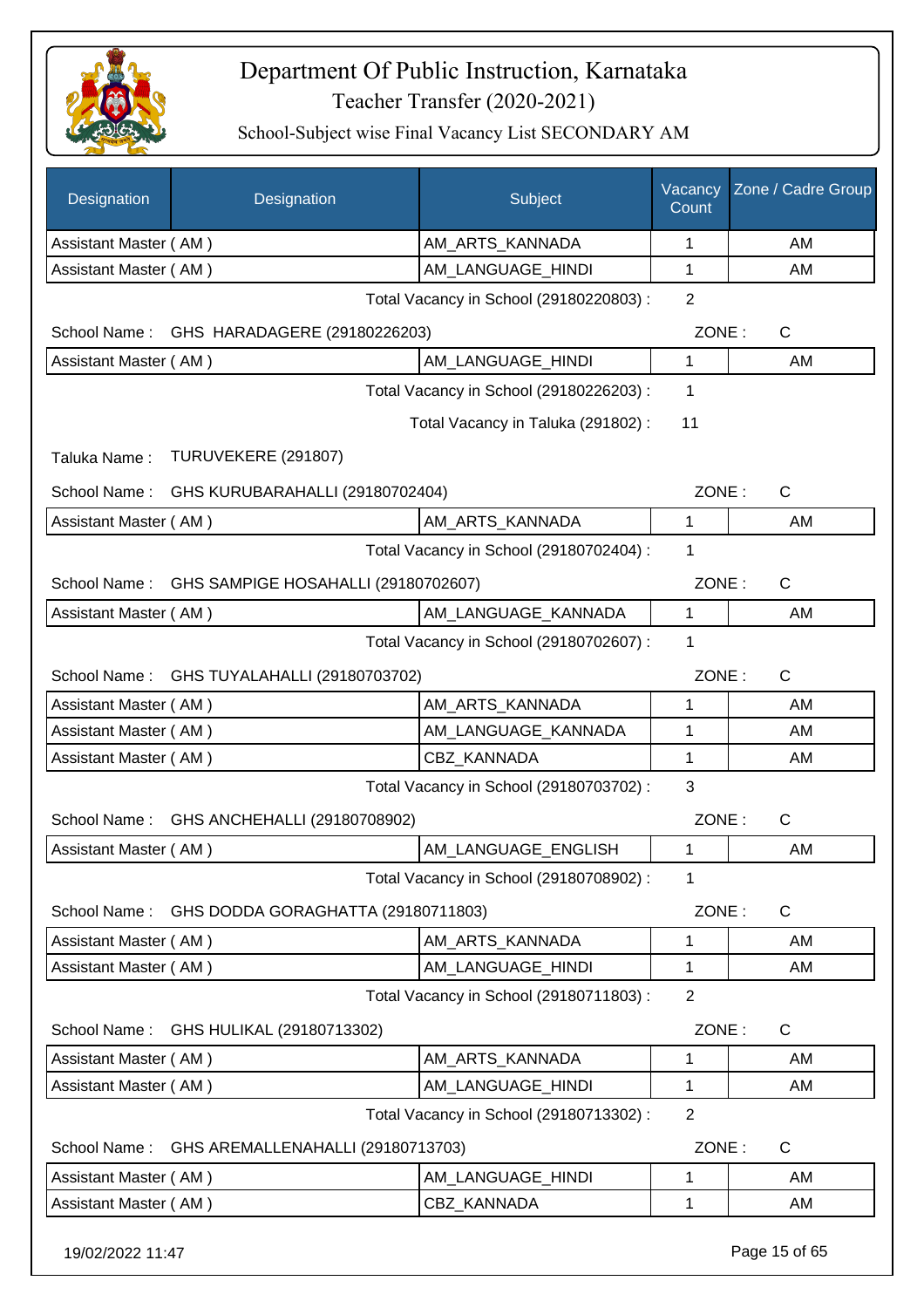

| <b>Designation</b>    | Designation                                                   | Subject                                 | Vacancy<br>Count | Zone / Cadre Group |
|-----------------------|---------------------------------------------------------------|-----------------------------------------|------------------|--------------------|
|                       |                                                               | Total Vacancy in School (29180713703) : | $\overline{2}$   |                    |
| School Name:          | GHS MAVINAKERE (29180714202)                                  |                                         | ZONE:            | C                  |
| Assistant Master (AM) |                                                               | AM LANGUAGE_KANNADA                     | 1                | AM                 |
|                       |                                                               | Total Vacancy in School (29180714202) : | 1                |                    |
| School Name:          | KARNATAKA PUBLIC SCHOOLS GJC DANDINA SHIVARA<br>(29180717203) |                                         | ZONE:            | $\mathsf{C}$       |
| Assistant Master (AM) |                                                               | AM_ARTS_KANNADA                         | 1                | AM                 |
|                       |                                                               | Total Vacancy in School (29180717203) : | 1                |                    |
| School Name:          | GHS COMPOSITE HULIKERE (29180719302)                          |                                         | ZONE:            | $\mathsf{C}$       |
| Assistant Master (AM) |                                                               | AM_LANGUAGE_HINDI                       | 1                | AM                 |
|                       |                                                               | Total Vacancy in School (29180719302) : | 1                |                    |
| School Name:          | GHS DABBEGHATTA (29180720104)                                 |                                         | ZONE:            | $\mathsf{C}$       |
| Assistant Master (AM) |                                                               | AM_LANGUAGE_ENGLISH                     | 1                | AM                 |
|                       |                                                               | Total Vacancy in School (29180720104) : | 1                |                    |
|                       | School Name: G J C TURUVEKERE (29180721903)                   |                                         | ZONE:            | A                  |
| Assistant Master (AM) |                                                               | AM_LANGUAGE_ENGLISH                     | 1                | AM                 |
| Assistant Master (AM) |                                                               | AM_LANGUAGE_URDU                        | 1                | AM                 |
|                       |                                                               | Total Vacancy in School (29180721903) : | $\overline{2}$   |                    |
|                       |                                                               | Total Vacancy in Taluka (291807) :      | 18               |                    |
| Taluka Name:          | <b>TIPTUR (291808)</b>                                        |                                         |                  |                    |
| School Name:          | KARNATAKA PUBLIC SCHOOLS GPUC HONNAVALLI<br>(29180805910)     |                                         | ZONE:            | C                  |
| Assistant Master (AM) |                                                               | AM_ARTS_KANNADA                         | 1                | AM                 |
| Assistant Master (AM) |                                                               | AM_LANGUAGE_ENGLISH                     | 1                | AM                 |
| Assistant Master (AM) |                                                               | CBZ_KANNADA                             | 1                | AM                 |
|                       |                                                               | Total Vacancy in School (29180805910) : | 3                |                    |
| School Name:          | GOVT. COMPOSITE HIGH SCHOOL NELLIKERE (29180814503)           |                                         | ZONE:            | C                  |
| Assistant Master (AM) |                                                               | AM_LANGUAGE_KANNADA                     | 1                | AM                 |
|                       |                                                               | Total Vacancy in School (29180814503) : | 1                |                    |
| School Name:          | GOVT HIGH SCHOOL BAJAGUR (29180817103)                        |                                         | ZONE:            | $\mathsf C$        |
| Assistant Master (AM) |                                                               | AM_ARTS_KANNADA                         | 1                | AM                 |
|                       |                                                               | Total Vacancy in School (29180817103) : | 1                |                    |
| School Name:          | GOVT. HIGH SCHOOL PATREHALLI (29180821504)                    |                                         | ZONE:            | $\mathsf{C}$       |
|                       |                                                               |                                         |                  |                    |
| 19/02/2022 11:47      |                                                               |                                         |                  | Page 16 of 65      |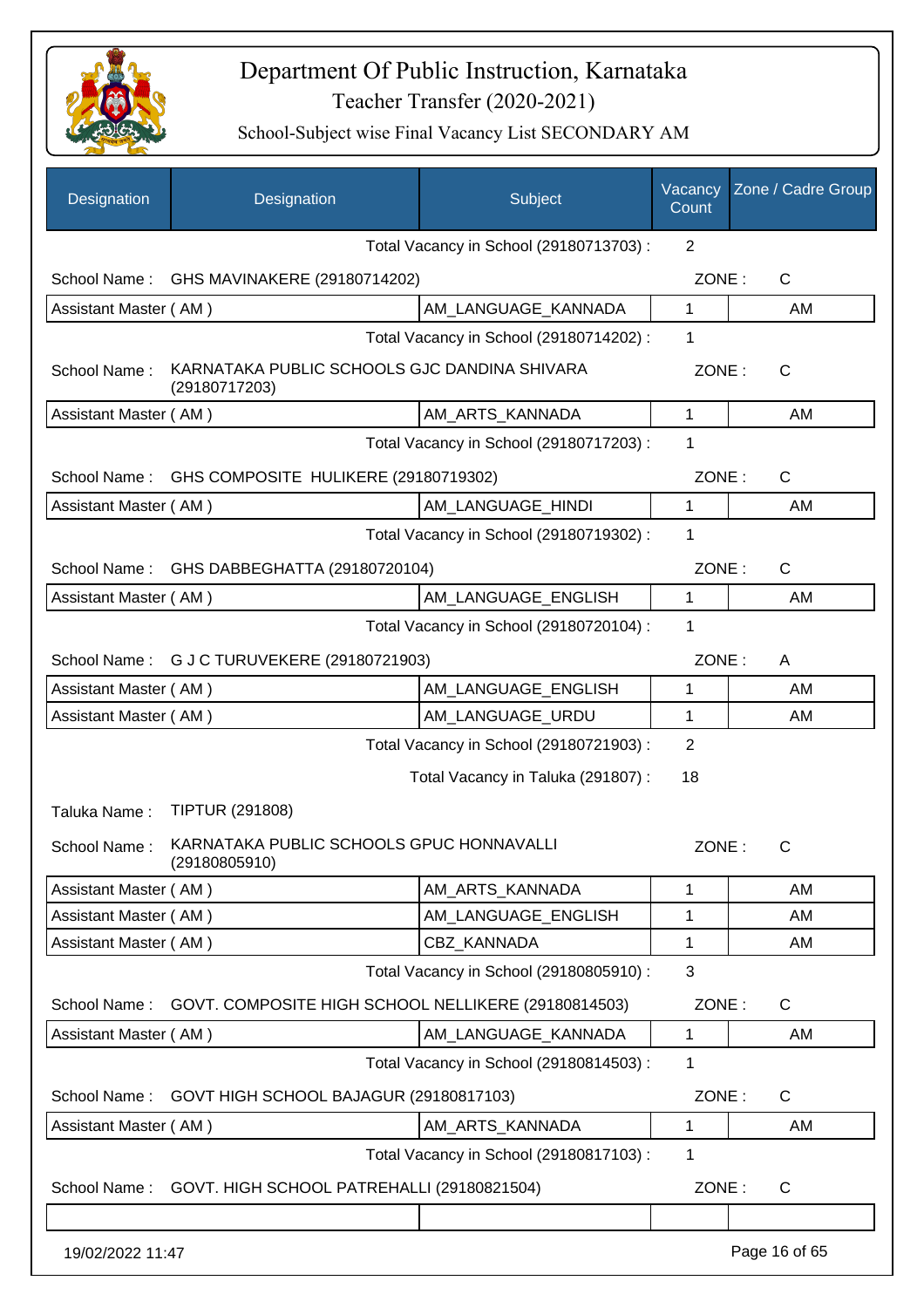

| Designation           | Designation                                              | Subject                                 | Vacancy<br>Count | Zone / Cadre Group |
|-----------------------|----------------------------------------------------------|-----------------------------------------|------------------|--------------------|
| Assistant Master (AM) |                                                          | AM_ARTS_KANNADA                         | 1                | AM                 |
| Assistant Master (AM) |                                                          | AM_LANGUAGE_ENGLISH                     | 1                | AM                 |
|                       |                                                          | Total Vacancy in School (29180821504) : | $\overline{2}$   |                    |
| School Name:          | GOVT. JUNIOR COLLEGE GIRLS TIPTUR Ward-6 (29180822804)   |                                         | ZONE:            | A                  |
| Assistant Master (AM) |                                                          | AM_LANGUAGE_HINDI                       | $\mathbf{1}$     | AM                 |
|                       |                                                          | Total Vacancy in School (29180822804) : | $\mathbf 1$      |                    |
| School Name:          | GOVT. HIGH SCHOOL HALEPALYA TIPTUR Ward-12 (29180823404) |                                         | ZONE:            | A                  |
| Assistant Master (AM) |                                                          | CBZ KANNADA                             | 1                | AM                 |
|                       |                                                          | Total Vacancy in School (29180823404) : | 1                |                    |
| School Name:          | GJC BOYS BOYS TIPTUR Ward-13 (29180823507)               |                                         | ZONE:            | A                  |
| Assistant Master (AM) |                                                          | AM_ARTS_KANNADA                         | $\mathbf{1}$     | AM                 |
|                       |                                                          | Total Vacancy in School (29180823507) : | 1                |                    |
|                       |                                                          | Total Vacancy in Taluka (291808) :      | 10               |                    |
| Taluka Name:          | <b>TUMKUR (291809)</b>                                   |                                         |                  |                    |
| School Name:          | GJC, HIGH SCHOOL SECTION, MASKAL (29180938102)           |                                         | ZONE:            | $\mathsf{C}$       |
| Assistant Master (AM) |                                                          | AM_ARTS_KANNADA                         | 1                | AM                 |
|                       |                                                          | Total Vacancy in School (29180938102) : | 1                |                    |
|                       |                                                          | Total Vacancy in Taluka (291809):       | 1                |                    |
| Taluka Name:          | <b>KUNIGAL (291810)</b>                                  |                                         |                  |                    |
| School Name:          | GHS HOLALAGUNDA (29181002402)                            |                                         | ZONE:            | C                  |
| Assistant Master (AM) |                                                          | AM LANGUAGE HINDI                       | 1                | AM                 |
|                       |                                                          | Total Vacancy in School (29181002402) : | 1                |                    |
| School Name:          | GOVT HIGHSCHOOL VALAGEREPURA (29181002703)               |                                         | ZONE:            | C                  |
| Assistant Master (AM) |                                                          | AM_ARTS_KANNADA                         | 1                | AM                 |
| Assistant Master (AM) |                                                          | AM_LANGUAGE_HINDI                       | 1                | AM                 |
|                       |                                                          | Total Vacancy in School (29181002703) : | $\overline{2}$   |                    |
| School Name:          | KARNATAKA PUBLIC SCHOOLS GPUC AMRUTHUR (29181002805)     |                                         | ZONE:            | $\mathsf{C}$       |
| Assistant Master (AM) |                                                          | AM_LANGUAGE_KANNADA                     | 1                | AM                 |
| Assistant Master (AM) |                                                          | <b>CBZ KANNADA</b>                      | 1                | AM                 |
|                       |                                                          | Total Vacancy in School (29181002805) : | $\overline{2}$   |                    |
| School Name:          | GHS UJJANI (29181003403)                                 |                                         | ZONE:            | $\mathsf{C}$       |
|                       |                                                          |                                         |                  |                    |
| 19/02/2022 11:47      |                                                          |                                         |                  | Page 17 of 65      |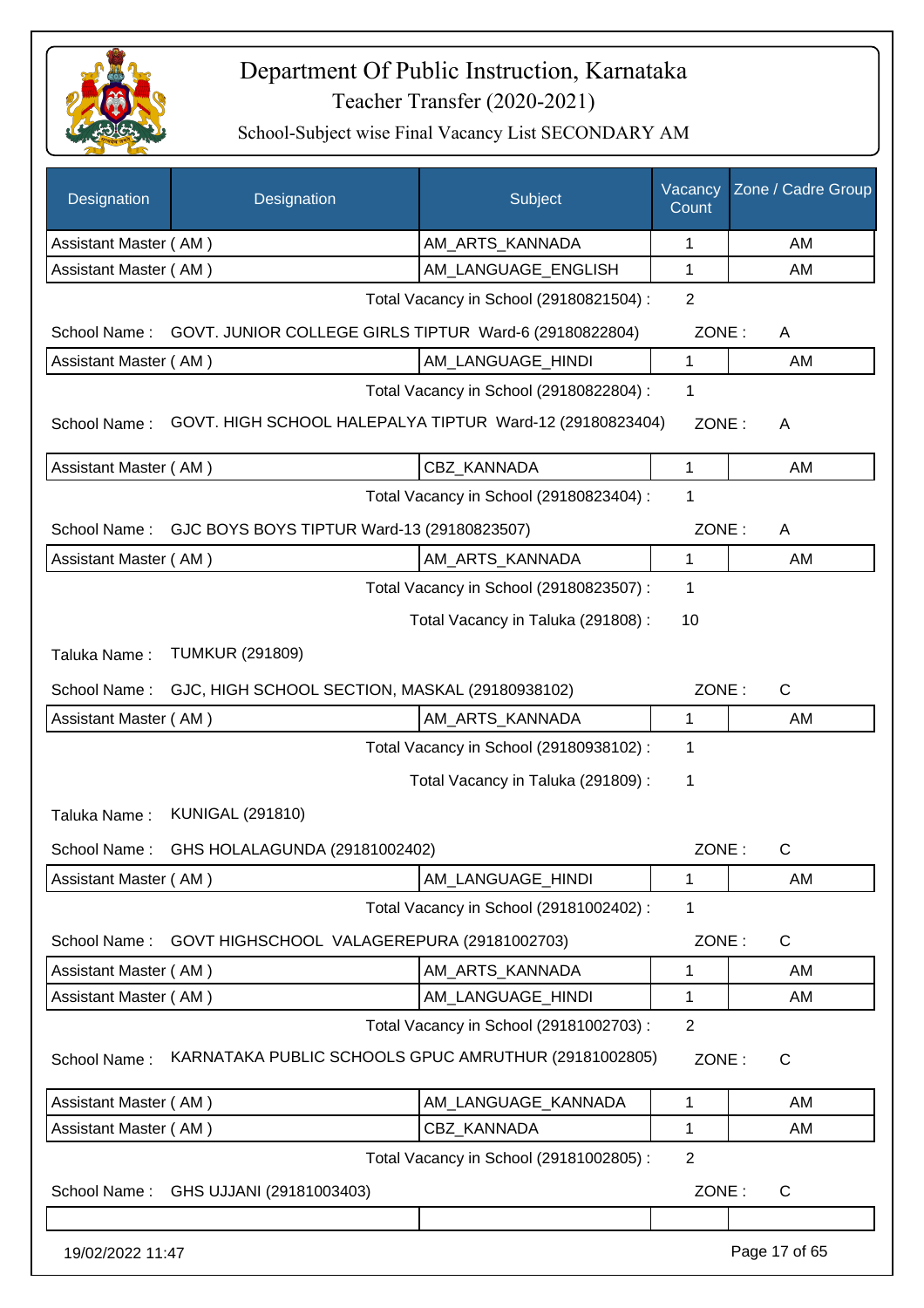

| Designation           | Designation                                         | Subject                                 | Vacancy<br>Count | Zone / Cadre Group |
|-----------------------|-----------------------------------------------------|-----------------------------------------|------------------|--------------------|
| Assistant Master (AM) |                                                     | AM_ARTS_KANNADA                         | 1                | AM                 |
| Assistant Master (AM) |                                                     | AM_LANGUAGE_ENGLISH                     | 1                | AM                 |
| Assistant Master (AM) |                                                     | AM_LANGUAGE_HINDI                       | 1                | AM                 |
|                       |                                                     | Total Vacancy in School (29181003403):  | 3                |                    |
|                       | School Name: GHS KODAVATTI (29181003502)            |                                         | ZONE:            | $\mathsf{C}$       |
| Assistant Master (AM) |                                                     | AM ARTS KANNADA                         | 1                | AM                 |
| Assistant Master (AM) |                                                     | AM_LANGUAGE_HINDI                       | 1                | AM                 |
|                       |                                                     | Total Vacancy in School (29181003502) : | $\overline{2}$   |                    |
|                       | School Name: GPUC NIDASALE (29181003707)            |                                         | ZONE:            | $\mathsf{C}$       |
| Assistant Master (AM) |                                                     | AM_ARTS_KANNADA                         | 1                | AM                 |
| Assistant Master (AM) |                                                     | AM LANGUAGE ENGLISH                     | $\mathbf{1}$     | AM                 |
| Assistant Master (AM) |                                                     | AM_LANGUAGE_HINDI                       | 1                | AM                 |
|                       |                                                     | Total Vacancy in School (29181003707) : | 3                |                    |
|                       | School Name: GHS COMPOSITE TAVAREKERE (29181005805) |                                         | ZONE:            | C                  |
| Assistant Master (AM) |                                                     | CBZ KANNADA                             | 1                | AM                 |
|                       |                                                     | Total Vacancy in School (29181005805) : | 1                |                    |
|                       | School Name: GHS YALAGALAVADI (29181007106)         |                                         | ZONE:            | C                  |
| Assistant Master (AM) |                                                     | AM_ARTS_KANNADA                         | 1                | AM                 |
| Assistant Master (AM) |                                                     | AM_LANGUAGE_KANNADA                     | 1                | AM                 |
|                       |                                                     | Total Vacancy in School (29181007106) : | $\overline{2}$   |                    |
|                       | School Name: GHS HOSUR (29181007902)                |                                         | ZONE:            | $\mathsf{C}$       |
| Assistant Master (AM) |                                                     | AM_LANGUAGE_HINDI                       | 1                | AM                 |
| Assistant Master (AM) |                                                     | AM_LANGUAGE_KANNADA                     | 1                | AM                 |
|                       |                                                     | Total Vacancy in School (29181007902) : | $\overline{2}$   |                    |
| School Name:          | GHS MAGADI PALYA CROSS (29181009302)                |                                         | ZONE:            | C                  |
| Assistant Master (AM) |                                                     | AM ARTS KANNADA                         | 1                | AM                 |
| Assistant Master (AM) |                                                     | AM_LANGUAGE_HINDI                       | 1                | AM                 |
|                       |                                                     | Total Vacancy in School (29181009302) : | $\overline{2}$   |                    |
| School Name:          | GPUC NAGASANDRA (29181010204)                       |                                         | ZONE:            | C                  |
| Assistant Master (AM) |                                                     | AM_ARTS_KANNADA                         | 1                | AM                 |
|                       |                                                     | Total Vacancy in School (29181010204) : | 1                |                    |
| School Name:          | GHS CHOTTANAHALLI (29181010402)                     |                                         | ZONE:            | $\mathsf{C}$       |
| Assistant Master (AM) |                                                     | AM_LANGUAGE_HINDI                       | 1                | AM                 |
| 19/02/2022 11:47      |                                                     |                                         |                  | Page 18 of 65      |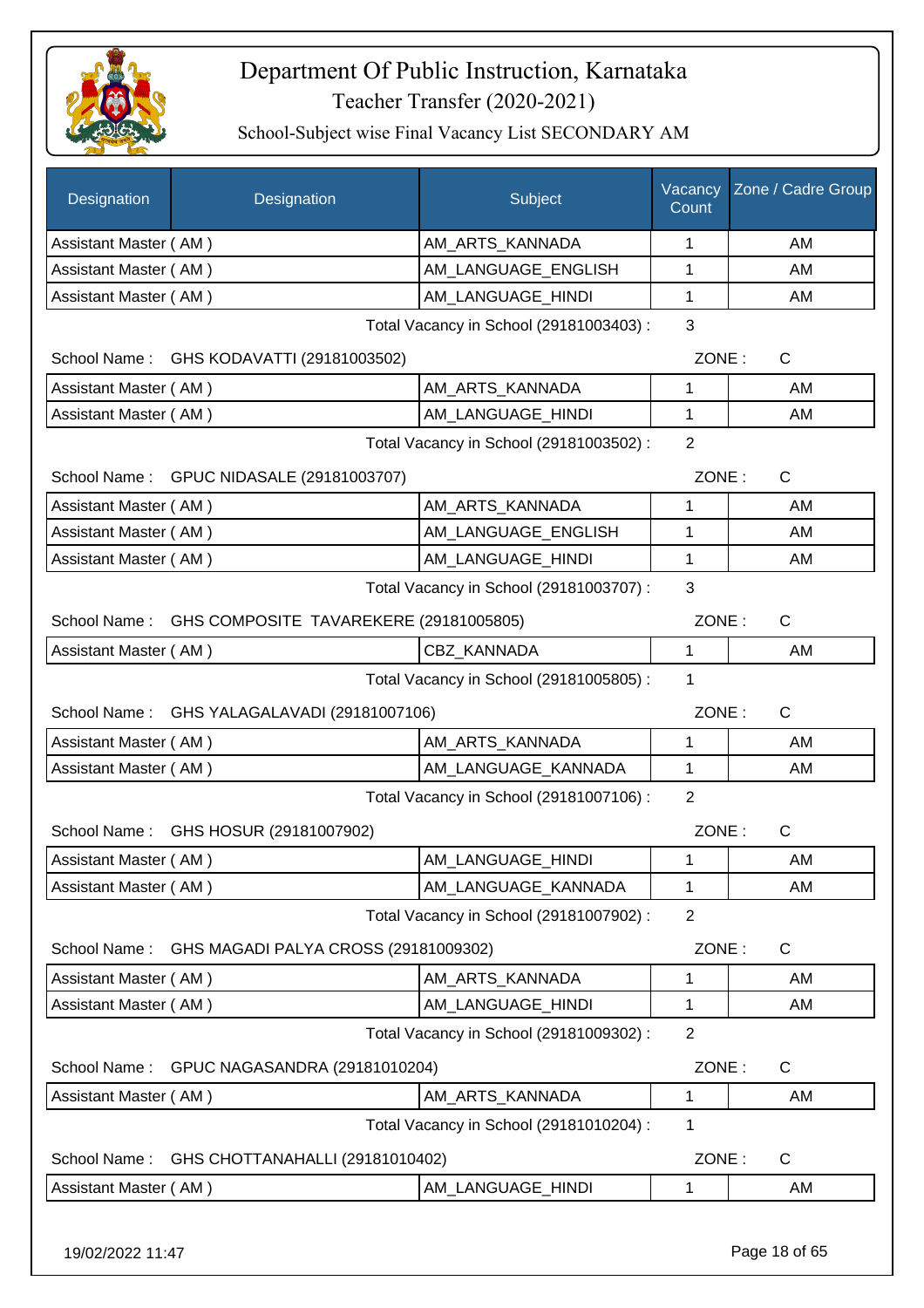

| Designation                             | Designation                                                                     | Subject                                 | Vacancy<br>Count | Zone / Cadre Group |
|-----------------------------------------|---------------------------------------------------------------------------------|-----------------------------------------|------------------|--------------------|
|                                         |                                                                                 | Total Vacancy in School (29181010402) : | 1                |                    |
| School Name:                            | GUCHS KUNIGAL Ward-11 (U) (29181014204)                                         |                                         | ZONE:            | A                  |
| Assistant Master (AM)                   |                                                                                 | CBZ URDU                                | 1                | AM                 |
|                                         |                                                                                 | Total Vacancy in School (29181014204) : | 1                |                    |
| School Name:                            | KARNATAKA PUBLIC SCHOOLS GCPRE-UNIVERSITY COLLEGE<br>HULIYURDURGA (29181019015) |                                         | ZONE:            | $\mathsf{C}$       |
| Assistant Master (AM)                   |                                                                                 | AM_ARTS_KANNADA                         | $\mathbf{1}$     | AM                 |
|                                         |                                                                                 | Total Vacancy in School (29181019015) : | 1                |                    |
| School Name:                            | GOVT. HIGH SCHOOL KICHAVADI (29181019303)                                       |                                         | ZONE:            | $\mathsf{C}$       |
| Assistant Master (AM)                   |                                                                                 | AM_ARTS_KANNADA                         | 1                | AM                 |
| Assistant Master (AM)                   |                                                                                 | AM_LANGUAGE_KANNADA                     | 1                | AM                 |
| Assistant Master (AM)                   |                                                                                 | <b>CBZ KANNADA</b>                      | 1                | AM                 |
| Total Vacancy in School (29181019303) : |                                                                                 |                                         |                  |                    |
| School Name:                            | GOVT. COMPOSITE HIGH SCHOOL JINNAGARA (29181020703)                             |                                         | ZONE:            | $\mathsf{C}$       |
| Assistant Master (AM)                   |                                                                                 | AM_ARTS_KANNADA                         | 1                | AM                 |
| Assistant Master (AM)                   |                                                                                 | AM_LANGUAGE_HINDI                       | 1                | AM                 |
| Assistant Master (AM)                   |                                                                                 | AM_LANGUAGE_KANNADA                     | 1                | AM                 |
|                                         |                                                                                 | Total Vacancy in School (29181020703) : | 3                |                    |
| School Name:                            | GOVT. HIGH SCHOOL, HITTALAHALLI MUTT, HITTALAHALLI<br>(29181024602)             |                                         | ZONE:            | $\mathsf{C}$       |
| Assistant Master (AM)                   |                                                                                 | AM ARTS KANNADA                         | 1                | AM                 |
|                                         |                                                                                 | Total Vacancy in School (29181024602) : | 1                |                    |
|                                         | School Name: GOVT.HIGH SCHOOL SANTHEMAVATHUR (29181024705)                      |                                         | ZONE:            | C                  |
| Assistant Master (AM)                   |                                                                                 | AM_LANGUAGE_HINDI                       | $\mathbf{1}$     | AM                 |
|                                         |                                                                                 | Total Vacancy in School (29181024705) : | 1                |                    |
| School Name:                            | GOVT. HIGH SCHOOL ALKERE (29181026702)                                          |                                         | ZONE:            | C                  |
| Assistant Master (AM)                   |                                                                                 | AM_LANGUAGE_HINDI                       | 1                | AM                 |
|                                         |                                                                                 | Total Vacancy in School (29181026702) : | 1                |                    |
| School Name:                            | GOVT. HIGH SCHOOL IPPADI (29181027405)                                          |                                         | ZONE:            | C                  |
| Assistant Master (AM)                   |                                                                                 | AM_ARTS_KANNADA                         | 1                | AM                 |
| Assistant Master (AM)                   |                                                                                 | AM_LANGUAGE_KANNADA                     | 1                | AM                 |
|                                         |                                                                                 | Total Vacancy in School (29181027405) : | $\overline{2}$   |                    |
| School Name:                            | MAHATHMAGANDHI GOVT PU COLLEGE (29181034601)                                    |                                         | ZONE:            | A                  |
| Assistant Master (AM)                   |                                                                                 | AM_ARTS_KANNADA                         | 1                | AM                 |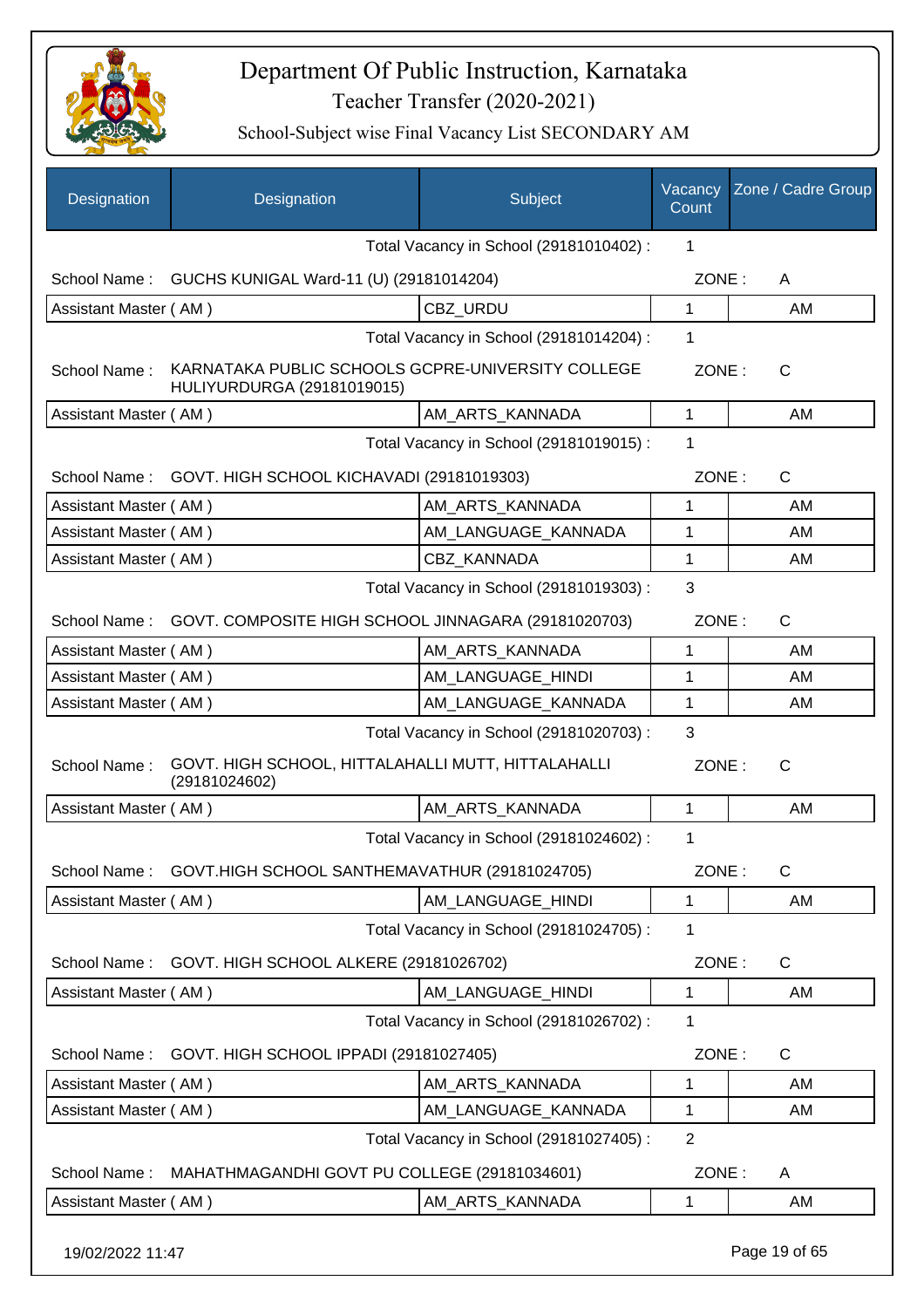

| AM_LANGUAGE_SANSKRIT<br>Assistant Master (AM)<br>1<br>AM<br>Total Vacancy in School (29181034601) :<br>2<br>Total Vacancy in Taluka (291810) :<br>37<br><b>KOLAR (2919)</b><br>District Name:<br>BANGARAPETE (291902)<br>Taluka Name:<br>$\mathsf{C}$<br>School Name:<br>GHS BALAMANDE (29190201608)<br>ZONE:<br>Assistant Master (AM)<br>AM_LANGUAGE_ENGLISH<br>1<br>AM<br>Total Vacancy in School (29190201608) :<br>1<br>School Name:<br>KARNATAKA PUBLIC SCHOOLS GJC BUDIKOTE (29190205004)<br>ZONE:<br>C<br>AM LANGUAGE HINDI<br>AM<br>Assistant Master (AM)<br>1<br>AM LANGUAGE KANNADA<br>$\mathbf{2}$<br>Assistant Master (AM)<br>AM<br><b>CBZ KANNADA</b><br>Assistant Master (AM)<br>1<br>AM<br>Total Vacancy in School (29190205004) :<br>4<br>GHS DODDA PONNANDAHALLI (29190210203)<br>ZONE:<br>C<br>School Name:<br>AM_ARTS_KANNADA<br>Assistant Master (AM)<br>AM<br>1<br>Assistant Master (AM)<br>AM_LANGUAGE_KANNADA<br>AM<br>1<br>Total Vacancy in School (29190210203) :<br>2<br>$\mathsf C$<br>GHPS GAJAGA (RMSA UPG) (29190211001)<br>ZONE:<br>School Name:<br>Assistant Master (AM)<br>AM ARTS KANNADA<br>1<br>AM<br>AM LANGUAGE_KANNADA<br>Assistant Master (AM)<br>1<br>AM<br>Total Vacancy in School (29190211001) :<br>$\overline{2}$<br>GHS GULLAHALLI (29190212703)<br>ZONE:<br>$\mathsf{C}$<br>School Name:<br>Assistant Master (AM)<br>AM_ARTS_KANNADA<br>1<br>AM<br>Assistant Master (AM)<br>AM LANGUAGE ENGLISH<br>1<br>AM<br>AM_LANGUAGE_KANNADA<br>Assistant Master (AM)<br>1<br>AM<br>3<br>Total Vacancy in School (29190212703) :<br>ZONE:<br>$\mathsf{C}$<br>School Name:<br>GHS HULIBELE (29190214203)<br>Assistant Master (AM)<br>AM ARTS KANNADA<br>1<br>AM<br>Total Vacancy in School (29190214203) :<br>1<br>$\mathsf C$<br>GHPS KANAMANAHALLI RMSA UPG (29190218501)<br>ZONE:<br>School Name:<br>Assistant Master (AM)<br>AM_ARTS_KANNADA<br>1<br>AM<br>AM_LANGUAGE_KANNADA<br>Assistant Master (AM)<br>AM<br>1<br>Assistant Master (AM)<br>CBZ KANNADA<br>1<br>AM | Designation | Designation | Subject | Vacancy<br>Count | Zone / Cadre Group |  |
|--------------------------------------------------------------------------------------------------------------------------------------------------------------------------------------------------------------------------------------------------------------------------------------------------------------------------------------------------------------------------------------------------------------------------------------------------------------------------------------------------------------------------------------------------------------------------------------------------------------------------------------------------------------------------------------------------------------------------------------------------------------------------------------------------------------------------------------------------------------------------------------------------------------------------------------------------------------------------------------------------------------------------------------------------------------------------------------------------------------------------------------------------------------------------------------------------------------------------------------------------------------------------------------------------------------------------------------------------------------------------------------------------------------------------------------------------------------------------------------------------------------------------------------------------------------------------------------------------------------------------------------------------------------------------------------------------------------------------------------------------------------------------------------------------------------------------------------------------------------------------------------------------------------------------------------------------------------------------------------------------------------|-------------|-------------|---------|------------------|--------------------|--|
|                                                                                                                                                                                                                                                                                                                                                                                                                                                                                                                                                                                                                                                                                                                                                                                                                                                                                                                                                                                                                                                                                                                                                                                                                                                                                                                                                                                                                                                                                                                                                                                                                                                                                                                                                                                                                                                                                                                                                                                                              |             |             |         |                  |                    |  |
|                                                                                                                                                                                                                                                                                                                                                                                                                                                                                                                                                                                                                                                                                                                                                                                                                                                                                                                                                                                                                                                                                                                                                                                                                                                                                                                                                                                                                                                                                                                                                                                                                                                                                                                                                                                                                                                                                                                                                                                                              |             |             |         |                  |                    |  |
|                                                                                                                                                                                                                                                                                                                                                                                                                                                                                                                                                                                                                                                                                                                                                                                                                                                                                                                                                                                                                                                                                                                                                                                                                                                                                                                                                                                                                                                                                                                                                                                                                                                                                                                                                                                                                                                                                                                                                                                                              |             |             |         |                  |                    |  |
|                                                                                                                                                                                                                                                                                                                                                                                                                                                                                                                                                                                                                                                                                                                                                                                                                                                                                                                                                                                                                                                                                                                                                                                                                                                                                                                                                                                                                                                                                                                                                                                                                                                                                                                                                                                                                                                                                                                                                                                                              |             |             |         |                  |                    |  |
|                                                                                                                                                                                                                                                                                                                                                                                                                                                                                                                                                                                                                                                                                                                                                                                                                                                                                                                                                                                                                                                                                                                                                                                                                                                                                                                                                                                                                                                                                                                                                                                                                                                                                                                                                                                                                                                                                                                                                                                                              |             |             |         |                  |                    |  |
|                                                                                                                                                                                                                                                                                                                                                                                                                                                                                                                                                                                                                                                                                                                                                                                                                                                                                                                                                                                                                                                                                                                                                                                                                                                                                                                                                                                                                                                                                                                                                                                                                                                                                                                                                                                                                                                                                                                                                                                                              |             |             |         |                  |                    |  |
|                                                                                                                                                                                                                                                                                                                                                                                                                                                                                                                                                                                                                                                                                                                                                                                                                                                                                                                                                                                                                                                                                                                                                                                                                                                                                                                                                                                                                                                                                                                                                                                                                                                                                                                                                                                                                                                                                                                                                                                                              |             |             |         |                  |                    |  |
|                                                                                                                                                                                                                                                                                                                                                                                                                                                                                                                                                                                                                                                                                                                                                                                                                                                                                                                                                                                                                                                                                                                                                                                                                                                                                                                                                                                                                                                                                                                                                                                                                                                                                                                                                                                                                                                                                                                                                                                                              |             |             |         |                  |                    |  |
|                                                                                                                                                                                                                                                                                                                                                                                                                                                                                                                                                                                                                                                                                                                                                                                                                                                                                                                                                                                                                                                                                                                                                                                                                                                                                                                                                                                                                                                                                                                                                                                                                                                                                                                                                                                                                                                                                                                                                                                                              |             |             |         |                  |                    |  |
|                                                                                                                                                                                                                                                                                                                                                                                                                                                                                                                                                                                                                                                                                                                                                                                                                                                                                                                                                                                                                                                                                                                                                                                                                                                                                                                                                                                                                                                                                                                                                                                                                                                                                                                                                                                                                                                                                                                                                                                                              |             |             |         |                  |                    |  |
|                                                                                                                                                                                                                                                                                                                                                                                                                                                                                                                                                                                                                                                                                                                                                                                                                                                                                                                                                                                                                                                                                                                                                                                                                                                                                                                                                                                                                                                                                                                                                                                                                                                                                                                                                                                                                                                                                                                                                                                                              |             |             |         |                  |                    |  |
|                                                                                                                                                                                                                                                                                                                                                                                                                                                                                                                                                                                                                                                                                                                                                                                                                                                                                                                                                                                                                                                                                                                                                                                                                                                                                                                                                                                                                                                                                                                                                                                                                                                                                                                                                                                                                                                                                                                                                                                                              |             |             |         |                  |                    |  |
|                                                                                                                                                                                                                                                                                                                                                                                                                                                                                                                                                                                                                                                                                                                                                                                                                                                                                                                                                                                                                                                                                                                                                                                                                                                                                                                                                                                                                                                                                                                                                                                                                                                                                                                                                                                                                                                                                                                                                                                                              |             |             |         |                  |                    |  |
|                                                                                                                                                                                                                                                                                                                                                                                                                                                                                                                                                                                                                                                                                                                                                                                                                                                                                                                                                                                                                                                                                                                                                                                                                                                                                                                                                                                                                                                                                                                                                                                                                                                                                                                                                                                                                                                                                                                                                                                                              |             |             |         |                  |                    |  |
|                                                                                                                                                                                                                                                                                                                                                                                                                                                                                                                                                                                                                                                                                                                                                                                                                                                                                                                                                                                                                                                                                                                                                                                                                                                                                                                                                                                                                                                                                                                                                                                                                                                                                                                                                                                                                                                                                                                                                                                                              |             |             |         |                  |                    |  |
|                                                                                                                                                                                                                                                                                                                                                                                                                                                                                                                                                                                                                                                                                                                                                                                                                                                                                                                                                                                                                                                                                                                                                                                                                                                                                                                                                                                                                                                                                                                                                                                                                                                                                                                                                                                                                                                                                                                                                                                                              |             |             |         |                  |                    |  |
|                                                                                                                                                                                                                                                                                                                                                                                                                                                                                                                                                                                                                                                                                                                                                                                                                                                                                                                                                                                                                                                                                                                                                                                                                                                                                                                                                                                                                                                                                                                                                                                                                                                                                                                                                                                                                                                                                                                                                                                                              |             |             |         |                  |                    |  |
|                                                                                                                                                                                                                                                                                                                                                                                                                                                                                                                                                                                                                                                                                                                                                                                                                                                                                                                                                                                                                                                                                                                                                                                                                                                                                                                                                                                                                                                                                                                                                                                                                                                                                                                                                                                                                                                                                                                                                                                                              |             |             |         |                  |                    |  |
|                                                                                                                                                                                                                                                                                                                                                                                                                                                                                                                                                                                                                                                                                                                                                                                                                                                                                                                                                                                                                                                                                                                                                                                                                                                                                                                                                                                                                                                                                                                                                                                                                                                                                                                                                                                                                                                                                                                                                                                                              |             |             |         |                  |                    |  |
|                                                                                                                                                                                                                                                                                                                                                                                                                                                                                                                                                                                                                                                                                                                                                                                                                                                                                                                                                                                                                                                                                                                                                                                                                                                                                                                                                                                                                                                                                                                                                                                                                                                                                                                                                                                                                                                                                                                                                                                                              |             |             |         |                  |                    |  |
|                                                                                                                                                                                                                                                                                                                                                                                                                                                                                                                                                                                                                                                                                                                                                                                                                                                                                                                                                                                                                                                                                                                                                                                                                                                                                                                                                                                                                                                                                                                                                                                                                                                                                                                                                                                                                                                                                                                                                                                                              |             |             |         |                  |                    |  |
|                                                                                                                                                                                                                                                                                                                                                                                                                                                                                                                                                                                                                                                                                                                                                                                                                                                                                                                                                                                                                                                                                                                                                                                                                                                                                                                                                                                                                                                                                                                                                                                                                                                                                                                                                                                                                                                                                                                                                                                                              |             |             |         |                  |                    |  |
|                                                                                                                                                                                                                                                                                                                                                                                                                                                                                                                                                                                                                                                                                                                                                                                                                                                                                                                                                                                                                                                                                                                                                                                                                                                                                                                                                                                                                                                                                                                                                                                                                                                                                                                                                                                                                                                                                                                                                                                                              |             |             |         |                  |                    |  |
|                                                                                                                                                                                                                                                                                                                                                                                                                                                                                                                                                                                                                                                                                                                                                                                                                                                                                                                                                                                                                                                                                                                                                                                                                                                                                                                                                                                                                                                                                                                                                                                                                                                                                                                                                                                                                                                                                                                                                                                                              |             |             |         |                  |                    |  |
|                                                                                                                                                                                                                                                                                                                                                                                                                                                                                                                                                                                                                                                                                                                                                                                                                                                                                                                                                                                                                                                                                                                                                                                                                                                                                                                                                                                                                                                                                                                                                                                                                                                                                                                                                                                                                                                                                                                                                                                                              |             |             |         |                  |                    |  |
|                                                                                                                                                                                                                                                                                                                                                                                                                                                                                                                                                                                                                                                                                                                                                                                                                                                                                                                                                                                                                                                                                                                                                                                                                                                                                                                                                                                                                                                                                                                                                                                                                                                                                                                                                                                                                                                                                                                                                                                                              |             |             |         |                  |                    |  |
|                                                                                                                                                                                                                                                                                                                                                                                                                                                                                                                                                                                                                                                                                                                                                                                                                                                                                                                                                                                                                                                                                                                                                                                                                                                                                                                                                                                                                                                                                                                                                                                                                                                                                                                                                                                                                                                                                                                                                                                                              |             |             |         |                  |                    |  |
|                                                                                                                                                                                                                                                                                                                                                                                                                                                                                                                                                                                                                                                                                                                                                                                                                                                                                                                                                                                                                                                                                                                                                                                                                                                                                                                                                                                                                                                                                                                                                                                                                                                                                                                                                                                                                                                                                                                                                                                                              |             |             |         |                  |                    |  |
|                                                                                                                                                                                                                                                                                                                                                                                                                                                                                                                                                                                                                                                                                                                                                                                                                                                                                                                                                                                                                                                                                                                                                                                                                                                                                                                                                                                                                                                                                                                                                                                                                                                                                                                                                                                                                                                                                                                                                                                                              |             |             |         |                  |                    |  |
|                                                                                                                                                                                                                                                                                                                                                                                                                                                                                                                                                                                                                                                                                                                                                                                                                                                                                                                                                                                                                                                                                                                                                                                                                                                                                                                                                                                                                                                                                                                                                                                                                                                                                                                                                                                                                                                                                                                                                                                                              |             |             |         |                  |                    |  |
|                                                                                                                                                                                                                                                                                                                                                                                                                                                                                                                                                                                                                                                                                                                                                                                                                                                                                                                                                                                                                                                                                                                                                                                                                                                                                                                                                                                                                                                                                                                                                                                                                                                                                                                                                                                                                                                                                                                                                                                                              |             |             |         |                  |                    |  |
|                                                                                                                                                                                                                                                                                                                                                                                                                                                                                                                                                                                                                                                                                                                                                                                                                                                                                                                                                                                                                                                                                                                                                                                                                                                                                                                                                                                                                                                                                                                                                                                                                                                                                                                                                                                                                                                                                                                                                                                                              |             |             |         |                  |                    |  |
|                                                                                                                                                                                                                                                                                                                                                                                                                                                                                                                                                                                                                                                                                                                                                                                                                                                                                                                                                                                                                                                                                                                                                                                                                                                                                                                                                                                                                                                                                                                                                                                                                                                                                                                                                                                                                                                                                                                                                                                                              |             |             |         |                  |                    |  |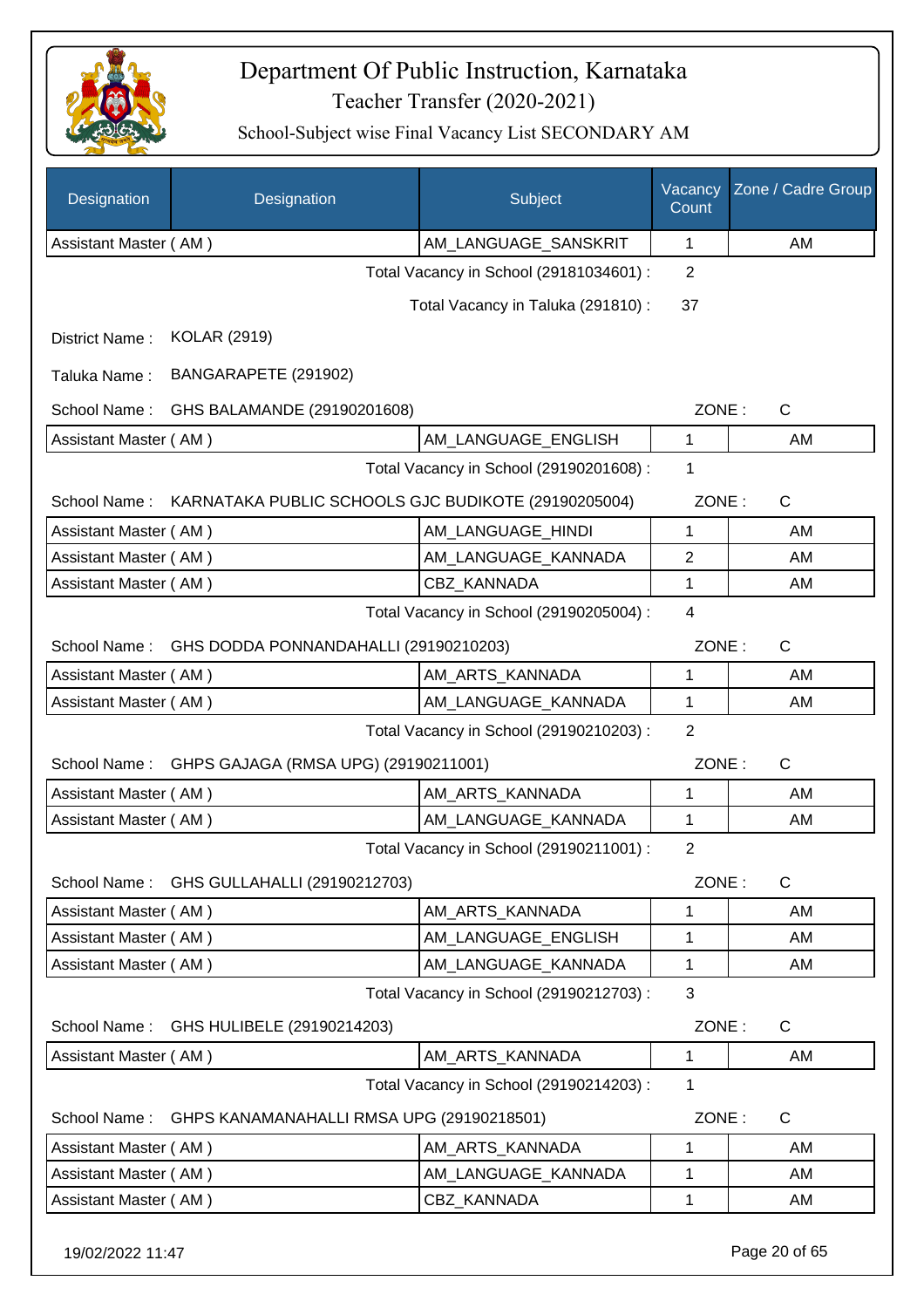

| Designation                                                                | Designation                                     | Subject                                 | Vacancy<br>Count | Zone / Cadre Group |
|----------------------------------------------------------------------------|-------------------------------------------------|-----------------------------------------|------------------|--------------------|
|                                                                            |                                                 | Total Vacancy in School (29190218501) : | 3                |                    |
|                                                                            | School Name: GHS KARADAGURU (29190218702)       |                                         | ZONE:            | C                  |
| Assistant Master (AM)                                                      |                                                 | AM_ARTS_KANNADA                         | 1                | AM                 |
| Assistant Master (AM)                                                      |                                                 | AM_LANGUAGE_KANNADA                     | 1                | AM                 |
|                                                                            |                                                 | Total Vacancy in School (29190218702) : | $\overline{2}$   |                    |
|                                                                            | School Name: GHS KYASAMBALLI (29190222504)      |                                         | ZONE:            | $\mathsf{C}$       |
| Assistant Master (AM)                                                      |                                                 | AM_LANGUAGE_ENGLISH                     | 1                | AM                 |
| Assistant Master (AM)                                                      |                                                 | AM_LANGUAGE_KANNADA                     | 1                | AM                 |
|                                                                            |                                                 | Total Vacancy in School (29190222504) : | $\overline{2}$   |                    |
|                                                                            | School Name: GHS S MADAMANGALA (29190223102)    |                                         | ZONE:            | C                  |
| Assistant Master (AM)                                                      |                                                 | AM LANGUAGE KANNADA                     | 1                | AM                 |
|                                                                            |                                                 | Total Vacancy in School (29190223102) : | 1                |                    |
| KARNATAKA PUBLIC SCHOOLS GJC SUNDARAPALYA<br>School Name:<br>(29190233207) |                                                 |                                         | ZONE:            | $\mathsf{C}$       |
| Assistant Master (AM)                                                      |                                                 | AM_LANGUAGE_ENGLISH                     | $\mathbf{1}$     | AM                 |
| Assistant Master (AM)                                                      |                                                 | AM_LANGUAGE_HINDI                       | 1                | AM                 |
| Assistant Master (AM)                                                      |                                                 | AM_LANGUAGE_KANNADA                     | 1                | AM                 |
| Assistant Master (AM)                                                      |                                                 | AM_LANGUAGE_URDU                        | 1                | AM                 |
|                                                                            |                                                 | Total Vacancy in School (29190233207) : | $\overline{4}$   |                    |
|                                                                            | School Name: GHS BANGARUTIRUPATHI (29190240001) |                                         | ZONE:            | C                  |
| Assistant Master (AM)                                                      |                                                 | AM LANGUAGE ENGLISH                     | 1                | AM                 |
|                                                                            |                                                 | Total Vacancy in School (29190240001) : | 1                |                    |
|                                                                            | School Name: GHS BADAMAKANAHALLI (29190240402)  |                                         | ZONE:            | $\mathsf{C}$       |
| Assistant Master (AM)                                                      |                                                 | AM_LANGUAGE_KANNADA                     | 1                | AM                 |
|                                                                            |                                                 | Total Vacancy in School (29190240402) : | 1                |                    |
| School Name:                                                               | ADARSHA VIDYALAYA RMSA BANGARPET (29190243406)  |                                         | ZONE:            | A                  |
| Assistant Master (AM)                                                      |                                                 | AM ARTS ENGLISH                         | 1                | AM                 |
| Assistant Master (AM)                                                      |                                                 | AM_LANGUAGE_HINDI                       | 1                | AM                 |
| Assistant Master (AM)                                                      |                                                 | AM_PCM_ENGLISH                          | 1                | AM                 |
|                                                                            |                                                 | Total Vacancy in School (29190243406) : | 3                |                    |
| School Name:                                                               | GJC GIRLS (29190243601)                         |                                         | ZONE:            | A                  |
| Assistant Master (AM)                                                      |                                                 | AM_LANGUAGE_KANNADA                     | 1                | AM                 |
|                                                                            |                                                 | Total Vacancy in School (29190243601) : | 1                |                    |
|                                                                            | School Name: GJC BOYS (29190244005)             |                                         | ZONE:            | A                  |
| 19/02/2022 11:47                                                           |                                                 |                                         |                  | Page 21 of 65      |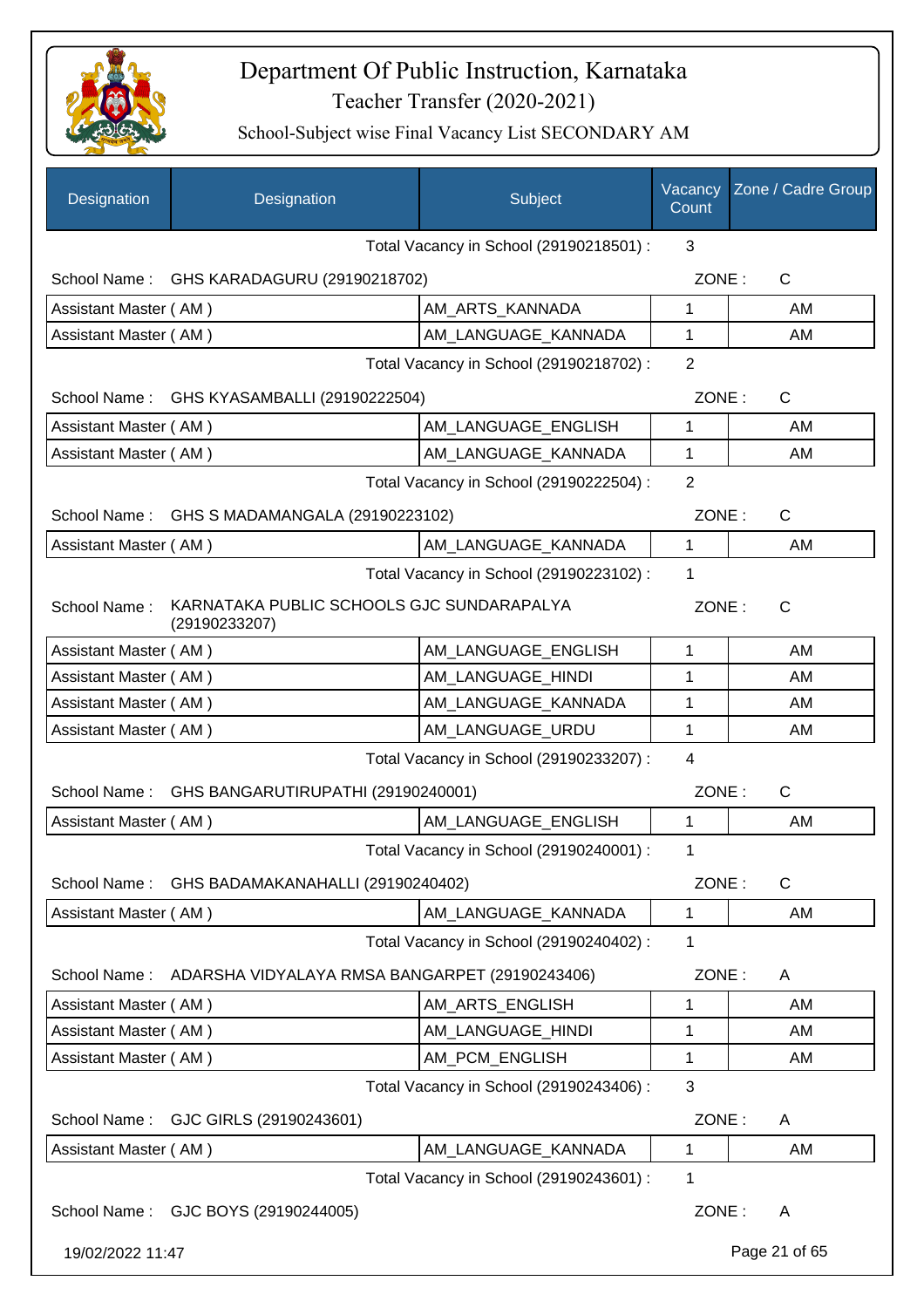

| Designation           | Designation                                        | Subject                                 | Vacancy<br>Count | Zone / Cadre Group |
|-----------------------|----------------------------------------------------|-----------------------------------------|------------------|--------------------|
| Assistant Master (AM) |                                                    | AM_ARTS_KANNADA                         | $\overline{2}$   | AM                 |
| Assistant Master (AM) |                                                    | AM_LANGUAGE_HINDI                       | 1                | AM                 |
|                       |                                                    | Total Vacancy in School (29190244005) : | 3                |                    |
|                       |                                                    | Total Vacancy in Taluka (291902):       | 34               |                    |
| Taluka Name:          | KOLAR (291907)                                     |                                         |                  |                    |
| School Name:          | GHS BEGLIHOSAHALLI (29190703101)                   |                                         | ZONE:            | $\mathsf{C}$       |
| Assistant Master (AM) |                                                    | AM LANGUAGE_KANNADA                     | 1                | AM                 |
|                       |                                                    | Total Vacancy in School (29190703101) : | 1                |                    |
| School Name:          | GHS HARATI (29190712803)                           |                                         | ZONE:            | C                  |
| Assistant Master (AM) |                                                    | AM LANGUAGE_HINDI                       | 1                | AM                 |
|                       |                                                    | Total Vacancy in School (29190712803) : | 1                |                    |
| School Name:          | GHS HOLUR (29190713903)                            |                                         | ZONE:            | C                  |
| Assistant Master (AM) |                                                    | AM ARTS KANNADA                         | 1                | AM                 |
|                       |                                                    | Total Vacancy in School (29190713903) : | 1                |                    |
| School Name:          | GHS HUTHUR (29190714403)                           |                                         | ZONE:            | $\mathsf{C}$       |
| Assistant Master (AM) |                                                    | AM_ARTS_KANNADA                         | 1                | AM                 |
| Assistant Master (AM) |                                                    | AM_LANGUAGE_HINDI                       | 1                | AM                 |
|                       |                                                    | Total Vacancy in School (29190714403) : | $\overline{2}$   |                    |
|                       | School Name: GHS KURUGAL (29190720802)             |                                         | ZONE:            | C                  |
| Assistant Master (AM) |                                                    | AM_LANGUAGE_ENGLISH                     | 1                | AM                 |
|                       |                                                    | Total Vacancy in School (29190720802) : | 1                |                    |
| School Name:          | KARNATAKA PUBLIC SCHOOLS GHS KYALNUR (29190720906) |                                         | ZONE:            | $\mathsf{C}$       |
| Assistant Master (AM) |                                                    | AM ARTS KANNADA                         | 2                | AM                 |
| Assistant Master (AM) |                                                    | AM LANGUAGE HINDI                       | 1                | AM                 |
| Assistant Master (AM) |                                                    | AM_LANGUAGE_KANNADA                     | 1                | AM                 |
| Assistant Master (AM) |                                                    | <b>CBZ KANNADA</b>                      | 1                | AM                 |
|                       |                                                    | Total Vacancy in School (29190720906) : | 5                |                    |
| School Name:          | GJC MADANAHALLI (29190721304)                      |                                         | ZONE:            | C                  |
| Assistant Master (AM) |                                                    | AM_LANGUAGE_KANNADA                     | $\mathbf{1}$     | AM                 |
|                       |                                                    | Total Vacancy in School (29190721304) : | 1                |                    |
| School Name:          | GHS MADDERI (29190721502)                          |                                         | ZONE:            | $\mathsf{C}$       |
| Assistant Master (AM) |                                                    | AM_LANGUAGE_ENGLISH                     | 1                | AM                 |
| Assistant Master (AM) |                                                    | AM_LANGUAGE_HINDI                       | 1                | AM                 |
| 19/02/2022 11:47      |                                                    |                                         |                  | Page 22 of 65      |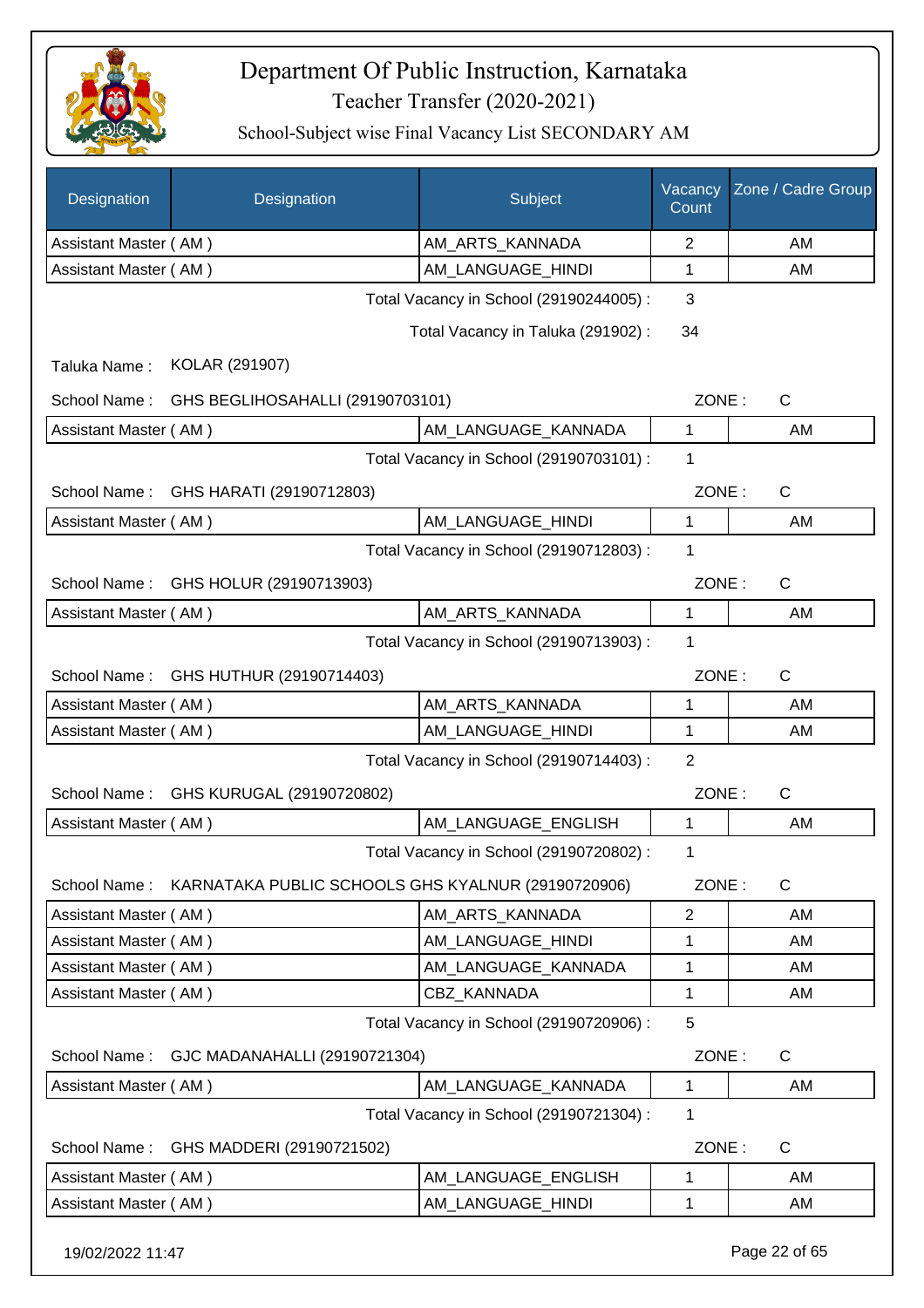

| Designation           | Designation                                           | Subject                                 | Vacancy<br>Count | Zone / Cadre Group |  |  |
|-----------------------|-------------------------------------------------------|-----------------------------------------|------------------|--------------------|--|--|
| Assistant Master (AM) |                                                       | AM_LANGUAGE_KANNADA                     | 1                | AM                 |  |  |
|                       |                                                       | Total Vacancy in School (29190721502) : | 3                |                    |  |  |
|                       | School Name: GHS MUDUVADI (29190723803)               |                                         | ZONE:            | C                  |  |  |
| Assistant Master (AM) |                                                       | AM ARTS KANNADA                         | $\overline{2}$   | AM                 |  |  |
|                       |                                                       | Total Vacancy in School (29190723803) : | $\overline{2}$   |                    |  |  |
| School Name:          | KARNATAKA PUBLIC SCHOOLS GJC NARASAPURA (29190725206) |                                         | ZONE:            | $\mathsf{C}$       |  |  |
| Assistant Master (AM) |                                                       | AM_ARTS_KANNADA                         | 1                | AM                 |  |  |
| Assistant Master (AM) |                                                       | AM_LANGUAGE_ENGLISH                     | 1                | AM                 |  |  |
| Assistant Master (AM) |                                                       | AM LANGUAGE HINDI                       | 1                | AM                 |  |  |
|                       |                                                       | Total Vacancy in School (29190725206) : | 3                |                    |  |  |
| School Name:          | GHS NAYAKARAHALLI (29190725304)                       |                                         | ZONE:            | $\mathsf{C}$       |  |  |
| Assistant Master (AM) |                                                       | AM_ARTS_KANNADA                         | 1                | AM                 |  |  |
| Assistant Master (AM) |                                                       | AM LANGUAGE ENGLISH                     | 1                | AM                 |  |  |
|                       |                                                       | Total Vacancy in School (29190725304) : | $\overline{2}$   |                    |  |  |
| School Name:          | GHPS RAJAKALLAHALLI (RMSA UPG) (29190727801)          |                                         | ZONE:            | $\mathsf{C}$       |  |  |
| Assistant Master (AM) |                                                       | AM_LANGUAGE_ENGLISH                     | $\mathbf{1}$     | AM                 |  |  |
|                       |                                                       | Total Vacancy in School (29190727801) : | 1                |                    |  |  |
|                       | School Name: GHS SHAPURA (29190729902)                |                                         | ZONE:            | C                  |  |  |
| Assistant Master (AM) |                                                       | AM_LANGUAGE_HINDI                       | $\mathbf{1}$     | AM                 |  |  |
|                       |                                                       | Total Vacancy in School (29190729902) : | 1                |                    |  |  |
|                       | School Name: GHS SULUR (29190731302)                  |                                         | ZONE:            | C                  |  |  |
| Assistant Master (AM) |                                                       | AM_LANGUAGE_ENGLISH                     | 1                | AM                 |  |  |
|                       |                                                       | Total Vacancy in School (29190731302) : | 1                |                    |  |  |
| School Name:          | GHS THYAVANAHALLI (29190733102)                       |                                         | ZONE:            | C                  |  |  |
| Assistant Master (AM) |                                                       | AM_LANGUAGE_ENGLISH                     | $\mathbf 1$      | AM                 |  |  |
|                       |                                                       | Total Vacancy in School (29190733102) : | 1                |                    |  |  |
| School Name:          | GJC VEMGAL (29190734506)                              |                                         | ZONE:            | C                  |  |  |
| Assistant Master (AM) |                                                       | AM_ARTS_KANNADA                         | 1                | AM                 |  |  |
| Assistant Master (AM) |                                                       | AM LANGUAGE ENGLISH                     | $\overline{2}$   | AM                 |  |  |
| Assistant Master (AM) |                                                       | AM LANGUAGE HINDI                       | 1                | AM                 |  |  |
|                       | Total Vacancy in School (29190734506) :<br>4          |                                         |                  |                    |  |  |
| School Name:          | GJC BOYS (29190736206)                                |                                         | ZONE:            | A                  |  |  |
| Assistant Master (AM) |                                                       | AM LANGUAGE URDU                        | 1                | AM                 |  |  |
| 19/02/2022 11:47      |                                                       |                                         |                  | Page 23 of 65      |  |  |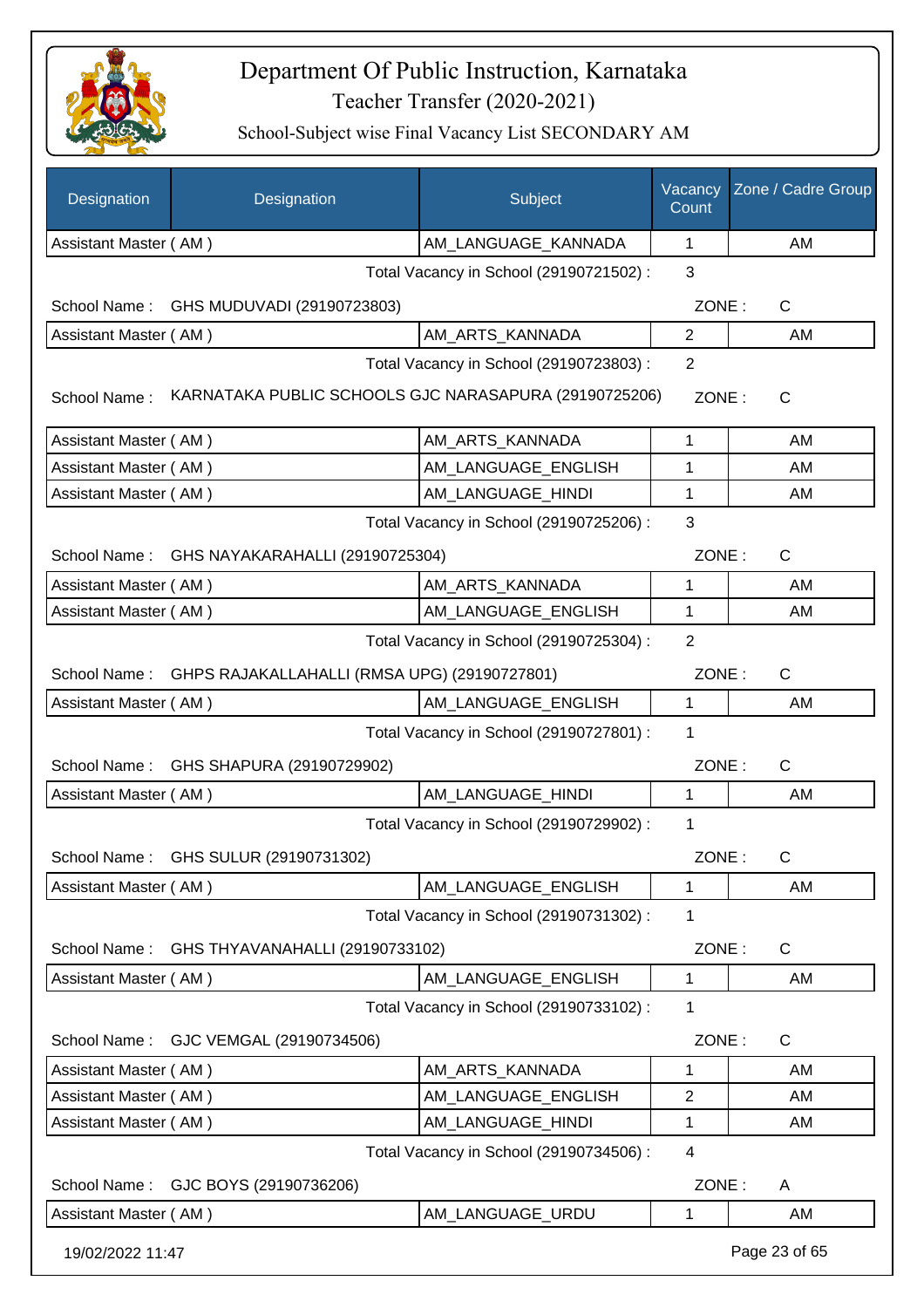

| CBZ_URDU<br>AM<br>Assistant Master (AM)<br>1<br>$\overline{2}$<br>Total Vacancy in School (29190736206) :<br>School Name: NEW GOVT P U COLLEGE (29190738303)<br>ZONE:<br>A<br>Assistant Master (AM)<br>AM_ARTS_KANNADA<br>$\overline{2}$<br>AM<br>Total Vacancy in School (29190738303) :<br>2<br>Total Vacancy in Taluka (291907):<br>34<br>MALUR (291909)<br>Taluka Name:<br>ZONE:<br>C<br>School Name:<br>GHS ANEPURA (29190901603)<br>AM_LANGUAGE_ENGLISH<br>Assistant Master (AM)<br>1<br>AM<br>AM LANGUAGE HINDI<br>1<br>AM<br>Assistant Master (AM)<br>Assistant Master (AM)<br>AM LANGUAGE KANNADA<br>1<br>AM<br>3<br>Total Vacancy in School (29190901603) :<br>$\mathsf{C}$<br>GHS CHIKKA KUNTHUR (29190907203)<br>ZONE:<br>School Name:<br>Assistant Master (AM)<br>AM_LANGUAGE_KANNADA<br>1<br>AM<br>1<br>Total Vacancy in School (29190907203) :<br>ZONE:<br>School Name:<br>GHS CHIKKA THIRUPATHI (29190907803)<br>C<br>Assistant Master (AM)<br>AM_LANGUAGE_KANNADA<br>$\mathbf{1}$<br>AM<br>Total Vacancy in School (29190907803) :<br>1<br>ZONE:<br>School Name: GPUC, D.N.DODDI (29190908404)<br>C<br>AM_LANGUAGE_HINDI<br>AM<br>Assistant Master (AM)<br>1<br>AM_LANGUAGE_KANNADA<br>Assistant Master (AM)<br>1<br>AM<br>CBZ_KANNADA<br>1<br>AM<br>Assistant Master (AM)<br>3<br>Total Vacancy in School (29190908404) :<br>School Name:<br>ZONE:<br>C<br>GHS DODDA NAYAKANAHALLI (29190909602)<br>AM LANGUAGE ENGLISH<br>AM<br>Assistant Master (AM)<br>1<br>Assistant Master (AM)<br>AM_LANGUAGE_KANNADA<br>1<br>AM<br>Total Vacancy in School (29190909602) :<br>$\overline{2}$<br>GHS DODDA SHIVARA (29190909802)<br>ZONE:<br>C<br>School Name:<br>Assistant Master (AM)<br>AM_ARTS_KANNADA<br>1<br>AM<br>Total Vacancy in School (29190909802) :<br>1<br>ZONE:<br>C<br>School Name:<br>GHS HASANDAHALLI (29190913302)<br>AM LANGUAGE ENGLISH<br>Assistant Master (AM)<br>1<br>AM<br>AM_LANGUAGE_KANNADA<br>Assistant Master (AM)<br>1<br>AM | Designation | Designation | Subject | Vacancy<br>Count | Zone / Cadre Group |
|---------------------------------------------------------------------------------------------------------------------------------------------------------------------------------------------------------------------------------------------------------------------------------------------------------------------------------------------------------------------------------------------------------------------------------------------------------------------------------------------------------------------------------------------------------------------------------------------------------------------------------------------------------------------------------------------------------------------------------------------------------------------------------------------------------------------------------------------------------------------------------------------------------------------------------------------------------------------------------------------------------------------------------------------------------------------------------------------------------------------------------------------------------------------------------------------------------------------------------------------------------------------------------------------------------------------------------------------------------------------------------------------------------------------------------------------------------------------------------------------------------------------------------------------------------------------------------------------------------------------------------------------------------------------------------------------------------------------------------------------------------------------------------------------------------------------------------------------------------------------------------------------------------------------------------------------------------------------|-------------|-------------|---------|------------------|--------------------|
|                                                                                                                                                                                                                                                                                                                                                                                                                                                                                                                                                                                                                                                                                                                                                                                                                                                                                                                                                                                                                                                                                                                                                                                                                                                                                                                                                                                                                                                                                                                                                                                                                                                                                                                                                                                                                                                                                                                                                                     |             |             |         |                  |                    |
|                                                                                                                                                                                                                                                                                                                                                                                                                                                                                                                                                                                                                                                                                                                                                                                                                                                                                                                                                                                                                                                                                                                                                                                                                                                                                                                                                                                                                                                                                                                                                                                                                                                                                                                                                                                                                                                                                                                                                                     |             |             |         |                  |                    |
|                                                                                                                                                                                                                                                                                                                                                                                                                                                                                                                                                                                                                                                                                                                                                                                                                                                                                                                                                                                                                                                                                                                                                                                                                                                                                                                                                                                                                                                                                                                                                                                                                                                                                                                                                                                                                                                                                                                                                                     |             |             |         |                  |                    |
|                                                                                                                                                                                                                                                                                                                                                                                                                                                                                                                                                                                                                                                                                                                                                                                                                                                                                                                                                                                                                                                                                                                                                                                                                                                                                                                                                                                                                                                                                                                                                                                                                                                                                                                                                                                                                                                                                                                                                                     |             |             |         |                  |                    |
|                                                                                                                                                                                                                                                                                                                                                                                                                                                                                                                                                                                                                                                                                                                                                                                                                                                                                                                                                                                                                                                                                                                                                                                                                                                                                                                                                                                                                                                                                                                                                                                                                                                                                                                                                                                                                                                                                                                                                                     |             |             |         |                  |                    |
|                                                                                                                                                                                                                                                                                                                                                                                                                                                                                                                                                                                                                                                                                                                                                                                                                                                                                                                                                                                                                                                                                                                                                                                                                                                                                                                                                                                                                                                                                                                                                                                                                                                                                                                                                                                                                                                                                                                                                                     |             |             |         |                  |                    |
|                                                                                                                                                                                                                                                                                                                                                                                                                                                                                                                                                                                                                                                                                                                                                                                                                                                                                                                                                                                                                                                                                                                                                                                                                                                                                                                                                                                                                                                                                                                                                                                                                                                                                                                                                                                                                                                                                                                                                                     |             |             |         |                  |                    |
|                                                                                                                                                                                                                                                                                                                                                                                                                                                                                                                                                                                                                                                                                                                                                                                                                                                                                                                                                                                                                                                                                                                                                                                                                                                                                                                                                                                                                                                                                                                                                                                                                                                                                                                                                                                                                                                                                                                                                                     |             |             |         |                  |                    |
|                                                                                                                                                                                                                                                                                                                                                                                                                                                                                                                                                                                                                                                                                                                                                                                                                                                                                                                                                                                                                                                                                                                                                                                                                                                                                                                                                                                                                                                                                                                                                                                                                                                                                                                                                                                                                                                                                                                                                                     |             |             |         |                  |                    |
|                                                                                                                                                                                                                                                                                                                                                                                                                                                                                                                                                                                                                                                                                                                                                                                                                                                                                                                                                                                                                                                                                                                                                                                                                                                                                                                                                                                                                                                                                                                                                                                                                                                                                                                                                                                                                                                                                                                                                                     |             |             |         |                  |                    |
|                                                                                                                                                                                                                                                                                                                                                                                                                                                                                                                                                                                                                                                                                                                                                                                                                                                                                                                                                                                                                                                                                                                                                                                                                                                                                                                                                                                                                                                                                                                                                                                                                                                                                                                                                                                                                                                                                                                                                                     |             |             |         |                  |                    |
|                                                                                                                                                                                                                                                                                                                                                                                                                                                                                                                                                                                                                                                                                                                                                                                                                                                                                                                                                                                                                                                                                                                                                                                                                                                                                                                                                                                                                                                                                                                                                                                                                                                                                                                                                                                                                                                                                                                                                                     |             |             |         |                  |                    |
|                                                                                                                                                                                                                                                                                                                                                                                                                                                                                                                                                                                                                                                                                                                                                                                                                                                                                                                                                                                                                                                                                                                                                                                                                                                                                                                                                                                                                                                                                                                                                                                                                                                                                                                                                                                                                                                                                                                                                                     |             |             |         |                  |                    |
|                                                                                                                                                                                                                                                                                                                                                                                                                                                                                                                                                                                                                                                                                                                                                                                                                                                                                                                                                                                                                                                                                                                                                                                                                                                                                                                                                                                                                                                                                                                                                                                                                                                                                                                                                                                                                                                                                                                                                                     |             |             |         |                  |                    |
|                                                                                                                                                                                                                                                                                                                                                                                                                                                                                                                                                                                                                                                                                                                                                                                                                                                                                                                                                                                                                                                                                                                                                                                                                                                                                                                                                                                                                                                                                                                                                                                                                                                                                                                                                                                                                                                                                                                                                                     |             |             |         |                  |                    |
|                                                                                                                                                                                                                                                                                                                                                                                                                                                                                                                                                                                                                                                                                                                                                                                                                                                                                                                                                                                                                                                                                                                                                                                                                                                                                                                                                                                                                                                                                                                                                                                                                                                                                                                                                                                                                                                                                                                                                                     |             |             |         |                  |                    |
|                                                                                                                                                                                                                                                                                                                                                                                                                                                                                                                                                                                                                                                                                                                                                                                                                                                                                                                                                                                                                                                                                                                                                                                                                                                                                                                                                                                                                                                                                                                                                                                                                                                                                                                                                                                                                                                                                                                                                                     |             |             |         |                  |                    |
|                                                                                                                                                                                                                                                                                                                                                                                                                                                                                                                                                                                                                                                                                                                                                                                                                                                                                                                                                                                                                                                                                                                                                                                                                                                                                                                                                                                                                                                                                                                                                                                                                                                                                                                                                                                                                                                                                                                                                                     |             |             |         |                  |                    |
|                                                                                                                                                                                                                                                                                                                                                                                                                                                                                                                                                                                                                                                                                                                                                                                                                                                                                                                                                                                                                                                                                                                                                                                                                                                                                                                                                                                                                                                                                                                                                                                                                                                                                                                                                                                                                                                                                                                                                                     |             |             |         |                  |                    |
|                                                                                                                                                                                                                                                                                                                                                                                                                                                                                                                                                                                                                                                                                                                                                                                                                                                                                                                                                                                                                                                                                                                                                                                                                                                                                                                                                                                                                                                                                                                                                                                                                                                                                                                                                                                                                                                                                                                                                                     |             |             |         |                  |                    |
|                                                                                                                                                                                                                                                                                                                                                                                                                                                                                                                                                                                                                                                                                                                                                                                                                                                                                                                                                                                                                                                                                                                                                                                                                                                                                                                                                                                                                                                                                                                                                                                                                                                                                                                                                                                                                                                                                                                                                                     |             |             |         |                  |                    |
|                                                                                                                                                                                                                                                                                                                                                                                                                                                                                                                                                                                                                                                                                                                                                                                                                                                                                                                                                                                                                                                                                                                                                                                                                                                                                                                                                                                                                                                                                                                                                                                                                                                                                                                                                                                                                                                                                                                                                                     |             |             |         |                  |                    |
|                                                                                                                                                                                                                                                                                                                                                                                                                                                                                                                                                                                                                                                                                                                                                                                                                                                                                                                                                                                                                                                                                                                                                                                                                                                                                                                                                                                                                                                                                                                                                                                                                                                                                                                                                                                                                                                                                                                                                                     |             |             |         |                  |                    |
|                                                                                                                                                                                                                                                                                                                                                                                                                                                                                                                                                                                                                                                                                                                                                                                                                                                                                                                                                                                                                                                                                                                                                                                                                                                                                                                                                                                                                                                                                                                                                                                                                                                                                                                                                                                                                                                                                                                                                                     |             |             |         |                  |                    |
|                                                                                                                                                                                                                                                                                                                                                                                                                                                                                                                                                                                                                                                                                                                                                                                                                                                                                                                                                                                                                                                                                                                                                                                                                                                                                                                                                                                                                                                                                                                                                                                                                                                                                                                                                                                                                                                                                                                                                                     |             |             |         |                  |                    |
|                                                                                                                                                                                                                                                                                                                                                                                                                                                                                                                                                                                                                                                                                                                                                                                                                                                                                                                                                                                                                                                                                                                                                                                                                                                                                                                                                                                                                                                                                                                                                                                                                                                                                                                                                                                                                                                                                                                                                                     |             |             |         |                  |                    |
|                                                                                                                                                                                                                                                                                                                                                                                                                                                                                                                                                                                                                                                                                                                                                                                                                                                                                                                                                                                                                                                                                                                                                                                                                                                                                                                                                                                                                                                                                                                                                                                                                                                                                                                                                                                                                                                                                                                                                                     |             |             |         |                  |                    |
|                                                                                                                                                                                                                                                                                                                                                                                                                                                                                                                                                                                                                                                                                                                                                                                                                                                                                                                                                                                                                                                                                                                                                                                                                                                                                                                                                                                                                                                                                                                                                                                                                                                                                                                                                                                                                                                                                                                                                                     |             |             |         |                  |                    |
|                                                                                                                                                                                                                                                                                                                                                                                                                                                                                                                                                                                                                                                                                                                                                                                                                                                                                                                                                                                                                                                                                                                                                                                                                                                                                                                                                                                                                                                                                                                                                                                                                                                                                                                                                                                                                                                                                                                                                                     |             |             |         |                  |                    |
|                                                                                                                                                                                                                                                                                                                                                                                                                                                                                                                                                                                                                                                                                                                                                                                                                                                                                                                                                                                                                                                                                                                                                                                                                                                                                                                                                                                                                                                                                                                                                                                                                                                                                                                                                                                                                                                                                                                                                                     |             |             |         |                  |                    |
|                                                                                                                                                                                                                                                                                                                                                                                                                                                                                                                                                                                                                                                                                                                                                                                                                                                                                                                                                                                                                                                                                                                                                                                                                                                                                                                                                                                                                                                                                                                                                                                                                                                                                                                                                                                                                                                                                                                                                                     |             |             |         |                  |                    |
|                                                                                                                                                                                                                                                                                                                                                                                                                                                                                                                                                                                                                                                                                                                                                                                                                                                                                                                                                                                                                                                                                                                                                                                                                                                                                                                                                                                                                                                                                                                                                                                                                                                                                                                                                                                                                                                                                                                                                                     |             |             |         |                  |                    |
|                                                                                                                                                                                                                                                                                                                                                                                                                                                                                                                                                                                                                                                                                                                                                                                                                                                                                                                                                                                                                                                                                                                                                                                                                                                                                                                                                                                                                                                                                                                                                                                                                                                                                                                                                                                                                                                                                                                                                                     |             |             |         |                  |                    |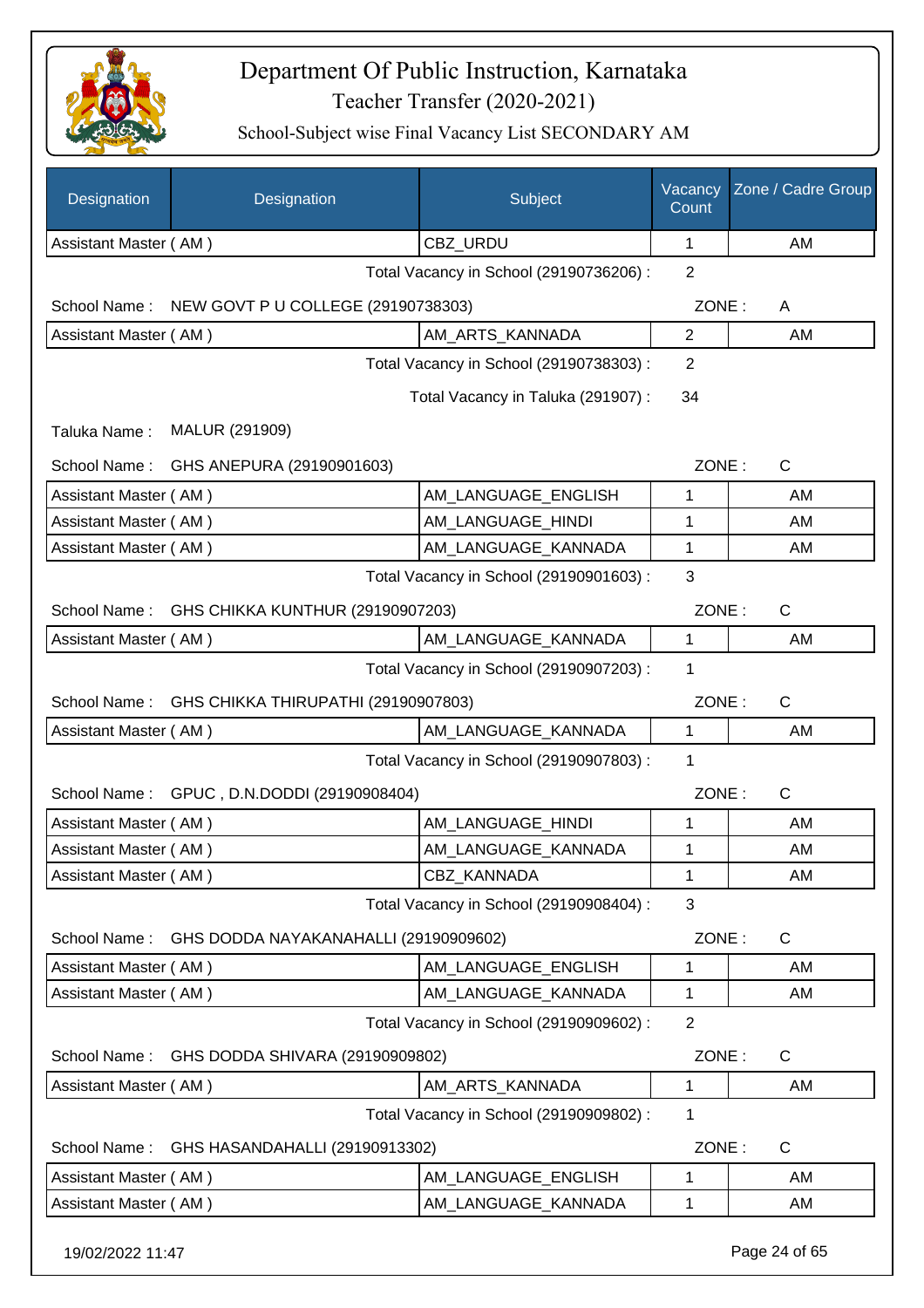

School-Subject wise Final Vacancy List SECONDARY AM

| Designation                             | Designation                                                    | Subject                                 | Vacancy<br>Count | Zone / Cadre Group |
|-----------------------------------------|----------------------------------------------------------------|-----------------------------------------|------------------|--------------------|
| Assistant Master (AM)                   |                                                                | CBZ_KANNADA                             | 1                | AM                 |
|                                         |                                                                | Total Vacancy in School (29190913302) : | 3                |                    |
|                                         | School Name: GHS KESARAGERE (29190918202)                      |                                         | ZONE:            | C                  |
| Assistant Master (AM)                   |                                                                | AM_LANGUAGE_HINDI                       | 1                | AM                 |
| Assistant Master (AM)                   |                                                                | CBZ KANNADA                             | 1                | AM                 |
|                                         |                                                                | Total Vacancy in School (29190918202) : | $\overline{2}$   |                    |
| School Name:                            | GHS KUDIYANUR (29190920104)                                    |                                         | ZONE:            | C                  |
| Assistant Master (AM)                   |                                                                | AM_LANGUAGE_KANNADA                     | 1                | AM                 |
|                                         |                                                                | Total Vacancy in School (29190920104) : | 1                |                    |
|                                         | School Name: GJC LAKKUR (29190921106)                          |                                         | ZONE:            | C                  |
| Assistant Master (AM)                   |                                                                | AM_LANGUAGE_HINDI                       | 1                | AM                 |
| Assistant Master (AM)                   |                                                                | AM_LANGUAGE_KANNADA                     | 1                | AM                 |
| Assistant Master (AM)                   |                                                                | <b>CBZ KANNADA</b>                      | $\mathbf{1}$     | AM                 |
| Total Vacancy in School (29190921106) : |                                                                |                                         |                  |                    |
|                                         | School Name: KARNATAKA PUBLIC SCHOOLS GJC MASTHI (29190923209) |                                         | ZONE:            | C                  |
| Assistant Master (AM)                   |                                                                | AM_ARTS_KANNADA                         | 1                | AM                 |
| Assistant Master (AM)                   |                                                                | AM_PCM_KANNADA                          | 1                | AM                 |
| Assistant Master (AM)                   |                                                                | CBZ KANNADA                             | 1                | AM                 |
|                                         |                                                                | Total Vacancy in School (29190923209) : | 3                |                    |
|                                         | School Name: GHS RAJENAHALLI (29190927802)                     |                                         | ZONE:            | C                  |
| Assistant Master (AM)                   |                                                                | AM_LANGUAGE_HINDI                       | 1                | AM                 |
| Assistant Master (AM)                   |                                                                | AM_LANGUAGE_KANNADA                     | 1                | AM                 |
|                                         |                                                                | Total Vacancy in School (29190927802) : | $\overline{2}$   |                    |
| School Name:                            | GJC TEKAL (29190930904)                                        |                                         | ZONE:            | C                  |
| Assistant Master (AM)                   |                                                                | AM_LANGUAGE_ENGLISH                     | 1                | AM                 |
| Assistant Master (AM)                   |                                                                | AM LANGUAGE HINDI                       | 1                | AM                 |
|                                         |                                                                | Total Vacancy in School (29190930904) : | $\overline{2}$   |                    |
| School Name:                            | GJC BOYS (29190955403)                                         |                                         | ZONE:            | A                  |
| Assistant Master (AM)                   |                                                                | AM_ARTS_KANNADA                         | 1                | AM                 |
| Assistant Master (AM)                   |                                                                | AM_LANGUAGE_SANSKRIT                    | 1                | AM                 |
|                                         |                                                                | Total Vacancy in School (29190955403) : | $\overline{2}$   |                    |
|                                         |                                                                | Total Vacancy in Taluka (291909) :      | 29               |                    |
| Taluka Name:                            | <b>MULBAGAL (291910)</b>                                       |                                         |                  |                    |
|                                         |                                                                |                                         |                  |                    |

19/02/2022 11:47 Page 25 of 65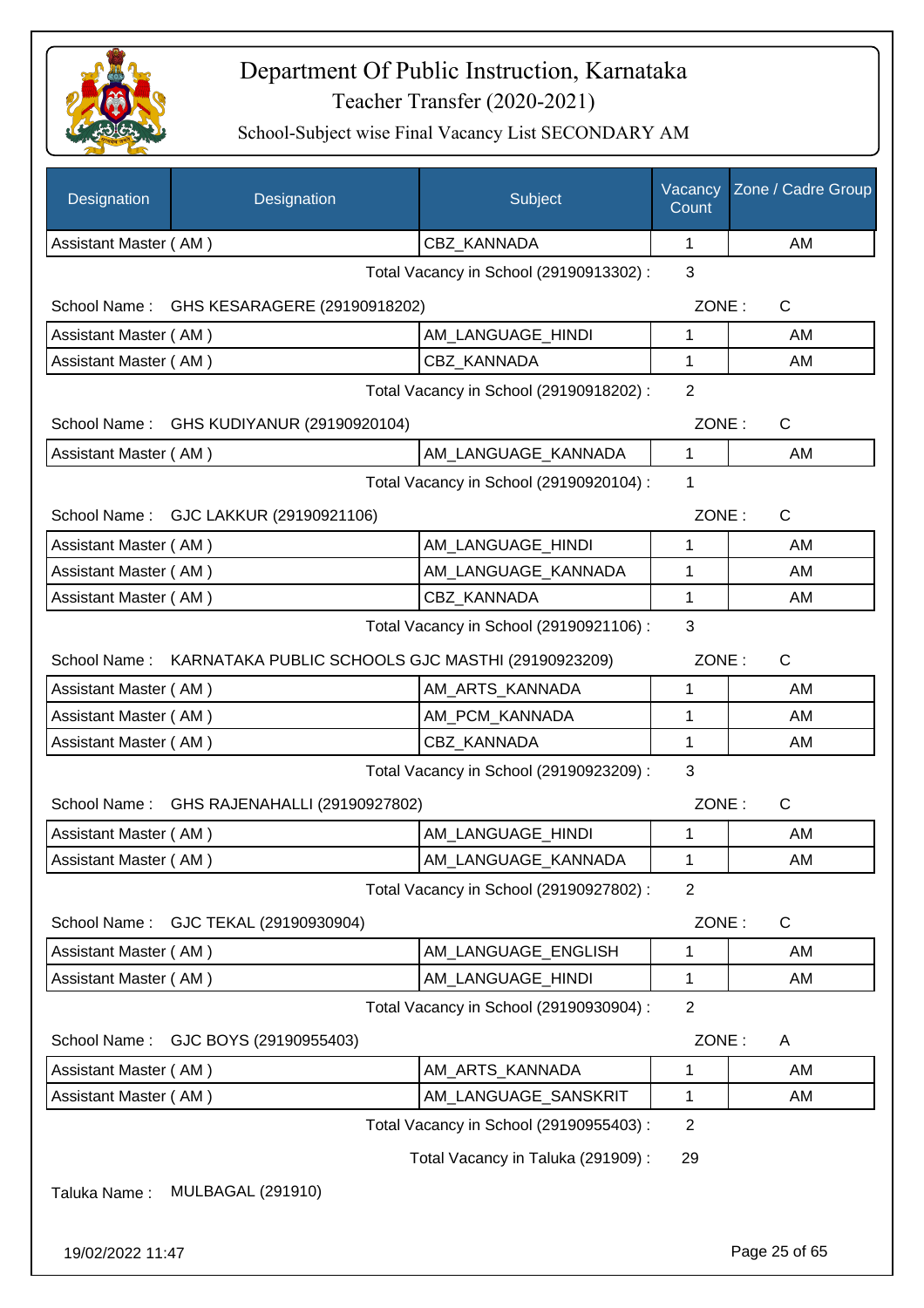

School-Subject wise Final Vacancy List SECONDARY AM

| Designation                                   | Designation                                             | Subject                                 | Vacancy<br>Count | Zone / Cadre Group |
|-----------------------------------------------|---------------------------------------------------------|-----------------------------------------|------------------|--------------------|
|                                               | School Name: GHS ALANGUR CROSS (29191000503)            |                                         | ZONE:            | $\mathsf{C}$       |
| Assistant Master (AM)                         |                                                         | AM LANGUAGE_HINDI                       | 1                | AM                 |
| Assistant Master (AM)                         |                                                         | AM_LANGUAGE_KANNADA                     | 1                | AM                 |
|                                               |                                                         | Total Vacancy in School (29191000503) : | $\overline{2}$   |                    |
| School Name:                                  | KARNATAKA PUBLIC SCHOOLS GJC AVANI (29191001505)        |                                         | ZONE:            | $\mathsf{C}$       |
| Assistant Master (AM)                         |                                                         | AM_ARTS_KANNADA                         | 1                | AM                 |
| Assistant Master (AM)                         |                                                         | AM_LANGUAGE_ENGLISH                     | $\mathbf{1}$     | AM                 |
|                                               |                                                         | Total Vacancy in School (29191001505) : | $\overline{2}$   |                    |
| School Name:                                  | GOVERNMENT HIGH SCHOOL DEVARAYASAMUDRA<br>(29191007604) |                                         | ZONE:            | $\mathsf{C}$       |
| Assistant Master (AM)                         |                                                         | AM LANGUAGE SANSKRIT                    | 1                | AM                 |
|                                               |                                                         | Total Vacancy in School (29191007604) : | 1                |                    |
| GHS GUMMALAPURA (29191010702)<br>School Name: |                                                         |                                         | ZONE:            | $\mathsf{C}$       |
| Assistant Master (AM)                         |                                                         | AM_ARTS_KANNADA                         | 1                | AM                 |
|                                               |                                                         | Total Vacancy in School (29191010702) : | 1                |                    |
|                                               | School Name: GHS HANUMANAHALLI (29191011202)            |                                         | ZONE:            | $\mathsf{C}$       |
| Assistant Master (AM)                         |                                                         | AM_LANGUAGE_HINDI                       | 1                | AM                 |
|                                               |                                                         | Total Vacancy in School (29191011202) : | 1                |                    |
|                                               | School Name: GHS HEBBANI (29191011403)                  |                                         | ZONE:            | $\mathsf{C}$       |
| Assistant Master (AM)                         |                                                         | AM_LANGUAGE_ENGLISH                     | 1                | AM                 |
| Assistant Master (AM)                         |                                                         | AM_LANGUAGE_KANNADA                     | 1                | AM                 |
|                                               |                                                         | Total Vacancy in School (29191011403) : | $\overline{2}$   |                    |
| School Name:                                  | GHS KURUDUMALE (29191019104)                            |                                         | ZONE:            | $\mathsf{C}$       |
| Assistant Master (AM)                         |                                                         | AM LANGUAGE KANNADA                     | 1                | AM                 |
|                                               |                                                         | Total Vacancy in School (29191019104) : | 1                |                    |
| School Name:                                  | GJC MALLANAYAKANAHALLI (29191020603)                    |                                         | ZONE:            | $\mathsf{C}$       |
| Assistant Master (AM)                         |                                                         | AM_LANGUAGE_ENGLISH                     | 1                | AM                 |
|                                               |                                                         | Total Vacancy in School (29191020603) : | 1                |                    |
| School Name:                                  | G. J. C THAYALUR, HIGH SCHOOL SECTION (29191029705)     |                                         | ZONE:            | $\mathsf{C}$       |
| Assistant Master (AM)                         |                                                         | AM LANGUAGE_URDU                        | 1                | AM                 |
|                                               |                                                         | Total Vacancy in School (29191029705) : | 1                |                    |
| School Name:                                  | GHS THIMMARAVUTHANAHALLI (29191030104)                  |                                         | ZONE:            | $\mathsf{C}$       |
| Assistant Master (AM)                         |                                                         | AM_LANGUAGE_ENGLISH                     | 1                | AM                 |
|                                               |                                                         |                                         |                  |                    |

19/02/2022 11:47 Page 26 of 65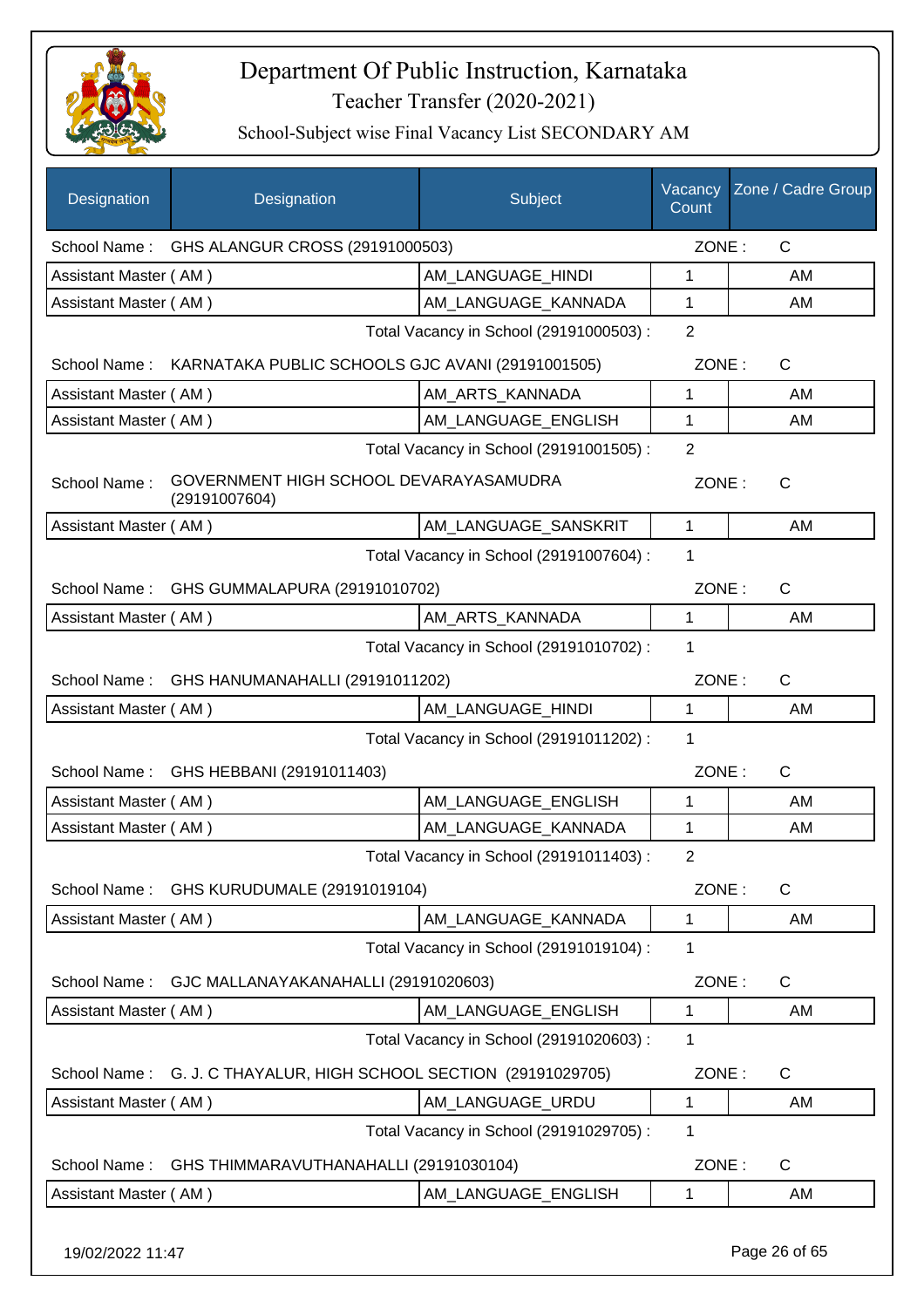

| Designation                             | Designation                                            | Subject                                 | Vacancy<br>Count | Zone / Cadre Group |
|-----------------------------------------|--------------------------------------------------------|-----------------------------------------|------------------|--------------------|
|                                         |                                                        | Total Vacancy in School (29191030104) : | 1                |                    |
|                                         | School Name: GHS THIPPADODDI (29191030202)             |                                         | ZONE:            | $\mathsf{C}$       |
| Assistant Master (AM)                   |                                                        | AM_LANGUAGE_ENGLISH                     | 1                | AM                 |
| Assistant Master (AM)                   |                                                        | AM_LANGUAGE_KANNADA                     | 1                | AM                 |
|                                         |                                                        | Total Vacancy in School (29191030202) : | $\overline{2}$   |                    |
|                                         | School Name: GHS VIRUPAKSHI (29191033701)              |                                         | ZONE:            | C                  |
| Assistant Master (AM)                   |                                                        | AM_ARTS_KANNADA                         | 1                | AM                 |
|                                         |                                                        | Total Vacancy in School (29191033701) : | 1                |                    |
|                                         | School Name: ADARSHA SCHOOL(RMSA SCHOOL) (29191048103) |                                         | ZONE:            | $\mathsf{C}$       |
| Assistant Master (AM)                   |                                                        | AM_LANGUAGE_ENGLISH                     | $\overline{2}$   | AM                 |
| Assistant Master (AM)                   |                                                        | AM_LANGUAGE_HINDI                       | 1                | AM                 |
| Assistant Master (AM)                   |                                                        | AM_LANGUAGE_KANNADA                     | 1                | AM                 |
| Assistant Master (AM)                   |                                                        | AM_PCM_ENGLISH                          | 1                | AM                 |
| Assistant Master (AM)                   |                                                        | CBZ_ENGLISH                             | 1                | AM                 |
| Total Vacancy in School (29191048103) : |                                                        |                                         |                  |                    |
|                                         | School Name: GJC GIRLS MULBAGAL (29191048604)          |                                         | ZONE:            | A                  |
| Assistant Master (AM)                   |                                                        | AM_ARTS_KANNADA                         | $\overline{2}$   | AM                 |
| Assistant Master (AM)                   |                                                        | AM_LANGUAGE_ENGLISH                     | 1                | AM                 |
| Assistant Master (AM)                   |                                                        | AM_LANGUAGE_HINDI                       | 1                | AM                 |
| Assistant Master (AM)                   |                                                        | AM_LANGUAGE_KANNADA                     | 1                | AM                 |
| Assistant Master (AM)                   |                                                        | AM_LANGUAGE_URDU                        | 1                | AM                 |
| Assistant Master (AM)                   |                                                        | CBZ KANNADA                             | 1                | AM                 |
|                                         |                                                        | Total Vacancy in School (29191048604) : | $\overline{7}$   |                    |
| School Name:                            | GJC BOYS MULBAGAL (29191048606)                        |                                         | ZONE:            | A                  |
| Assistant Master (AM)                   |                                                        | AM ARTS ENGLISH                         | 1                | AM                 |
| Assistant Master (AM)                   |                                                        | AM_ARTS_KANNADA                         | 1                | AM                 |
| Assistant Master (AM)                   |                                                        | AM LANGUAGE SANSKRIT                    | 1                | AM                 |
|                                         |                                                        | Total Vacancy in School (29191048606) : | 3                |                    |
| School Name:                            | GHS NUGALBANDE (29191049101)                           |                                         | ZONE:            | A                  |
| Assistant Master (AM)                   |                                                        | AM LANGUAGE URDU                        | 1                | AM                 |
|                                         |                                                        | Total Vacancy in School (29191049101) : | 1                |                    |
| School Name:                            | NEW GHS (29191050201)                                  |                                         | ZONE:            | A                  |
| Assistant Master (AM)                   |                                                        | AM_ARTS_KANNADA                         | 1                | AM                 |
| Assistant Master (AM)                   |                                                        | AM_LANGUAGE_HINDI                       | 1                | AM                 |
|                                         |                                                        |                                         |                  |                    |
| 19/02/2022 11:47                        |                                                        |                                         |                  | Page 27 of 65      |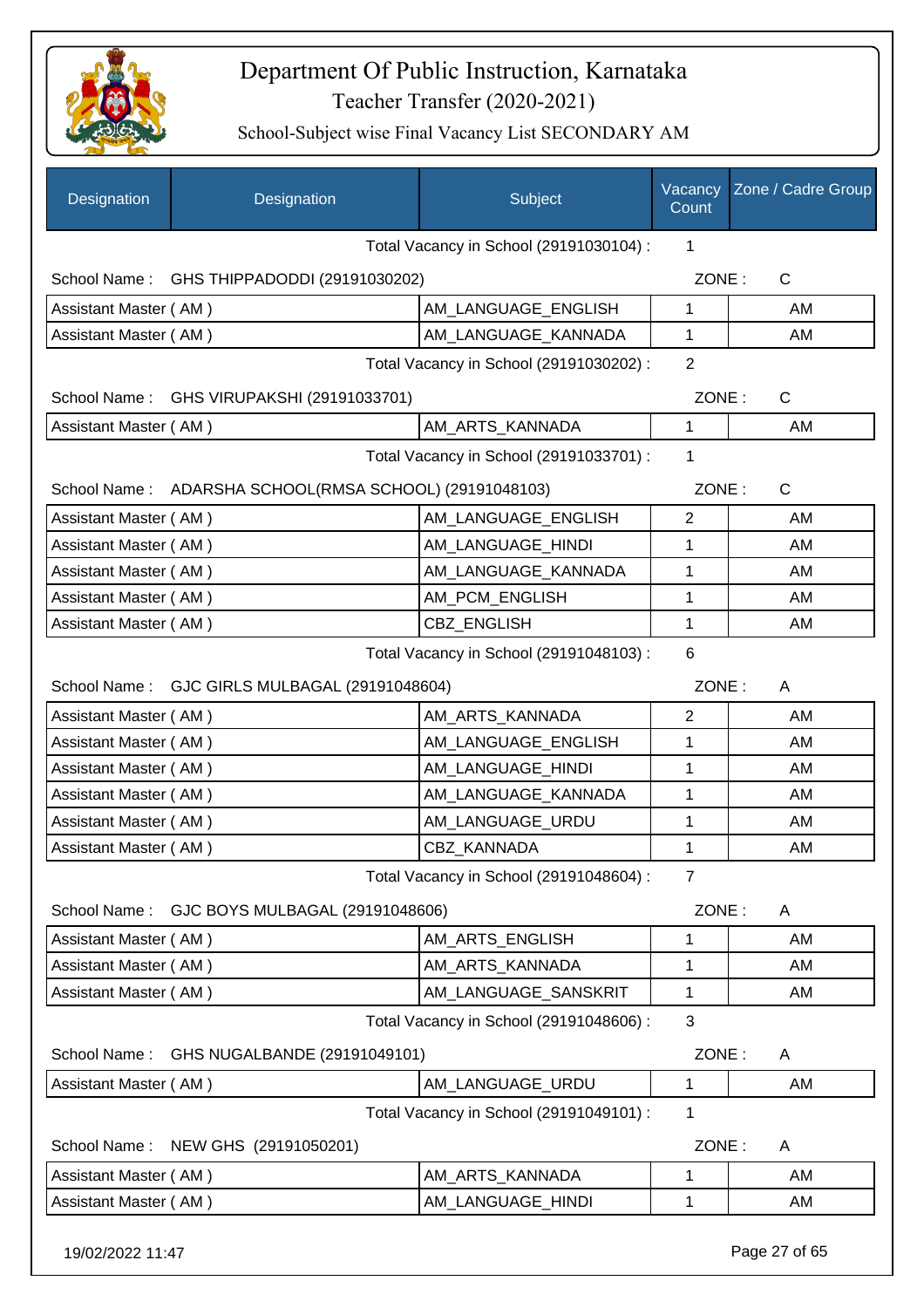

| Designation           | Designation                                  | Subject                                 | Vacancy<br>Count | Zone / Cadre Group |
|-----------------------|----------------------------------------------|-----------------------------------------|------------------|--------------------|
|                       |                                              | Total Vacancy in School (29191050201) : | $\overline{2}$   |                    |
|                       |                                              | Total Vacancy in Taluka (291910) :      | 35               |                    |
| Taluka Name:          | SRINIVASAPUR (291912)                        |                                         |                  |                    |
| School Name:          | GHS ADDAGAL (29191200506)                    |                                         | ZONE:            | $\mathsf{C}$       |
| Assistant Master (AM) |                                              | AM_ARTS_KANNADA                         | 1                | AM                 |
| Assistant Master (AM) |                                              | AM_LANGUAGE_HINDI                       | 1                | AM                 |
|                       |                                              | Total Vacancy in School (29191200506) : | 2                |                    |
| School Name:          | GHS ALAVATTA (29191200902)                   |                                         | ZONE:            | $\mathsf C$        |
| Assistant Master (AM) |                                              | AM_LANGUAGE_ENGLISH                     | $\mathbf{1}$     | AM                 |
| Assistant Master (AM) |                                              | AM_LANGUAGE_KANNADA                     | 1                | AM                 |
|                       |                                              | Total Vacancy in School (29191200902) : | $\overline{2}$   |                    |
| School Name:          | GHS BYRAGANAPALLI (29191205103)              |                                         | ZONE:            | C                  |
| Assistant Master (AM) |                                              | <b>CBZ KANNADA</b>                      | 1                | AM                 |
|                       |                                              | Total Vacancy in School (29191205103) : | 1                |                    |
| School Name:          | GJC DALASANUR (29191207803)                  |                                         | ZONE:            | $\mathsf C$        |
| Assistant Master (AM) |                                              | AM LANGUAGE_HINDI                       | 1                | AM                 |
| Assistant Master (AM) |                                              | AM_LANGUAGE_KANNADA                     | 1                | AM                 |
|                       |                                              | Total Vacancy in School (29191207803) : | $\overline{2}$   |                    |
| School Name:          | GJC GOWNIPALLI (29191210709)                 |                                         | ZONE:            | $\mathsf C$        |
| Assistant Master (AM) |                                              | AM LANGUAGE HINDI                       | 1                | AM                 |
| Assistant Master (AM) |                                              | <b>CBZ KANNADA</b>                      | 1                | AM                 |
|                       |                                              | Total Vacancy in School (29191210709) : | $\overline{2}$   |                    |
| School Name:          | GHPS IMMARAKUNTE (RMSA UPG) (29191212501)    |                                         | ZONE:            | $\mathsf C$        |
| Assistant Master (AM) |                                              | AM_LANGUAGE_KANNADA                     | $\mathbf{1}$     | AM                 |
|                       |                                              | Total Vacancy in School (29191212501) : | 1                |                    |
| School Name:          | GHS KURIGEPALLI (29191218504)                |                                         | ZONE:            | $\mathsf C$        |
| Assistant Master (AM) |                                              | AM_ARTS_KANNADA                         | 1                | AM                 |
| Assistant Master (AM) |                                              | AM_LANGUAGE_HINDI                       | 1                | AM                 |
|                       |                                              | Total Vacancy in School (29191218504) : | 2                |                    |
| School Name:          | GHS LAKSHMIPURA (29191219108)                |                                         | ZONE:            | $\mathsf C$        |
| Assistant Master (AM) |                                              | AM_ARTS_KANNADA                         | 1                | AM                 |
|                       |                                              | Total Vacancy in School (29191219108) : | 1                |                    |
|                       | School Name: GHS MASTHENAHALLI (29191221102) |                                         | ZONE:            | $\mathsf{C}$       |
| 19/02/2022 11:47      |                                              |                                         |                  | Page 28 of 65      |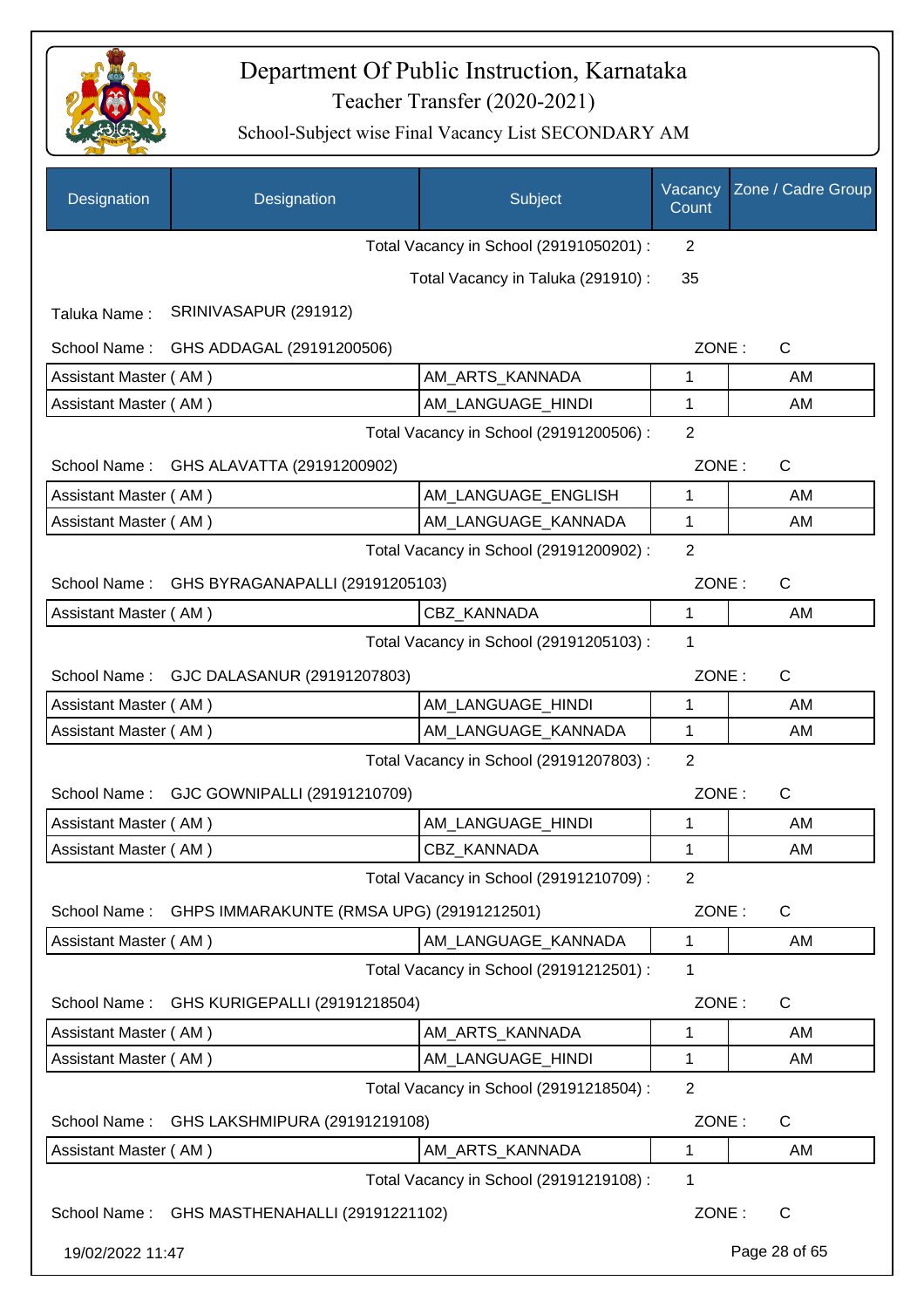

| Designation           | Designation                                                   | Subject                                 | Vacancy<br>Count | Zone / Cadre Group |
|-----------------------|---------------------------------------------------------------|-----------------------------------------|------------------|--------------------|
| Assistant Master (AM) |                                                               | AM_LANGUAGE_KANNADA                     | 1                | AM                 |
|                       |                                                               | Total Vacancy in School (29191221102) : | 1                |                    |
| School Name :         | GHS MATTAKANNASANDRA (29191221202)                            |                                         | ZONE:            | C                  |
| Assistant Master (AM) |                                                               | AM_LANGUAGE_HINDI                       | 1                | AM                 |
|                       |                                                               | Total Vacancy in School (29191221202) : | 1                |                    |
| School Name:          | GHS MUDIMADAGU (29191221707)                                  |                                         | ZONE:            | $\mathsf{C}$       |
| Assistant Master (AM) |                                                               | AM LANGUAGE_ENGLISH                     | 1                | AM                 |
|                       |                                                               | Total Vacancy in School (29191221707) : | 1                |                    |
| School Name:          | GHS MUTHAKAPALLI (29191222007)                                |                                         | ZONE:            | $\mathsf{C}$       |
| Assistant Master (AM) |                                                               | AM ARTS KANNADA                         | 1                | AM                 |
| Assistant Master (AM) |                                                               | AM_LANGUAGE_ENGLISH                     | 1                | AM                 |
| Assistant Master (AM) |                                                               | CBZ_KANNADA                             | 1                | AM                 |
|                       |                                                               | Total Vacancy in School (29191222007) : | 3                |                    |
|                       | School Name: GHS PATHAPALLI (29191225102)                     |                                         | ZONE:            | C                  |
| Assistant Master (AM) |                                                               | AM_LANGUAGE_KANNADA                     | $\mathbf{1}$     | AM                 |
|                       |                                                               | Total Vacancy in School (29191225102) : | 1                |                    |
|                       | School Name: GJC RAYALPADU (29191226905)                      |                                         | ZONE:            | $\mathsf{C}$       |
| Assistant Master (AM) |                                                               | AM_ARTS_KANNADA                         | 1                | AM                 |
| Assistant Master (AM) |                                                               | AM_LANGUAGE_ENGLISH                     | 1                | AM                 |
|                       |                                                               | Total Vacancy in School (29191226905) : | $\overline{2}$   |                    |
| School Name:          | KARNATAKA PUBLIC SCHOOLS GJC SOMAYAJALAHALLI<br>(29191228705) |                                         | ZONE:            | C                  |
| Assistant Master (AM) |                                                               | AM ARTS KANNADA                         | 1                | AM                 |
| Assistant Master (AM) |                                                               | AM LANGUAGE ENGLISH                     | $\overline{2}$   | AM                 |
| Assistant Master (AM) |                                                               | CBZ KANNADA                             | 1                | AM                 |
|                       |                                                               | Total Vacancy in School (29191228705) : | $\overline{4}$   |                    |
| School Name:          | GHS THADIGOL (29191229404)                                    |                                         | ZONE:            | C                  |
| Assistant Master (AM) |                                                               | AM LANGUAGE ENGLISH                     | 1                | AM                 |
| Assistant Master (AM) |                                                               | AM LANGUAGE KANNADA                     | 1                | AM                 |
| Assistant Master (AM) |                                                               | CBZ KANNADA                             | 1                | AM                 |
|                       |                                                               | Total Vacancy in School (29191229404) : | 3                |                    |
|                       | School Name: GOVT HIGH SCHOOL YELDURU (29191233207)           |                                         | ZONE:            | C                  |
| Assistant Master (AM) |                                                               | AM_LANGUAGE_ENGLISH                     | 1                | AM                 |
| Assistant Master (AM) |                                                               | AM_LANGUAGE_HINDI                       | 1                | AM                 |
| 19/02/2022 11:47      |                                                               |                                         |                  | Page 29 of 65      |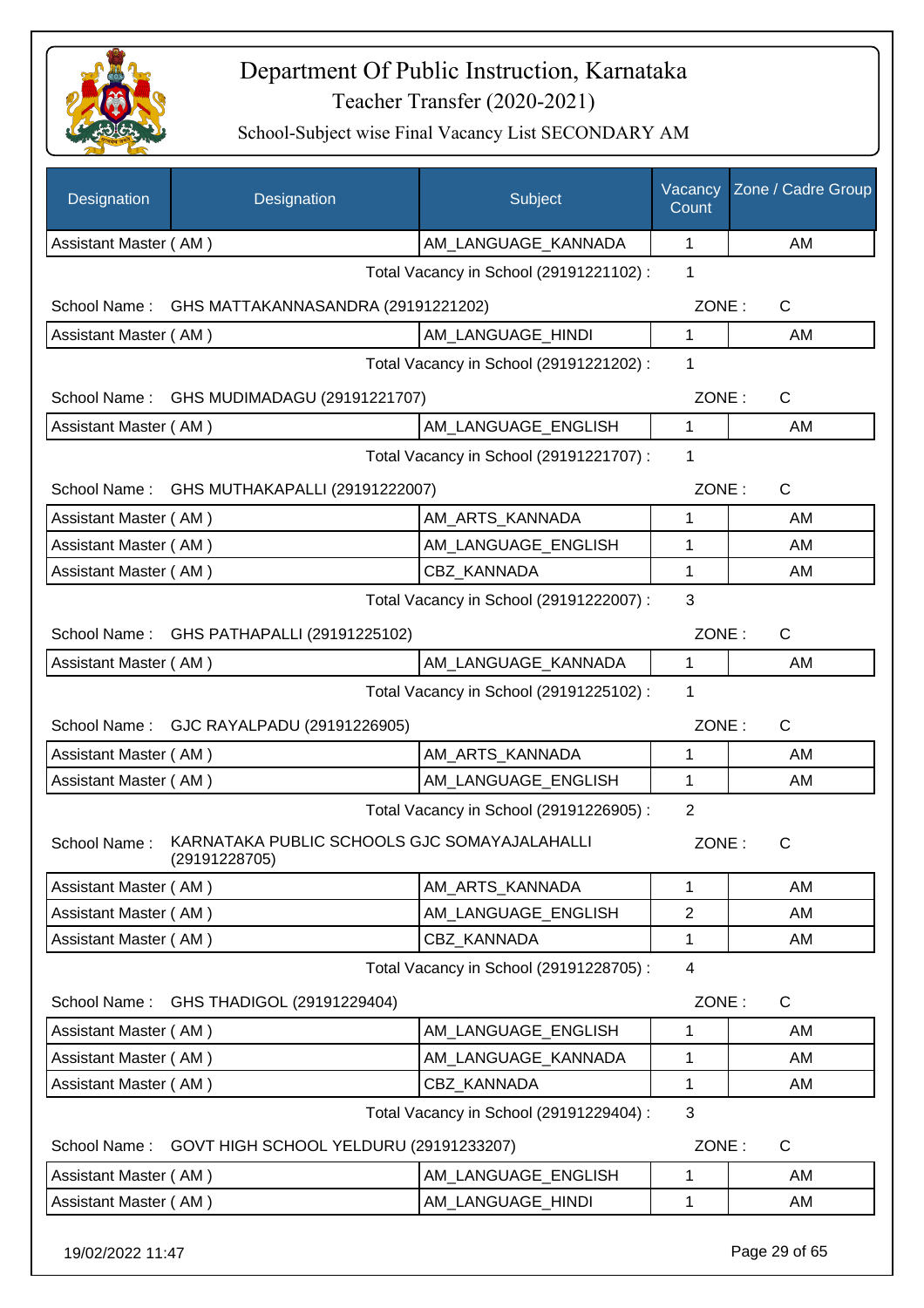

| Designation           | Designation                                              | Subject                                 | Vacancy<br>Count | Zone / Cadre Group |
|-----------------------|----------------------------------------------------------|-----------------------------------------|------------------|--------------------|
|                       |                                                          | Total Vacancy in School (29191233207) : | $\overline{2}$   |                    |
|                       | School Name: ADARSHA VIDYALAYA RMSA KALLUR (29191245301) |                                         | ZONE:            | B                  |
| Assistant Master (AM) |                                                          | AM_ARTS_ENGLISH                         | 1                | AM                 |
| Assistant Master (AM) |                                                          | CBZ_ENGLISH                             | 1                | AM                 |
|                       |                                                          | Total Vacancy in School (29191245301) : | $\overline{2}$   |                    |
|                       | School Name: GHS S.V.PURA (29191246502)                  |                                         | ZONE:            | A                  |
| Assistant Master (AM) |                                                          | AM_LANGUAGE_ENGLISH                     | 1                | AM                 |
| Assistant Master (AM) |                                                          | AM_LANGUAGE_HINDI                       | 1                | AM                 |
|                       |                                                          | Total Vacancy in School (29191246502) : | 2                |                    |
|                       |                                                          | Total Vacancy in Taluka (291912):       | 35               |                    |
| Taluka Name:          | K G F (291913)                                           |                                         |                  |                    |
| School Name:          | GHPS BODENAHALLI (RMSA UPG) (29191300901)                |                                         | ZONE:            | $\mathsf{C}$       |
| Assistant Master (AM) |                                                          | AM_LANGUAGE_KANNADA                     | 1                | AM                 |
|                       |                                                          | Total Vacancy in School (29191300901) : | 1                |                    |
|                       | School Name: GHS DODDUR (29191302602)                    |                                         | ZONE:            | $\mathsf{C}$       |
| Assistant Master (AM) |                                                          | AM_LANGUAGE_HINDI                       | 1                | AM                 |
|                       |                                                          | Total Vacancy in School (29191302602) : | 1                |                    |
| School Name:          | GHPS DONIMADAGU (RMSA UPG) (29191302801)                 |                                         | ZONE:            | $\mathsf{C}$       |
| Assistant Master (AM) |                                                          | AM LANGUAGE KANNADA                     | 1                | AM                 |
|                       |                                                          | Total Vacancy in School (29191302801) : | 1                |                    |
|                       | School Name: GJC KAMASAMUDRAM (29191303805)              |                                         | ZONE:            | С                  |
| Assistant Master (AM) |                                                          | AM LANGUAGE KANNADA                     | 1                | AM                 |
|                       |                                                          | Total Vacancy in School (29191303805) : | 1                |                    |
| School Name:          | GHSOORGAUMPET (29191310101)                              |                                         | ZONE:            | A                  |
| Assistant Master (AM) |                                                          | AM ARTS KANNADA                         | 1                | AM                 |
| Assistant Master (AM) |                                                          | CBZ_KANNADA                             | 1                | AM                 |
|                       |                                                          | Total Vacancy in School (29191310101) : | $\overline{2}$   |                    |
| School Name:          | GJC(BOYS) (29191311301)                                  |                                         | ZONE:            | A                  |
| Assistant Master (AM) |                                                          | AM_ARTS_KANNADA                         | 1                | AM                 |
| Assistant Master (AM) |                                                          | AM_LANGUAGE_ENGLISH                     | 1                | AM                 |
| Assistant Master (AM) |                                                          | AM_LANGUAGE_HINDI                       | 1                | AM                 |
|                       |                                                          | Total Vacancy in School (29191311301) : | 3                |                    |
| School Name:          | GHS GONAMAKANAHALLI (29191311701)                        |                                         | ZONE:            | A                  |
| 19/02/2022 11:47      |                                                          |                                         |                  | Page 30 of 65      |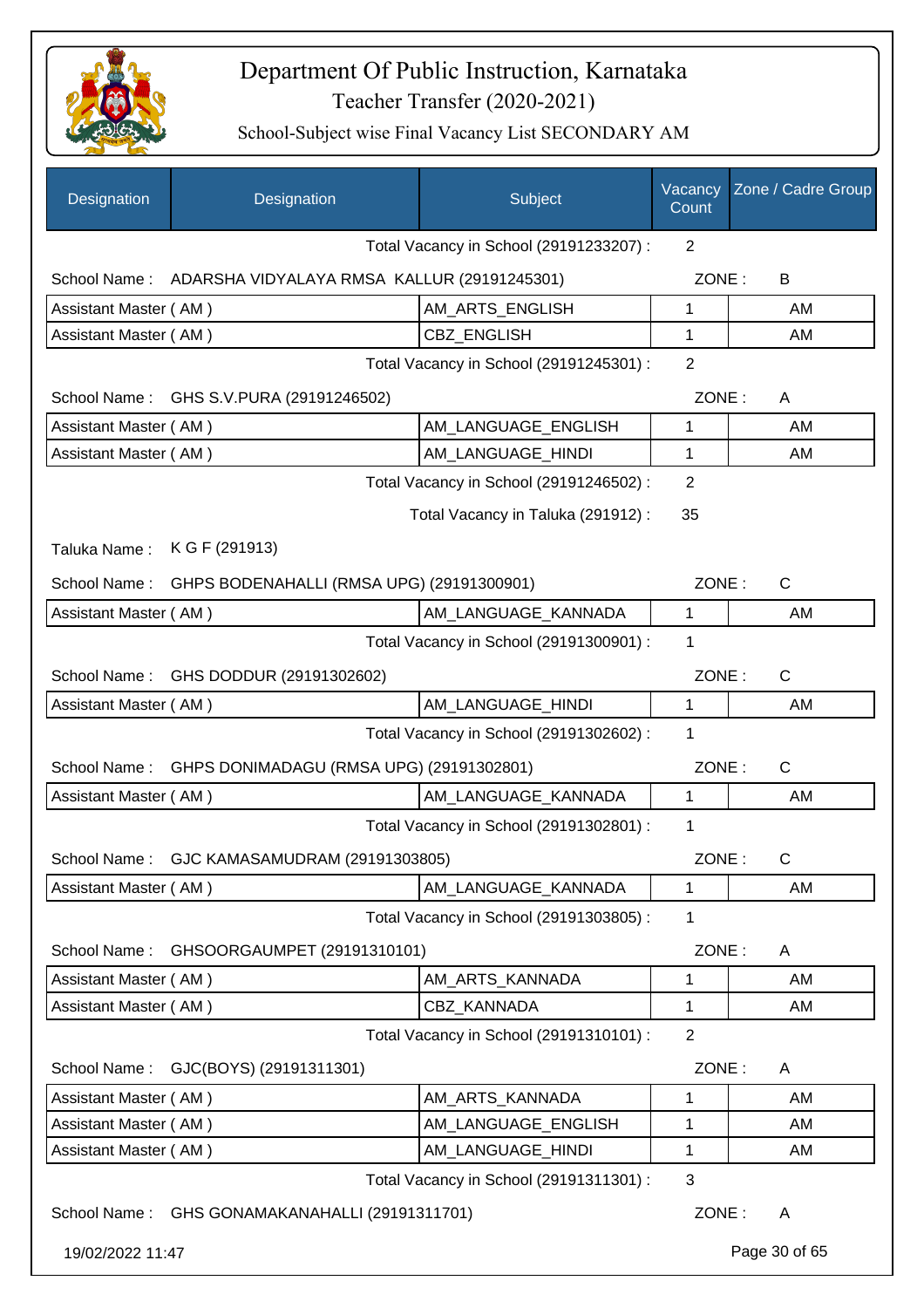

| Designation                             | Designation                                                                     | Subject                                 | Vacancy<br>Count | Zone / Cadre Group |
|-----------------------------------------|---------------------------------------------------------------------------------|-----------------------------------------|------------------|--------------------|
| Assistant Master (AM)                   |                                                                                 | AM_ARTS_KANNADA                         | $\overline{2}$   | AM                 |
| Assistant Master (AM)                   |                                                                                 | AM_LANGUAGE_HINDI                       | 1                | AM                 |
|                                         |                                                                                 | Total Vacancy in School (29191311701) : | 3                |                    |
|                                         |                                                                                 | Total Vacancy in Taluka (291913) :      | 12               |                    |
| District Name:                          | BENGALURU U SOUTH (2920)                                                        |                                         |                  |                    |
| Taluka Name:                            | SOUTH1 (292001)                                                                 |                                         |                  |                    |
| School Name:                            | BADRA GHS CHOLANAYAKANAHALLI (29200100703)                                      |                                         | ZONE:            | В                  |
| Assistant Master (AM)                   |                                                                                 | AM_ARTS_KANNADA                         | $\overline{2}$   | AM                 |
|                                         |                                                                                 | Total Vacancy in School (29200100703) : | $\overline{2}$   |                    |
| School Name:                            | GHS CHANDRAPPA CIRLE (29200104915)                                              |                                         | ZONE:            | B                  |
| Assistant Master (AM)                   |                                                                                 | AM ARTS KANNADA                         | 1                | AM                 |
|                                         |                                                                                 | Total Vacancy in School (29200104915) : | 1                |                    |
| School Name:                            | KARNATAKA PUBLIC SCHOOLS GOVERNMENT HIGH SCHOOL<br>HONNAGANAHATTI (29200129901) |                                         | ZONE:            | B                  |
| Assistant Master (AM)                   |                                                                                 | AM_ARTS_KANNADA                         | 1                | AM                 |
| Assistant Master (AM)                   |                                                                                 | AM_LANGUAGE_ENGLISH                     | 1                | AM                 |
| Total Vacancy in School (29200129901) : |                                                                                 |                                         |                  |                    |
| School Name:                            | KARNATAKA PUBLIC SCHOOLS GHS SARAKKI (29200141909)                              |                                         | ZONE:            | A                  |
| Assistant Master (AM)                   |                                                                                 | AM LANGUAGE SANSKRIT                    | 1                | AM                 |
|                                         |                                                                                 | Total Vacancy in School (29200141909) : | 1                |                    |
|                                         |                                                                                 | Total Vacancy in Taluka (292001) :      | 6                |                    |
| Taluka Name:                            | SOUTH4 (292003)                                                                 |                                         |                  |                    |
| School Name:                            | GHS GUNJURU (29200301950)                                                       |                                         | ZONE:            | A                  |
| Assistant Master (AM)                   |                                                                                 | AM_ARTS_KANNADA                         | 1                | AM                 |
|                                         |                                                                                 | Total Vacancy in School (29200301950) : | 1                |                    |
| School Name:                            | KARNATAKA PUBLIC SCHOOLS KPS VARTHUR (29200301953)                              |                                         | ZONE:            | A                  |
| Assistant Master (AM)                   |                                                                                 | AM LANGUAGE KANNADA                     | 1                | AM                 |
| Assistant Master (AM)                   |                                                                                 | AM_LANGUAGE_SANSKRIT                    | 1                | AM                 |
|                                         |                                                                                 | Total Vacancy in School (29200301953) : | $\overline{2}$   |                    |
| School Name:                            | GHS BIDARAHALLI (29200304904)                                                   |                                         | ZONE:            | B                  |
| Assistant Master (AM)                   |                                                                                 | AM_LANGUAGE_HINDI                       | 1                | AM                 |
|                                         |                                                                                 | Total Vacancy in School (29200304904) : | 1                |                    |
|                                         | School Name: GHS JYOTHIPURA (29200307607)                                       |                                         | ZONE:            | B                  |
| 19/02/2022 11:47                        |                                                                                 |                                         |                  | Page 31 of 65      |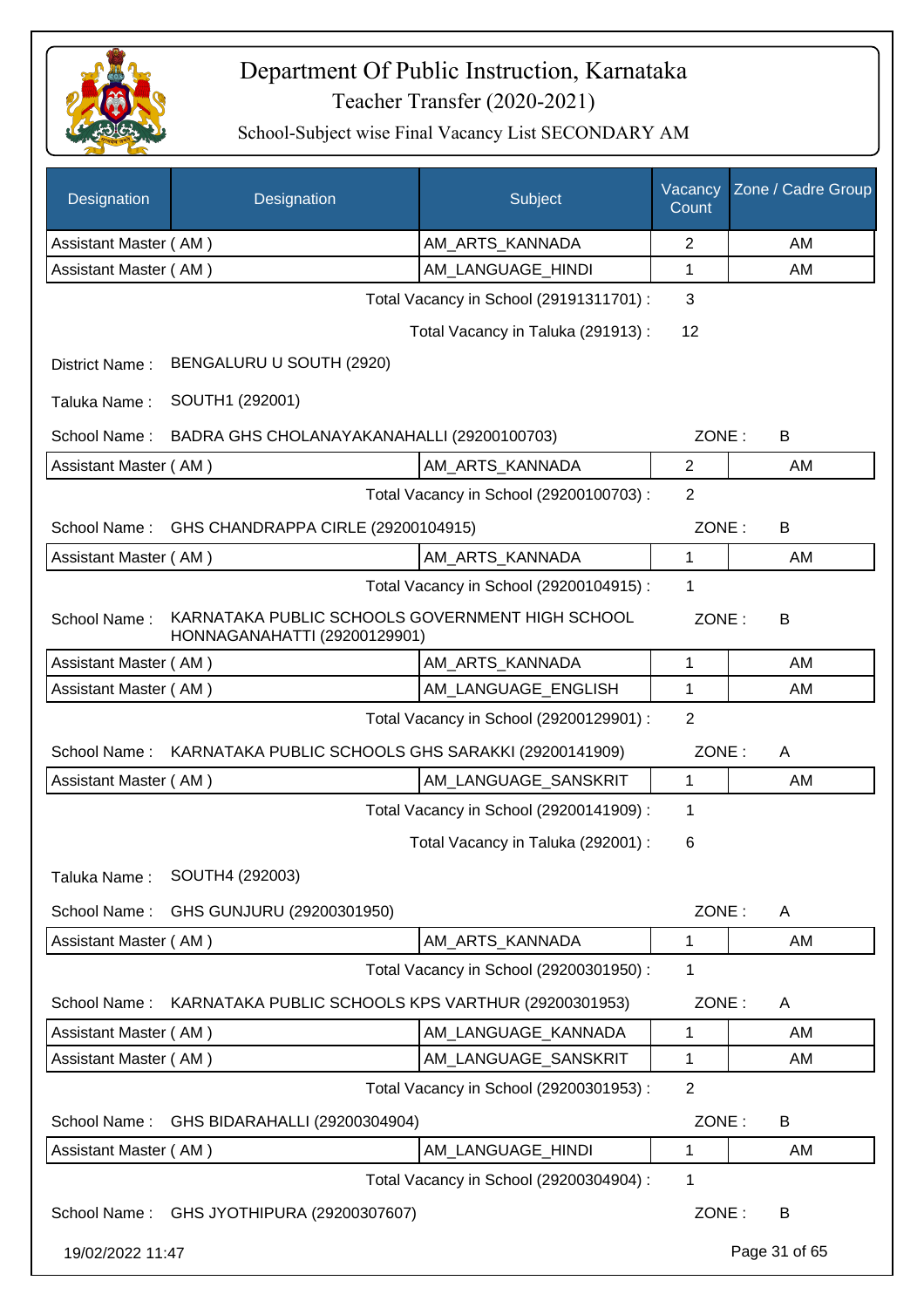

| Designation           | Designation                                                      | Subject                                 | Vacancy<br>Count | Zone / Cadre Group |
|-----------------------|------------------------------------------------------------------|-----------------------------------------|------------------|--------------------|
| Assistant Master (AM) |                                                                  | AM_LANGUAGE_HINDI                       | 1                | AM                 |
| Assistant Master (AM) |                                                                  | AM PCM KANNADA                          | 1                | AM                 |
|                       |                                                                  | Total Vacancy in School (29200307607) : | $\overline{2}$   |                    |
| School Name:          | GHS RAMMURTHYNAGARA (29200308022)                                |                                         | ZONE:            | A                  |
| Assistant Master (AM) |                                                                  | AM_ARTS_KANNADA                         | 1                | AM                 |
|                       |                                                                  | Total Vacancy in School (29200308022) : | 1                |                    |
|                       | School Name: GHS KALKERE (29200308037)                           |                                         | ZONE:            | A                  |
| Assistant Master (AM) |                                                                  | AM_ARTS_KANNADA                         | $\mathbf 1$      | AM                 |
|                       |                                                                  | Total Vacancy in School (29200308037) : | 1                |                    |
| School Name:          | GHS KADUSONNAPPANAHALLI (29200309507)                            |                                         | ZONE:            | B                  |
| Assistant Master (AM) |                                                                  | AM_LANGUAGE_ENGLISH                     | 1                | AM                 |
| Assistant Master (AM) |                                                                  | AM PCM KANNADA                          | 1                | AM                 |
|                       |                                                                  | Total Vacancy in School (29200309507) : | 2                |                    |
|                       | School Name: GHS BILISHIVALE (29200310131)                       |                                         | ZONE:            | A                  |
| Assistant Master (AM) |                                                                  | AM_ARTS_KANNADA                         | $\mathbf{1}$     | AM                 |
|                       |                                                                  | Total Vacancy in School (29200310131) : | 1                |                    |
| School Name:          | GJC HOODI (29200310155)                                          |                                         | ZONE:            | Α                  |
| Assistant Master (AM) |                                                                  | AM_LANGUAGE_KANNADA                     | 1                | AM                 |
|                       |                                                                  | Total Vacancy in School (29200310155) : | 1                |                    |
| School Name:          | KARNATAKA PUBLIC SCHOOLS GHS JEEVANABHIMANAGARA<br>(29200312168) |                                         | ZONE:            | A                  |
| Assistant Master (AM) |                                                                  | AM_ARTS_KANNADA                         | 1                | AM                 |
|                       |                                                                  | Total Vacancy in School (29200312168) : | 1                |                    |
| School Name:          | GHS KANNAMANGALA (29200312606)                                   |                                         | ZONE:            | B                  |
| Assistant Master (AM) |                                                                  | AM LANGUAGE HINDI                       | 1                | AM                 |
| Assistant Master (AM) |                                                                  | AM_PCM_KANNADA                          | 1                | AM                 |
|                       |                                                                  | Total Vacancy in School (29200312606) : | $\overline{2}$   |                    |
| School Name:          | GHS IMMADIHALLI (29200313705)                                    |                                         | ZONE:            | A                  |
| Assistant Master (AM) |                                                                  | AM_ARTS_KANNADA                         | 1                | AM                 |
| Assistant Master (AM) |                                                                  | AM_LANGUAGE_ENGLISH                     | 1                | AM                 |
| Assistant Master (AM) |                                                                  | AM_PCM_KANNADA                          | 1                | AM                 |
|                       |                                                                  | Total Vacancy in School (29200313705) : | 3                |                    |
| School Name:          | GHS THANISANDRA (29200319929)                                    |                                         | ZONE:            | A                  |
| Assistant Master (AM) |                                                                  | AM_ARTS_KANNADA                         | 1                | AM                 |
| 19/02/2022 11:47      |                                                                  |                                         |                  | Page 32 of 65      |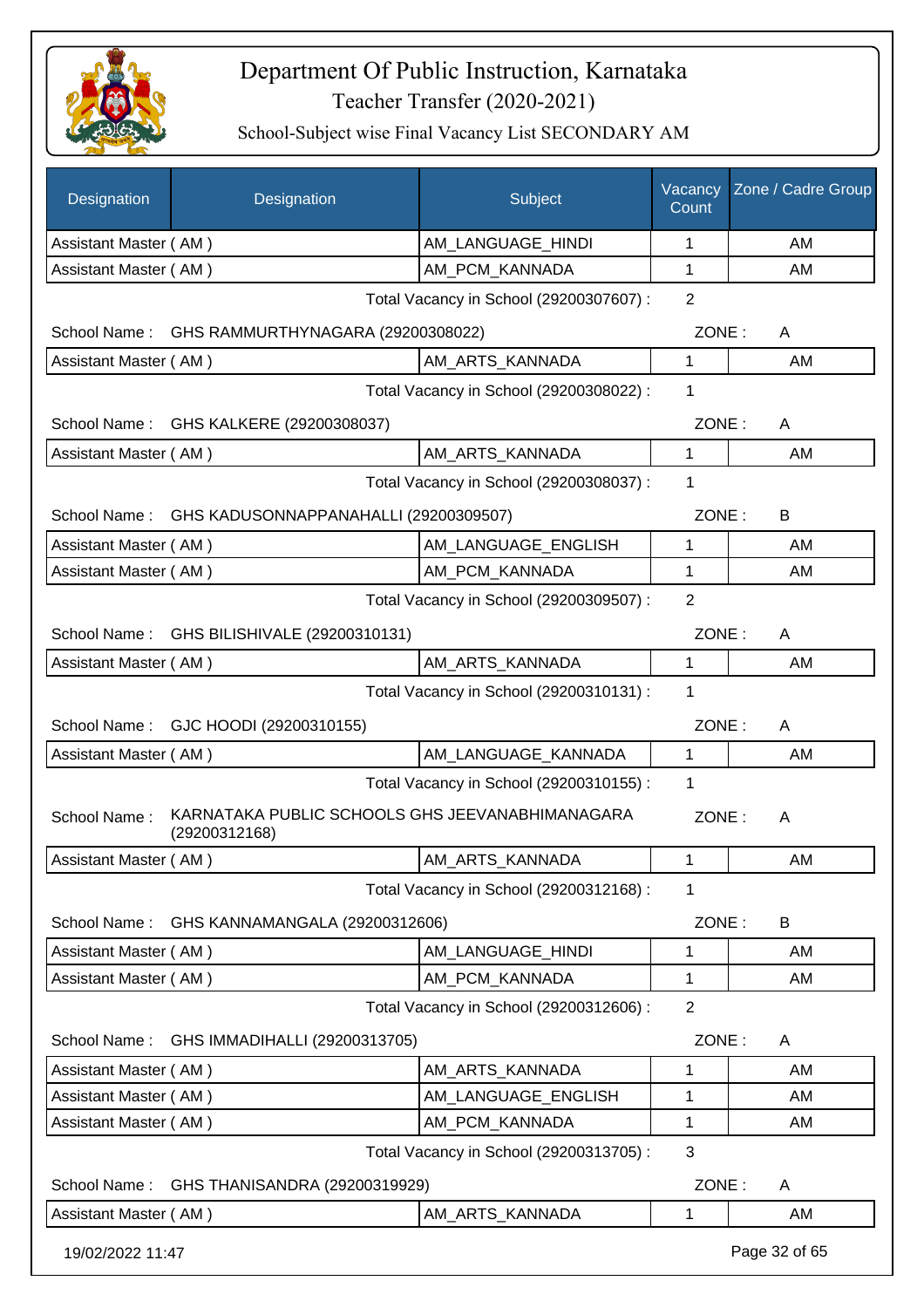

| Designation                             | Designation                                                               | Subject                                 | Vacancy<br>Count | Zone / Cadre Group |
|-----------------------------------------|---------------------------------------------------------------------------|-----------------------------------------|------------------|--------------------|
| Assistant Master (AM)                   |                                                                           | AM_LANGUAGE_KANNADA                     | 1                | AM                 |
|                                         |                                                                           | Total Vacancy in School (29200319929) : | $\overline{2}$   |                    |
|                                         |                                                                           | Total Vacancy in Taluka (292003) :      | 20               |                    |
| Taluka Name:                            | ANEKAL (292004)                                                           |                                         |                  |                    |
| School Name:                            | GHS SABMANGALA (29200400203)                                              |                                         | ZONE:            | $\mathsf{C}$       |
| Assistant Master (AM)                   |                                                                           | AM_LANGUAGE_ENGLISH                     | 1                | AM                 |
|                                         |                                                                           | Total Vacancy in School (29200400203) : | 1                |                    |
| School Name:                            | GOVT HS MARASUR (29200404106)                                             |                                         | ZONE:            | $\mathsf C$        |
| Assistant Master (AM)                   |                                                                           | AM_LANGUAGE_KANNADA                     | 1                | AM                 |
|                                         |                                                                           | Total Vacancy in School (29200404106) : | 1                |                    |
| School Name:                            | GOVT HS HENNAGARA (29200405603)                                           |                                         | ZONE:            | $\mathsf{C}$       |
| Assistant Master (AM)                   |                                                                           | AM_ARTS_KANNADA                         | 1                | AM                 |
| Assistant Master (AM)                   |                                                                           | AM_LANGUAGE_HINDI                       | 1                | AM                 |
| Total Vacancy in School (29200405603) : |                                                                           |                                         |                  |                    |
| School Name:                            | GHS CHATRAKHANE CHANDAPURA (29200406452)                                  |                                         | ZONE:            | A                  |
| Assistant Master (AM)                   |                                                                           | AM_ARTS_KANNADA                         | 1                | AM                 |
| Assistant Master (AM)                   |                                                                           | AM_LANGUAGE_ENGLISH                     | 1                | AM                 |
| Assistant Master (AM)                   |                                                                           | AM_LANGUAGE_KANNADA                     | 1                | AM                 |
|                                         |                                                                           | Total Vacancy in School (29200406452) : | 3                |                    |
| School Name:                            | GOVT HS INDLAWADI (29200414207)                                           |                                         | ZONE:            | $\mathsf{C}$       |
| Assistant Master (AM)                   |                                                                           | AM LANGUAGE ENGLISH                     | 1                | AM                 |
|                                         |                                                                           | Total Vacancy in School (29200414207) : | 1                |                    |
| School Name:                            | GMPS BOYS ATTIBELE (29200417901)                                          |                                         | ZONE:            | A                  |
| Assistant Master (AM)                   |                                                                           | AM LANGUAGE ENGLISH                     | 1                | AM                 |
| Assistant Master (AM)                   |                                                                           | AM_LANGUAGE_KANNADA                     | 1                | AM                 |
|                                         |                                                                           | Total Vacancy in School (29200417901) : | $\overline{2}$   |                    |
| School Name:                            | GOVT GIRLS HS ANEKAL (29200430802)                                        |                                         | ZONE:            | A                  |
| Assistant Master (AM)                   |                                                                           | AM_ARTS_KANNADA                         | $\overline{2}$   | AM                 |
| Assistant Master (AM)                   |                                                                           | AM LANGUAGE ENGLISH                     | 1                | AM                 |
|                                         |                                                                           | Total Vacancy in School (29200430802) : | 3                |                    |
| School Name:                            | KARNATAKA PUBLIC SCHOOLS ASB GOVT PRE UNIVERSITY<br>COLLEGE (29200430803) |                                         | ZONE:            | A                  |
| Assistant Master (AM)                   |                                                                           | AM_ARTS_KANNADA                         | 1                | AM                 |
|                                         |                                                                           |                                         |                  |                    |
| 19/02/2022 11:47                        |                                                                           |                                         |                  | Page 33 of 65      |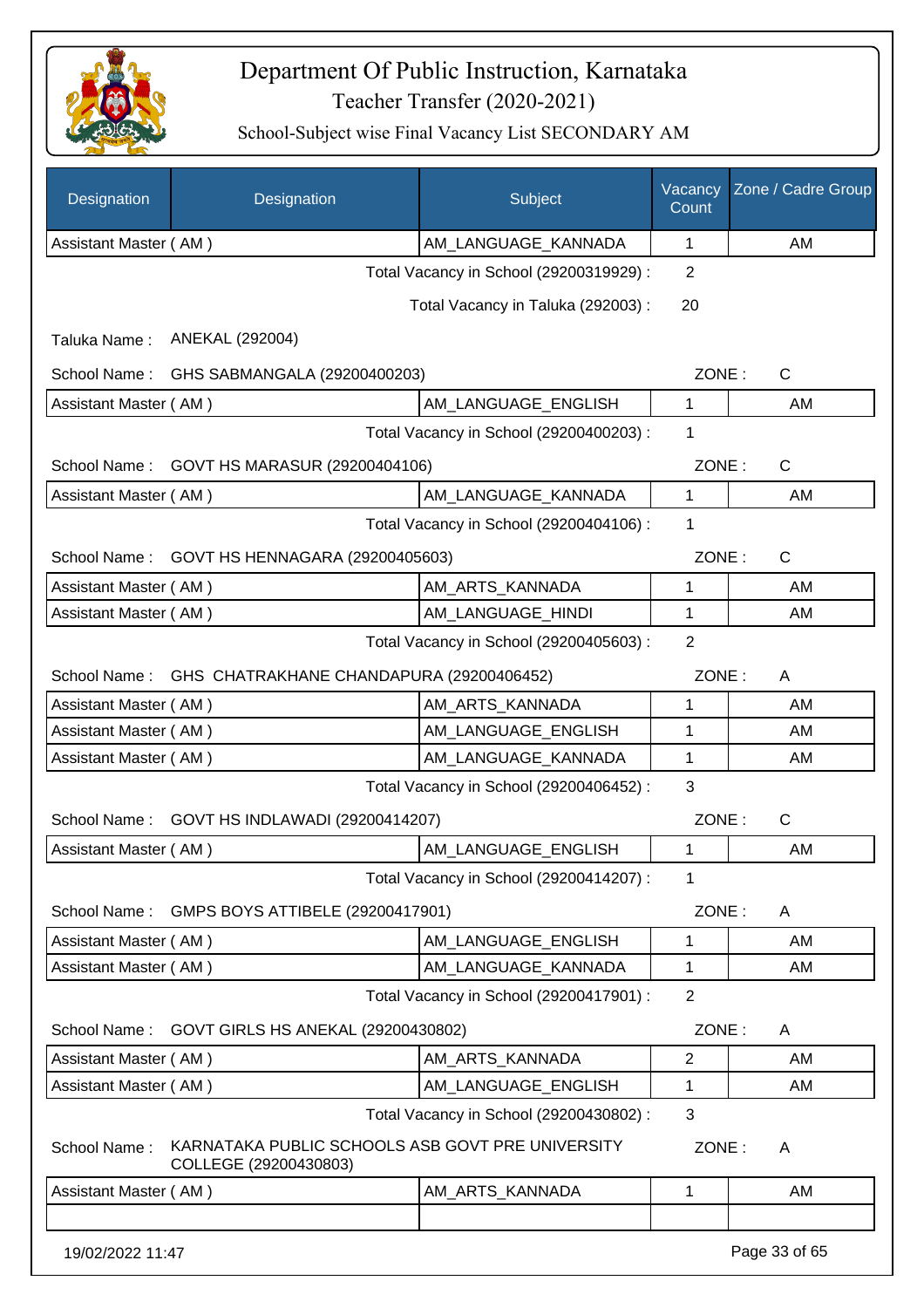

| Designation           | Designation                                          | Subject                                 | Vacancy<br>Count | Zone / Cadre Group |
|-----------------------|------------------------------------------------------|-----------------------------------------|------------------|--------------------|
| Assistant Master (AM) |                                                      | AM_LANGUAGE_HINDI                       | 1                | AM                 |
| Assistant Master (AM) |                                                      | AM LANGUAGE URDU                        | 1                | AM                 |
|                       |                                                      | Total Vacancy in School (29200430803) : | 3                |                    |
|                       | School Name: GOVT HS HEBBAGODI (29200433714)         |                                         | ZONE:            | A                  |
| Assistant Master (AM) |                                                      | AM_ARTS_KANNADA                         | 1                | AM                 |
| Assistant Master (AM) |                                                      | AM_LANGUAGE_KANNADA                     | $\overline{2}$   | AM                 |
|                       |                                                      | Total Vacancy in School (29200433714) : | 3                |                    |
|                       |                                                      | Total Vacancy in Taluka (292004) :      | 19               |                    |
| Taluka Name:          | SOUTH2 (292008)                                      |                                         |                  |                    |
| School Name:          | KARNATAKA PUBLIC SCHOOLS GHS OLD FORT (29200800875)  |                                         | ZONE:            | A                  |
| Assistant Master (AM) |                                                      | AM_ARTS_KANNADA                         | 1                | AM                 |
| Assistant Master (AM) |                                                      | AM_LANGUAGE_KANNADA                     | 1                | AM                 |
| Assistant Master (AM) |                                                      | AM_LANGUAGE_SANSKRIT                    | 1                | AM                 |
|                       |                                                      | Total Vacancy in School (29200800875) : | 3                |                    |
|                       | School Name: VANIVILAS GOVT HS (29200801027)         |                                         | ZONE:            | A                  |
| Assistant Master (AM) |                                                      | AM_LANGUAGE_SANSKRIT                    | 1                | AM                 |
|                       |                                                      | Total Vacancy in School (29200801027) : | 1                |                    |
| School Name:          | GOVT URDU & ENG HIGH SCHOOL GOURIPALYA (29200801926) |                                         | ZONE:            | A                  |
| Assistant Master (AM) |                                                      | AM_LANGUAGE_KANNADA                     | $\mathbf{1}$     | AM                 |
| Assistant Master (AM) |                                                      | AM_LANGUAGE_URDU                        | 1                | AM                 |
|                       |                                                      | Total Vacancy in School (29200801926) : | $\overline{2}$   |                    |
| School Name:          | GOVT HS BHUVANESHWARI NAGAR (29200802044)            |                                         | ZONE:            | A                  |
| Assistant Master (AM) |                                                      | AM_LANGUAGE_HINDI                       | 1                | AM                 |
|                       |                                                      | Total Vacancy in School (29200802044) : | 1                |                    |
| School Name:          | GHS, URDU, BARLANE, TCM, RAYANROAD (29200802826)     |                                         | ZONE:            | A                  |
| Assistant Master (AM) |                                                      | AM_ARTS_URDU                            | 1                | AM                 |
|                       |                                                      | Total Vacancy in School (29200802826) : | 1                |                    |
|                       |                                                      | Total Vacancy in Taluka (292008) :      | 8                |                    |
| Taluka Name:          | SOUTH3 (292009)                                      |                                         |                  |                    |
| School Name:          | GHPS (RMSA)KOODLU (29200412801)                      |                                         | ZONE:            | A                  |
| Assistant Master (AM) |                                                      | AM_LANGUAGE_KANNADA                     | 1                | AM                 |
|                       |                                                      | Total Vacancy in School (29200412801) : | 1                |                    |
| 19/02/2022 11:47      |                                                      |                                         |                  | Page 34 of 65      |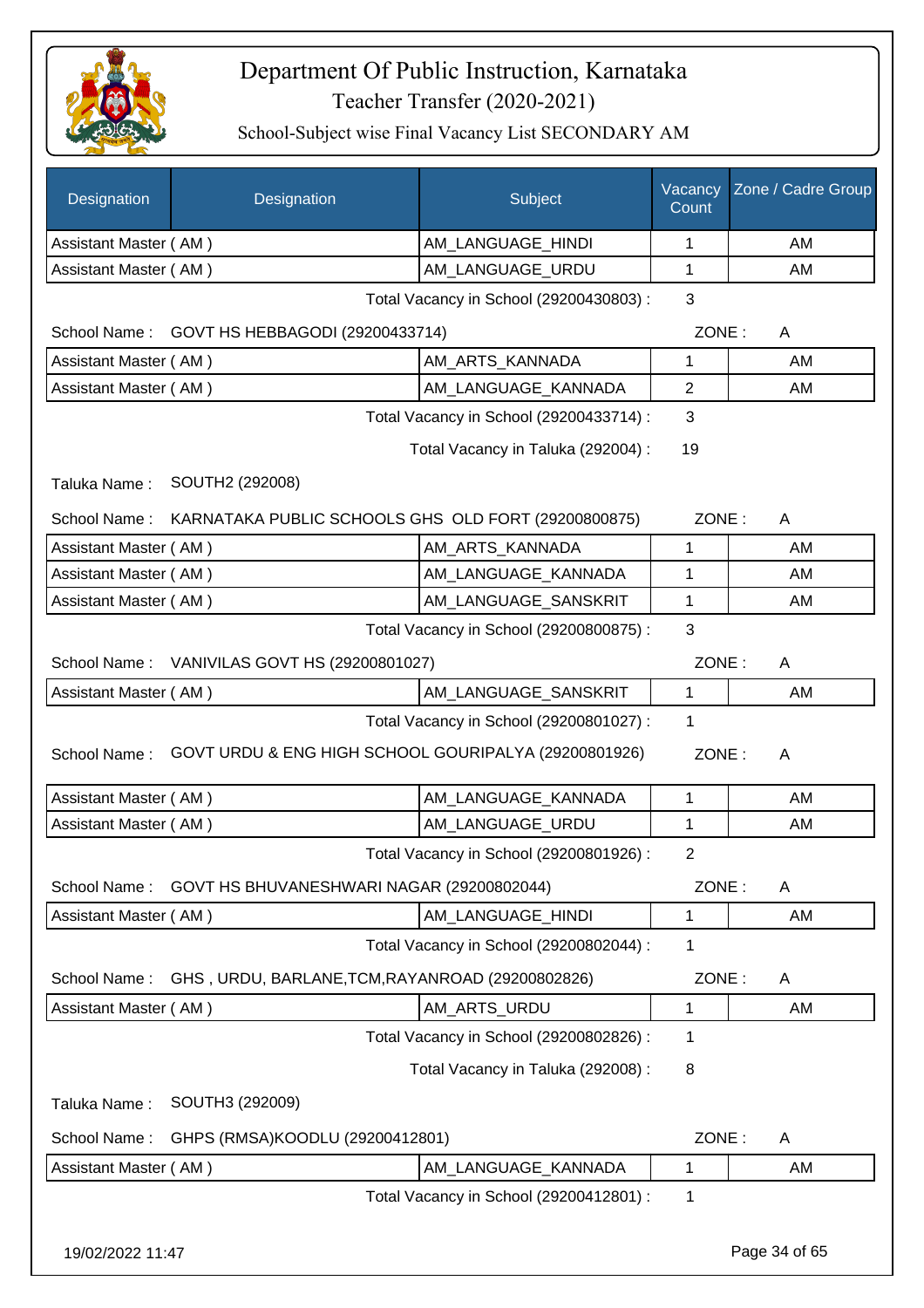

| Designation           | Designation                                                        | Subject                                 | Vacancy<br>Count | Zone / Cadre Group |
|-----------------------|--------------------------------------------------------------------|-----------------------------------------|------------------|--------------------|
| School Name:          | GHS BERETANA AGRAHARA (29200901737)                                |                                         | ZONE:            | A                  |
| Assistant Master (AM) |                                                                    | AM LANGUAGE ENGLISH                     | 1                | AM                 |
|                       |                                                                    | Total Vacancy in School (29200901737) : | 1                |                    |
| School Name:          | GHS EJIPURA (29200904350)                                          |                                         | ZONE:            | A                  |
| Assistant Master (AM) |                                                                    | AM LANGUAGE KANNADA                     | 1                | AM                 |
|                       |                                                                    | Total Vacancy in School (29200904350) : | 1                |                    |
| School Name:          | KARNATAKA PUBLIC SCHOOLS GHS SARJAPURA ROAD AGARA<br>(29200910425) |                                         | ZONE:            | A                  |
| Assistant Master (AM) |                                                                    | AM_ARTS_KANNADA                         | 3                | AM                 |
| Assistant Master (AM) |                                                                    | AM LANGUAGE ENGLISH                     | 1                | AM                 |
|                       |                                                                    | Total Vacancy in School (29200910425) : | $\overline{4}$   |                    |
| School Name:          | GUHS YALLAGONDAPALYA (29200912725)                                 |                                         | ZONE:            | A                  |
| Assistant Master (AM) |                                                                    | AM LANGUAGE KANNADA                     | 1                | AM                 |
|                       |                                                                    | Total Vacancy in School (29200912725) : | 1                |                    |
|                       |                                                                    | Total Vacancy in Taluka (292009) :      | 8                |                    |
| District Name:        | BENGALURU RURAL (2921)                                             |                                         |                  |                    |
| Taluka Name:          | NELAMANGALA (292101)                                               |                                         |                  |                    |
| School Name:          | KARNATAKA PUBLIC SCHOOLS GJC THYAMAGONDLU<br>(29210110311)         |                                         | ZONE:            | $\mathsf{C}$       |
| Assistant Master (AM) |                                                                    | AM_LANGUAGE_ENGLISH                     | 1                | AM                 |
| Assistant Master (AM) |                                                                    | AM LANGUAGE SANSKRIT                    | 1                | AM                 |
|                       |                                                                    | Total Vacancy in School (29210110311) : | $\mathbf{2}$     |                    |
| School Name:          | G HS BARADIMANDIGERE (29210116002)                                 |                                         | ZONE:            | $\mathsf{C}$       |
| Assistant Master (AM) |                                                                    | AM ARTS KANNADA                         | 1                | AM                 |
|                       |                                                                    | Total Vacancy in School (29210116002) : | 1                |                    |
| School Name:          | G HS (COMP) YANTAGANAHALLI (29210118803)                           |                                         | ZONE:            | C                  |
| Assistant Master (AM) |                                                                    | AM_ARTS_KANNADA                         | 1                | AM                 |
|                       |                                                                    | Total Vacancy in School (29210118803) : | 1                |                    |
| School Name:          | GJC NELAMANGALA (29210122801)                                      |                                         | ZONE:            | A                  |
| Assistant Master (AM) |                                                                    | AM ARTS KANNADA                         | 1                | AM                 |
|                       |                                                                    | Total Vacancy in School (29210122801) : | 1                |                    |
|                       |                                                                    | Total Vacancy in Taluka (292101) :      | 5                |                    |
| Taluka Name:          | DODDABALLAPURA (292102)                                            |                                         |                  |                    |
| 19/02/2022 11:47      |                                                                    |                                         |                  | Page 35 of 65      |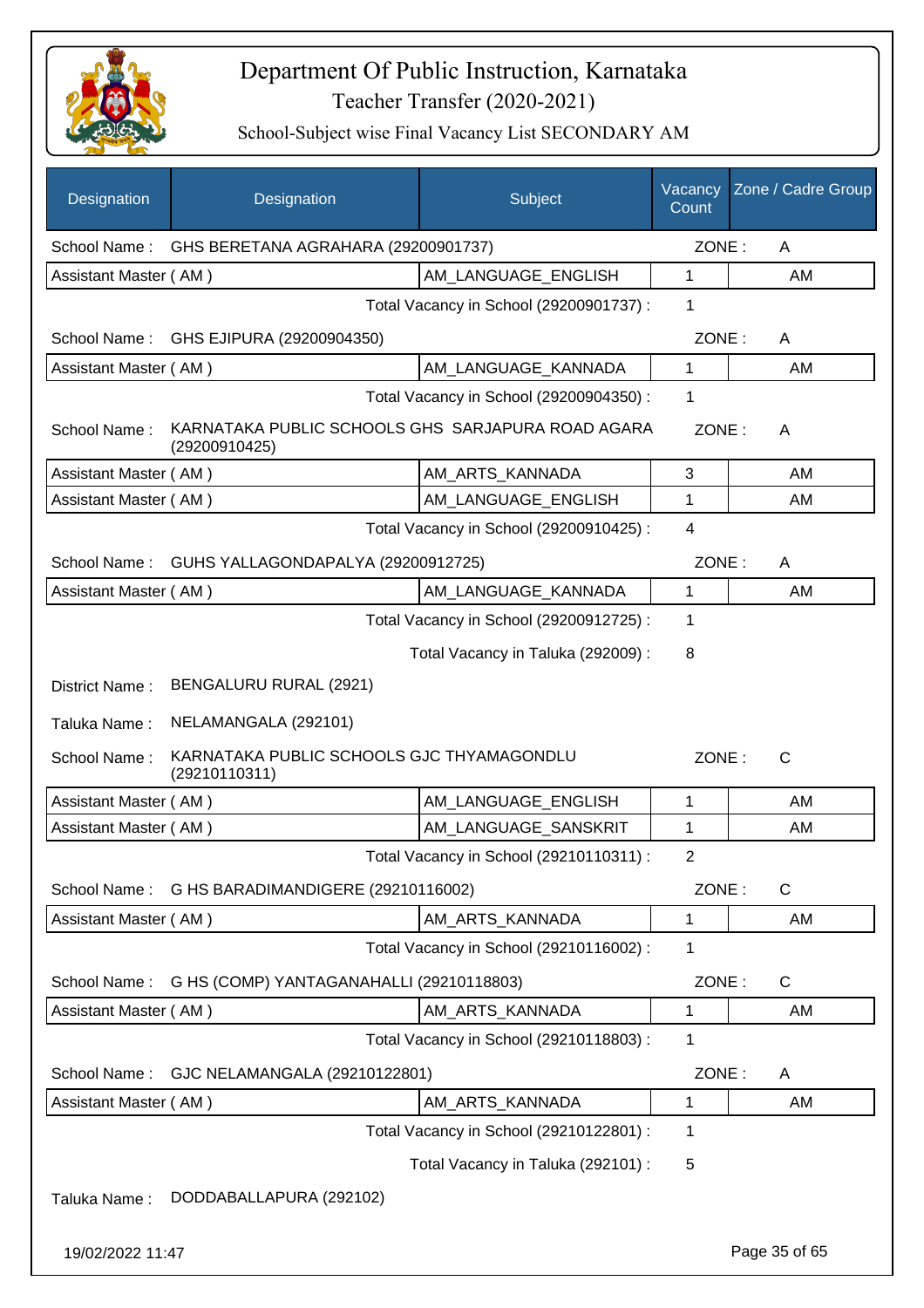

| Designation           | Designation                                                                        | Subject                                 | Vacancy<br>Count | Zone / Cadre Group |
|-----------------------|------------------------------------------------------------------------------------|-----------------------------------------|------------------|--------------------|
| School Name:          | G HS HOSAHALLI (29210200904)                                                       |                                         | ZONE:            | $\mathsf{C}$       |
| Assistant Master (AM) |                                                                                    | AM_ARTS_KANNADA                         | $\mathbf{1}$     | AM                 |
|                       |                                                                                    | Total Vacancy in School (29210200904) : | 1                |                    |
| School Name :         | G HS CHANNAVEERANAHALLI (29210204402)                                              |                                         | ZONE:            | C                  |
| Assistant Master (AM) |                                                                                    | AM_LANGUAGE_HINDI                       | 1                | AM                 |
| Assistant Master (AM) |                                                                                    | CBZ KANNADA                             | 1                | AM                 |
|                       |                                                                                    | Total Vacancy in School (29210204402) : | 2                |                    |
|                       | School Name: GHS TUBAGERE (29210208204)                                            |                                         | ZONE:            | C                  |
| Assistant Master (AM) |                                                                                    | AM_ARTS_KANNADA                         | $\overline{2}$   | AM                 |
|                       |                                                                                    | Total Vacancy in School (29210208204) : | $\overline{2}$   |                    |
|                       | School Name: G HS BHASHETTIHALLI (29210215206)                                     |                                         | ZONE:            | B                  |
| Assistant Master (AM) |                                                                                    | AM_ARTS_KANNADA                         | 1                | AM                 |
| Assistant Master (AM) |                                                                                    | AM LANGUAGE ENGLISH                     | 1                | AM                 |
| Assistant Master (AM) |                                                                                    | AM_LANGUAGE_HINDI                       | 1                | AM                 |
| Assistant Master (AM) |                                                                                    | AM_LANGUAGE_KANNADA                     | 1                | AM                 |
|                       |                                                                                    | Total Vacancy in School (29210215206) : | 4                |                    |
| School Name:          | G HS(COM) SAKKAREGOLAHALLI (29210217404)                                           |                                         | ZONE:            | $\mathsf C$        |
| Assistant Master (AM) |                                                                                    | AM_ARTS_KANNADA                         | 1                | AM                 |
| Assistant Master (AM) |                                                                                    | AM LANGUAGE HINDI                       | 1                | AM                 |
|                       |                                                                                    | Total Vacancy in School (29210217404) : | $\overline{2}$   |                    |
| School Name:          | KARNATAKA PUBLIC SCHOOLS KARNATAKA PUBLIC SCHOOL,<br>DOODBELAVANGALA (29210219006) |                                         | ZONE:            | $\mathsf{C}$       |
| Assistant Master (AM) |                                                                                    | AM ARTS KANNADA                         | 1                | AM                 |
|                       |                                                                                    | Total Vacancy in School (29210219006) : | 1                |                    |
| School Name:          | G.J.C KANASAVADI (29210224007)                                                     |                                         | ZONE:            | C                  |
| Assistant Master (AM) |                                                                                    | AM LANGUAGE_ENGLISH                     | 1                | AM                 |
|                       |                                                                                    | Total Vacancy in School (29210224007) : | 1                |                    |
| School Name:          | G.J.C HS D.B.PURA (29210225402)                                                    |                                         | ZONE:            | Α                  |
| Assistant Master (AM) |                                                                                    | AM ARTS KANNADA                         | 1                | AM                 |
| Assistant Master (AM) |                                                                                    | AM_LANGUAGE_SANSKRIT                    | 1                | AM                 |
|                       |                                                                                    | Total Vacancy in School (29210225402) : | $\overline{c}$   |                    |
|                       |                                                                                    | Total Vacancy in Taluka (292102):       | 15               |                    |
| Taluka Name:          | DEVANAHALLI (292103)                                                               |                                         |                  |                    |
| 19/02/2022 11:47      |                                                                                    |                                         |                  | Page 36 of 65      |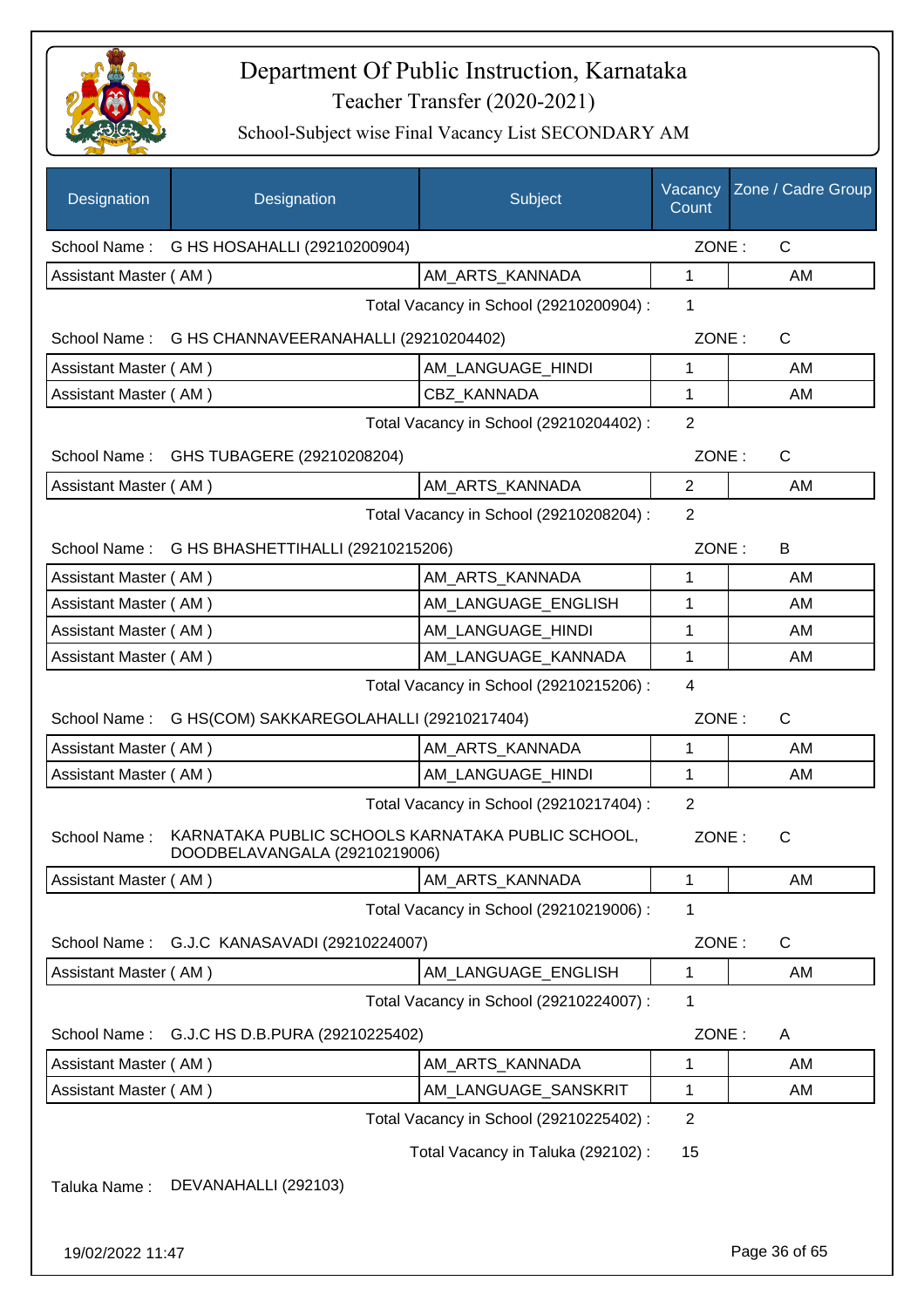

| Designation           | Designation                                                     | Subject                                 | Vacancy<br>Count | Zone / Cadre Group |
|-----------------------|-----------------------------------------------------------------|-----------------------------------------|------------------|--------------------|
|                       | School Name: GHS KOIRA (29210302204)                            |                                         | ZONE:            | C                  |
| Assistant Master (AM) |                                                                 | AM ARTS KANNADA                         | 1                | AM                 |
|                       |                                                                 | Total Vacancy in School (29210302204) : | 1                |                    |
| School Name:          | KARNATAKA PUBLIC SCHOOLS G J C VISHWANATHAPURA<br>(29210302205) |                                         | ZONE:            | $\mathsf{C}$       |
| Assistant Master (AM) |                                                                 | AM_ARTS_KANNADA                         | 1                | AM                 |
|                       |                                                                 | Total Vacancy in School (29210302205) : | 1                |                    |
| School Name:          | GHS KUNDANA (29210302301)                                       |                                         | ZONE:            | C                  |
| Assistant Master (AM) |                                                                 | AM ARTS KANNADA                         | 1                | AM                 |
| Assistant Master (AM) |                                                                 | AM_LANGUAGE_KANNADA                     | 1                | AM                 |
|                       |                                                                 | Total Vacancy in School (29210302301) : | $\overline{2}$   |                    |
|                       | School Name: G HS JALIGE (29210304206)                          |                                         | ZONE:            | $\mathsf{C}$       |
| Assistant Master (AM) |                                                                 | AM LANGUAGE ENGLISH                     | $\mathbf{1}$     | AM                 |
|                       |                                                                 | Total Vacancy in School (29210304206) : | 1                |                    |
|                       | School Name: GHS NARAYANAPURA (29210306503)                     |                                         | ZONE:            | $\mathsf{C}$       |
| Assistant Master (AM) |                                                                 | AM_LANGUAGE_ENGLISH                     | 1                | AM                 |
|                       |                                                                 | Total Vacancy in School (29210306503) : | 1                |                    |
| School Name:          | GHS BIJJAVARA (29210306504)                                     |                                         | ZONE:            | C                  |
| Assistant Master (AM) |                                                                 | AM_ARTS_KANNADA                         | 1                | AM                 |
| Assistant Master (AM) |                                                                 | AM_LANGUAGE_HINDI                       | 1                | AM                 |
|                       |                                                                 | Total Vacancy in School (29210306504) : | $\overline{2}$   |                    |
| School Name :         | G HS BIDALUR (29210310202)                                      |                                         | ZONE:            | С                  |
| Assistant Master (AM) |                                                                 | AM_LANGUAGE_ENGLISH                     | 1                | AM                 |
|                       |                                                                 | Total Vacancy in School (29210310202) : | 1                |                    |
| School Name:          | G HS SADAHALLI (29210312004)                                    |                                         | ZONE:            | C                  |
| Assistant Master (AM) |                                                                 | AM_ARTS_KANNADA                         | 1                | AM                 |
| Assistant Master (AM) |                                                                 | AM_LANGUAGE_ENGLISH                     | 1                | AM                 |
|                       |                                                                 | Total Vacancy in School (29210312004) : | $\overline{2}$   |                    |
| School Name:          | GHS YALIYURU (29210313504)                                      |                                         | ZONE:            | $\mathsf{C}$       |
| Assistant Master (AM) |                                                                 | AM_LANGUAGE_ENGLISH                     | 1                | AM                 |
|                       |                                                                 | Total Vacancy in School (29210313504) : | 1                |                    |
| School Name:          | GHS CHANNAHALLI (29210315002)                                   |                                         | ZONE:            | B                  |
| Assistant Master (AM) |                                                                 | AM_ARTS_KANNADA                         | 1                | AM                 |
| 19/02/2022 11:47      |                                                                 |                                         |                  | Page 37 of 65      |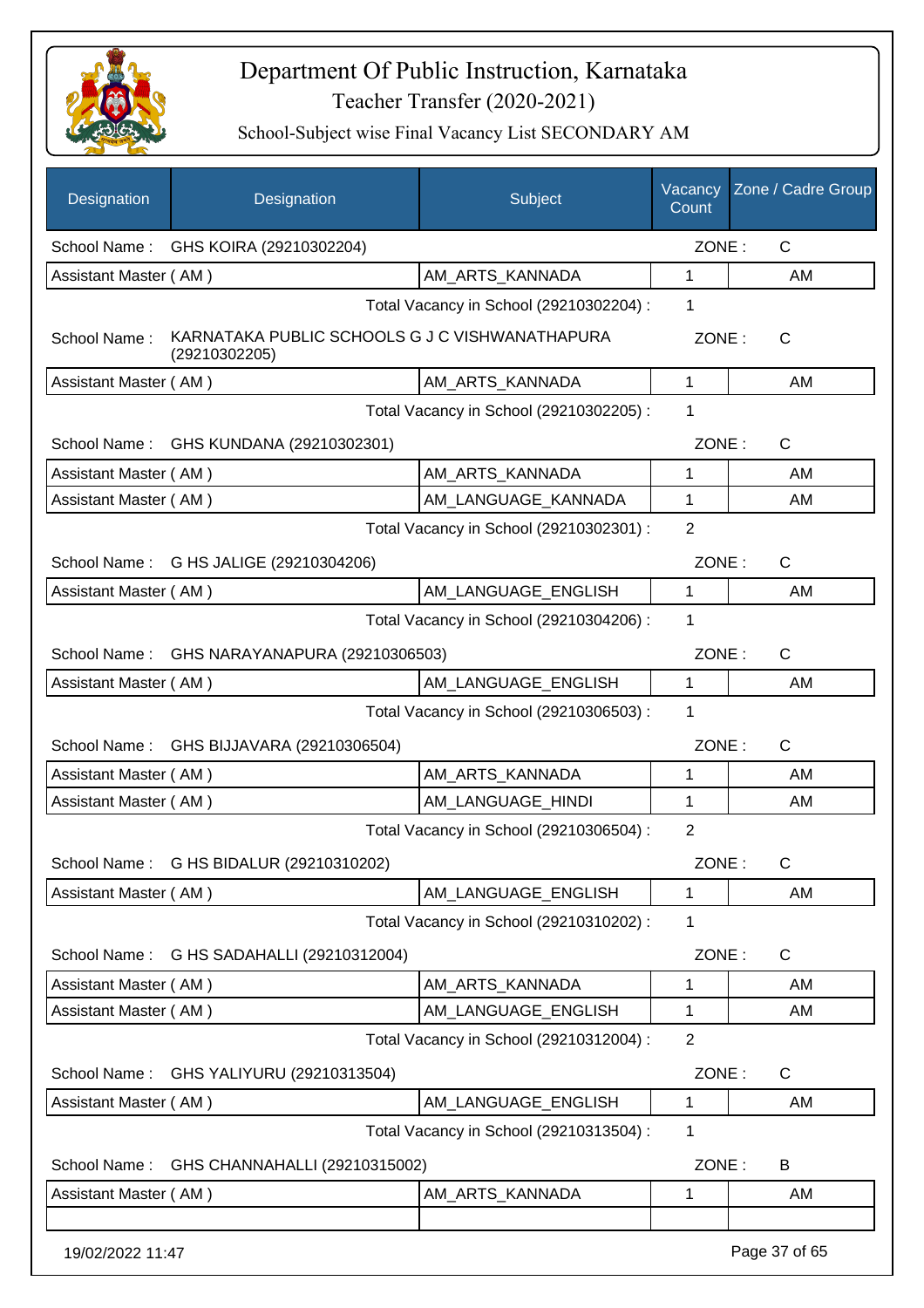

| <b>Designation</b>    | Designation                                  | Subject                                 | Vacancy<br>Count | Zone / Cadre Group |
|-----------------------|----------------------------------------------|-----------------------------------------|------------------|--------------------|
| Assistant Master (AM) |                                              | AM_LANGUAGE_HINDI                       | 1                | AM                 |
| Assistant Master (AM) |                                              | AM_LANGUAGE_KANNADA                     | 1                | AM                 |
|                       |                                              | Total Vacancy in School (29210315002) : | 3                |                    |
|                       | School Name: G J C DEVANAHALLI (29210332503) |                                         | ZONE:            | A                  |
| Assistant Master (AM) |                                              | AM_LANGUAGE_URDU                        | $\mathbf{1}$     | AM                 |
|                       |                                              | Total Vacancy in School (29210332503) : | 1                |                    |
| School Name:          | GGHS DEVANAHALLI (29210332603)               |                                         | ZONE:            | A                  |
| Assistant Master (AM) |                                              | AM_ARTS_KANNADA                         | 1                | AM                 |
|                       |                                              | Total Vacancy in School (29210332603) : | 1                |                    |
|                       | School Name: G G HS VIJAYAPURA (29210332806) |                                         | ZONE:            | A                  |
| Assistant Master (AM) |                                              | AM ARTS KANNADA                         | 1                | AM                 |
| Assistant Master (AM) |                                              | AM LANGUAGE HINDI                       | 1                | AM                 |
|                       |                                              | Total Vacancy in School (29210332806) : | $\overline{2}$   |                    |
|                       | School Name: G J C VIJAYAPURA (29210333603)  |                                         | ZONE:            | A                  |
| Assistant Master (AM) |                                              | AM_ARTS_KANNADA                         | 2                | AM                 |
| Assistant Master (AM) |                                              | AM_LANGUAGE_ENGLISH                     | 2                | AM                 |
| Assistant Master (AM) |                                              | AM_LANGUAGE_HINDI                       | $\overline{2}$   | AM                 |
|                       |                                              | Total Vacancy in School (29210333603) : | 6                |                    |
| School Name:          | GHS URDU VIJAYAPURA (29210334402)            |                                         | ZONE:            | A                  |
| Assistant Master (AM) |                                              | AM ARTS KANNADA                         | 1                | AM                 |
|                       |                                              | Total Vacancy in School (29210334402) : | 1                |                    |
|                       |                                              | Total Vacancy in Taluka (292103) :      | 26               |                    |
| Taluka Name:          | <b>HOSAKOTE (292104)</b>                     |                                         |                  |                    |
| School Name:          | GHS COMPOSITE BENDIGANAHALLI (29210401002)   |                                         | ZONE:            | $\mathsf{C}$       |
| Assistant Master (AM) |                                              | AM_ARTS_KANNADA                         | 2                | AM                 |
| Assistant Master (AM) |                                              | AM_LANGUAGE_HINDI                       | 1                | AM                 |
|                       |                                              | Total Vacancy in School (29210401002) : | 3                |                    |
| School Name:          | GUHPS AND HS SULIBELE (29210401502)          |                                         | ZONE:            | C                  |
| Assistant Master (AM) |                                              | AM_ARTS_KANNADA                         | 1                | AM                 |
| Assistant Master (AM) |                                              | AM_LANGUAGE_ENGLISH                     | 1                | AM                 |
|                       |                                              | Total Vacancy in School (29210401502) : | $\overline{2}$   |                    |
| School Name:          | GHS HASIGALA (29210403302)                   |                                         | ZONE:            | C                  |
| Assistant Master (AM) |                                              | AM_LANGUAGE_ENGLISH                     | 1                | AM                 |
| 19/02/2022 11:47      |                                              |                                         |                  | Page 38 of 65      |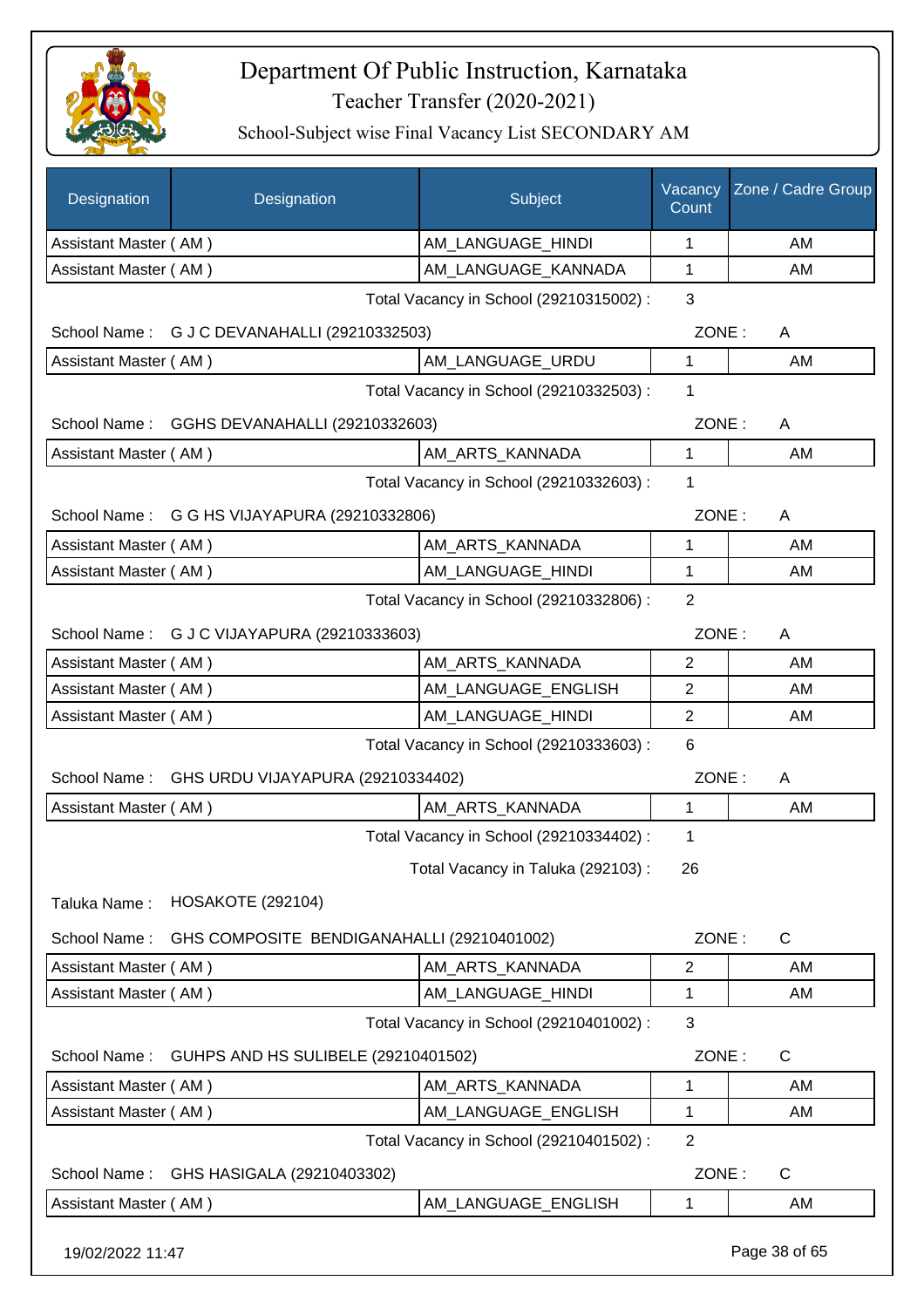

| Designation           | Designation                                                       | Subject                                 | Vacancy<br>Count | Zone / Cadre Group |
|-----------------------|-------------------------------------------------------------------|-----------------------------------------|------------------|--------------------|
| Assistant Master (AM) |                                                                   | AM_LANGUAGE_KANNADA                     | $\mathbf 1$      | AM                 |
|                       |                                                                   | Total Vacancy in School (29210403302) : | $\overline{2}$   |                    |
| School Name:          | GHS COMPOSITE NELAVAGILU (29210405403)                            |                                         | ZONE:            | $\mathsf{C}$       |
| Assistant Master (AM) |                                                                   | AM LANGUAGE_ENGLISH                     | 1                | AM                 |
|                       |                                                                   | Total Vacancy in School (29210405403) : | $\mathbf 1$      |                    |
| School Name:          | KARNATAKA PUBLIC SCHOOLS GHS COMPOSITE NANDAGUDI<br>(29210405807) |                                         | ZONE:            | C                  |
| Assistant Master (AM) |                                                                   | AM_ARTS_KANNADA                         | 2                | AM                 |
| Assistant Master (AM) |                                                                   | AM_LANGUAGE_ENGLISH                     | 1                | AM                 |
| Assistant Master (AM) |                                                                   | AM_LANGUAGE_KANNADA                     | $\overline{2}$   | AM                 |
| Assistant Master (AM) |                                                                   | AM LANGUAGE URDU                        | 1                | AM                 |
|                       |                                                                   | Total Vacancy in School (29210405807) : | 6                |                    |
|                       | School Name: GHS KORATI (29210406303)                             |                                         | ZONE:            | $\mathsf{C}$       |
| Assistant Master (AM) |                                                                   | AM_ARTS_KANNADA                         | 1                | AM                 |
| Assistant Master (AM) |                                                                   | AM_LANGUAGE_KANNADA                     | 1                | AM                 |
| Assistant Master (AM) |                                                                   | CBZ_KANNADA                             | $\mathbf{1}$     | AM                 |
|                       |                                                                   | Total Vacancy in School (29210406303) : | 3                |                    |
| School Name:          | G HS THAVAREKERE (29210409005)                                    |                                         | ZONE:            | $\mathsf{C}$       |
| Assistant Master (AM) |                                                                   | AM_ARTS_KANNADA                         | 1                | AM                 |
| Assistant Master (AM) |                                                                   | AM_LANGUAGE_KANNADA                     | $\mathbf 1$      | AM.                |
|                       |                                                                   | Total Vacancy in School (29210409005) : | $\overline{2}$   |                    |
|                       | School Name: GHS COMPOSITE UMMALU (29210411302)                   |                                         | ZONE:            | C                  |
| Assistant Master (AM) |                                                                   | AM_ARTS_KANNADA                         | 1                | AM                 |
|                       |                                                                   | Total Vacancy in School (29210411302) : | 1                |                    |
| School Name:          | G HS VAGATA (29210413503)                                         |                                         | ZONE:            | C                  |
| Assistant Master (AM) |                                                                   | AM LANGUAGE ENGLISH                     | 1                | AM                 |
|                       |                                                                   | Total Vacancy in School (29210413503) : | 1                |                    |
| School Name:          | GHS KUMBALAHALLI (29210415701)                                    |                                         | ZONE:            | B                  |
| Assistant Master (AM) |                                                                   | AM_LANGUAGE_KANNADA                     | 1                | AM                 |
|                       |                                                                   | Total Vacancy in School (29210415701) : | 1                |                    |
| School Name:          | G HS SAMETHANAHALLI (29210418403)                                 |                                         | ZONE:            | C                  |
| Assistant Master (AM) |                                                                   | AM_ARTS_KANNADA                         | 1                | AM                 |
| Assistant Master (AM) |                                                                   | AM_LANGUAGE_ENGLISH                     | 1                | AM                 |
| Assistant Master (AM) |                                                                   | AM_LANGUAGE_KANNADA                     | $\mathbf 1$      | AM                 |
| 19/02/2022 11:47      |                                                                   |                                         |                  | Page 39 of 65      |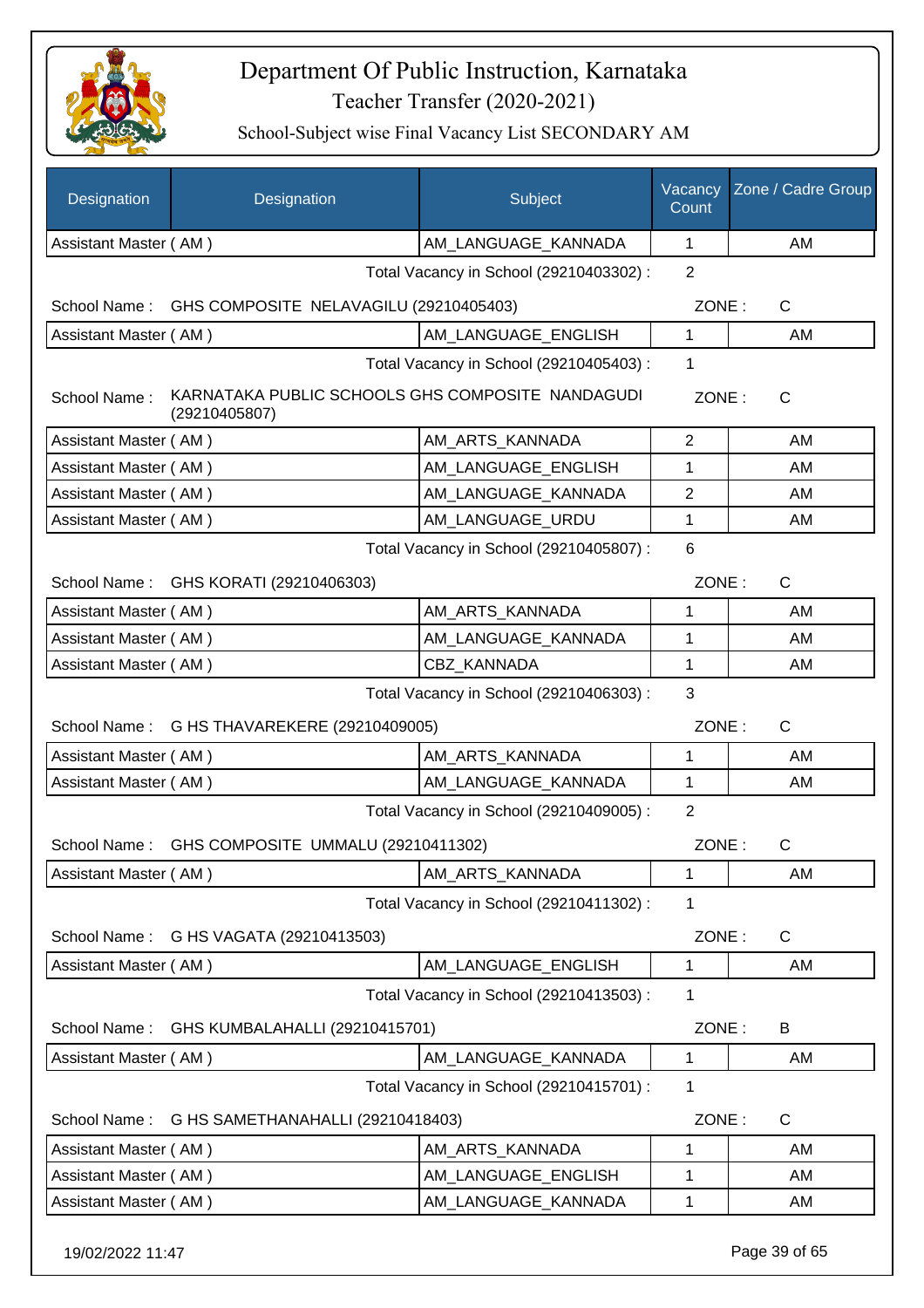

| Designation           | Designation                                                                 | Subject                                 | Vacancy<br>Count | Zone / Cadre Group |
|-----------------------|-----------------------------------------------------------------------------|-----------------------------------------|------------------|--------------------|
|                       |                                                                             | Total Vacancy in School (29210418403) : | 3                |                    |
| School Name:          | G J C DEVALAPURA (29210418702)                                              |                                         | ZONE:            | $\mathsf{C}$       |
| Assistant Master (AM) |                                                                             | AM_ARTS_KANNADA                         | $\overline{2}$   | AM                 |
| Assistant Master (AM) |                                                                             | AM_LANGUAGE_KANNADA                     | 1                | AM                 |
|                       |                                                                             | Total Vacancy in School (29210418702) : | 3                |                    |
| School Name:          | G HS DODDAGATTIGANABBE (29210422031)                                        |                                         | ZONE:            | $\mathsf{C}$       |
| Assistant Master (AM) |                                                                             | AM_ARTS_KANNADA                         | 2                | AM                 |
| Assistant Master (AM) |                                                                             | AM_LANGUAGE_ENGLISH                     | 1                | AM                 |
|                       |                                                                             | Total Vacancy in School (29210422031) : | 3                |                    |
| School Name:          | G B HS HOSAKOTE (29210422033)                                               |                                         | ZONE:            | A                  |
| Assistant Master (AM) |                                                                             | AM ARTS KANNADA                         | 1                | AM                 |
| Assistant Master (AM) |                                                                             | AM LANGUAGE KANNADA                     | 1                | AM                 |
|                       |                                                                             | Total Vacancy in School (29210422033) : | $\overline{2}$   |                    |
|                       |                                                                             | Total Vacancy in Taluka (292104) :      | 33               |                    |
| District Name:        | BENGALURU U NORTH (2928)                                                    |                                         |                  |                    |
| Taluka Name:          | NORTH1 (292802)                                                             |                                         |                  |                    |
| School Name:          | GHS PEENYA (29280235606)                                                    |                                         | ZONE:            | A                  |
| Assistant Master (AM) |                                                                             | CBZ_KANNADA                             | 1                | AM                 |
|                       |                                                                             | Total Vacancy in School (29280235606) : | 1                |                    |
|                       |                                                                             | Total Vacancy in Taluka (292802) :      | 1                |                    |
| Taluka Name:          | NORTH2 (292805)                                                             |                                         |                  |                    |
| School Name:          | GHS PALACE GUTTAHALLI (29280502803)                                         |                                         | ZONE:            | A                  |
| Assistant Master (AM) |                                                                             | AM_ARTS_KANNADA                         | 1                | AM                 |
|                       |                                                                             | Total Vacancy in School (29280502803) : | 1                |                    |
| School Name:          | KARNATAKA PUBLIC SCHOOLS GHS (GIRLS) 13TH CR,<br>MALLESHWARAM (29280503819) |                                         | ZONE:            | A                  |
| Assistant Master (AM) |                                                                             | AM_LANGUAGE_TAMIL                       | 1                | AM                 |
|                       |                                                                             | Total Vacancy in School (29280503819) : | 1                |                    |
|                       |                                                                             | Total Vacancy in Taluka (292805):       | $\overline{2}$   |                    |
| Taluka Name:          | NORTH3 (292806)                                                             |                                         |                  |                    |
| School Name:          | GOVT. H S M.M.ROAD SARVAGANAGARA (29280600816)                              |                                         | ZONE:            | A                  |
| Assistant Master (AM) |                                                                             | AM_ARTS_KANNADA                         | 1                | AM                 |
| 19/02/2022 11:47      |                                                                             |                                         |                  | Page 40 of 65      |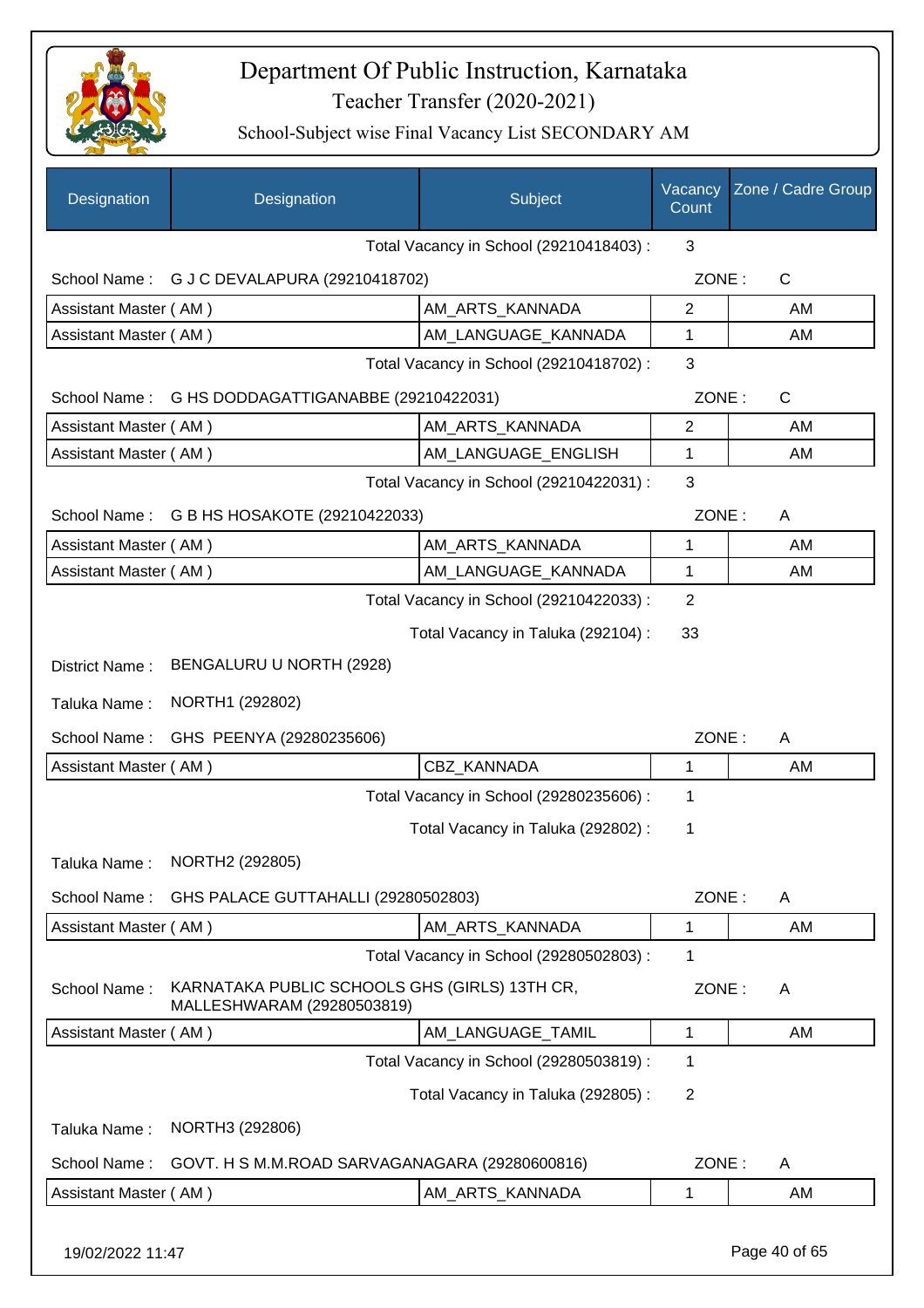

| Designation           | Designation                                                 | Subject                                 | Vacancy<br>Count | Zone / Cadre Group |
|-----------------------|-------------------------------------------------------------|-----------------------------------------|------------------|--------------------|
|                       |                                                             | Total Vacancy in School (29280600816) : | 1                |                    |
| School Name:          | GOVT. TELUGU H S OPH ROAD (29280601341)                     |                                         | ZONE:            | A                  |
| Assistant Master (AM) |                                                             | AM_LANGUAGE_TELUGU                      | 1                | AM                 |
|                       |                                                             | Total Vacancy in School (29280601341) : | 1                |                    |
| School Name:          | GOVERNMENT HIGH SCHOOL, KAVALBYRASANDRA (29280601939)       |                                         | ZONE:            | A                  |
| Assistant Master (AM) |                                                             | AM_ARTS_KANNADA                         | 1                | AM                 |
|                       |                                                             | Total Vacancy in School (29280601939) : | 1                |                    |
| School Name:          | GOVERNAMENT HIGH SCHOOL V.K.O (29280602235)                 |                                         | ZONE:            | A                  |
| Assistant Master (AM) |                                                             | AM ARTS KANNADA                         | $\overline{c}$   | AM                 |
|                       |                                                             | Total Vacancy in School (29280602235) : | $\overline{2}$   |                    |
| School Name:          | KARNATAKA PUBLIC SCHOOL DEVARAJEEVANAHALLI<br>(29280603504) |                                         | ZONE:            | A                  |
| Assistant Master (AM) |                                                             | AM_LANGUAGE_KANNADA                     | $\overline{2}$   | AM                 |
|                       |                                                             | Total Vacancy in School (29280603504) : | $\overline{2}$   |                    |
| School Name:          | GOVERNMENT HIGH SCHOOL POTTERY TOWN (29280603510)           |                                         | ZONE:            | A                  |
| Assistant Master (AM) |                                                             | AM_ARTS_KANNADA                         | $\mathbf{2}$     | AM                 |
|                       |                                                             | Total Vacancy in School (29280603510) : | $\overline{2}$   |                    |
|                       |                                                             | Total Vacancy in Taluka (292806) :      | 9                |                    |
| Taluka Name:          | NORTH4 (292807)                                             |                                         |                  |                    |
| School Name:          | GHS ABBIGERE (29280704510)                                  |                                         | ZONE:            | A                  |
| Assistant Master (AM) |                                                             | AM_ARTS_KANNADA                         | 1                | AM                 |
|                       |                                                             | Total Vacancy in School (29280704510) : | 1                |                    |
| School Name:          | GHS AGRAHARALAYOUT (29280704810)                            |                                         | ZONE:            | A                  |
| Assistant Master (AM) |                                                             | AM LANGUAGE ENGLISH                     | 1                | AM                 |
|                       |                                                             | Total Vacancy in School (29280704810) : | 1                |                    |
| School Name:          | GHS CHIKKAJALA (29280706503)                                |                                         | ZONE:            | B                  |
| Assistant Master (AM) |                                                             | AM LANGUAGE ENGLISH                     | $\mathbf{1}$     | AM                 |
|                       |                                                             | Total Vacancy in School (29280706503) : | 1                |                    |
| School Name:          | GOVT COMPOSITE HS T.DASARAHALLI (29280707226)               |                                         | ZONE:            | A                  |
| Assistant Master (AM) |                                                             | CBZ_KANNADA                             | 1                | AM                 |
|                       |                                                             | Total Vacancy in School (29280707226) : | 1                |                    |
| School Name:          | GJC HIGH SCHOOL SECTION HESARAGHATTA (29280707707)          |                                         | ZONE:            | B                  |
| 19/02/2022 11:47      |                                                             |                                         |                  | Page 41 of 65      |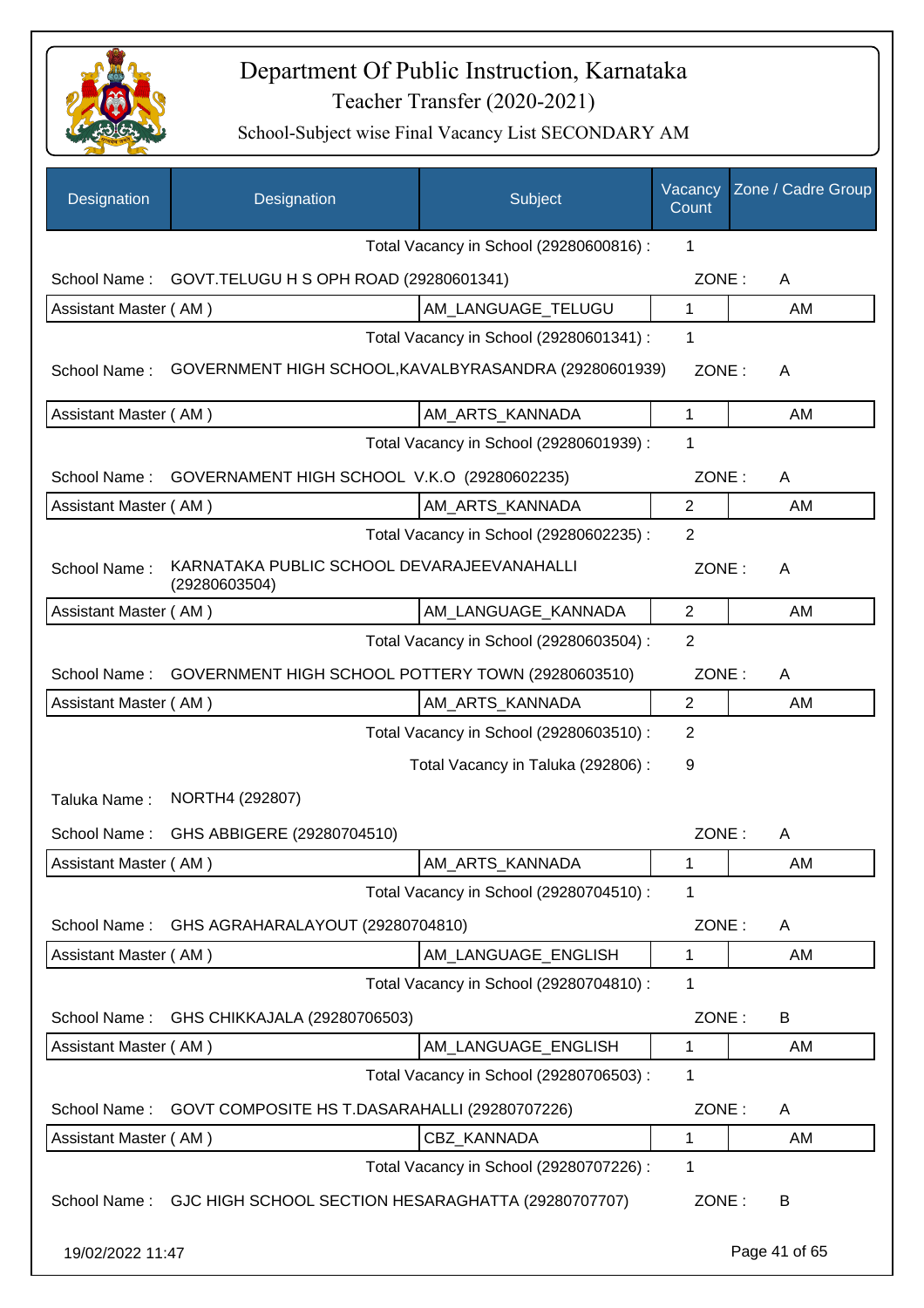

| Designation           | Designation                                               | Subject                                 | Vacancy<br>Count | Zone / Cadre Group |
|-----------------------|-----------------------------------------------------------|-----------------------------------------|------------------|--------------------|
| Assistant Master (AM) |                                                           | AM_LANGUAGE_HINDI                       | 1                | AM                 |
|                       |                                                           | Total Vacancy in School (29280707707) : | 1                |                    |
|                       |                                                           | Total Vacancy in Taluka (292807) :      | 5                |                    |
| District Name:        | CHIKKABALLAPURA (2929)                                    |                                         |                  |                    |
| Taluka Name:          | <b>BAGEPALLY (292901)</b>                                 |                                         |                  |                    |
| School Name:          | GOVERNMENT HIGH SCHOOL ACHAGANAPALLI (29290100203)        |                                         | ZONE:            | C                  |
| Assistant Master (AM) |                                                           | AM_LANGUAGE_KANNADA                     | $\mathbf 1$      | AM                 |
|                       |                                                           | Total Vacancy in School (29290100203) : | 1                |                    |
| School Name:          | GOVT. HIGH SCHOOL BILLUR (29290102011)                    |                                         | ZONE:            | $\mathsf{C}$       |
| Assistant Master (AM) |                                                           | AM_ARTS_KANNADA                         | 1                | AM                 |
| Assistant Master (AM) |                                                           | AM_LANGUAGE_KANNADA                     | 1                | AM                 |
| Assistant Master (AM) |                                                           | CBZ KANNADA                             | 1                | AM                 |
|                       |                                                           | Total Vacancy in School (29290102011) : | 3                |                    |
| School Name:          | GOVERNMENT HIGH SCHOOL CHAKAVELU (29290103013)            |                                         | ZONE:            | $\mathsf{C}$       |
| Assistant Master (AM) |                                                           | AM_LANGUAGE_KANNADA                     | 1                | AM                 |
| Assistant Master (AM) |                                                           | CBZ_KANNADA                             | 1                | AM                 |
|                       |                                                           | Total Vacancy in School (29290103013) : | $\overline{2}$   |                    |
| School Name:          | GOVERNMENT HIGH SCHOOL GULUR (29290106908)                |                                         | ZONE:            | $\mathsf C$        |
| Assistant Master (AM) |                                                           | AM_LANGUAGE_ENGLISH                     | 1                | AM                 |
| Assistant Master (AM) |                                                           | AM LANGUAGE HINDI                       | 1                | AM                 |
|                       |                                                           | Total Vacancy in School (29290106908) : | $\overline{2}$   |                    |
| School Name:          | GOVERNMENT HIGH SCHOOL KANAGAMAKALAPALLI<br>(29290109103) |                                         | ZONE:            | C                  |
| Assistant Master (AM) |                                                           | AM LANGUAGE ENGLISH                     | $\mathbf{1}$     | AM                 |
|                       |                                                           | Total Vacancy in School (29290109103) : | 1                |                    |
| School Name:          | GOVERNMENT HIGH SCHOOL MARGANUKUNTE (29290112005)         |                                         | ZONE:            | $\mathsf{C}$       |
| Assistant Master (AM) |                                                           | AM_ARTS_KANNADA                         | 1                | AM                 |
| Assistant Master (AM) |                                                           | AM_LANGUAGE_ENGLISH                     | 1                | AM                 |
|                       |                                                           | Total Vacancy in School (29290112005) : | $\overline{2}$   |                    |
| School Name:          | GOVERNMENT HIGH SCHOOL PALYAKERE (29290115008)            |                                         | ZONE:            | C                  |
| Assistant Master (AM) |                                                           | AM_ARTS_KANNADA                         | 1                | AM                 |
| Assistant Master (AM) |                                                           | AM_LANGUAGE_KANNADA                     | 1                | AM                 |
| Assistant Master (AM) |                                                           | CBZ KANNADA                             | 1                | AM                 |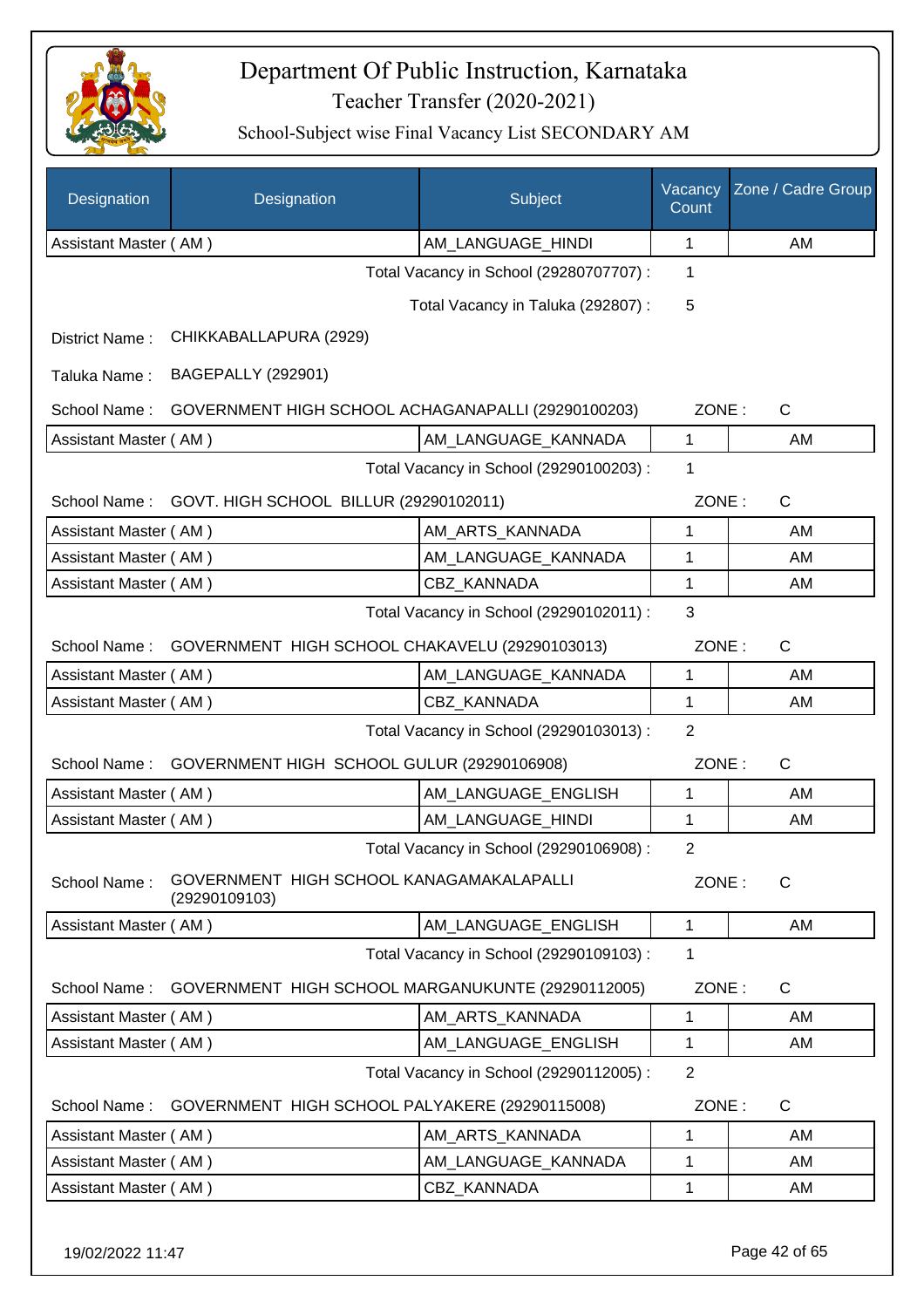

| Designation                             | Designation                                                  | Subject                                 | Vacancy<br>Count | Zone / Cadre Group |
|-----------------------------------------|--------------------------------------------------------------|-----------------------------------------|------------------|--------------------|
|                                         |                                                              | Total Vacancy in School (29290115008) : | 3                |                    |
|                                         | School Name: GOVERNMENT HIGH SCHOOL PARAGODU (29290115210)   |                                         | ZONE:            | C                  |
| Assistant Master (AM)                   |                                                              | AM_ARTS_KANNADA                         | 1                | AM                 |
| Assistant Master (AM)                   |                                                              | AM_LANGUAGE_KANNADA                     | $\mathbf 1$      | AM                 |
|                                         |                                                              | Total Vacancy in School (29290115210) : | $\overline{2}$   |                    |
|                                         | School Name: GOVERNMENT HIGH SCHOOL PATHAPALYA (29290115510) |                                         | ZONE:            | $\mathsf{C}$       |
| Assistant Master (AM)                   |                                                              | AM_ARTS_KANNADA                         | 1                | AM                 |
|                                         |                                                              | Total Vacancy in School (29290115510) : | 1                |                    |
| School Name:                            | GOVERNMENT HIGH SCHOOL SOMANATHAPURA (29290119110)           |                                         | ZONE:            | C                  |
| Assistant Master (AM)                   |                                                              | AM_ARTS_KANNADA                         | 1                | AM                 |
|                                         |                                                              | Total Vacancy in School (29290119110) : | 1                |                    |
| School Name:                            | GOVERNMENT HIGH SCHOOL THIMAMPALLI (29290119901)             |                                         | ZONE:            | C                  |
| Assistant Master (AM)                   |                                                              | AM_ARTS_KANNADA                         | 1                | AM                 |
| Assistant Master (AM)                   |                                                              | AM_LANGUAGE_KANNADA                     | 1                | AM                 |
| Total Vacancy in School (29290119901) : |                                                              |                                         |                  |                    |
|                                         | School Name: ADARSHA VIDYALAYA DEVARAGUDIPALLI (29290121940) |                                         | ZONE:            | B                  |
| Assistant Master (AM)                   |                                                              | AM_LANGUAGE_ENGLISH                     | 1                | AM                 |
| Assistant Master (AM)                   |                                                              | AM LANGUAGE KANNADA                     | 1                | AM                 |
| Assistant Master (AM)                   |                                                              | AM_PCM_ENGLISH                          | 1                | AM                 |
| Assistant Master (AM)                   |                                                              | CBZ_ENGLISH                             | 1                | AM                 |
|                                         |                                                              | Total Vacancy in School (29290121940) : | 4                |                    |
| School Name:                            | GOVERNMENT URDU HIGH SCHOOL BAGEPALLI (29290123103)          |                                         | ZONE:            | A                  |
| Assistant Master (AM)                   |                                                              | AM LANGUAGE URDU                        | $\mathbf 1$      | AM                 |
|                                         |                                                              | Total Vacancy in School (29290123103) : | 1                |                    |
| School Name:                            | GOVERNMENT BOYS HIGH SCHOOL BAGEPALLI (29290123204)          |                                         | ZONE:            | A                  |
| Assistant Master (AM)                   |                                                              | AM_LANGUAGE_ENGLISH                     | 1                | AM                 |
| Assistant Master (AM)                   |                                                              | AM_LANGUAGE_URDU                        | 1                | AM                 |
| Assistant Master (AM)                   |                                                              | CBZ_KANNADA                             | 1                | AM                 |
|                                         |                                                              | Total Vacancy in School (29290123204) : | 3                |                    |
| School Name:                            | GOVERNMENT GIRLS HIGH SCHOOL BAGEPALLI (29290123602)         |                                         | ZONE:            | A                  |
| Assistant Master (AM)                   |                                                              | AM_ARTS_KANNADA                         | $\overline{2}$   | AM                 |
| Assistant Master (AM)                   |                                                              | CBZ_KANNADA                             | 1                | AM                 |
|                                         |                                                              |                                         |                  |                    |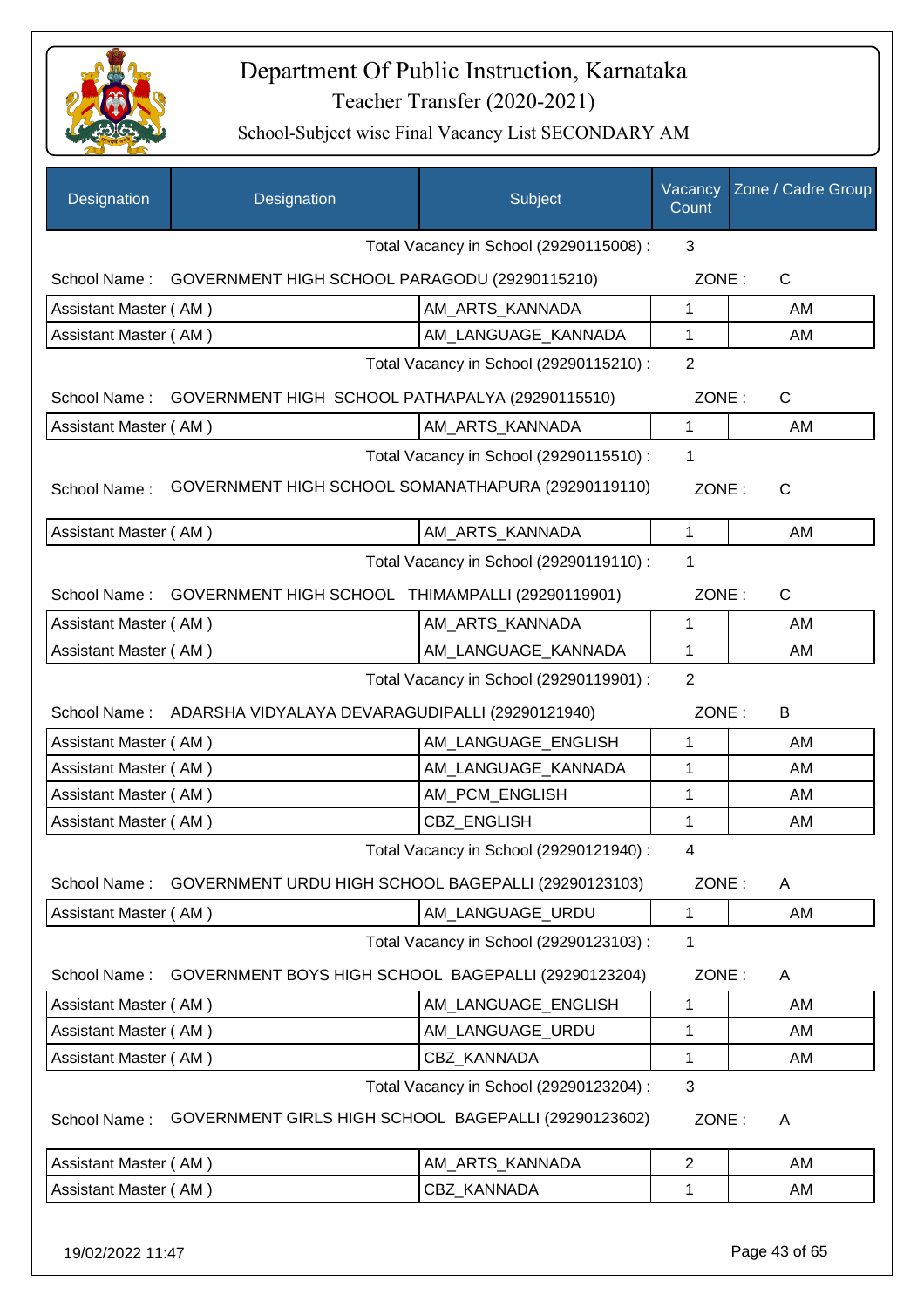

| Designation           | Designation                                         | Subject                                 | Vacancy<br>Count | Zone / Cadre Group    |
|-----------------------|-----------------------------------------------------|-----------------------------------------|------------------|-----------------------|
|                       |                                                     | Total Vacancy in School (29290123602) : | 3                |                       |
|                       |                                                     | Total Vacancy in Taluka (292901) :      | 31               |                       |
| Taluka Name:          | CHIKKABALLAPUR (292903)                             |                                         |                  |                       |
| School Name:          | GHPS AND GHS ADDAGAL (29290300201)                  |                                         | ZONE:            | C                     |
| Assistant Master (AM) |                                                     | CBZ_KANNADA                             | 1                | AM                    |
|                       |                                                     | Total Vacancy in School (29290300201) : | 1                |                       |
|                       | School Name: GHS ANGAREKANHALLI (29290301602)       |                                         |                  | $\mathsf{C}$<br>ZONE: |
| Assistant Master (AM) |                                                     | AM ARTS KANNADA                         | 1                | AM                    |
|                       |                                                     | Total Vacancy in School (29290301602) : | 1                |                       |
| School Name:          | KARNATAKA PUBLIC SCHOOLS GJC MANDIKAL (29290315518) |                                         | ZONE:            | C                     |
| Assistant Master (AM) |                                                     | AM_ARTS_KANNADA                         | 1                | AM                    |
| Assistant Master (AM) |                                                     | CBZ_KANNADA                             | 1                | AM                    |
|                       |                                                     | Total Vacancy in School (29290315518) : | $\overline{2}$   |                       |
| School Name:          | GHS NANDI (29290318304)                             |                                         | ZONE:            | B                     |
| Assistant Master (AM) |                                                     | AM_LANGUAGE_ENGLISH                     | 1                | AM                    |
|                       |                                                     | Total Vacancy in School (29290318304) : | 1                |                       |
| School Name:          | GHS POSHETTIHALLI (29290319904)                     |                                         | ZONE:            | $\mathsf C$           |
| Assistant Master (AM) |                                                     | AM LANGUAGE KANNADA                     | 1                | AM                    |
| Assistant Master (AM) |                                                     | CBZ KANNADA                             | 1                | AM                    |
|                       |                                                     | Total Vacancy in School (29290319904) : | $\overline{2}$   |                       |
|                       | School Name: GHS REDDYGOLLAVARAHALLI (29290320903)  |                                         | ZONE:            | C                     |
| Assistant Master (AM) |                                                     | AM_LANGUAGE_KANNADA                     | 1                | AM                    |
|                       |                                                     | Total Vacancy in School (29290320903) : | 1                |                       |
| School Name:          | GJC CHICKABALLAPUR (29290327401)                    |                                         | ZONE:            | A                     |
| Assistant Master (AM) |                                                     | AM_LANGUAGE_URDU                        | 1                | AM                    |
|                       |                                                     | Total Vacancy in School (29290327401) : | 1                |                       |
| School Name:          | GHS HALEPERESANDRA (29290328801)                    |                                         | ZONE:            | C                     |
| Assistant Master (AM) |                                                     | AM_LANGUAGE_ENGLISH                     | 1                | AM                    |
|                       |                                                     | Total Vacancy in School (29290328801) : | 1                |                       |
|                       |                                                     | Total Vacancy in Taluka (292903) :      | 10               |                       |
| Taluka Name:          | CHINTAMANI (292904)                                 |                                         |                  |                       |
| School Name:          | GOVERNMENT HIGH SCHOOL ANOOR (29290401605)          |                                         | ZONE:            | $\mathsf{C}$          |
| 19/02/2022 11:47      |                                                     |                                         |                  | Page 44 of 65         |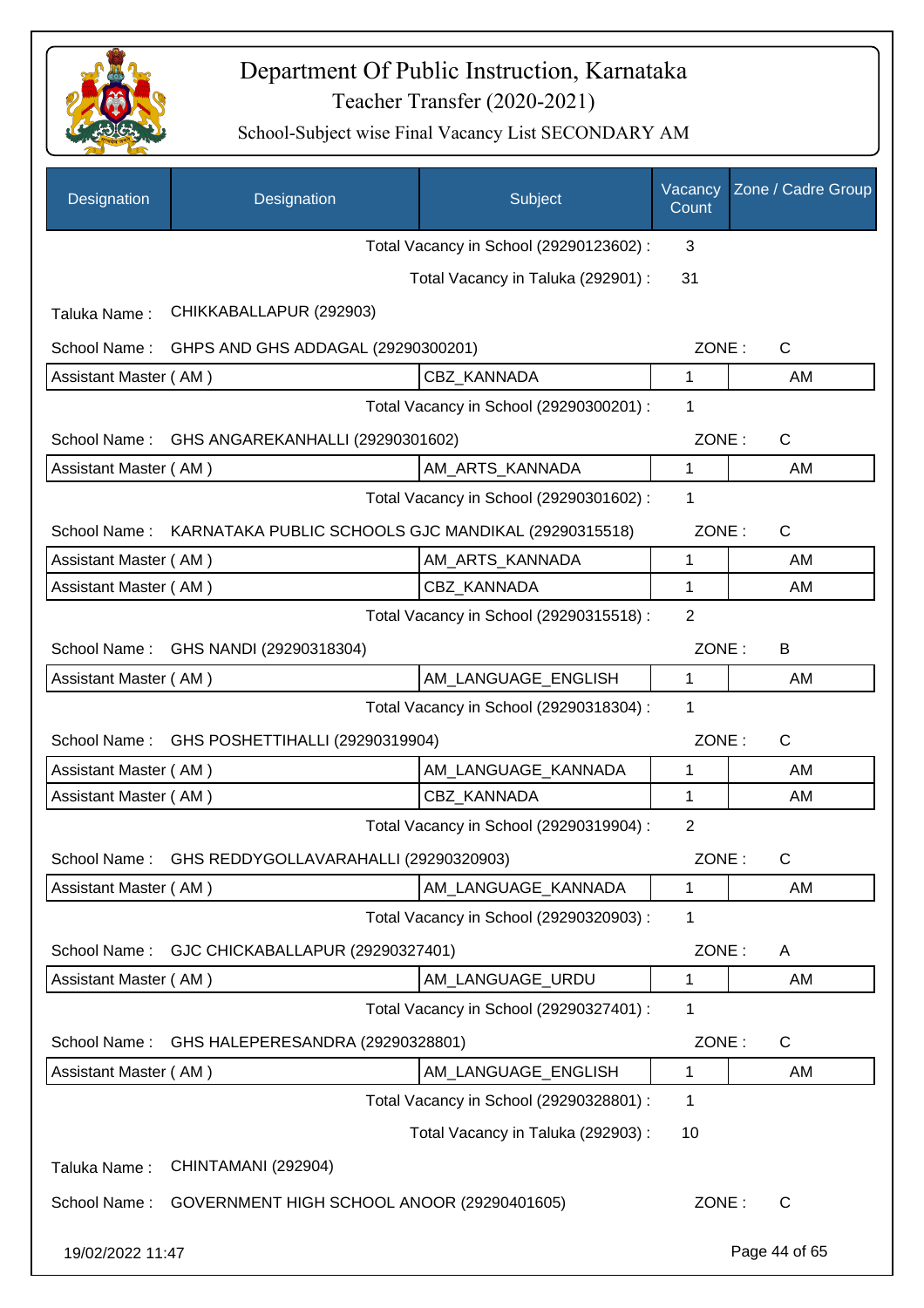

| Designation           | Designation                                                | Subject                                 | Vacancy<br>Count | Zone / Cadre Group |
|-----------------------|------------------------------------------------------------|-----------------------------------------|------------------|--------------------|
| Assistant Master (AM) |                                                            | AM_LANGUAGE_ENGLISH                     | 1                | AM                 |
|                       |                                                            | Total Vacancy in School (29290401605) : | 1                |                    |
|                       | School Name: GHS BATLAHALLI (29290403105)                  |                                         | ZONE:            | C                  |
| Assistant Master (AM) |                                                            | CBZ_KANNADA                             | 1                | AM                 |
|                       |                                                            | Total Vacancy in School (29290403105) : | 1                |                    |
| School Name:          | GOVERNMENT HIGH SCHOOL BOORAGAMAKALAHALLI<br>(29290404904) |                                         | ZONE:            | В                  |
| Assistant Master (AM) |                                                            | AM LANGUAGE ENGLISH                     | 1                | AM                 |
|                       |                                                            | Total Vacancy in School (29290404904) : | 1                |                    |
| School Name:          | GOVERNMENT HIGH SCHOOL DODDA BOMMANAHALLI<br>(29290409502) |                                         | ZONE:            | C                  |
| Assistant Master (AM) |                                                            | AM_LANGUAGE_HINDI                       | 1                | AM                 |
| Assistant Master (AM) |                                                            | AM_LANGUAGE_KANNADA                     | 1                | AM                 |
|                       |                                                            | Total Vacancy in School (29290409502) : | $\overline{2}$   |                    |
| School Name:          | GHS DODDAGANJUR (29290409604)                              |                                         | ZONE:            | B                  |
| Assistant Master (AM) |                                                            | AM_ARTS_KANNADA                         | 1                | AM                 |
|                       |                                                            | Total Vacancy in School (29290409604) : | 1                |                    |
| School Name:          | GHS HIREKATTIGENAHALLI (29290415202)                       |                                         | ZONE:            | $\mathsf{C}$       |
| Assistant Master (AM) |                                                            | AM_ARTS_KANNADA                         | 1                | AM                 |
| Assistant Master (AM) |                                                            | AM_LANGUAGE_ENGLISH                     | 1                | AM                 |
|                       |                                                            | Total Vacancy in School (29290415202) : | $\overline{2}$   |                    |
| School Name:          | GOVERNMENT HIGH SCHOOL K RAGUTTAHALLI (29290417303)        |                                         | ZONE:            | С                  |
| Assistant Master (AM) |                                                            | AM_ARTS_KANNADA                         | 1                | AM                 |
| Assistant Master (AM) |                                                            | AM_LANGUAGE_HINDI                       | 1                | AM                 |
|                       |                                                            | Total Vacancy in School (29290417303) : | $\overline{2}$   |                    |
| School Name:          | GOVERNMENT HIGH SCHOOL KAGATHI (29290417902)               |                                         | ZONE:            | B                  |
| Assistant Master (AM) |                                                            | AM_ARTS_KANNADA                         | 1                | AM                 |
|                       |                                                            | Total Vacancy in School (29290417902) : | 1                |                    |
| School Name:          | KARNATAKA PUBLIC SCHOOLS GJC KAIWARA (29290418015)         |                                         | ZONE:            | $\mathsf{C}$       |
| Assistant Master (AM) |                                                            | AM_LANGUAGE_ENGLISH                     | 1                | AM                 |
|                       |                                                            | Total Vacancy in School (29290418015) : | 1                |                    |
| School Name:          | GHS KENCHARLAHALLI (29290419906)                           |                                         | ZONE:            | $\mathsf C$        |
| Assistant Master (AM) |                                                            | AM_LANGUAGE_KANNADA                     | 1                | AM                 |
|                       |                                                            | Total Vacancy in School (29290419906) : | 1                |                    |
| 19/02/2022 11:47      |                                                            |                                         |                  | Page 45 of 65      |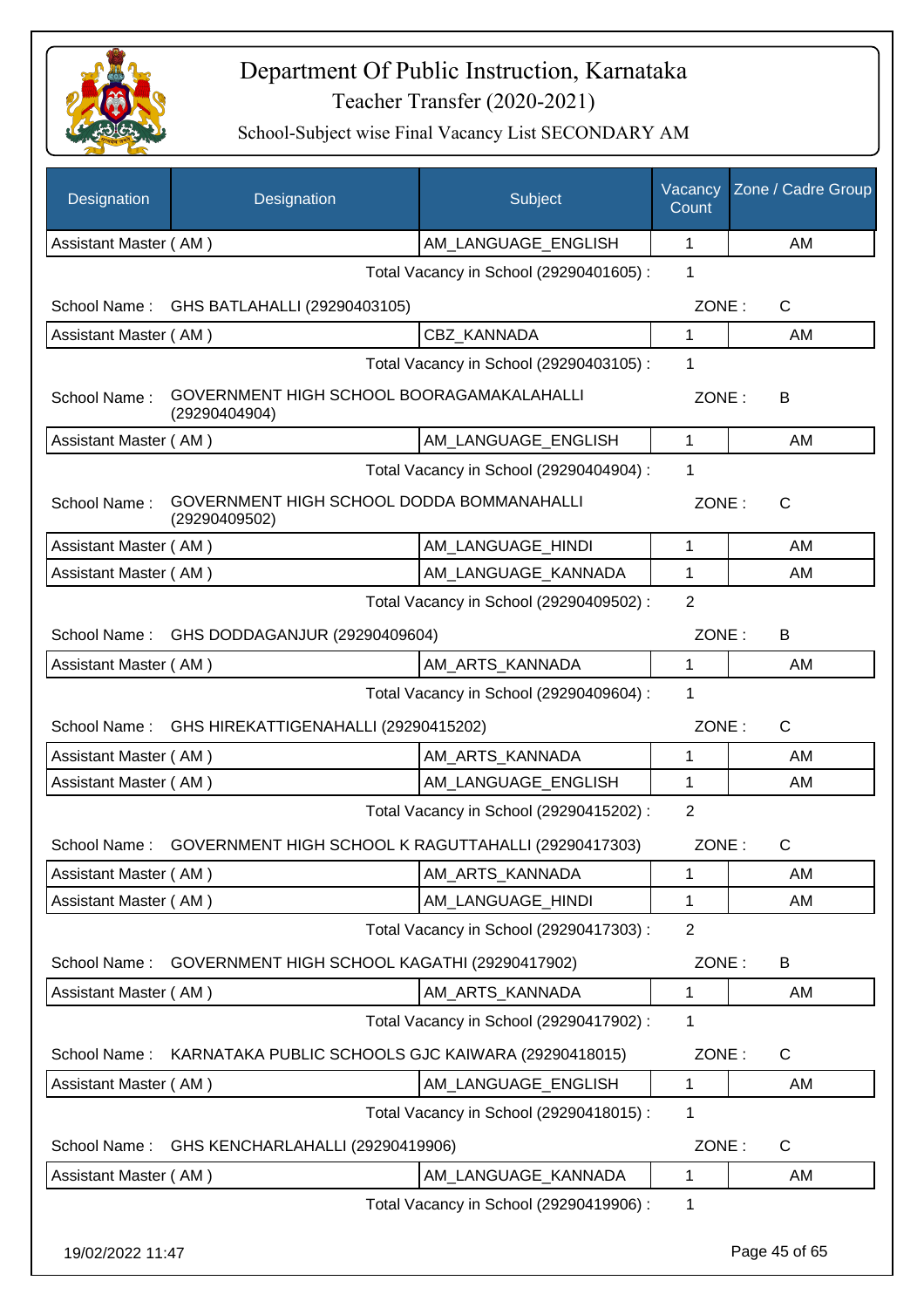

School-Subject wise Final Vacancy List SECONDARY AM

| Designation           | Designation                                     | Subject                                 | Vacancy<br>Count | Zone / Cadre Group |
|-----------------------|-------------------------------------------------|-----------------------------------------|------------------|--------------------|
|                       | School Name: GHS KORLAPARTHI (29290422102)      |                                         | ZONE:            | $\mathsf{C}$       |
| Assistant Master (AM) |                                                 | AM_ARTS_KANNADA                         | 1                | AM                 |
| Assistant Master (AM) |                                                 | AM_LANGUAGE_KANNADA                     | 1                | AM                 |
| Assistant Master (AM) |                                                 | <b>CBZ KANNADA</b>                      | 1                | AM                 |
|                       |                                                 | Total Vacancy in School (29290422102) : | 3                |                    |
|                       | School Name: GHS MURAGAMALE (29290426403)       |                                         | ZONE:            | $\mathsf{C}$       |
| Assistant Master (AM) |                                                 | AM_LANGUAGE_ENGLISH                     | $\mathbf{1}$     | AM                 |
|                       |                                                 | Total Vacancy in School (29290426403) : | 1                |                    |
| School Name:          | GHS MYLANDLAHALLI (29290426803)                 |                                         | ZONE:            | $\mathsf{C}$       |
| Assistant Master (AM) |                                                 | AM_ARTS_KANNADA                         | $\mathbf{1}$     | AM                 |
|                       |                                                 | Total Vacancy in School (29290426803) : | 1                |                    |
|                       | School Name: GHS SANTHEKALLAHALLI (29290431205) |                                         | ZONE:            | $\mathsf{C}$       |
| Assistant Master (AM) |                                                 | AM_ARTS_KANNADA                         | $\mathbf{1}$     | AM                 |
|                       |                                                 | Total Vacancy in School (29290431205) : | 1                |                    |
| School Name:          | GHS YAGAVAKOTE (29290436203)                    |                                         | ZONE:            | $\mathsf{C}$       |
| Assistant Master (AM) |                                                 | AM_LANGUAGE_KANNADA                     | $\mathbf 1$      | AM                 |
|                       |                                                 | Total Vacancy in School (29290436203) : | 1                |                    |
| School Name:          | NEW GOVT HIGH SCHOOL (29290440502)              |                                         | ZONE:            | A                  |
| Assistant Master (AM) |                                                 | AM_LANGUAGE_ENGLISH                     | $\mathbf{1}$     | AM                 |
|                       |                                                 | Total Vacancy in School (29290440502) : | 1                |                    |
| School Name:          | GIRLS JC (29290441006)                          |                                         | ZONE:            | Α                  |
| Assistant Master (AM) |                                                 | AM_ARTS_KANNADA                         | $\mathbf{1}$     | AM                 |
|                       |                                                 | Total Vacancy in School (29290441006) : | 1                |                    |
| School Name:          | ADARSHA VIDYALAYA RMSA (29290442711)            |                                         | ZONE:            | C                  |
| Assistant Master (AM) |                                                 | AM_ARTS_ENGLISH                         | 1                | AM                 |
| Assistant Master (AM) |                                                 | AM_LANGUAGE_ENGLISH                     | 3                | AM                 |
| Assistant Master (AM) |                                                 | AM_LANGUAGE_HINDI                       | 1                | AM                 |
| Assistant Master (AM) |                                                 | AM_LANGUAGE_KANNADA                     | 1                | AM                 |
| Assistant Master (AM) |                                                 | AM_PCM_ENGLISH                          | $\mathbf 1$      | AM                 |
| Assistant Master (AM) |                                                 | CBZ_ENGLISH                             | $\overline{2}$   | AM                 |
|                       |                                                 | Total Vacancy in School (29290442711) : | 9                |                    |
|                       |                                                 | Total Vacancy in Taluka (292904) :      | 31               |                    |
| Taluka Name:          | GOWRIBIDANUR (292905)                           |                                         |                  |                    |

19/02/2022 11:47 Page 46 of 65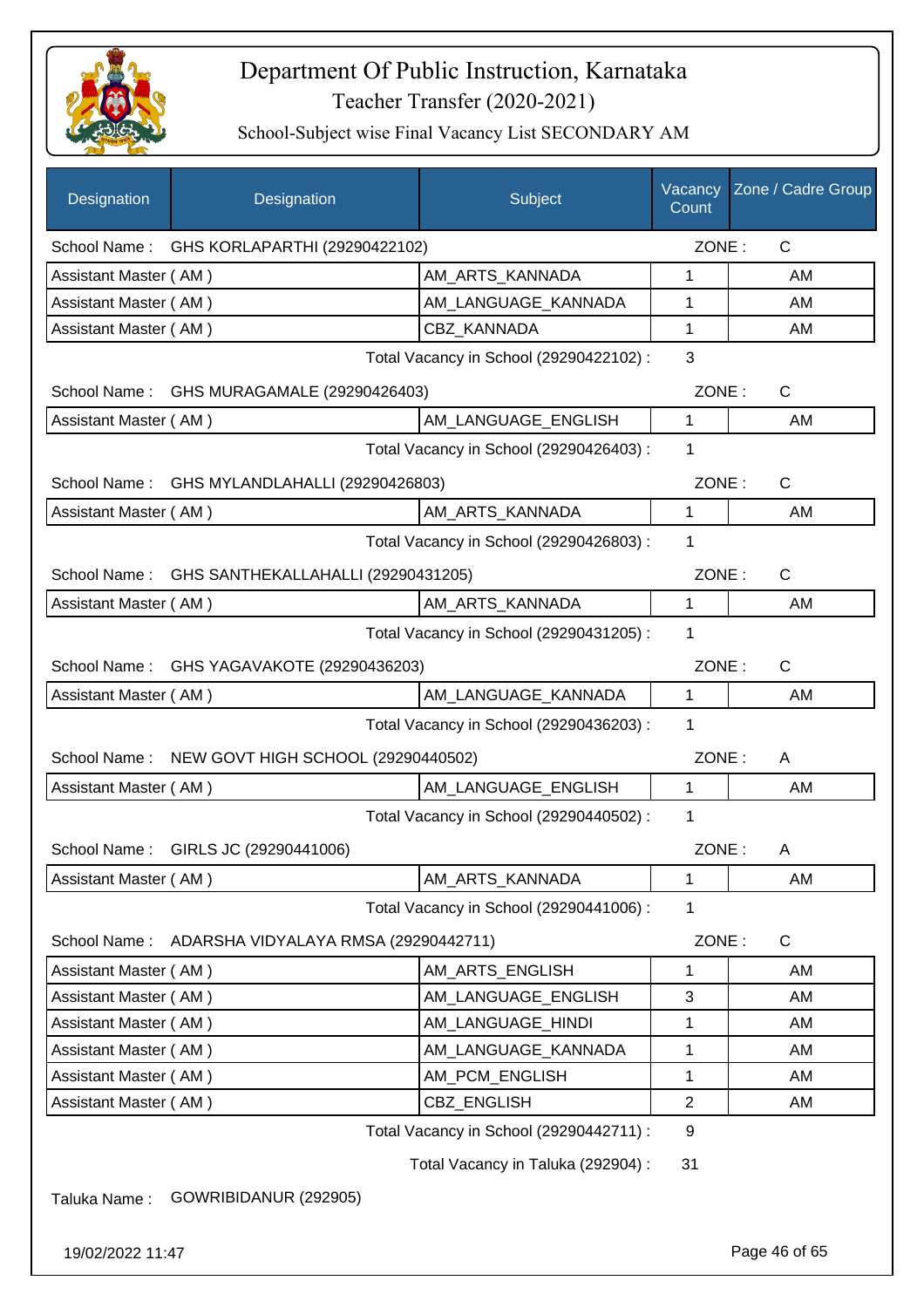

| Designation           | Designation                                       | Subject                                 | Vacancy<br>Count | Zone / Cadre Group |
|-----------------------|---------------------------------------------------|-----------------------------------------|------------------|--------------------|
|                       | School Name: GHS ALIPURA (29290500607)            |                                         | ZONE:            | $\mathsf{C}$       |
| Assistant Master (AM) |                                                   | AM_ARTS_KANNADA                         | 2                | AM                 |
| Assistant Master (AM) |                                                   | AM_LANGUAGE_ENGLISH                     | 1                | AM                 |
| Assistant Master (AM) |                                                   | AM_LANGUAGE_HINDI                       | 1                | AM                 |
| Assistant Master (AM) |                                                   | AM_LANGUAGE_KANNADA                     | 1                | AM                 |
|                       |                                                   | Total Vacancy in School (29290500607) : | 5                |                    |
|                       | School Name: GHS GEDARE (29290506303)             |                                         | ZONE:            | $\mathsf{C}$       |
| Assistant Master (AM) |                                                   | AM_LANGUAGE_ENGLISH                     | 1                | AM                 |
| Assistant Master (AM) |                                                   | AM_LANGUAGE_HINDI                       | 1                | AM                 |
|                       |                                                   | Total Vacancy in School (29290506303) : | 2                |                    |
| School Name:          | GHS HALEHALLI (29290508306)                       |                                         | ZONE:            | $\mathsf{C}$       |
| Assistant Master (AM) |                                                   | AM_LANGUAGE_ENGLISH                     | 1                | AM                 |
| Assistant Master (AM) |                                                   | CBZ KANNADA                             | 1                | AM                 |
|                       |                                                   | Total Vacancy in School (29290508306) : | $\overline{2}$   |                    |
|                       | School Name: GHS HUDAGURU (29290509404)           |                                         | ZONE:            | C                  |
| Assistant Master (AM) |                                                   | AM_ARTS_KANNADA                         | 1                | AM                 |
|                       |                                                   | Total Vacancy in School (29290509404) : | 1                |                    |
|                       | School Name: GHS KALLINAYAKANAHALLI (29290511103) |                                         | ZONE:            | $\mathsf{C}$       |
| Assistant Master (AM) |                                                   | AM_ARTS_KANNADA                         | $\mathbf{1}$     | AM                 |
|                       |                                                   | Total Vacancy in School (29290511103) : | 1                |                    |
|                       | School Name: GHS KURUDI (29290513705)             |                                         | ZONE:            | $\mathsf{C}$       |
| Assistant Master (AM) |                                                   | AM_ARTS_KANNADA                         | 1                | AM                 |
| Assistant Master (AM) |                                                   | AM_LANGUAGE_ENGLISH                     | 1                | AM                 |
| Assistant Master (AM) |                                                   | AM_LANGUAGE_KANNADA                     | 1                | AM                 |
| Assistant Master (AM) |                                                   | CBZ_KANNADA                             | 1                | AM                 |
|                       |                                                   | Total Vacancy in School (29290513705) : | 4                |                    |
| School Name:          | GHS MANCHENAHALLI (29290514906)                   |                                         | ZONE:            | C                  |
| Assistant Master (AM) |                                                   | AM_LANGUAGE_KANNADA                     | 1                | AM                 |
| Assistant Master (AM) |                                                   | CBZ_KANNADA                             | 1                | AM                 |
|                       |                                                   | Total Vacancy in School (29290514906) : | $\overline{2}$   |                    |
| School Name:          | GHS MELYA (29290516403)                           |                                         | ZONE:            | C                  |
| Assistant Master (AM) |                                                   | CBZ_KANNADA                             | 1                | AM                 |
|                       |                                                   | Total Vacancy in School (29290516403) : | 1                |                    |
|                       |                                                   |                                         |                  |                    |
| 19/02/2022 11:47      |                                                   |                                         |                  | Page 47 of 65      |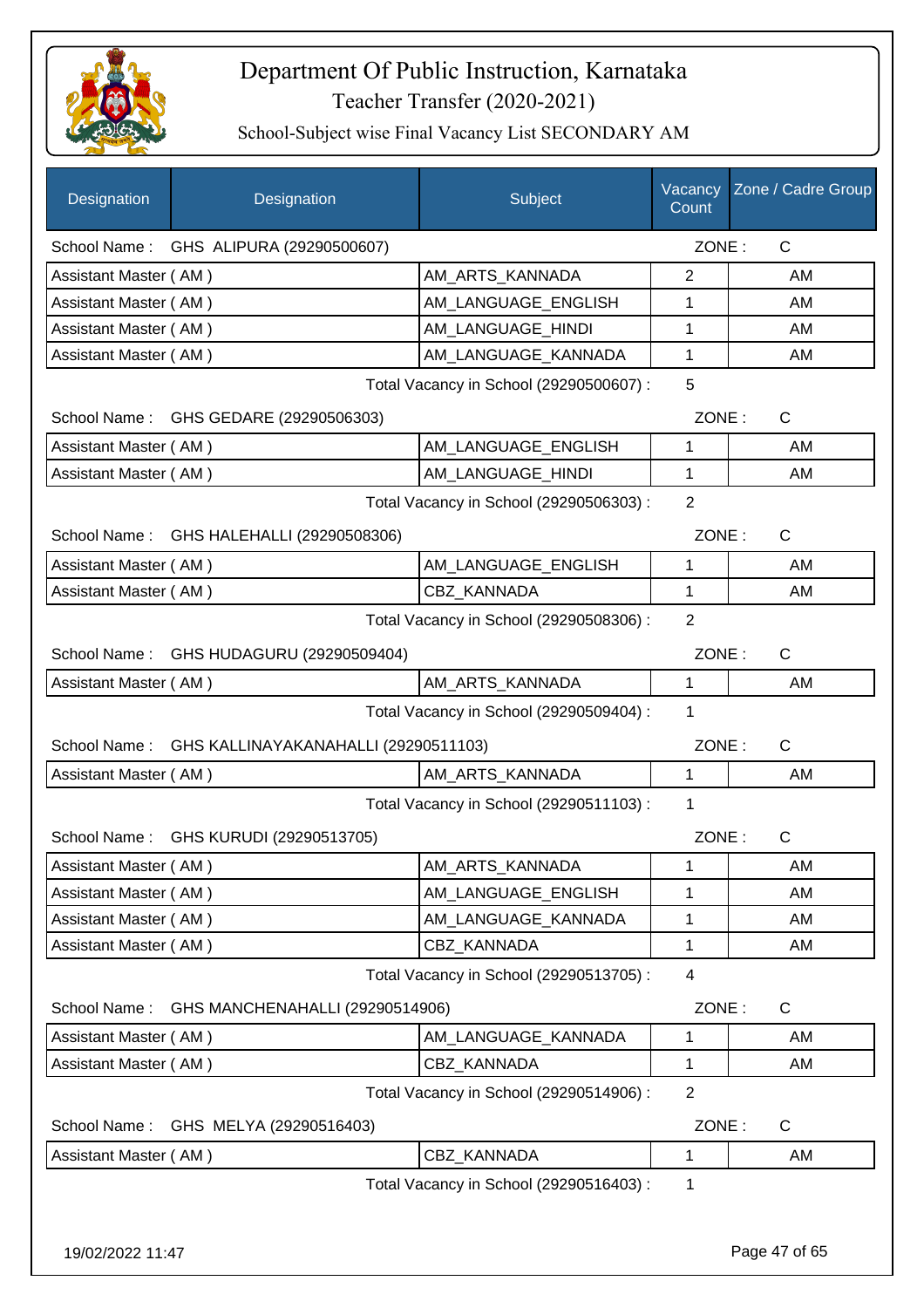

| Designation           | Designation                                                        | Subject                                 | Vacancy<br>Count | Zone / Cadre Group |
|-----------------------|--------------------------------------------------------------------|-----------------------------------------|------------------|--------------------|
| School Name:          | GHS NAGARAGERE (29290516805)                                       |                                         | ZONE:            | $\mathsf{C}$       |
| Assistant Master (AM) |                                                                    | AM_ARTS_KANNADA                         | $\mathbf{1}$     | AM                 |
|                       |                                                                    | Total Vacancy in School (29290516805) : | 1                |                    |
| School Name:          | GHS NAKKALAHALLI (29290516902)                                     |                                         | ZONE:            | C                  |
| Assistant Master (AM) |                                                                    | AM LANGUAGE KANNADA                     | $\mathbf{1}$     | AM                 |
|                       |                                                                    | Total Vacancy in School (29290516902) : | 1                |                    |
|                       | School Name: GHS NAMAGONDLU (29290517004)                          |                                         | ZONE:            | C                  |
| Assistant Master (AM) |                                                                    | AM_ARTS_KANNADA                         | $\mathbf{1}$     | AM                 |
| Assistant Master (AM) |                                                                    | <b>CBZ KANNADA</b>                      | 1                | AM                 |
|                       |                                                                    | Total Vacancy in School (29290517004) : | $\overline{2}$   |                    |
| School Name:          | GOVERNMENT HIGH SCHOOL RMSA AND HPS SONAGANAHALLI<br>(29290520701) |                                         | ZONE:            | C                  |
| Assistant Master (AM) |                                                                    | AM LANGUAGE ENGLISH                     | 1                | AM                 |
| Assistant Master (AM) |                                                                    | AM_LANGUAGE_KANNADA                     | 1                | AM                 |
|                       |                                                                    | Total Vacancy in School (29290520701) : | $\overline{2}$   |                    |
|                       | School Name: GHS VATADAHOSAHALLI (29290522108)                     |                                         | ZONE:            | C                  |
| Assistant Master (AM) |                                                                    | AM_LANGUAGE_ENGLISH                     | 1                | AM                 |
| Assistant Master (AM) |                                                                    | AM_LANGUAGE_KANNADA                     | 1                | AM                 |
| Assistant Master (AM) |                                                                    | CBZ_KANNADA                             | 1                | AM                 |
|                       |                                                                    | Total Vacancy in School (29290522108) : | 3                |                    |
| School Name:          | ADARSHA VIDYALAYA GOWRIBIDANUR (29290523811)                       |                                         | ZONE:            | A                  |
| Assistant Master (AM) |                                                                    | AM_ARTS_ENGLISH                         | 1                | AM                 |
| Assistant Master (AM) |                                                                    | AM LANGUAGE ENGLISH                     | $\mathbf 1$      | AM                 |
| Assistant Master (AM) |                                                                    | AM_LANGUAGE_KANNADA                     | $\mathbf{2}$     | AM                 |
|                       |                                                                    | Total Vacancy in School (29290523811) : | 4                |                    |
|                       | School Name: GOVT JUNIOR COLLEGE GOWRIBIDANUR (29290524316)        |                                         | ZONE:            | A                  |
| Assistant Master (AM) |                                                                    | AM_ARTS_KANNADA                         | 1                | AM                 |
| Assistant Master (AM) |                                                                    | AM LANGUAGE ENGLISH                     | 4                | AM                 |
| Assistant Master (AM) |                                                                    | AM_LANGUAGE_KANNADA                     | 1                | AM                 |
| Assistant Master (AM) |                                                                    | AM_LANGUAGE_URDU                        | 1                | AM                 |
| Assistant Master (AM) |                                                                    | CBZ_KANNADA                             | 1                | AM                 |
|                       |                                                                    | Total Vacancy in School (29290524316) : | 8                |                    |
|                       | School Name: KARNATAKA PUBLIC SCHOOLS GHS D PALYA (29290526101)    |                                         | ZONE:            | $\mathsf{C}$       |
| Assistant Master (AM) |                                                                    | AM_LANGUAGE_ENGLISH                     | $\mathbf{1}$     | AM                 |
| 19/02/2022 11:47      |                                                                    |                                         |                  | Page 48 of 65      |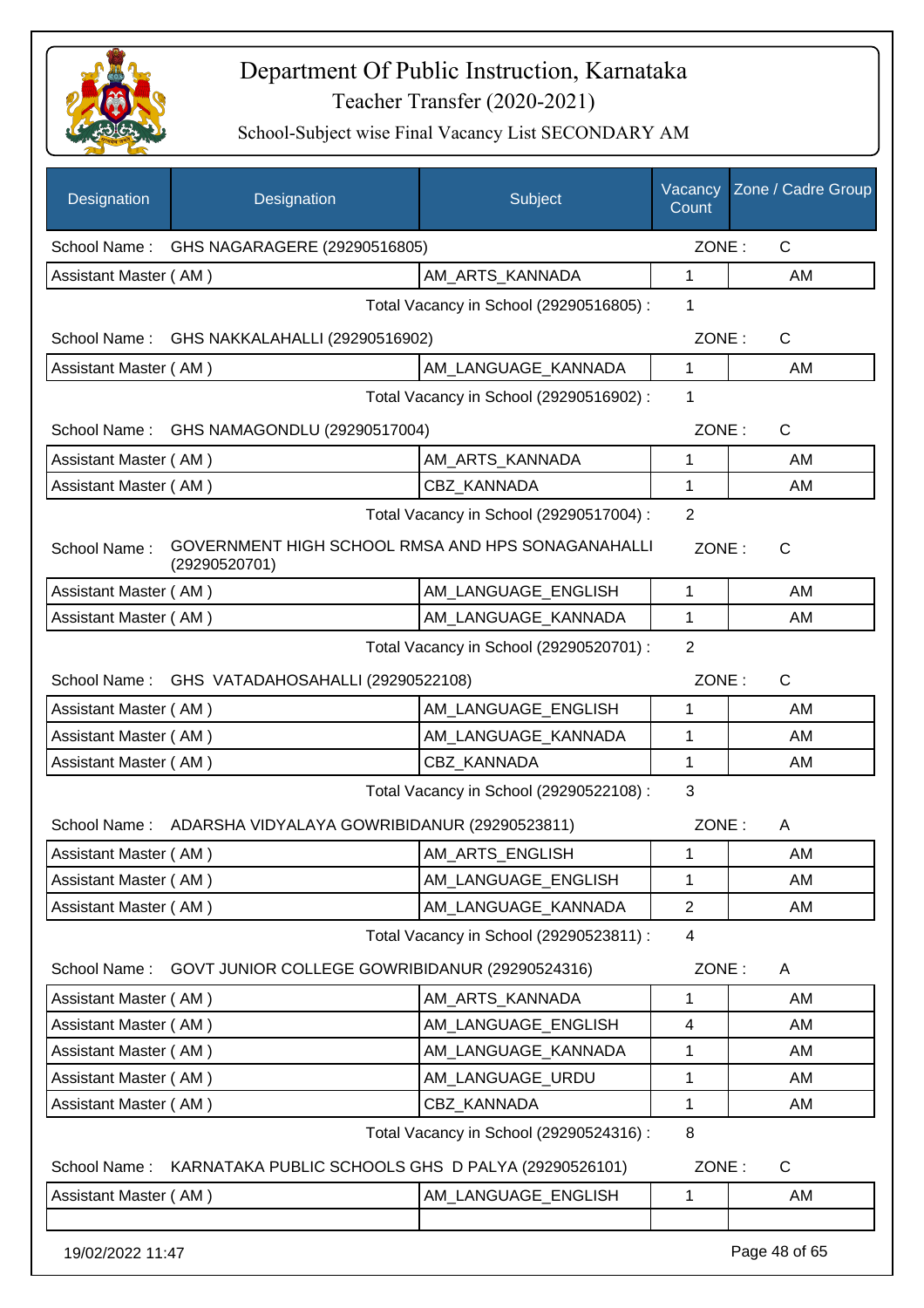

| Designation           | Designation                                                                        | Subject                                 | Vacancy<br>Count | Zone / Cadre Group |
|-----------------------|------------------------------------------------------------------------------------|-----------------------------------------|------------------|--------------------|
| Assistant Master (AM) |                                                                                    | <b>CBZ KANNADA</b>                      | 1                | AM                 |
|                       |                                                                                    | Total Vacancy in School (29290526101) : | $\overline{2}$   |                    |
|                       |                                                                                    | Total Vacancy in Taluka (292905):       | 41               |                    |
| Taluka Name:          | <b>GUDIBANDA (292906)</b>                                                          |                                         |                  |                    |
| School Name:          | SRI GOOLI SOMANNA BAJJANNA GOVERNMENT HIGH SCHOOL<br>BEECHAGANAHALLI (29290600702) |                                         | ZONE:            | C                  |
| Assistant Master (AM) |                                                                                    | AM_ARTS_KANNADA                         | $\mathbf{1}$     | AM                 |
|                       |                                                                                    | Total Vacancy in School (29290600702) : | 1                |                    |
| School Name:          | GHS HAMPASANDRA (29290603803)                                                      |                                         | ZONE:            | $\mathsf{C}$       |
| Assistant Master (AM) |                                                                                    | AM_LANGUAGE_ENGLISH                     | 1                | AM                 |
| Assistant Master (AM) |                                                                                    | AM LANGUAGE_KANNADA                     | 1                | AM                 |
|                       |                                                                                    | Total Vacancy in School (29290603803) : | $\overline{2}$   |                    |
| School Name:          | GHS MACHAHALLI (29290607305)                                                       |                                         | ZONE:            | C                  |
| Assistant Master (AM) |                                                                                    | AM ARTS KANNADA                         | 1                | AM                 |
|                       |                                                                                    | Total Vacancy in School (29290607305) : | 1                |                    |
| School Name:          | GHS THIRUMANI (29290609102)                                                        |                                         | ZONE:            | $\mathsf{C}$       |
| Assistant Master (AM) |                                                                                    | AM LANGUAGE ENGLISH                     | 1                | AM                 |
| Assistant Master (AM) |                                                                                    | AM_LANGUAGE_KANNADA                     | 1                | AM                 |
|                       |                                                                                    | Total Vacancy in School (29290609102) : | $\overline{2}$   |                    |
|                       | School Name: GHS YALLODU (29290610205)                                             |                                         | ZONE:            | C                  |
| Assistant Master (AM) |                                                                                    | AM_ARTS_KANNADA                         | 1                | AM                 |
| Assistant Master (AM) |                                                                                    | AM_LANGUAGE_HINDI                       | 1                | AM                 |
| Assistant Master (AM) |                                                                                    | AM_LANGUAGE_KANNADA                     | 1                | AM                 |
| School Name:          | KARNATAKA PUBLIC SCHOOLS GGHS GUDIBANDA (29290610901)                              | Total Vacancy in School (29290610205) : | 3<br>ZONE:       | A                  |
| Assistant Master (AM) |                                                                                    | AM_ARTS_KANNADA                         | $\overline{2}$   | AM                 |
| Assistant Master (AM) |                                                                                    | AM LANGUAGE ENGLISH                     | 1                | AM                 |
| Assistant Master (AM) |                                                                                    | AM_LANGUAGE_HINDI                       | 1                | AM                 |
| Assistant Master (AM) |                                                                                    | AM_LANGUAGE_KANNADA                     | 1                | AM                 |
|                       |                                                                                    | Total Vacancy in School (29290610901) : | 5                |                    |
| School Name:          | GJC GUDIBANDA (29290610902)                                                        |                                         | ZONE:            | A                  |
| Assistant Master (AM) |                                                                                    | AM_ARTS_KANNADA                         | 1                | AM                 |
| Assistant Master (AM) |                                                                                    | AM_LANGUAGE_HINDI                       | 1                | AM                 |
| 19/02/2022 11:47      |                                                                                    |                                         |                  | Page 49 of 65      |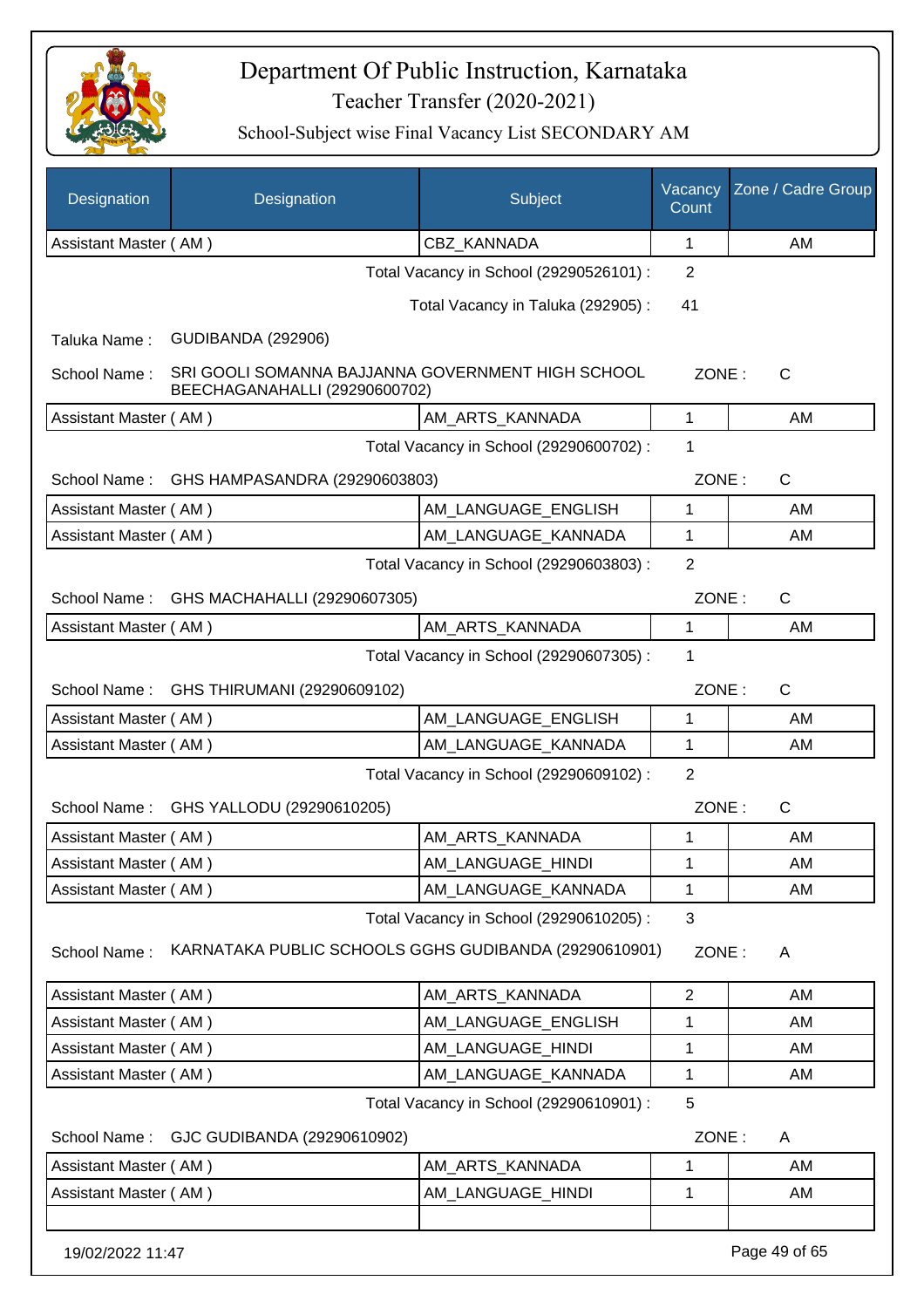

| <b>Designation</b>    | Designation                                                                      | Subject                                 | Vacancy<br>Count | Zone / Cadre Group |
|-----------------------|----------------------------------------------------------------------------------|-----------------------------------------|------------------|--------------------|
| Assistant Master (AM) |                                                                                  | AM_LANGUAGE_KANNADA                     | 1                | AM                 |
|                       |                                                                                  | Total Vacancy in School (29290610902) : | 3                |                    |
| School Name:          | ADARSHA VIDYALAYA J P NAGARA BEECHAGANAHALLI CROSS<br>GUDIBANDE (29290611706)    |                                         | ZONE:            | C                  |
| Assistant Master (AM) |                                                                                  | AM LANGUAGE_ENGLISH                     | $\overline{2}$   | AM                 |
|                       |                                                                                  | Total Vacancy in School (29290611706) : | 2                |                    |
|                       |                                                                                  | Total Vacancy in Taluka (292906):       | 19               |                    |
| Taluka Name:          | SIDLAGHATTA (292911)                                                             |                                         |                  |                    |
| School Name:          | GHS ANEMADAGU (29291101104)                                                      |                                         | ZONE:            | $\mathsf{C}$       |
| Assistant Master (AM) |                                                                                  | AM_LANGUAGE_KANNADA                     | 1                | AM                 |
| Assistant Master (AM) |                                                                                  | <b>CBZ KANNADA</b>                      | 1                | AM                 |
|                       |                                                                                  | Total Vacancy in School (29291101104) : | 2                |                    |
| School Name:          | KARNATAKA PUBLIC SCHOOLS GHS BASETTIHALLI (29291103208)                          |                                         | ZONE:            | $\mathsf{C}$       |
| Assistant Master (AM) |                                                                                  | AM_LANGUAGE_ENGLISH                     | 1                | AM                 |
|                       |                                                                                  | Total Vacancy in School (29291103208) : | 1                |                    |
| School Name:          | GOVERNMENT HIGHER PRIMARY SCHOOL & HIGH SCHOOL<br>DODDA THEKAHALLI (29291107501) |                                         | ZONE:            | $\mathsf{C}$       |
| Assistant Master (AM) |                                                                                  | AM_LANGUAGE_ENGLISH                     | $\mathbf{1}$     | AM                 |
|                       |                                                                                  | Total Vacancy in School (29291107501) : | 1                |                    |
| School Name:          | GOVERNMENT HIGH SCHOOL KUNDALAGURKI (29291116502)                                |                                         | ZONE:            | $\mathsf{C}$       |
| Assistant Master (AM) |                                                                                  | AM_ARTS_KANNADA                         | 1                | AM                 |
|                       |                                                                                  | Total Vacancy in School (29291116502) : | 1                |                    |
| School Name:          | GHS MELUR (29291118905)                                                          |                                         | ZONE:            | C                  |
| Assistant Master (AM) |                                                                                  | AM ARTS KANNADA                         | 1                | AM                 |
|                       |                                                                                  | Total Vacancy in School (29291118905) : | 1                |                    |
| School Name:          | GOVERNMENT HIGH SCHOOL PALICHERLU (29291121002)                                  |                                         | ZONE:            | C                  |
| Assistant Master (AM) |                                                                                  | AM_LANGUAGE_KANNADA                     | 1                | AM                 |
|                       |                                                                                  | Total Vacancy in School (29291121002) : | 1                |                    |
| School Name:          | GPUC SADALI (29291123305)                                                        |                                         | ZONE:            | $\mathsf{C}$       |
| Assistant Master (AM) |                                                                                  | AM_LANGUAGE_KANNADA                     | 1                | AM                 |
| Assistant Master (AM) |                                                                                  | CBZ_KANNADA                             | 1                | AM                 |
|                       |                                                                                  | Total Vacancy in School (29291123305) : | $\overline{2}$   |                    |
| School Name:          | GOVERNMENT HIGH SCHOOL THUMMANA HALLI (29291126303)                              |                                         | ZONE:            | C                  |
| 19/02/2022 11:47      |                                                                                  |                                         |                  | Page 50 of 65      |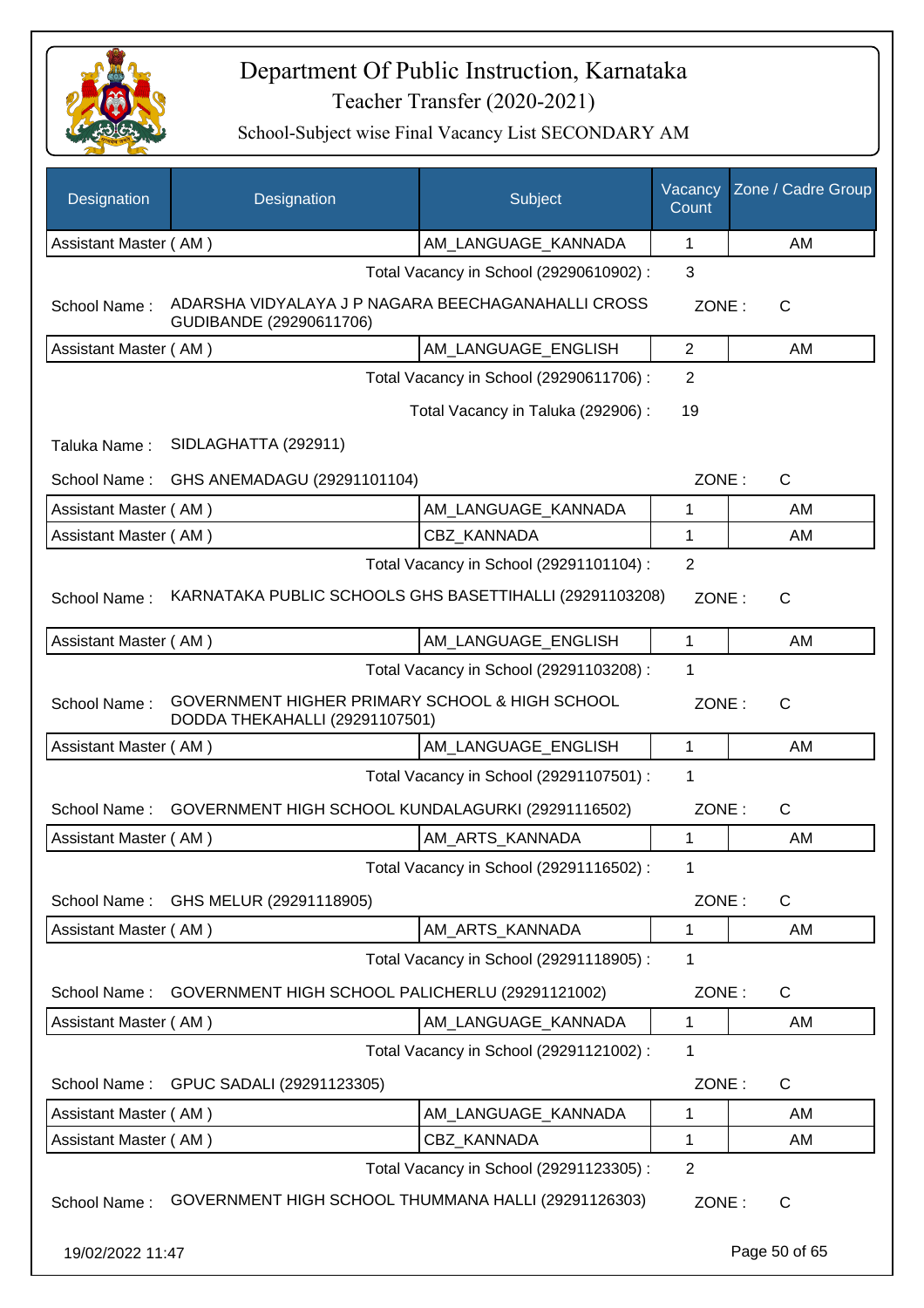

| Designation           | Designation                                                 | Subject                                 | Vacancy<br>Count | Zone / Cadre Group |
|-----------------------|-------------------------------------------------------------|-----------------------------------------|------------------|--------------------|
| Assistant Master (AM) |                                                             | AM_ARTS_KANNADA                         | $\mathbf{1}$     | AM                 |
|                       |                                                             | Total Vacancy in School (29291126303) : | 1                |                    |
| School Name:          | GOVERNMENT HIGH SCHOOL SIDLAGATTA (29291128628)             |                                         | ZONE:            | A                  |
| Assistant Master (AM) |                                                             | AM_ARTS_KANNADA                         | 1                | AM                 |
|                       |                                                             | Total Vacancy in School (29291128628) : | 1                |                    |
| School Name:          | GUHS SIDLAGHATTA (29291128634)                              |                                         | ZONE:            | A                  |
| Assistant Master (AM) |                                                             | AM_ARTS_URDU                            | 1                | AM                 |
| Assistant Master (AM) |                                                             | AM_LANGUAGE_ENGLISH                     | 1                | AM                 |
|                       |                                                             | Total Vacancy in School (29291128634) : | $\overline{2}$   |                    |
| School Name:          | GOVERNMENT HIGH SCHOOL DYAVAPPANAGUDI (29291133201)         |                                         | ZONE:            | C                  |
| Assistant Master (AM) |                                                             | AM_LANGUAGE_KANNADA                     | $\mathbf{1}$     | AM                 |
|                       |                                                             | Total Vacancy in School (29291133201) : | 1                |                    |
|                       |                                                             | Total Vacancy in Taluka (292911) :      | 14               |                    |
| District Name:        | TUMAKURU MADHUGIRI (2931)                                   |                                         |                  |                    |
| Taluka Name:          | KORATAGERE (293103)                                         |                                         |                  |                    |
| School Name:          | KARNATAKA PUBLIC SCHOOLS GHS HOLAVANAHALLI<br>(29310300108) |                                         | ZONE:            | $\mathsf{C}$       |
| Assistant Master (AM) |                                                             | AM_ARTS_KANNADA                         | $\mathbf{1}$     | AM                 |
|                       |                                                             | Total Vacancy in School (29310300108) : | 1                |                    |
| School Name:          | GOVT HIGH SCHOOL LINGAPURA (29310314402)                    |                                         | ZONE:            | $\mathsf{C}$       |
| Assistant Master (AM) |                                                             | AM_LANGUAGE_HINDI                       | 1                | AM                 |
|                       |                                                             | Total Vacancy in School (29310314402) : | 1                |                    |
| School Name:          | GOVT GIRLS HIGH SCHOOL KORATAGERE (29310319304)             |                                         | ZONE:            | A                  |
| Assistant Master (AM) |                                                             | AM_ARTS_KANNADA                         | 1                | AM                 |
| Assistant Master (AM) |                                                             | AM_LANGUAGE_SANSKRIT                    | 1                | AM                 |
|                       |                                                             | Total Vacancy in School (29310319304) : | $\overline{2}$   |                    |
| School Name:          | GOVT JUNIOR COLLEGE KORATAGERE (29310328003)                |                                         | ZONE:            | A                  |
| Assistant Master (AM) |                                                             | AM_LANGUAGE_KANNADA                     | 1                | AM                 |
| Assistant Master (AM) |                                                             | AM_LANGUAGE_URDU                        | 1                | AM                 |
|                       |                                                             | Total Vacancy in School (29310328003) : | $\overline{2}$   |                    |
|                       |                                                             | Total Vacancy in Taluka (293103):       | 6                |                    |
| Taluka Name:          | <b>MADHUGIRI (293104)</b>                                   |                                         |                  |                    |
| 19/02/2022 11:47      |                                                             |                                         |                  | Page 51 of 65      |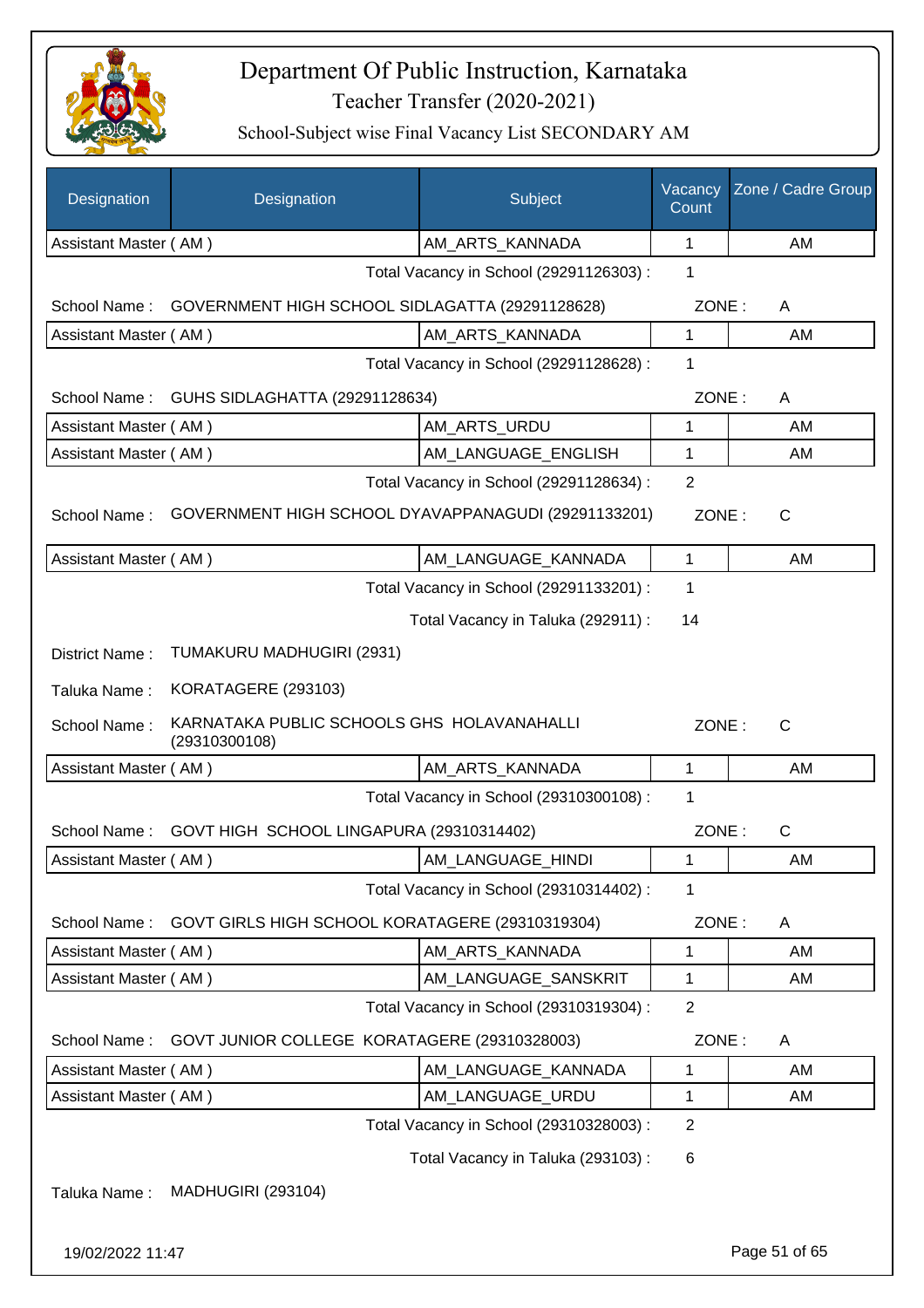

| Designation           | Designation                                      | Subject                                 | Vacancy<br>Count | Zone / Cadre Group |
|-----------------------|--------------------------------------------------|-----------------------------------------|------------------|--------------------|
| School Name:          | GOVT JUNIOR COLLEGE I.D.HALLI (29310406006)      |                                         | ZONE:            | C                  |
| Assistant Master (AM) |                                                  | AM_ARTS_KANNADA                         | 1                | AM                 |
|                       |                                                  | Total Vacancy in School (29310406006) : | 1                |                    |
|                       | School Name: GHS THONDOTI (29310406202)          |                                         | ZONE:            | $\mathsf{C}$       |
| Assistant Master (AM) |                                                  | AM_LANGUAGE_ENGLISH                     | 1                | AM                 |
|                       |                                                  | Total Vacancy in School (29310406202) : | 1                |                    |
| School Name:          | GHS HANUMANTHAPURA (29310408903)                 |                                         | ZONE:            | C                  |
| Assistant Master (AM) |                                                  | AM LANGUAGE ENGLISH                     | $\mathbf{1}$     | AM                 |
|                       |                                                  | Total Vacancy in School (29310408903) : | $\mathbf 1$      |                    |
|                       | School Name: GHS MALLANAYKANAHALLI (29310410804) |                                         | ZONE:            | $\mathsf{C}$       |
| Assistant Master (AM) |                                                  | AM_ARTS_KANNADA                         | $\mathbf{1}$     | AM                 |
| Assistant Master (AM) |                                                  | AM_LANGUAGE_ENGLISH                     | 1                | AM                 |
| Assistant Master (AM) |                                                  | AM_LANGUAGE_HINDI                       | 1                | AM                 |
| Assistant Master (AM) |                                                  | AM_LANGUAGE_KANNADA                     | 1                | AM                 |
| Assistant Master (AM) |                                                  | CBZ KANNADA                             | 1                | AM                 |
|                       |                                                  | Total Vacancy in School (29310410804) : | 5                |                    |
| School Name:          | GHS KOTTAGARLAHALLI (29310411907)                |                                         | ZONE:            | $\mathsf{C}$       |
| Assistant Master (AM) |                                                  | AM_LANGUAGE_HINDI                       | $\mathbf{1}$     | AM                 |
|                       |                                                  | Total Vacancy in School (29310411907) : | 1                |                    |
| School Name:          | GHS SODENAHALLI (29310413702)                    |                                         | ZONE:            | $\mathsf{C}$       |
| Assistant Master (AM) |                                                  | AM_ARTS_KANNADA                         | 1                | AM                 |
| Assistant Master (AM) |                                                  | AM_LANGUAGE_KANNADA                     | 1                | AM                 |
|                       |                                                  | Total Vacancy in School (29310413702) : | $\overline{2}$   |                    |
| School Name:          | GHS BADAVANAHALLI (29310416905)                  |                                         | ZONE:            | C                  |
| Assistant Master (AM) |                                                  | AM_ARTS_KANNADA                         | 2                | AM                 |
| Assistant Master (AM) |                                                  | AM_LANGUAGE_ENGLISH                     | 1                | AM                 |
|                       |                                                  | Total Vacancy in School (29310416905) : | 3                |                    |
| School Name:          | GOVT JUNIOR COLLEGE BYALYA (29310421204)         |                                         | ZONE:            | $\mathsf{C}$       |
| Assistant Master (AM) |                                                  | AM_ARTS_KANNADA                         | 1                | AM                 |
|                       |                                                  | Total Vacancy in School (29310421204) : | 1                |                    |
| School Name:          | GHS KADAGATHURU (29310422306)                    |                                         | ZONE:            | C                  |
| Assistant Master (AM) |                                                  | AM_ARTS_KANNADA                         | 1                | AM                 |
| Assistant Master (AM) |                                                  | AM_LANGUAGE_ENGLISH                     | 1                | AM                 |
| 19/02/2022 11:47      |                                                  |                                         |                  | Page 52 of 65      |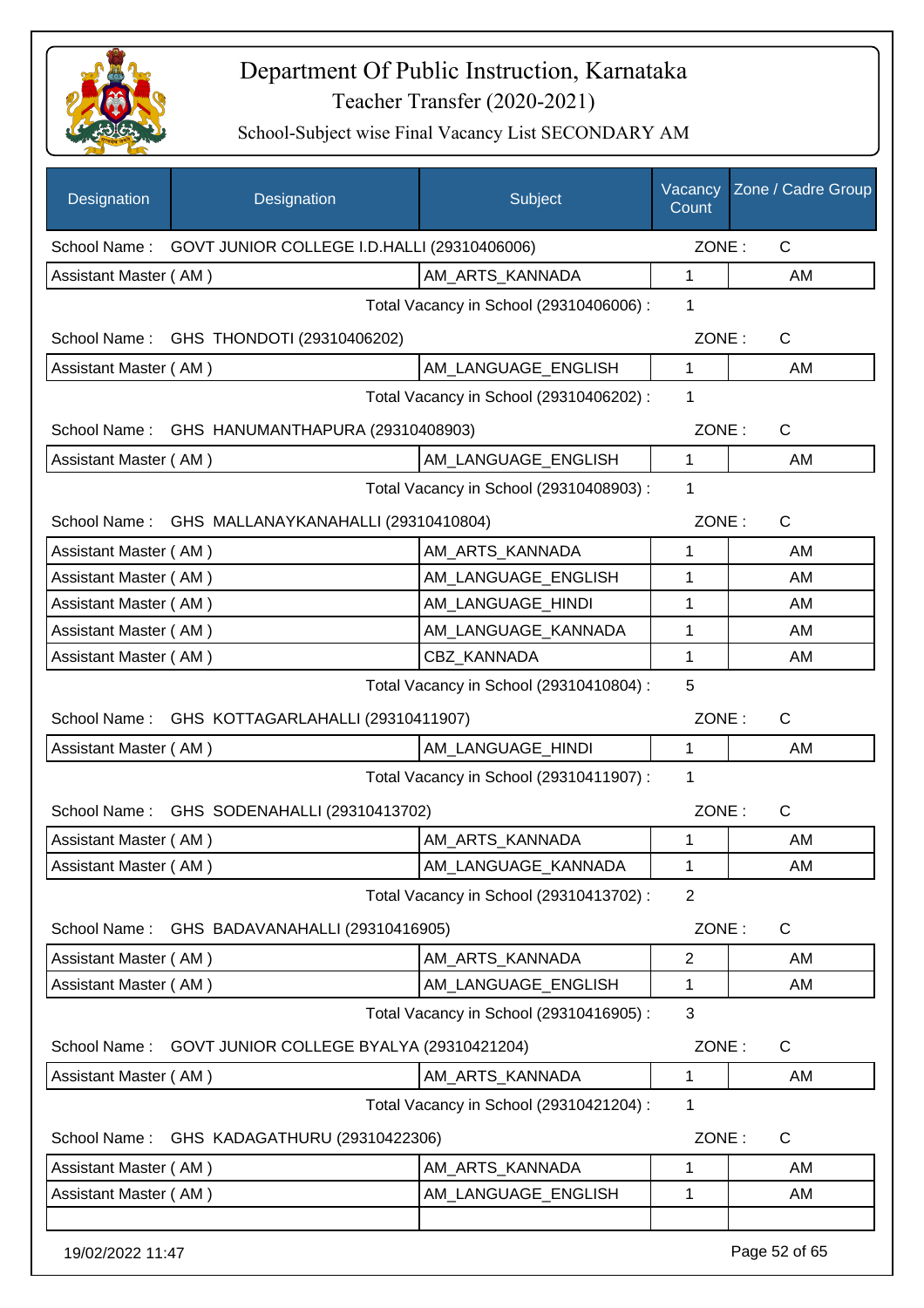

| <b>Designation</b>           | Designation                                                    | Subject                                 | Vacancy<br>Count | Zone / Cadre Group |
|------------------------------|----------------------------------------------------------------|-----------------------------------------|------------------|--------------------|
| Assistant Master (AM)        |                                                                | AM_LANGUAGE_HINDI                       | 1                | AM                 |
| Assistant Master (AM)        |                                                                | AM_LANGUAGE_KANNADA                     | 1                | AM                 |
| Assistant Master (AM)        |                                                                | <b>CBZ KANNADA</b>                      | 1                | AM                 |
|                              |                                                                | Total Vacancy in School (29310422306) : | 5                |                    |
|                              | School Name: GHS YAKARALAHALLI (29310422702)                   |                                         | ZONE:            | $\mathsf{C}$       |
| Assistant Master (AM)        |                                                                | AM LANGUAGE_ENGLISH                     | 1                | AM                 |
| Assistant Master (AM)        |                                                                | AM_LANGUAGE_KANNADA                     | $\mathbf{1}$     | AM                 |
|                              | Total Vacancy in School (29310422702) :                        | $\overline{2}$                          |                  |                    |
|                              | School Name: GHS SUDDEKUNTE (29310423702)                      |                                         | ZONE:            | C                  |
| Assistant Master (AM)        |                                                                | AM LANGUAGE ENGLISH                     | 1                | AM                 |
| Assistant Master (AM)        |                                                                | AM LANGUAGE HINDI                       | 1                | AM                 |
| Assistant Master (AM)        |                                                                | AM LANGUAGE_KANNADA                     | 1                | AM                 |
|                              |                                                                | Total Vacancy in School (29310423702) : | 3                |                    |
|                              | School Name: GHS GUNDAGALLU (29310425304)                      |                                         | ZONE:            | $\mathsf{C}$       |
| Assistant Master (AM)        |                                                                | AM LANGUAGE_HINDI                       | $\mathbf{1}$     | AM                 |
| Assistant Master (AM)        |                                                                | AM_LANGUAGE_KANNADA                     | 1                | AM                 |
|                              |                                                                | Total Vacancy in School (29310425304) : | 2                |                    |
| Taluka Name:<br>School Name: | PAVAGADA (293105)<br>GOVT HIGH SCHOOL RAJAVANTHI (29310500302) | Total Vacancy in Taluka (293104) :      | 27<br>ZONE:      | $\mathsf{C}$       |
| Assistant Master (AM)        |                                                                | <b>CBZ KANNADA</b>                      | 1                | AM                 |
|                              |                                                                | Total Vacancy in School (29310500302) : | 1                |                    |
| School Name:                 | GHPS AND SECONDARY SCHOOL KODAMADUGU (29310500401)             |                                         | ZONE:            | $\mathsf{C}$       |
| Assistant Master (AM)        |                                                                | AM_LANGUAGE_KANNADA                     | 1                | AM                 |
| Assistant Master (AM)        |                                                                | <b>CBZ KANNADA</b>                      | 1                | AM                 |
|                              |                                                                | Total Vacancy in School (29310500401) : | $\overline{2}$   |                    |
| School Name:                 | GHS KRISHNAPURA (29310502005)                                  |                                         | ZONE:            | C                  |
| Assistant Master (AM)        |                                                                | AM LANGUAGE ENGLISH                     | 1                | AM                 |
| Assistant Master (AM)        |                                                                | AM_LANGUAGE_KANNADA                     | 1                | AM                 |
|                              |                                                                | Total Vacancy in School (29310502005) : | $\overline{2}$   |                    |
| School Name:                 | GHS GOWDETI (29310502402)                                      |                                         | ZONE:            | C                  |
| Assistant Master (AM)        |                                                                | AM_LANGUAGE_ENGLISH                     | $\mathbf{1}$     | AM                 |
|                              |                                                                | Total Vacancy in School (29310502402) : | 1                |                    |
| 19/02/2022 11:47             |                                                                |                                         |                  | Page 53 of 65      |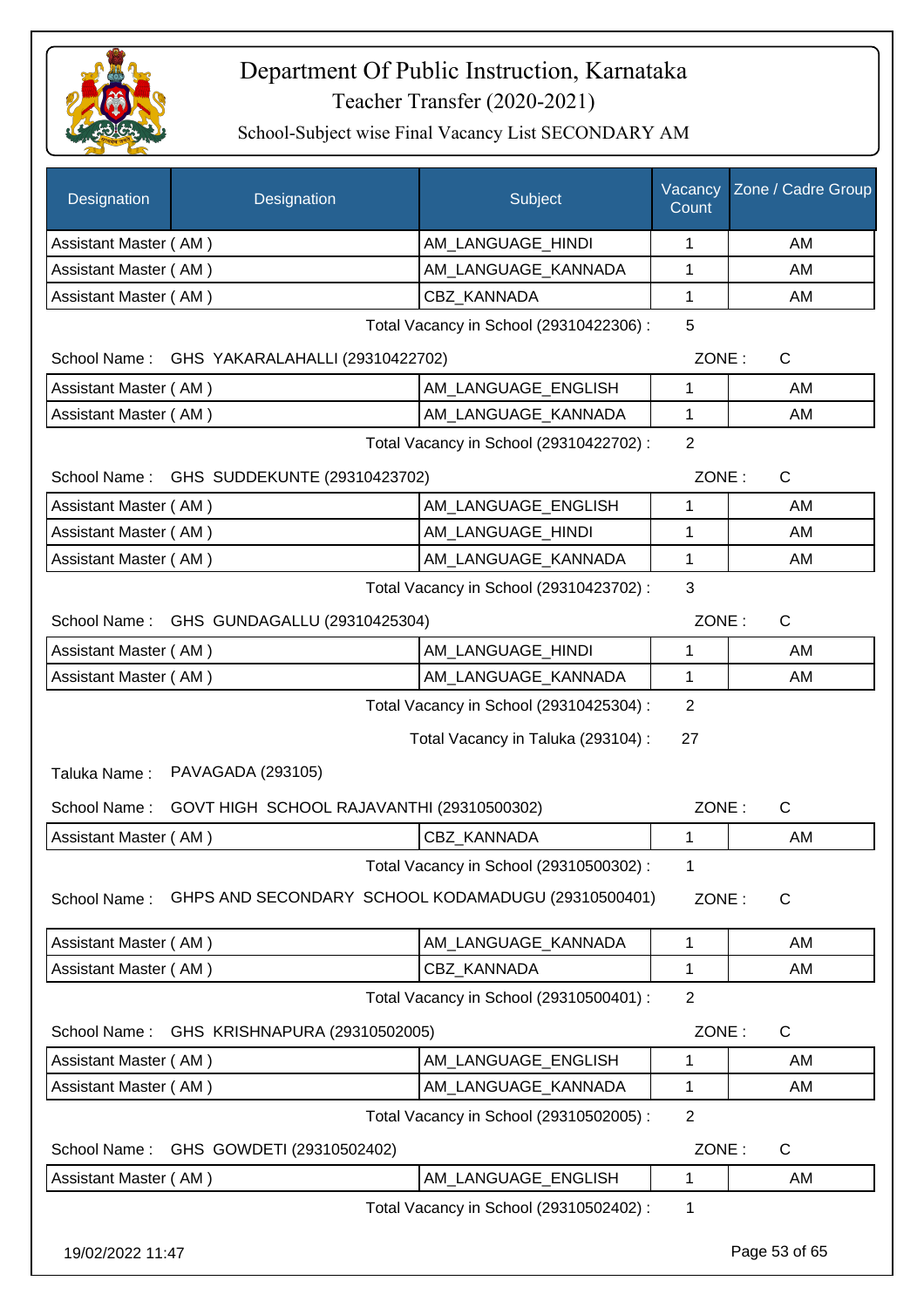

| Designation           | Designation                                                             | Subject                                 | Vacancy<br>Count | Zone / Cadre Group |
|-----------------------|-------------------------------------------------------------------------|-----------------------------------------|------------------|--------------------|
|                       | School Name: GHS Y.N HOSAKOTE (29310502912)                             |                                         | ZONE:            | $\mathsf{C}$       |
| Assistant Master (AM) |                                                                         | AM_ARTS_KANNADA                         | 1                | AM                 |
| Assistant Master (AM) |                                                                         | AM_LANGUAGE_KANNADA                     | 1                | AM                 |
|                       |                                                                         | Total Vacancy in School (29310502912) : | $\overline{2}$   |                    |
|                       | School Name: GHS SIDDAPURA (29310503502)                                |                                         | ZONE:            | $\mathsf{C}$       |
| Assistant Master (AM) |                                                                         | AM_ARTS_KANNADA                         | 1                | AM                 |
| Assistant Master (AM) |                                                                         | AM LANGUAGE ENGLISH                     | 1                | AM                 |
| Assistant Master (AM) |                                                                         | CBZ_KANNADA                             | 1                | AM                 |
|                       |                                                                         | Total Vacancy in School (29310503502) : | 3                |                    |
|                       | School Name: GHS DODDAHALLI (29310503906)                               |                                         | ZONE:            | $\mathsf{C}$       |
| Assistant Master (AM) |                                                                         | AM_ARTS_KANNADA                         | 1                | AM                 |
| Assistant Master (AM) |                                                                         | AM_LANGUAGE_ENGLISH                     | 1                | AM                 |
| Assistant Master (AM) |                                                                         | AM_LANGUAGE_HINDI                       | 1                | AM                 |
|                       |                                                                         | Total Vacancy in School (29310503906) : | 3                |                    |
|                       | School Name: GHS GANGASAGARA (29310505002)                              |                                         | ZONE:            | C                  |
| Assistant Master (AM) |                                                                         | <b>CBZ KANNADA</b>                      | $\mathbf{1}$     | AM                 |
|                       |                                                                         | Total Vacancy in School (29310505002) : | 1                |                    |
|                       | School Name: GHS SASALAKUNTE (29310506303)                              |                                         | ZONE:            | $\mathsf{C}$       |
| Assistant Master (AM) |                                                                         | AM LANGUAGE ENGLISH                     | $\mathbf{1}$     | AM                 |
| Assistant Master (AM) |                                                                         | AM_LANGUAGE_HINDI                       | 1                | AM                 |
| Assistant Master (AM) |                                                                         | CBZ_KANNADA                             | 1                | AM                 |
|                       |                                                                         | Total Vacancy in School (29310506303) : | 3                |                    |
| School Name:          | GHS BOODI BETTA (29310506502)                                           |                                         | ZONE:            | C                  |
| Assistant Master (AM) |                                                                         | AM LANGUAGE ENGLISH                     | 1                | AM                 |
|                       |                                                                         | Total Vacancy in School (29310506502) : | 1                |                    |
| School Name:          | GOVT JUNIOR COLLGE MARIDASANAHALLI (29310506603)                        |                                         | ZONE:            | C                  |
| Assistant Master (AM) |                                                                         | AM_ARTS_KANNADA                         | 1                | AM                 |
| Assistant Master (AM) |                                                                         | AM_LANGUAGE_ENGLISH                     | 1                | AM                 |
|                       |                                                                         | Total Vacancy in School (29310506603) : | $\overline{2}$   |                    |
| School Name:          | GHS ARASIKERE (29310507206)                                             |                                         | ZONE:            | C                  |
| Assistant Master (AM) |                                                                         | AM_LANGUAGE_ENGLISH                     | 1                | AM                 |
|                       |                                                                         | Total Vacancy in School (29310507206) : | 1                |                    |
| School Name:          | KARNATAKA PUBLIC SCHOOLS GOVT JUNIOR COLLEGE<br>THIRUMANI (29310511504) |                                         | ZONE:            | C                  |
| 19/02/2022 11:47      |                                                                         |                                         |                  | Page 54 of 65      |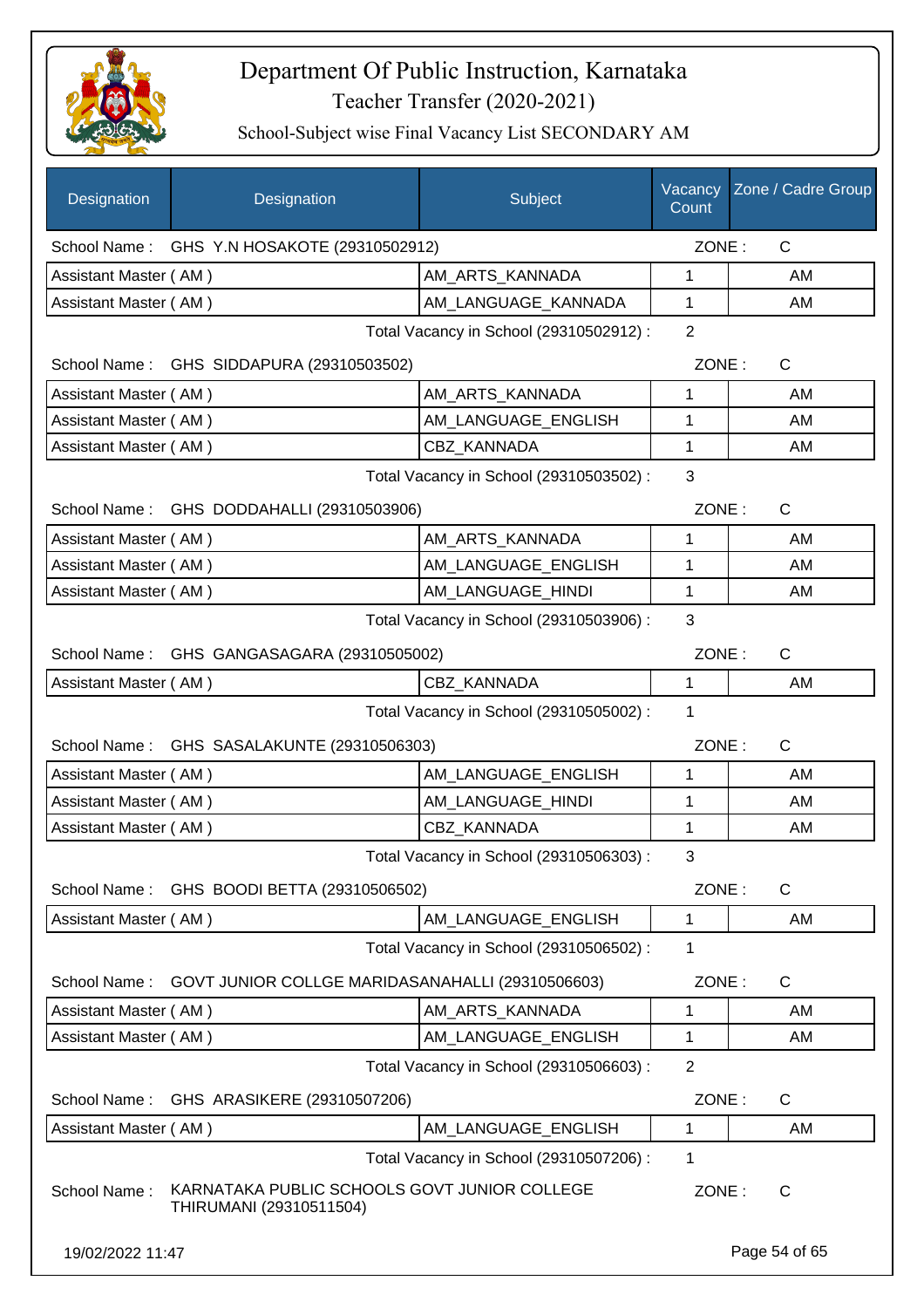

School-Subject wise Final Vacancy List SECONDARY AM

| Designation           | Designation                                             | Subject                                 | Vacancy<br>Count | Zone / Cadre Group |
|-----------------------|---------------------------------------------------------|-----------------------------------------|------------------|--------------------|
| Assistant Master (AM) |                                                         | AM ARTS KANNADA                         | 1                | AM                 |
| Assistant Master (AM) |                                                         | AM LANGUAGE ENGLISH                     | 1                | AM                 |
| Assistant Master (AM) |                                                         | AM_LANGUAGE_KANNADA                     | 1                | AM                 |
| Assistant Master (AM) |                                                         | <b>CBZ KANNADA</b>                      | 1                | AM                 |
|                       |                                                         | Total Vacancy in School (29310511504) : | 4                |                    |
|                       | School Name: GHS VALLURU (29310511703)                  |                                         | ZONE:            | $\mathsf{C}$       |
| Assistant Master (AM) |                                                         | AM_ARTS_KANNADA                         | 1                | AM                 |
| Assistant Master (AM) |                                                         | AM_LANGUAGE_ENGLISH                     | $\mathbf{1}$     | AM                 |
| Assistant Master (AM) |                                                         | CBZ KANNADA                             | 1                | AM                 |
|                       |                                                         | Total Vacancy in School (29310511703) : | 3                |                    |
|                       | School Name: GHS NAGALAMADIKE (29310512502)             |                                         | ZONE:            | $\mathsf{C}$       |
| Assistant Master (AM) |                                                         | AM_LANGUAGE_KANNADA                     | 1                | AM                 |
|                       |                                                         | Total Vacancy in School (29310512502) : | 1                |                    |
|                       | School Name: GHS B.K HALLI (29310512903)                |                                         | ZONE:            | C                  |
| Assistant Master (AM) |                                                         | AM_ARTS_KANNADA                         | 1                | AM                 |
| Assistant Master (AM) |                                                         | AM_LANGUAGE_ENGLISH                     | 1                | AM                 |
| Assistant Master (AM) |                                                         | CBZ_KANNADA                             | 1                | AM                 |
|                       |                                                         | Total Vacancy in School (29310512903) : | 3                |                    |
|                       | School Name: GJC HIGHSCHOOL PAVAGADA (29310513407)      |                                         | ZONE:            | A                  |
| Assistant Master (AM) |                                                         | CBZ_KANNADA                             | $\mathbf{1}$     | AM                 |
|                       |                                                         | Total Vacancy in School (29310513407) : | $\mathbf 1$      |                    |
|                       | School Name: GOVERNMENT ADARSHA VIDYALAYA (29310513511) |                                         | ZONE:            | A                  |
| Assistant Master (AM) |                                                         | AM LANGUAGE ENGLISH                     | $\overline{2}$   | AM                 |
| Assistant Master (AM) |                                                         | AM_LANGUAGE_KANNADA                     | $\overline{2}$   | AM                 |
| Assistant Master (AM) |                                                         | <b>CBZ ENGLISH</b>                      | $\mathbf 1$      | AM                 |
|                       |                                                         | Total Vacancy in School (29310513511) : | 5                |                    |
|                       |                                                         | Total Vacancy in Taluka (293105):       | 39               |                    |
| Taluka Name:          | SIRA (293106)                                           |                                         |                  |                    |
| School Name:          | GHS DODDABANAGERE (29310600105)                         |                                         | ZONE:            | $\mathsf{C}$       |
| Assistant Master (AM) |                                                         | AM_LANGUAGE_ENGLISH                     | $\mathbf 1$      | AM                 |
|                       |                                                         | Total Vacancy in School (29310600105) : | 1                |                    |
| School Name:          | GOVT JUNIOR COLLEGE LAKKANAHALLI (29310601108)          |                                         | ZONE:            | C                  |
| Assistant Master (AM) |                                                         | AM_LANGUAGE_ENGLISH                     | 1                | AM                 |
|                       |                                                         |                                         |                  |                    |

19/02/2022 11:47 Page 55 of 65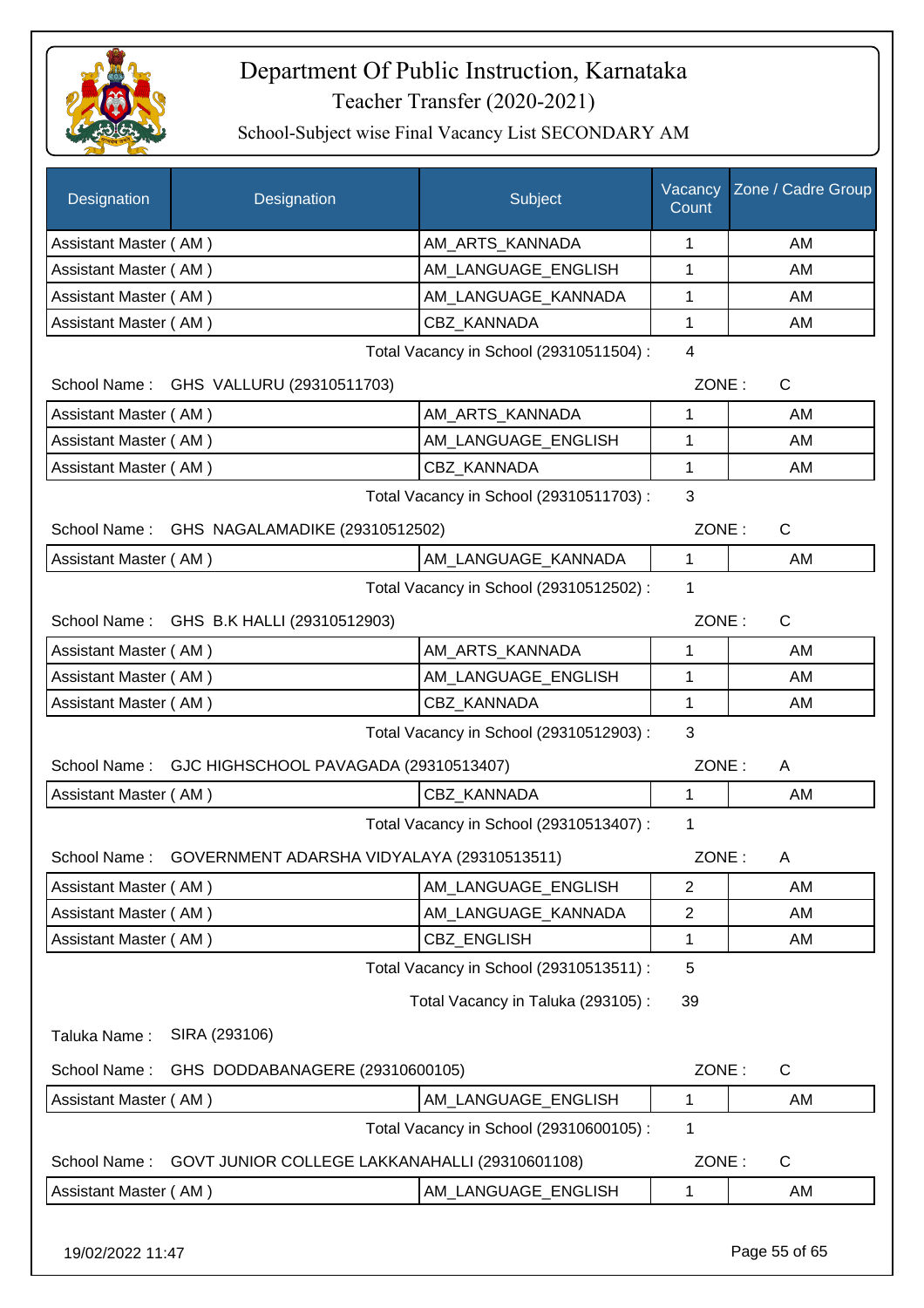

| Designation           | Designation                                                                      | Subject                                 | Vacancy<br>Count | Zone / Cadre Group |
|-----------------------|----------------------------------------------------------------------------------|-----------------------------------------|------------------|--------------------|
|                       |                                                                                  | Total Vacancy in School (29310601108) : | 1                |                    |
|                       | School Name: GHS BARAGURU (29310601709)                                          |                                         | ZONE:            | $\mathsf{C}$       |
| Assistant Master (AM) |                                                                                  | AM_ARTS_KANNADA                         | 1                | AM                 |
| Assistant Master (AM) |                                                                                  | AM LANGUAGE ENGLISH                     | 1                | AM                 |
| Assistant Master (AM) |                                                                                  | AM_LANGUAGE_HINDI                       | 1                | AM                 |
|                       | Assistant Master (AM)<br>AM_LANGUAGE_KANNADA                                     |                                         |                  | AM                 |
| Assistant Master (AM) |                                                                                  | <b>CBZ KANNADA</b>                      | 1                | AM                 |
|                       |                                                                                  | Total Vacancy in School (29310601709) : | 5                |                    |
|                       | School Name: GHS GONIHALLI (29310602802)                                         |                                         | ZONE:            | $\mathsf{C}$       |
| Assistant Master (AM) |                                                                                  | AM LANGUAGE ENGLISH                     | 1                | AM                 |
| Assistant Master (AM) |                                                                                  | AM_LANGUAGE_KANNADA                     | $\mathbf{1}$     | AM                 |
|                       |                                                                                  | Total Vacancy in School (29310602802) : | $\overline{2}$   |                    |
| School Name:          | KARNATAKA PUBLIC SCHOOLS GOVT JUNIOR COLLEGE<br>PATTANAYAKANAHALLI (29310604013) |                                         | ZONE:            | $\mathsf{C}$       |
| Assistant Master (AM) |                                                                                  | AM_ARTS_KANNADA                         | 1                | AM                 |
| Assistant Master (AM) |                                                                                  | AM_LANGUAGE_ENGLISH                     | $\overline{2}$   | AM                 |
| Assistant Master (AM) |                                                                                  | AM_LANGUAGE_KANNADA                     | 2                | AM                 |
|                       |                                                                                  | Total Vacancy in School (29310604013) : | 5                |                    |
|                       | School Name: GHS HULIGERE (29310604612)                                          |                                         | ZONE:            | C                  |
| Assistant Master (AM) |                                                                                  | AM_LANGUAGE_KANNADA                     | $\mathbf{1}$     | AM                 |
|                       |                                                                                  | Total Vacancy in School (29310604612) : | 1                |                    |
|                       | School Name: GHS HONNAGONDANAHALLI (29310604705)                                 |                                         | ZONE:            | $\mathsf{C}$       |
| Assistant Master (AM) |                                                                                  | AM_PCM_KANNADA                          | 1                | AM                 |
|                       |                                                                                  | Total Vacancy in School (29310604705) : | 1                |                    |
| School Name:          | GHS CHANGAVARA (29310605807)                                                     |                                         | ZONE:            | $\mathsf C$        |
| Assistant Master (AM) |                                                                                  | AM_ARTS_KANNADA                         | 1                | AM                 |
|                       |                                                                                  | Total Vacancy in School (29310605807) : | 1                |                    |
| School Name:          | GHS HOSURU (29310606003)                                                         |                                         | ZONE:            | $\mathsf{C}$       |
| Assistant Master (AM) |                                                                                  | AM_ARTS_KANNADA                         | 1                | AM                 |
| Assistant Master (AM) |                                                                                  | AM LANGUAGE HINDI                       | $\mathbf{2}$     | AM                 |
| Assistant Master (AM) |                                                                                  | AM_LANGUAGE_KANNADA                     | 1                | AM                 |
|                       |                                                                                  | Total Vacancy in School (29310606003) : | 4                |                    |
| School Name:          | GHS TAVAREKERE (29310609905)                                                     |                                         | ZONE:            | C                  |
| Assistant Master (AM) |                                                                                  | AM_ARTS_KANNADA                         | 1                | AM                 |
| 19/02/2022 11:47      |                                                                                  |                                         |                  | Page 56 of 65      |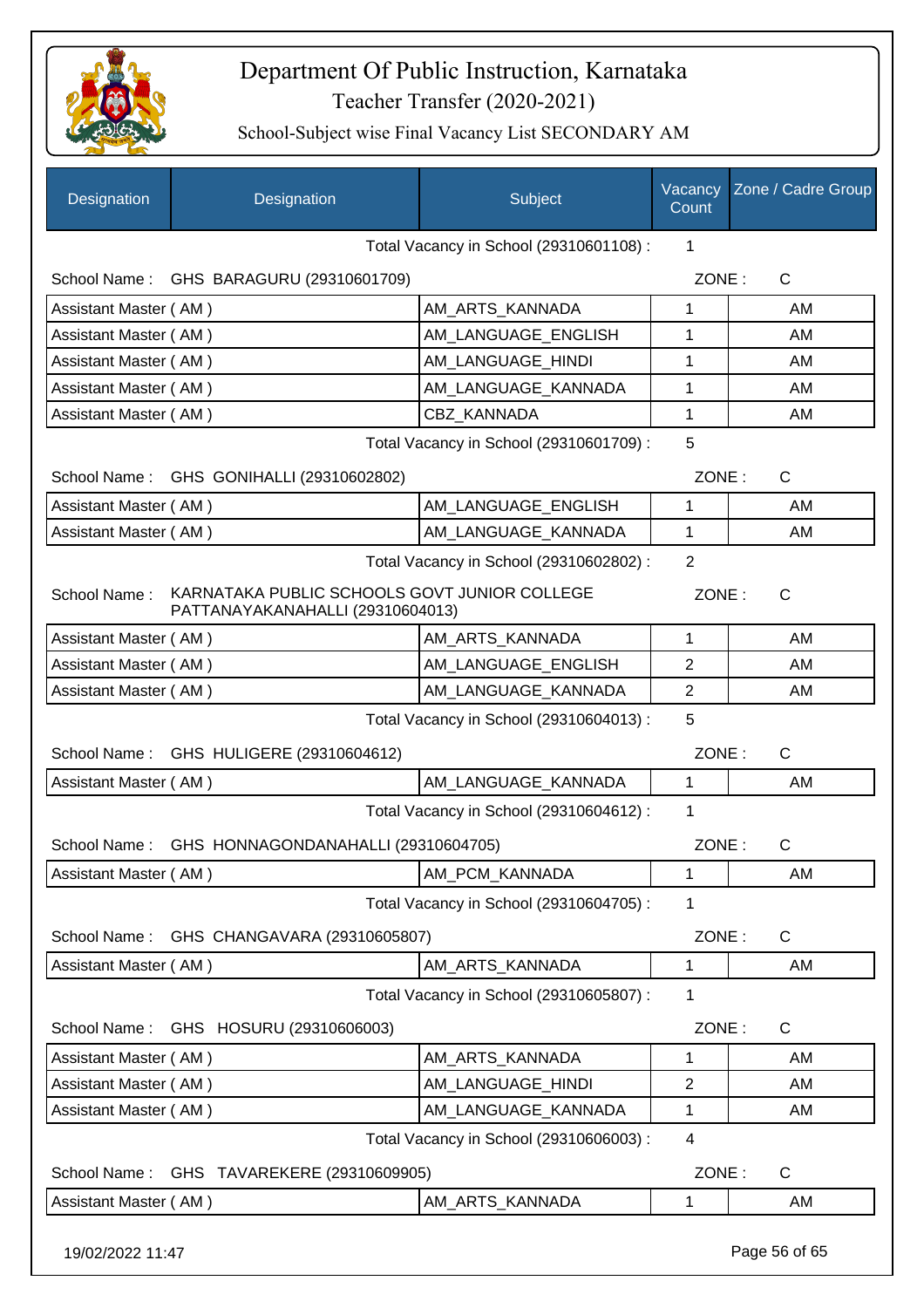

| Designation           | Designation                                                  | Subject                                 | Vacancy<br>Count | Zone / Cadre Group    |
|-----------------------|--------------------------------------------------------------|-----------------------------------------|------------------|-----------------------|
|                       |                                                              | Total Vacancy in School (29310609905) : | 1                |                       |
|                       | School Name: GHS BUKKAPATTANA (29310610610)                  |                                         |                  | ZONE:<br>$\mathsf{C}$ |
| Assistant Master (AM) |                                                              | AM_ARTS_KANNADA                         | $\overline{2}$   | AM                    |
| Assistant Master (AM) |                                                              | AM LANGUAGE HINDI                       | 1                | AM                    |
|                       | Assistant Master (AM)<br>AM_LANGUAGE_KANNADA                 |                                         |                  | AM                    |
|                       |                                                              | Total Vacancy in School (29310610610) : | $\overline{4}$   |                       |
| School Name:          | KARNATAKA PUBLIC SCHOOLS GHS CHIKKANAHALLI<br>(29310612707)  |                                         | ZONE:            | $\mathsf{C}$          |
| Assistant Master (AM) |                                                              | AM_ARTS_KANNADA                         | 1                | AM                    |
| Assistant Master (AM) |                                                              | AM_LANGUAGE_ENGLISH                     | 3                | AM                    |
|                       |                                                              | Total Vacancy in School (29310612707) : | $\overline{4}$   |                       |
|                       | School Name: GOVT JUNIOR COLLEGE GULIGENAHALLI (29310613004) |                                         | ZONE:            | $\mathsf{C}$          |
| Assistant Master (AM) |                                                              | AM_LANGUAGE_KANNADA                     | 1                | AM                    |
|                       |                                                              | Total Vacancy in School (29310613004) : | 1                |                       |
| School Name:          | GHS SAKSHIHALLI (29310617603)                                |                                         | ZONE:            | $\mathsf{C}$          |
| Assistant Master (AM) |                                                              | AM_ARTS_KANNADA                         | 1                | AM                    |
| Assistant Master (AM) |                                                              | AM LANGUAGE ENGLISH                     | 1                | AM                    |
| Assistant Master (AM) |                                                              | AM_LANGUAGE_KANNADA                     | 1                | AM                    |
|                       |                                                              | Total Vacancy in School (29310617603) : | 3                |                       |
| School Name:          | GHS MADDAKKANAHALLI (29310619503)                            |                                         | ZONE:            | C                     |
| Assistant Master (AM) |                                                              | AM_LANGUAGE_KANNADA                     | 1                | AM                    |
|                       |                                                              | Total Vacancy in School (29310619503) : | 1                |                       |
| School Name:          | GOVT JUNIOR COLLEGE SIRA (29310620801)                       |                                         | ZONE:            | A                     |
| Assistant Master (AM) |                                                              | AM_ARTS_KANNADA                         | 1                | AM                    |
| Assistant Master (AM) |                                                              | AM LANGUAGE KANNADA                     | 2                | AM                    |
| Assistant Master (AM) |                                                              | AM_LANGUAGE_SANSKRIT                    | 1                | AM                    |
|                       |                                                              | Total Vacancy in School (29310620801) : | 4                |                       |
| School Name:          | GHS BENCHE BASAVANAHALLI (29310626403)                       |                                         | ZONE:            | C                     |
| Assistant Master (AM) |                                                              | AM ARTS KANNADA                         | 1                | AM                    |
| Assistant Master (AM) |                                                              | AM_LANGUAGE_KANNADA                     | 1                | AM                    |
|                       |                                                              | Total Vacancy in School (29310626403) : | $\overline{2}$   |                       |
|                       |                                                              | Total Vacancy in Taluka (293106) :      | 41               |                       |
| District Name:        | RAMANAGARA (2932)                                            |                                         |                  |                       |
| 19/02/2022 11:47      |                                                              |                                         |                  | Page 57 of 65         |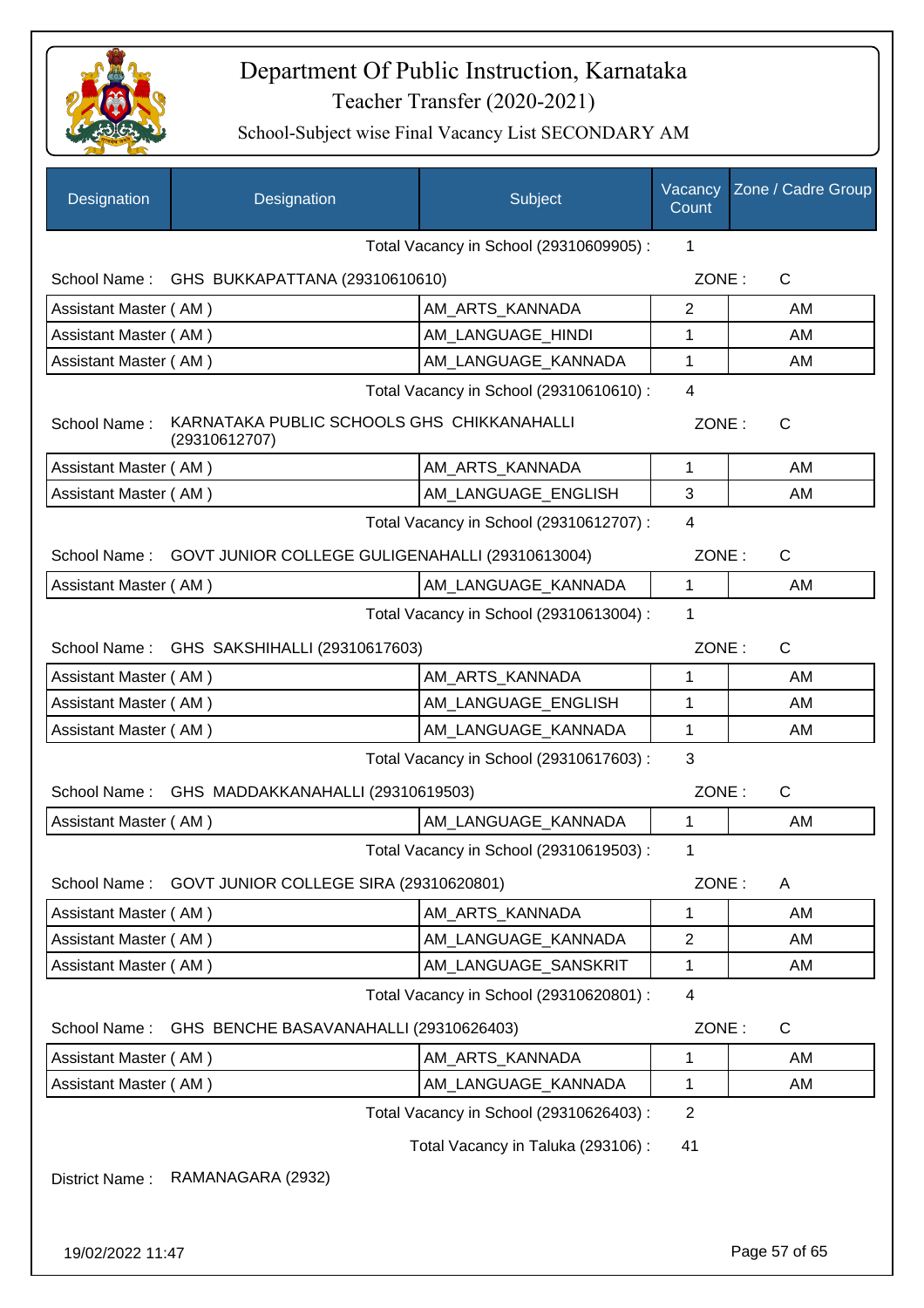

| Designation           | Designation                                      | Subject                                 | Vacancy<br>Count | Zone / Cadre Group |
|-----------------------|--------------------------------------------------|-----------------------------------------|------------------|--------------------|
| Taluka Name:          | MAGADI (293205)                                  |                                         |                  |                    |
| School Name:          | G HS GANGONAHALLI (29320500703)                  |                                         | ZONE:            | $\mathsf{C}$       |
| Assistant Master (AM) |                                                  | AM_ARTS_KANNADA                         | 1                | AM                 |
| Assistant Master (AM) |                                                  | AM_LANGUAGE_KANNADA                     | 1                | AM                 |
|                       |                                                  | Total Vacancy in School (29320500703) : | $\overline{2}$   |                    |
|                       | School Name: G HS SRIGIRIPURA (29320505203)      |                                         | ZONE:            | $\mathsf{C}$       |
| Assistant Master (AM) |                                                  | AM_ARTS_KANNADA                         | 1                | AM                 |
|                       |                                                  | Total Vacancy in School (29320505203) : | 1                |                    |
|                       | School Name: G HS KAGIMADU (29320506203)         |                                         | ZONE:            | $\mathsf{C}$       |
| Assistant Master (AM) |                                                  | AM_LANGUAGE_KANNADA                     | 1                | AM                 |
|                       |                                                  | Total Vacancy in School (29320506203) : | 1                |                    |
|                       | School Name: G HS MADIGONDANAHALLI (29320507404) |                                         | ZONE:            | C                  |
| Assistant Master (AM) |                                                  | AM_ARTS_KANNADA                         | 1                | AM                 |
|                       |                                                  | Total Vacancy in School (29320507404) : | $\mathbf{1}$     |                    |
|                       | School Name: G HS MANIGANAHALLI (29320508503)    |                                         | ZONE:            | C                  |
| Assistant Master (AM) |                                                  | AM_LANGUAGE_KANNADA                     | 1                | AM                 |
|                       |                                                  | Total Vacancy in School (29320508503) : | 1                |                    |
| School Name:          | G HS ARASINAKUNTE (29320511402)                  |                                         | ZONE:            | C                  |
| Assistant Master (AM) |                                                  | AM LANGUAGE KANNADA                     | 1                | AM                 |
|                       |                                                  | Total Vacancy in School (29320511402) : | 1                |                    |
|                       | School Name: G HS HARTHI GATE (29320515204)      |                                         | ZONE:            | C                  |
| Assistant Master (AM) |                                                  | CBZ_KANNADA                             | 1                | AM                 |
|                       |                                                  | Total Vacancy in School (29320515204) : | 1                |                    |
| School Name:          | G HS BELAGAVADI (29320522402)                    |                                         | ZONE:            | $\mathsf{C}$       |
| Assistant Master (AM) |                                                  | AM_LANGUAGE_ENGLISH                     | 1                | AM                 |
| Assistant Master (AM) |                                                  | AM_LANGUAGE_HINDI                       | 1                | AM                 |
| Assistant Master (AM) |                                                  | CBZ_KANNADA                             | 1                | AM                 |
|                       |                                                  | Total Vacancy in School (29320522402) : | 3                |                    |
| School Name:          | G HS MANCHANABELE (29320524802)                  |                                         | ZONE:            | $\mathsf{C}$       |
| Assistant Master (AM) |                                                  | AM_ARTS_KANNADA                         | 1                | AM                 |
| Assistant Master (AM) |                                                  | AM_LANGUAGE_KANNADA                     | 1                | AM                 |
|                       |                                                  | Total Vacancy in School (29320524802) : | $\overline{2}$   |                    |
|                       | School Name: GHS BHACHENAHATTI (29320527906)     |                                         | ZONE:            | $\mathsf{C}$       |
| 19/02/2022 11:47      |                                                  |                                         |                  | Page 58 of 65      |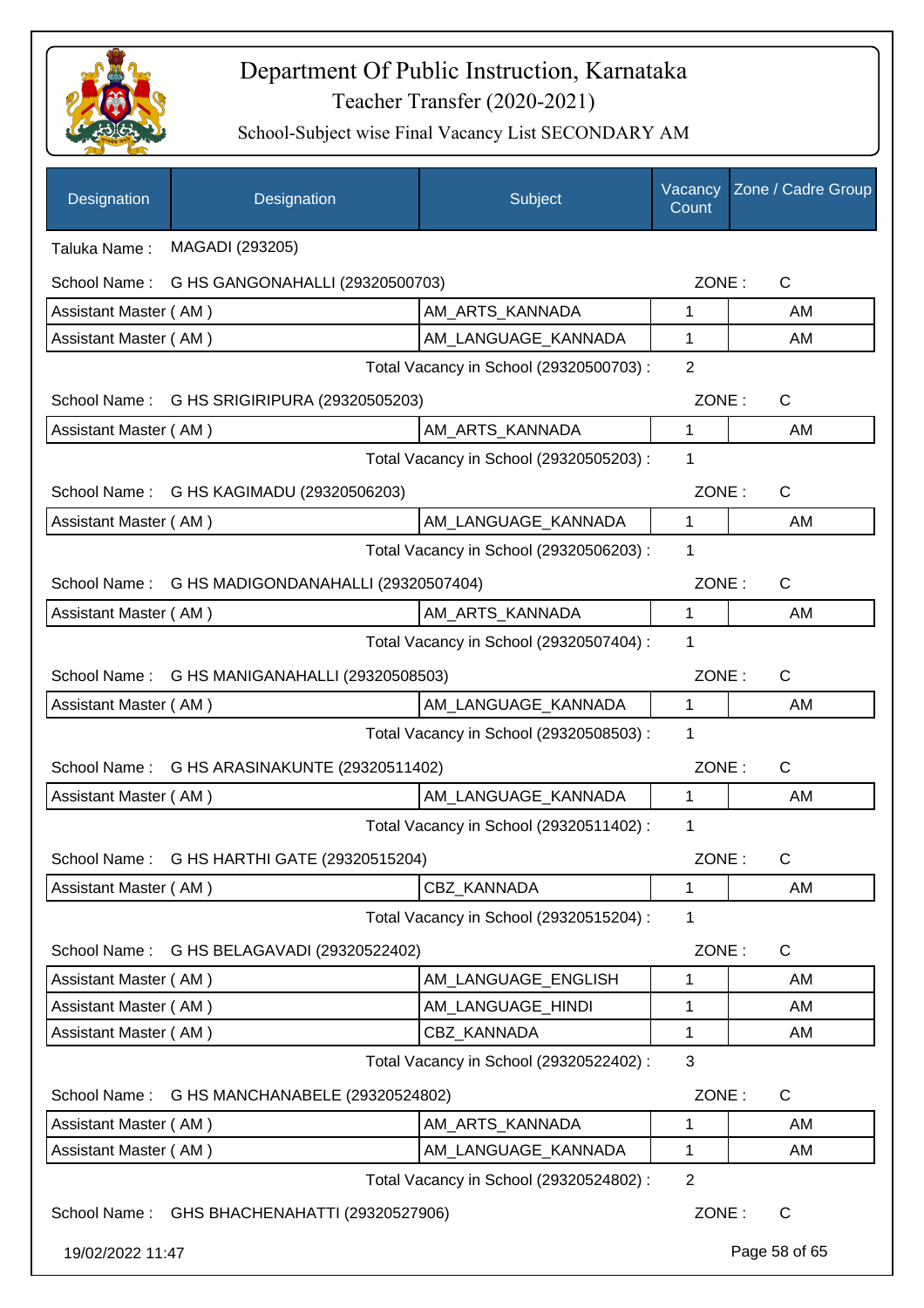

| <b>Designation</b>    | Designation                                | Subject                                 | Vacancy<br>Count | Zone / Cadre Group |
|-----------------------|--------------------------------------------|-----------------------------------------|------------------|--------------------|
| Assistant Master (AM) |                                            | AM_ARTS_KANNADA                         | 1                | AM                 |
|                       |                                            | Total Vacancy in School (29320527906) : | 1                |                    |
|                       |                                            | Total Vacancy in Taluka (293205):       | 14               |                    |
| Taluka Name:          | RAMANAGARA (293206)                        |                                         |                  |                    |
| School Name:          | GJC JALAMANAGALA (29320600403)             |                                         | ZONE:            | $\mathsf{C}$       |
| Assistant Master (AM) |                                            | CBZ_KANNADA                             | 1                | AM                 |
|                       |                                            | Total Vacancy in School (29320600403) : | 1                |                    |
|                       | School Name: G JC YAREHALLI (29320601304)  |                                         | ZONE:            | C                  |
| Assistant Master (AM) |                                            | AM LANGUAGE KANNADA                     | $\mathbf 1$      | AM                 |
|                       |                                            | Total Vacancy in School (29320601304) : | 1                |                    |
| School Name:          | G H S SHYANUBHOGANAHALLI (29320601704)     |                                         | ZONE:            | B                  |
| Assistant Master (AM) |                                            | AM_LANGUAGE_HINDI                       | 1                | AM                 |
|                       |                                            | Total Vacancy in School (29320601704) : | 1                |                    |
|                       | School Name: G HS HARISANDRA (29320602908) |                                         | ZONE:            | B                  |
| Assistant Master (AM) |                                            | AM_LANGUAGE_HINDI                       | 1                | AM                 |
| Assistant Master (AM) |                                            | CBZ_KANNADA                             | $\mathbf{1}$     | AM                 |
|                       |                                            | Total Vacancy in School (29320602908) : | $\overline{2}$   |                    |
| School Name:          | GHS PADARAHALLI (29320602909)              |                                         | ZONE:            | B                  |
| Assistant Master (AM) |                                            | AM_LANGUAGE_KANNADA                     | 1                | AM                 |
|                       |                                            | Total Vacancy in School (29320602909) : | 1                |                    |
|                       | School Name: G HS GANAKAL (29320604202)    |                                         | ZONE:            | C.                 |
| Assistant Master (AM) |                                            | AM_LANGUAGE_KANNADA                     | 1                | AM                 |
|                       |                                            | Total Vacancy in School (29320604202) : | 1                |                    |
| School Name:          | GJC BIDADI (29320605916)                   |                                         | ZONE:            | A                  |
| Assistant Master (AM) |                                            | AM_ARTS_KANNADA                         | 1                | AM                 |
|                       |                                            | Total Vacancy in School (29320605916) : | 1                |                    |
| School Name:          | G HS KODIYALA KARENAHALLI (29320606606)    |                                         | ZONE:            | C                  |
| Assistant Master (AM) |                                            | AM LANGUAGE KANNADA                     | $\mathbf 1$      | AM                 |
|                       |                                            | Total Vacancy in School (29320606606) : | 1                |                    |
| School Name:          | GJC ANNAHALLI (29320608802)                |                                         | ZONE:            | $\mathsf{C}$       |
| Assistant Master (AM) |                                            | AM LANGUAGE HINDI                       | $\mathbf{1}$     | AM                 |
|                       |                                            | Total Vacancy in School (29320608802) : | 1                |                    |
| 19/02/2022 11:47      |                                            |                                         |                  | Page 59 of 65      |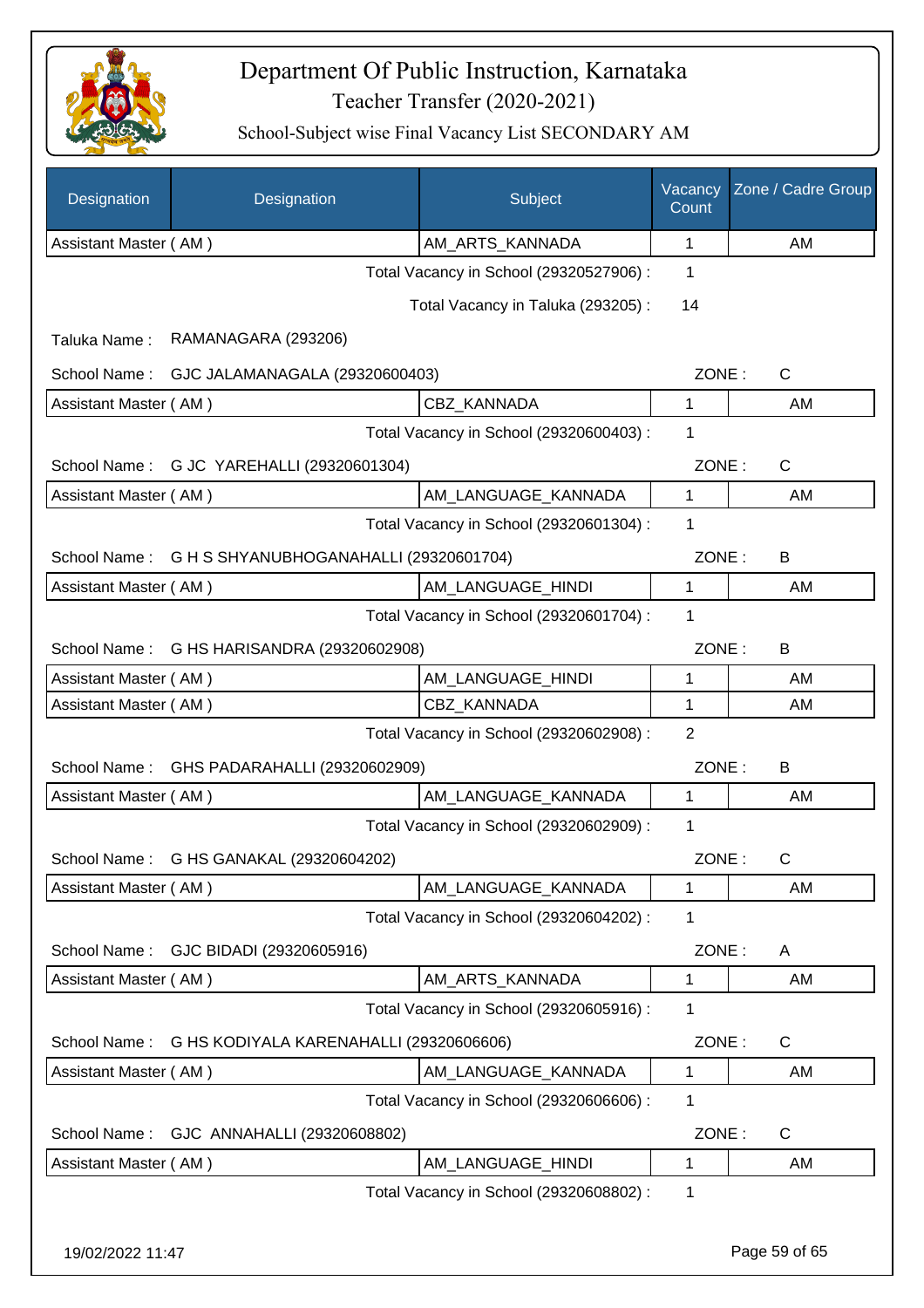

| Designation           | Designation                                                 | Subject                                 | Vacancy<br>Count | Zone / Cadre Group |
|-----------------------|-------------------------------------------------------------|-----------------------------------------|------------------|--------------------|
|                       | School Name: GJC KOONAGAL HIGH SCHOOL SECTION (29320609007) |                                         | ZONE:            | B                  |
| Assistant Master (AM) |                                                             | AM_LANGUAGE_ENGLISH                     | $\mathbf{1}$     | AM                 |
| Assistant Master (AM) |                                                             | CBZ KANNADA                             | 1                | AM                 |
|                       |                                                             | Total Vacancy in School (29320609007) : | $\overline{2}$   |                    |
| School Name:          | G HS LAKKOJANAHALLI (29320610203)                           |                                         | ZONE:            | C                  |
| Assistant Master (AM) |                                                             | AM_LANGUAGE_ENGLISH                     | 1                | AM                 |
|                       |                                                             | Total Vacancy in School (29320610203) : | 1                |                    |
| School Name:          | KARNATAKA PUBLIC SCHOOLS GJC AVVERAHALLI (29320611402)      |                                         | ZONE:            | $\mathsf{C}$       |
| Assistant Master (AM) |                                                             | AM_LANGUAGE_ENGLISH                     | $\mathbf{1}$     | AM                 |
| Assistant Master (AM) |                                                             | AM LANGUAGE HINDI                       | 1                | AM                 |
|                       |                                                             | Total Vacancy in School (29320611402) : | 2                |                    |
| School Name:          | GHS RAMANAGARA (URDU) (29320612615)                         |                                         | ZONE:            | A                  |
| Assistant Master (AM) |                                                             | AM_LANGUAGE_KANNADA                     | 1                | AM                 |
| Assistant Master (AM) |                                                             | AM_LANGUAGE_URDU                        | 1                | AM                 |
|                       |                                                             | Total Vacancy in School (29320612615) : | $\overline{2}$   |                    |
| School Name:          | G UMPS IJOOR RMSA (29320614301)                             |                                         | ZONE:            | A                  |
| Assistant Master (AM) |                                                             | AM_ARTS_URDU                            | 1                | AM                 |
|                       |                                                             | Total Vacancy in School (29320614301) : | 1                |                    |
|                       |                                                             | Total Vacancy in Taluka (293206):       | 18               |                    |
| Taluka Name:          | CHANNAPATNA (293207)                                        |                                         |                  |                    |
| School Name:          | GJC MAKALI (29320700306)                                    |                                         | ZONE:            | C                  |
| Assistant Master (AM) |                                                             | AM_ARTS_KANNADA                         | 1                | AM                 |
|                       |                                                             | Total Vacancy in School (29320700306) : | 1                |                    |
| School Name:          | GHS DASHAVARA (29320700503)                                 |                                         | ZONE:            | $\mathsf{C}$       |
| Assistant Master (AM) |                                                             | AM_LANGUAGE_ENGLISH                     | 1                | AM                 |
| Assistant Master (AM) |                                                             | AM LANGUAGE KANNADA                     | 1                | AM                 |
| Assistant Master (AM) |                                                             | <b>CBZ KANNADA</b>                      | 1                | AM                 |
|                       |                                                             | Total Vacancy in School (29320700503) : | $\mathbf{3}$     |                    |
| School Name:          | G HS HONNAYAKANAHALLI (29320701403)                         |                                         | ZONE:            | C                  |
| Assistant Master (AM) |                                                             | CBZ_KANNADA                             | 1                | AM                 |
|                       |                                                             | Total Vacancy in School (29320701403) : | 1                |                    |
|                       | School Name: G HS MANKUNDA (29320702402)                    |                                         | ZONE:            | $\mathsf C$        |
| 19/02/2022 11:47      |                                                             |                                         |                  | Page 60 of 65      |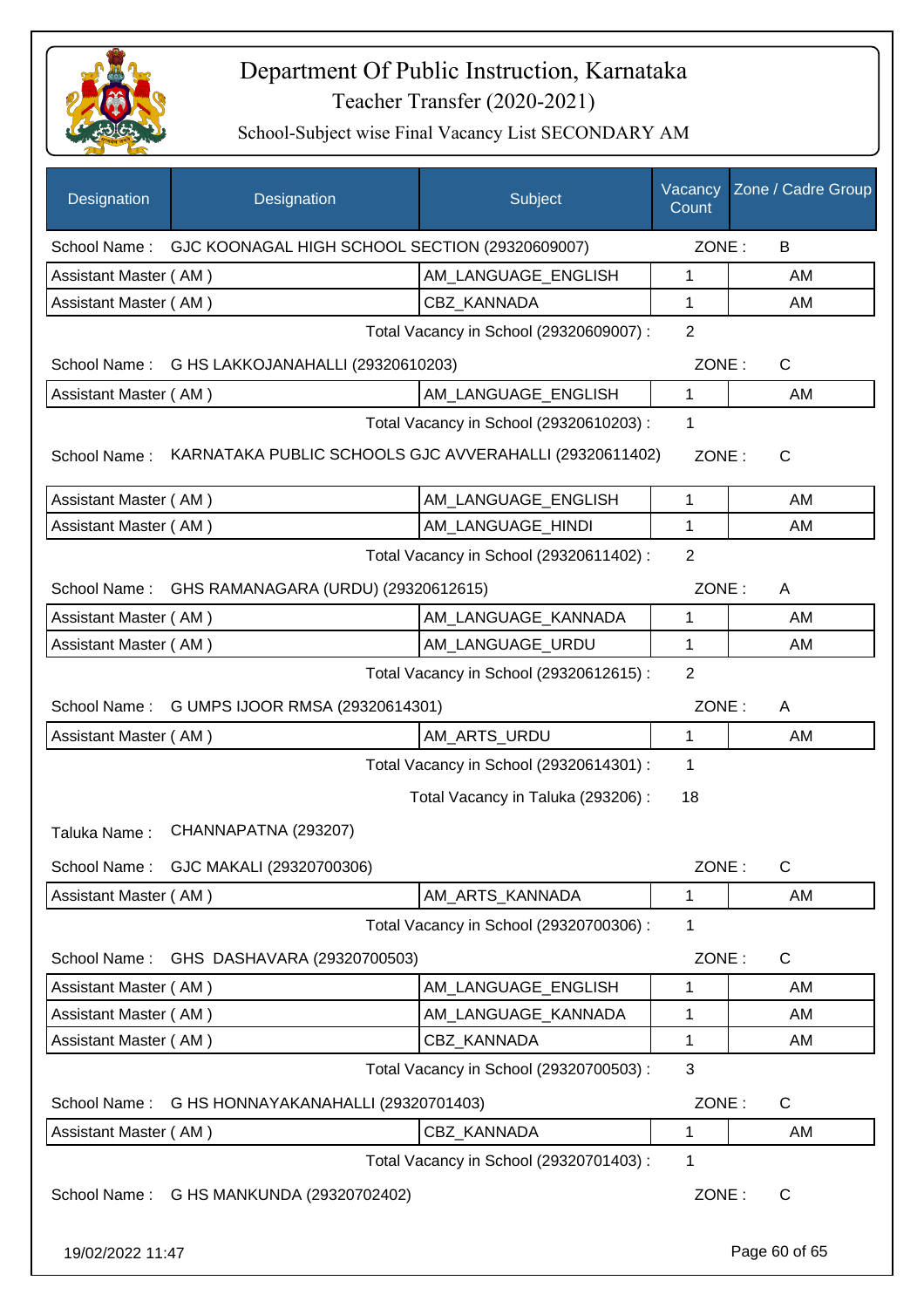

| Designation                                                                   | Designation                             | Subject                                 | Vacancy<br>Count | Zone / Cadre Group |
|-------------------------------------------------------------------------------|-----------------------------------------|-----------------------------------------|------------------|--------------------|
| Assistant Master (AM)                                                         |                                         | <b>CBZ KANNADA</b>                      | 1                | AM                 |
| Total Vacancy in School (29320702402) :                                       |                                         |                                         |                  |                    |
| GOVT ADARSHA VIDYALAYA MATTIKERE SHETTIHALLI<br>School Name:<br>(29320703102) |                                         |                                         | ZONE:            | $\mathsf{C}$       |
| Assistant Master (AM)                                                         |                                         | AM_ARTS_ENGLISH                         | 1                | AM                 |
| Assistant Master (AM)                                                         |                                         | AM_LANGUAGE_ENGLISH                     | 1                | AM                 |
| Assistant Master (AM)                                                         |                                         | AM_LANGUAGE_HINDI                       | 1                | AM                 |
| Assistant Master (AM)                                                         |                                         | AM_PCM_ENGLISH                          | $\overline{2}$   | AM                 |
|                                                                               |                                         | Total Vacancy in School (29320703102) : | 5                |                    |
|                                                                               | School Name: GJC CHAKKERE (29320703404) |                                         | ZONE:            | $\mathsf{C}$       |
| Assistant Master (AM)                                                         |                                         | AM LANGUAGE_HINDI                       | $\mathbf{1}$     | AM                 |
|                                                                               |                                         | Total Vacancy in School (29320703404) : | 1                |                    |
| School Name: G HS HONGANUR (29320706807)                                      |                                         |                                         | ZONE:            | B                  |
| Assistant Master (AM)                                                         |                                         | AM ARTS KANNADA                         | 1                | AM                 |
| Assistant Master (AM)                                                         |                                         | <b>CBZ KANNADA</b>                      | 1                | AM                 |
|                                                                               |                                         | Total Vacancy in School (29320706807) : | 2                |                    |
| School Name: G HS BRAMANIPURA (29320707305)                                   |                                         |                                         | ZONE:            | B                  |
| Assistant Master (AM)                                                         |                                         | CBZ KANNADA                             | 1                | AM                 |
|                                                                               |                                         | Total Vacancy in School (29320707305) : | 1                |                    |
| KARNATAKA PUBLIC SCHOOLS GJC ARALALUSANDRA<br>School Name:<br>(29320708803)   |                                         |                                         | ZONE:            | C                  |
| Assistant Master (AM)                                                         |                                         | AM ARTS KANNADA                         | 1                | AM                 |
| Assistant Master (AM)                                                         |                                         | AM_LANGUAGE_KANNADA                     | 1                | AM                 |
|                                                                               |                                         | Total Vacancy in School (29320708803) : | $\overline{2}$   |                    |
| G H S SOGALA (29320709806)<br>School Name:                                    |                                         |                                         | ZONE:            | $\mathsf{C}$       |
| Assistant Master (AM)                                                         |                                         | AM_LANGUAGE_HINDI                       | 1                | AM                 |
|                                                                               |                                         | Total Vacancy in School (29320709806) : | 1                |                    |
| School Name:<br>G HS KRISHNAPURA (29320710002)                                |                                         |                                         | ZONE:            | $\mathsf{C}$       |
| Assistant Master (AM)                                                         |                                         | AM_LANGUAGE_HINDI                       | 1                | AM                 |
| Assistant Master (AM)                                                         |                                         | CBZ_KANNADA                             | 1                | AM                 |
| Total Vacancy in School (29320710002) :                                       |                                         |                                         |                  |                    |
| School Name:<br>G HS HAROKOPPA (29320710202)                                  |                                         |                                         | ZONE:            | $\mathsf{C}$       |
| Assistant Master (AM)                                                         |                                         | AM_LANGUAGE_HINDI                       | 1                | AM                 |
|                                                                               |                                         | Total Vacancy in School (29320710202) : | 1                |                    |
| 19/02/2022 11:47                                                              |                                         |                                         |                  | Page 61 of 65      |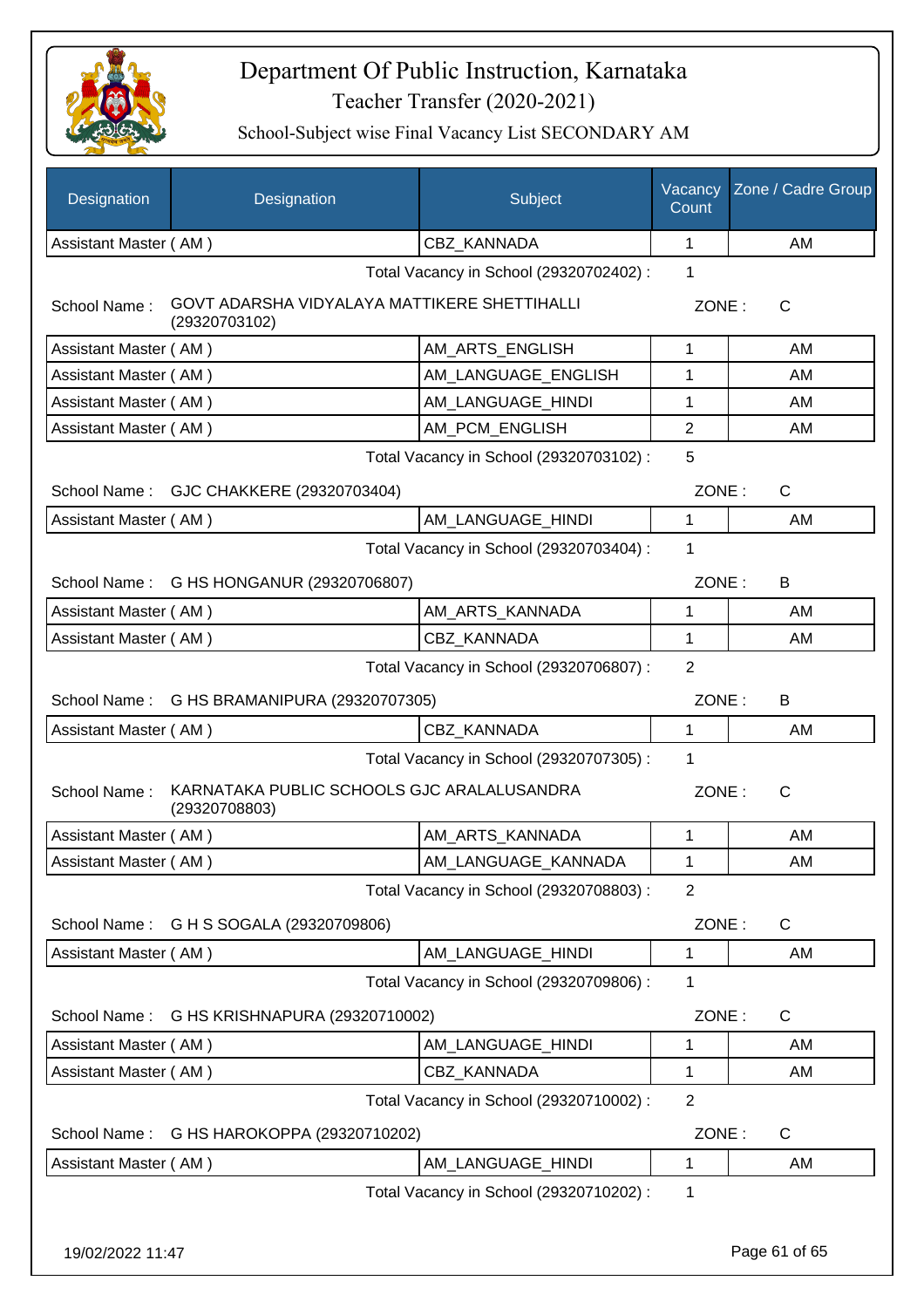

| Designation           | Designation                                                      | Subject                                 | Vacancy<br>Count | Zone / Cadre Group |
|-----------------------|------------------------------------------------------------------|-----------------------------------------|------------------|--------------------|
|                       | School Name: GJC IGGALUR (29320710805)                           |                                         | ZONE:            | $\mathsf{C}$       |
| Assistant Master (AM) |                                                                  | AM_ARTS_KANNADA                         | $\mathbf{1}$     | AM                 |
|                       |                                                                  | Total Vacancy in School (29320710805) : | 1                |                    |
| School Name:          | G HS J.BYADARAHALLI (29320711603)                                |                                         | ZONE:            | C                  |
| Assistant Master (AM) |                                                                  | AM LANGUAGE KANNADA                     | $\mathbf{1}$     | AM                 |
|                       |                                                                  | Total Vacancy in School (29320711603) : | 1                |                    |
| School Name:          | GJC KODAMBALLI (29320711804)                                     |                                         | ZONE:            | $\mathsf{C}$       |
| Assistant Master (AM) |                                                                  | AM_ARTS_KANNADA                         | 1                | AM                 |
| Assistant Master (AM) |                                                                  | AM_LANGUAGE_KANNADA                     | $\mathbf{1}$     | AM                 |
|                       |                                                                  | Total Vacancy in School (29320711804) : | $\overline{2}$   |                    |
|                       | School Name: G H S BYRAPATNA (29320713101)                       |                                         | ZONE:            | B                  |
| Assistant Master (AM) |                                                                  | AM_LANGUAGE_KANNADA                     | $\mathbf{1}$     | AM                 |
|                       |                                                                  | Total Vacancy in School (29320713101) : | 1                |                    |
| School Name:          | GOVT PU COLLEGE HIGH SCHOOL SECTION CHANNAPATNA<br>(29320714003) |                                         | ZONE:            | A                  |
| Assistant Master (AM) |                                                                  | AM_ARTS_KANNADA                         | $\overline{c}$   | AM                 |
| Assistant Master (AM) |                                                                  | AM LANGUAGE_URDU                        | $\mathbf 1$      | AM                 |
|                       |                                                                  | Total Vacancy in School (29320714003) : | 3                |                    |
| School Name:          | GOVT GIRLS PU COMPOSITE COLLEGE (29320714904)                    |                                         | ZONE:            | A                  |
| Assistant Master (AM) |                                                                  | AM_ARTS_KANNADA                         | 1                | AM                 |
| Assistant Master (AM) |                                                                  | AM LANGUAGE ENGLISH                     | 1                | AM                 |
|                       |                                                                  | Total Vacancy in School (29320714904) : | $\overline{c}$   |                    |
| School Name:          | GUHS TIPPUNAGARA (29320715104)                                   |                                         | ZONE:            | A                  |
| Assistant Master (AM) |                                                                  | AM_LANGUAGE_URDU                        | $\mathbf{1}$     | AM                 |
|                       |                                                                  | Total Vacancy in School (29320715104) : | 1                |                    |
| School Name:          | G UMPS OLD DAIRA-(RMSA) (29320715802)                            |                                         | ZONE:            | A                  |
| Assistant Master (AM) |                                                                  | AM LANGUAGE KANNADA                     | 1                | AM                 |
| Assistant Master (AM) |                                                                  | AM LANGUAGE URDU                        | 1                | AM                 |
|                       |                                                                  | Total Vacancy in School (29320715802) : | $\overline{2}$   |                    |
|                       |                                                                  | Total Vacancy in Taluka (293207) :      | 34               |                    |
| Taluka Name:          | KANAKAPURA (293208)                                              |                                         |                  |                    |
| School Name:          | G HS KADASIKOPPA (29320800404)                                   |                                         | ZONE:            | C                  |
| Assistant Master (AM) |                                                                  | AM_LANGUAGE_KANNADA                     | 1                | AM                 |
| 19/02/2022 11:47      |                                                                  |                                         |                  | Page 62 of 65      |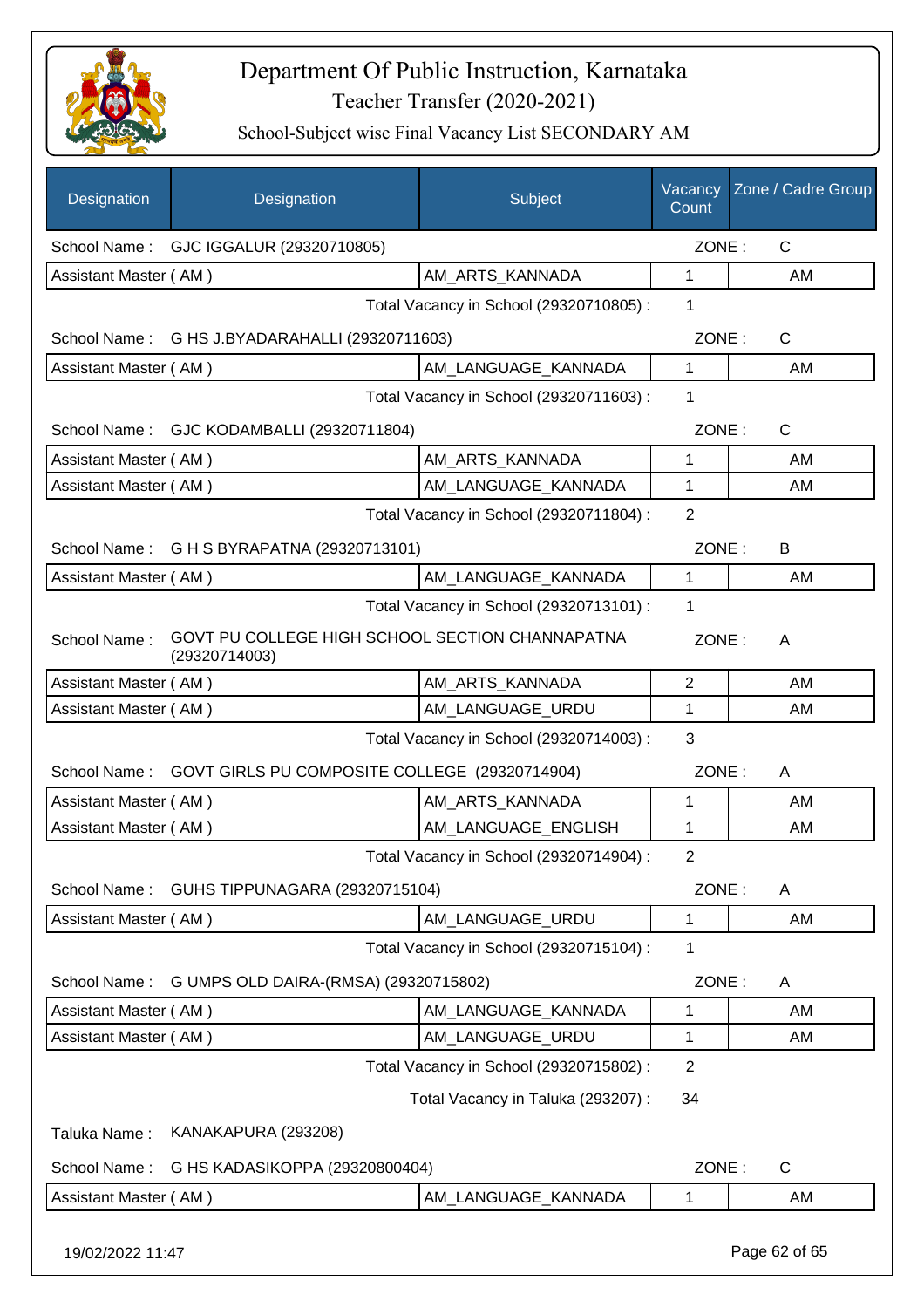

| Designation                                        | Designation                      | Subject                                 | Vacancy<br>Count | Zone / Cadre Group |
|----------------------------------------------------|----------------------------------|-----------------------------------------|------------------|--------------------|
| Total Vacancy in School (29320800404) :<br>1       |                                  |                                         |                  |                    |
| School Name: G HS KAGGALAHALLI (29320801003)       |                                  |                                         | ZONE:            | $\mathsf{C}$       |
| Assistant Master (AM)                              |                                  | AM_LANGUAGE_KANNADA                     | $\mathbf{1}$     | AM                 |
|                                                    |                                  | Total Vacancy in School (29320801003) : | 1                |                    |
| School Name:<br>G HS KADUJAKKASANDRA (29320801602) |                                  |                                         | ZONE:            | C                  |
| Assistant Master (AM)                              |                                  | AM_LANGUAGE_ENGLISH                     | 1                | AM                 |
|                                                    |                                  | Total Vacancy in School (29320801602) : | 1                |                    |
| School Name:                                       | GHS CHIKKAKALABALU (29320802902) |                                         | ZONE:            | C                  |
| Assistant Master (AM)                              |                                  | AM_LANGUAGE_KANNADA                     | 1                | AM                 |
|                                                    |                                  | Total Vacancy in School (29320802902) : | 1                |                    |
| School Name:                                       | G HS BANNIKUPE (29320803004)     |                                         | ZONE:            | C                  |
| Assistant Master (AM)                              |                                  | AM_ARTS_KANNADA                         | 1                | AM                 |
| Assistant Master (AM)                              |                                  | AM_LANGUAGE_ENGLISH                     | 1                | AM                 |
|                                                    |                                  | Total Vacancy in School (29320803004) : | $\overline{2}$   |                    |
| School Name:<br>G HS DYVASANDRA (29320803303)      |                                  |                                         | ZONE:            | C                  |
| Assistant Master (AM)                              |                                  | AM LANGUAGE_KANNADA                     | 1                | AM                 |
|                                                    |                                  | Total Vacancy in School (29320803303) : | 1                |                    |
| School Name:                                       | GHS CHEELURU (29320803506)       |                                         | ZONE:            | $\mathsf{C}$       |
| Assistant Master (AM)                              |                                  | AM_LANGUAGE_KANNADA                     | $\mathbf{1}$     | AM                 |
|                                                    |                                  | Total Vacancy in School (29320803506) : | 1                |                    |
| School Name: G H S BANAVASI (29320806202)          |                                  |                                         | ZONE:            | C                  |
| Assistant Master (AM)                              |                                  | AM LANGUAGE HINDI                       | 1                | AM                 |
|                                                    |                                  | Total Vacancy in School (29320806202) : | 1                |                    |
| School Name:                                       | G HS KALLANAKUPPE (29320806605)  |                                         | ZONE:            | C                  |
| Assistant Master (AM)                              |                                  | AM_LANGUAGE_ENGLISH                     | 1                | AM                 |
|                                                    |                                  | Total Vacancy in School (29320806605) : | 1                |                    |
| G HS TUNGANI (29320808804)<br>School Name:         |                                  |                                         | ZONE:            | C                  |
| Assistant Master (AM)                              |                                  | AM_LANGUAGE_KANNADA                     | 1                | AM                 |
|                                                    |                                  | Total Vacancy in School (29320808804) : | 1                |                    |
| G HS CHAKANAHALLI (29320809705)<br>School Name:    |                                  |                                         | ZONE:            | C                  |
| Assistant Master (AM)                              |                                  | AM_LANGUAGE_KANNADA                     | 1                | AM                 |
|                                                    |                                  | Total Vacancy in School (29320809705) : | 1                |                    |
|                                                    |                                  |                                         |                  |                    |
| 19/02/2022 11:47                                   |                                  |                                         |                  | Page 63 of 65      |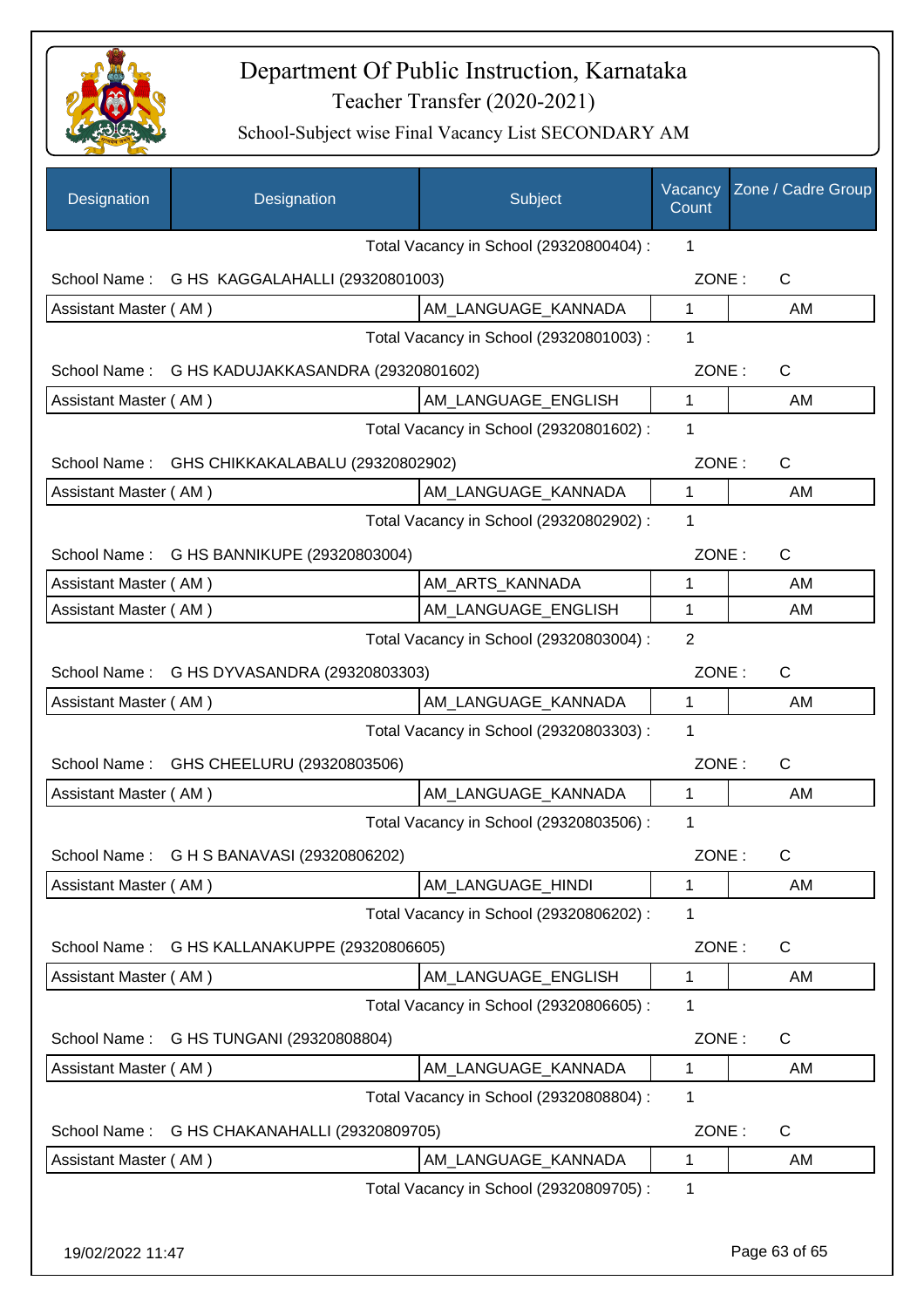

| Designation                                          | Designation                                   | Subject                                 | Vacancy<br>Count | Zone / Cadre Group |  |
|------------------------------------------------------|-----------------------------------------------|-----------------------------------------|------------------|--------------------|--|
|                                                      | School Name: G HS SHIVANAHALLI (29320810107)  |                                         |                  | ZONE:<br>B         |  |
| Assistant Master (AM)                                |                                               | AM_ARTS_KANNADA                         | 1                | AM                 |  |
|                                                      |                                               | Total Vacancy in School (29320810107) : | 1                |                    |  |
|                                                      | School Name: G HS GORAVINAPURA (29320811502)  |                                         | ZONE:            | $\mathsf{C}$       |  |
| Assistant Master (AM)                                |                                               | AM_ARTS_KANNADA                         | 1                | AM                 |  |
| Assistant Master (AM)                                |                                               | AM_LANGUAGE_KANNADA                     | 1                | AM                 |  |
|                                                      |                                               | Total Vacancy in School (29320811502) : | $\overline{2}$   |                    |  |
|                                                      | School Name: GHS ATTIHALLI (29320812402)      |                                         | ZONE:            | $\mathsf{C}$       |  |
| Assistant Master (AM)                                |                                               | AM_ARTS_KANNADA                         | 1                | AM                 |  |
| Assistant Master (AM)                                |                                               | AM_LANGUAGE_KANNADA                     | 1                | AM                 |  |
|                                                      |                                               | Total Vacancy in School (29320812402) : | 2                |                    |  |
|                                                      | School Name: GHS HONNIGANAHALLI (29320813303) |                                         | ZONE:            | $\mathsf{C}$       |  |
| Assistant Master (AM)                                |                                               | AM_ARTS_KANNADA                         | $\mathbf{1}$     | AM                 |  |
|                                                      |                                               | Total Vacancy in School (29320813303) : | 1                |                    |  |
|                                                      | School Name: G H S ACHALU (29320813704)       |                                         | ZONE:            | $\mathsf{C}$       |  |
| Assistant Master (AM)                                |                                               | AM_ARTS_KANNADA                         | 1                | AM                 |  |
| Assistant Master (AM)                                |                                               | AM_LANGUAGE_KANNADA                     | 1                | AM                 |  |
|                                                      |                                               | Total Vacancy in School (29320813704) : | 2                |                    |  |
| School Name:                                         | GHS HUKUNDA (29320815406)                     |                                         | ZONE:            | $\mathsf{C}$       |  |
| Assistant Master (AM)                                |                                               | AM_ARTS_KANNADA                         | $\mathbf{1}$     | AM                 |  |
|                                                      |                                               | Total Vacancy in School (29320815406) : | 1                |                    |  |
| School Name:                                         | G HS UYYAMBALLI (29320816002)                 |                                         | ZONE:            | C                  |  |
| Assistant Master (AM)                                |                                               | AM_ARTS_KANNADA                         | 1                | AM                 |  |
| Assistant Master (AM)                                |                                               | AM_LANGUAGE_ENGLISH                     | 1                | AM                 |  |
| Assistant Master (AM)                                |                                               | AM_LANGUAGE_KANNADA                     | 1                | AM                 |  |
|                                                      |                                               | Total Vacancy in School (29320816002) : | $\mathbf{3}$     |                    |  |
| G HS HERINDYAPANAHALLI (29320818205)<br>School Name: |                                               |                                         | ZONE:            | C                  |  |
| Assistant Master (AM)                                |                                               | AM LANGUAGE ENGLISH                     | 1                | AM                 |  |
| Assistant Master (AM)                                |                                               | AM_LANGUAGE_KANNADA                     | 1                | AM                 |  |
|                                                      |                                               | Total Vacancy in School (29320818205) : | $\overline{2}$   |                    |  |
| School Name: G HS HALASURU (29320818206)             |                                               |                                         | ZONE:            | C                  |  |
| Assistant Master (AM)                                |                                               | AM_LANGUAGE_ENGLISH                     | 1                | AM                 |  |
|                                                      |                                               | Total Vacancy in School (29320818206) : | 1                |                    |  |
| 19/02/2022 11:47                                     |                                               |                                         |                  | Page 64 of 65      |  |